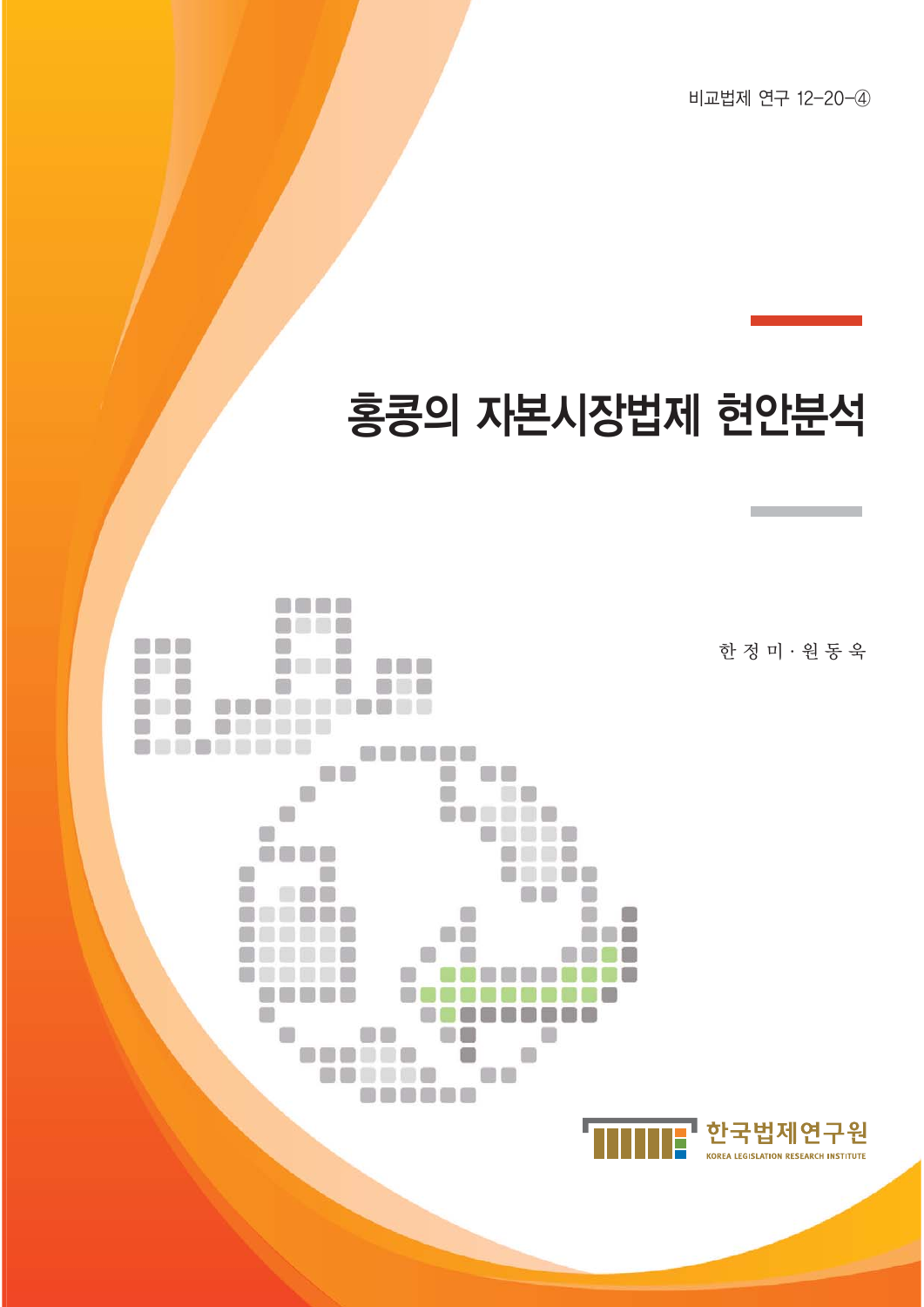비교법제 연구 12-20-4

# 홍콩의 자본시장법제 현안분석

한정미·원동욱

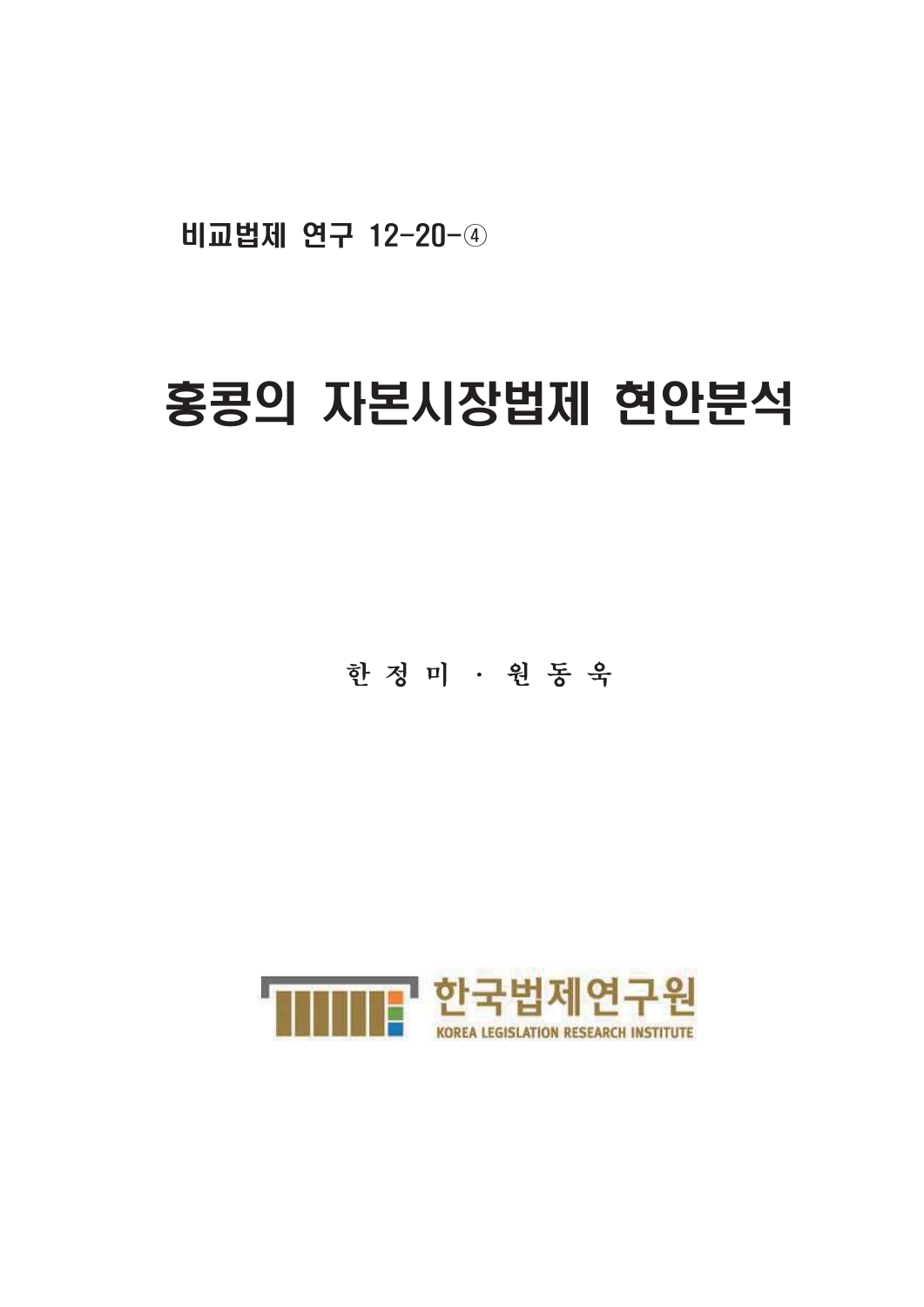## 홍콩의 자본시장법제 현안분석 A Study on the Hong Kong Capital **Market Legislative System**

연구자 : 한정미(한국법제연구원 부연구위원) Han, Joung-Mee 원동욱(우송대학교 교수) Won, Dong-Wook

2012, 6, 30,

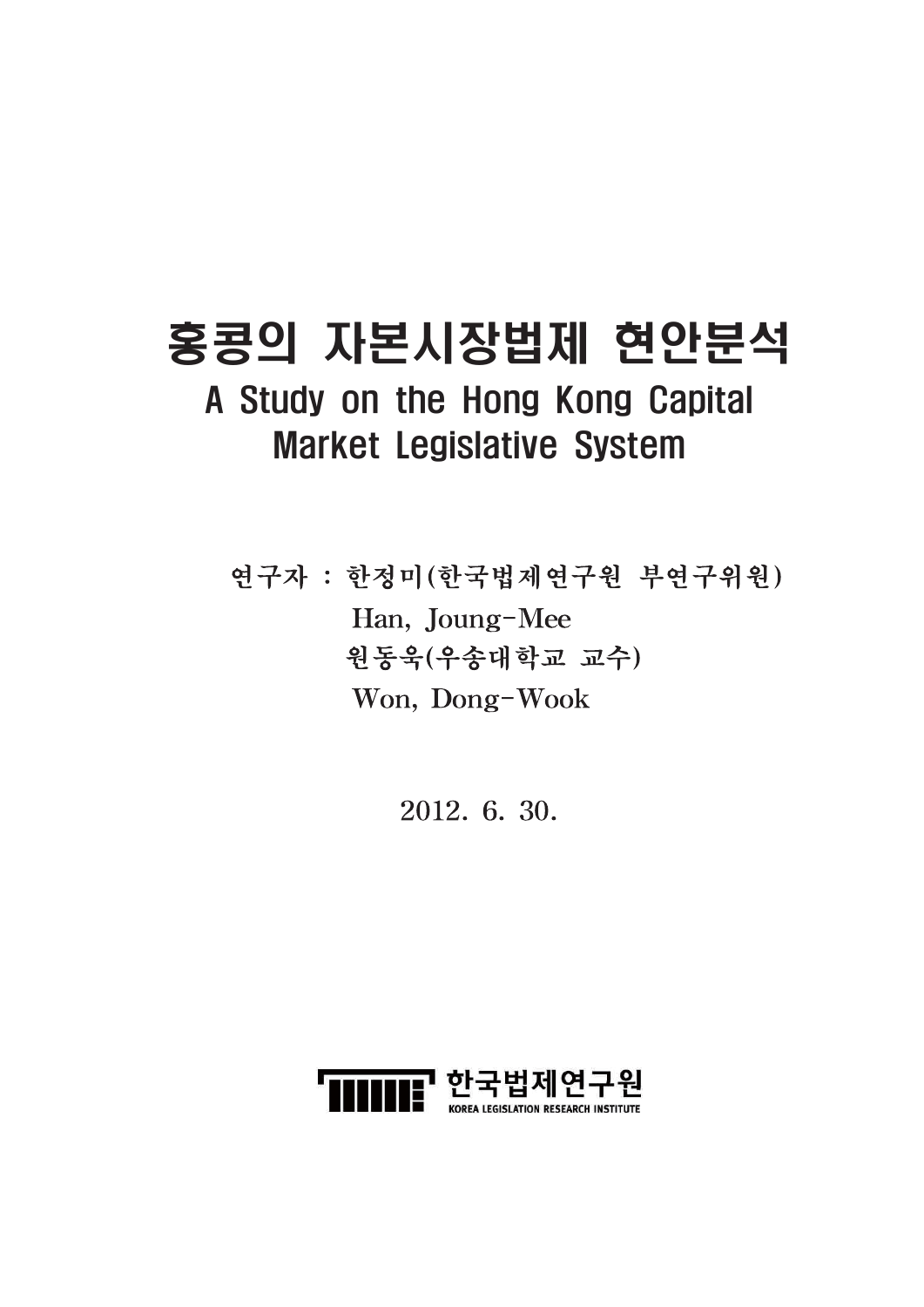## 요 약 문

## I. 배경 및 목적

- □ 홍콩은 글로벌 IB(Investment Banking)가 중심이 되어 활동 하는 아시아지역 금융중심지로서 다양한 국가에서 진출한 중 · 소형 증궈사들도 다수가 각축을 벌이는 선진금융시장임
- □ 홍콩의 자본시장은 세계경제대국으로 성장하는 중국의 영 향으로 세계적인 시장으로 자리매김하고 있고, 금융산업이 나 자본시장의 규모, 관련금융상품의 다양성, 금융이력의 수 준 등을 고려했을 때 금융선진국으로서의 위치를 확고히 점 하였음
- □ 본 연구는 홍콩의 금융제도, 특히 금융감독체계의 변화를 중심으로 한 자본시장과 관련된 제도의 변화에 대한 현안을 분석하여 홍콩 자본시장으로 진출하고자 하는 우리 정부와 투자기업에 정보를 제공하는 것을 목적으로 함

## Ⅱ. 주요 내용

□ 증권선물법(SFO)과 감독체계

○ 증권선물법(SFO)은 홍콩의 증권선물 관련 법제간의 중복규제와 규제공백을 제거하였다는 평가를 받으며, 증권감독기구(SFC)의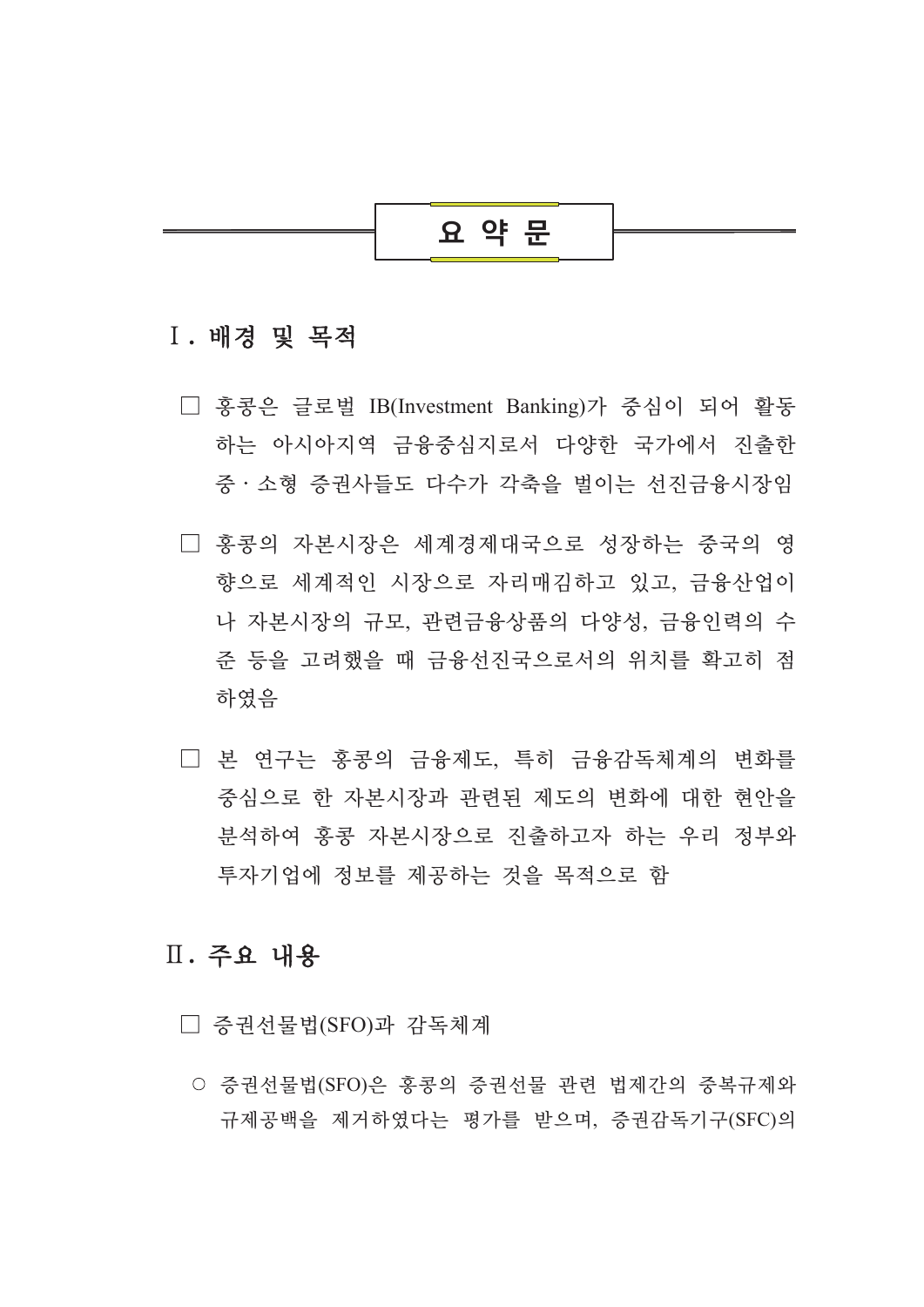구성 및 궈한 · 의무부터 증권 및 서물시장에 과한 규제의 상세 한 내용을 담고 있음

- 최고 증권규제기관은 중화인민공화국의 홍콩특별행정구(Hong Kong Special Administrative Region)의 정부임
- 다음 단계의 규제기관으로 은행 부문은 홍콩금융감독청(Hong Kong Monetary Authority, 이하 "HKMA"라 함), 증권부문은 증권선물 위원회(Securities and Futures Commission), 보험 부문은 보험감 독국(Officer of the Commissioner of Insurance), 연금 부문은 의 무공제기금청(Mandatory Provident Fund Schemes Authority) 등이 각각의 근거 법령에 따라 해당 부무의 규제기과으로서의 기능 을 수행하고 있음
- 3단계 규제기관은 자율감독기관으로, 은행 부문은 홍콩은행연합 회(Hong Kong Association of Banks), 증권부문은 홍콩 거래 및 청산소(Hong Kong Exchanges and Clearing Limited), 보험 부문은 홍콩보험자연합회(Hong Kong Federation of Insurers) 등이 각각 의 부문별로 자율규제기관으로서의 기능을 수행하고 있음
- 금융감독자들이 각각의 영역에서 감독업무를 수행하지만, 금융 감독기관 간의 협력을 위하여 Cross-Market Surveillance Committee (이하 "CMSC"라 함)를 설립하였으며, FSTB, HKMA, SFC, HKEx, OCI, MPFA의 대표로 구성되어 있음
- □ 우리나라에 대한 시사점
	- 우리나라에서는 금융소비자보호를 중심으로 금융감독체제 개편 의 논의가 진행되어 가고 있으며, 최근의 금융감독체계 개편안에 는 (가칭)금융안정위원회가 포함되어 있음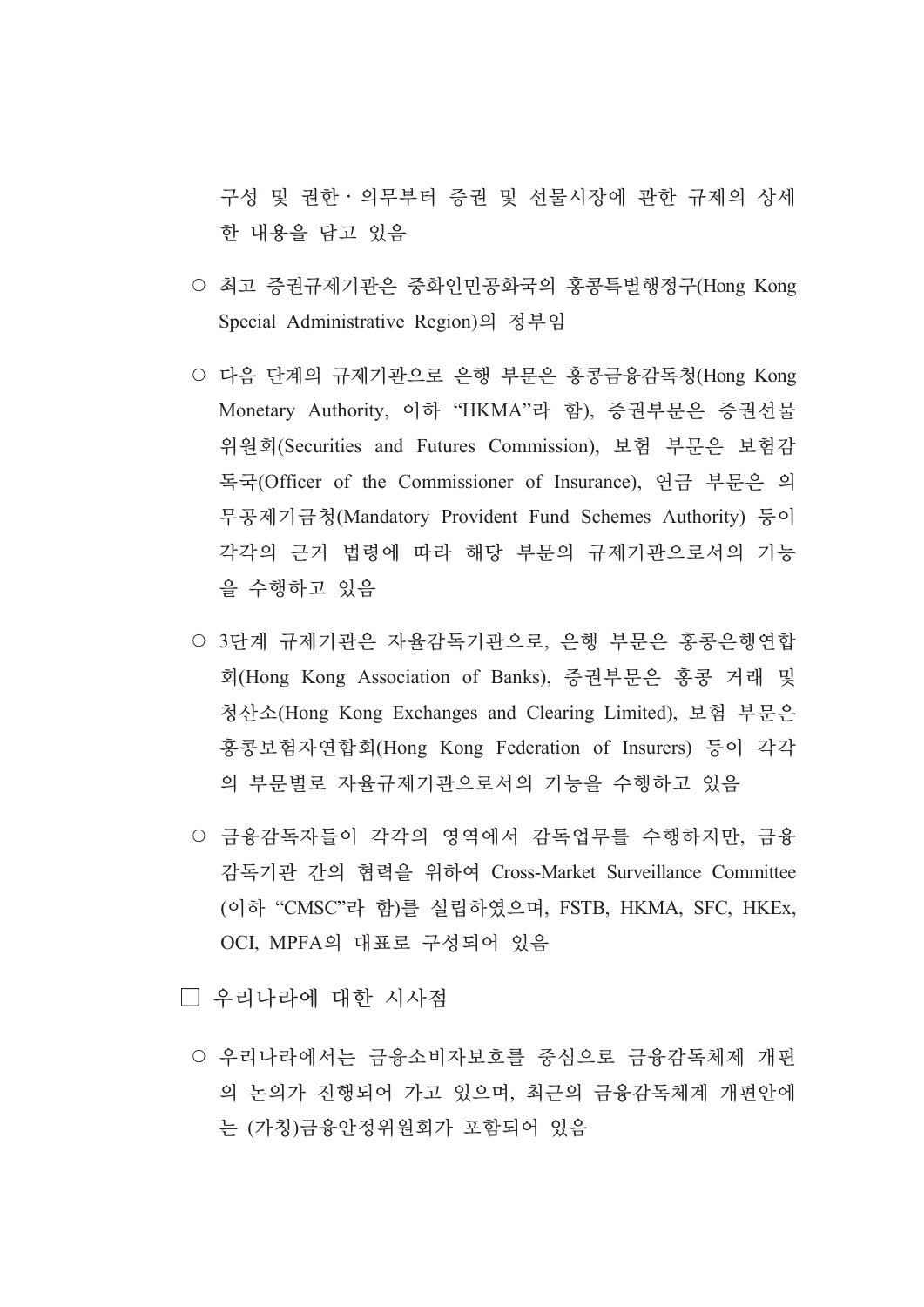- 이 위워회는 감독유관기관들 간 정책공조 및 업무협력체계를 구 축하는 것을 목적으로 신설되는 위워회로, 홍콩의 CMSC의 형태 와 유사함
- 금융안정위원회의 구성이 감독유관기관들의 대표로 구성되는 점 이나, 금융감독체제 전반에 걸친 사전 · 사후적인 정책결정 및 감독기관 간의 협력을 강화하기 위한 채널의 설정이라는 목적 또한 유사함
- 따라서 홍콩 CMSC 형태의 새로운 감독기구의 신설을 포함하여, 중앙은행의 권한 강화 등 다양한 방법으로의 감독체계 개편을 고려해야 할 것임
- □ 파생상품 규제의 문제점과 개선방향
	- 홍콩 당국에서도 금융위기에 대처하기 위하여 많은 대책을 수립 하였는데, 대책의 중점사항은 유동성확보, 예금자보호, 자본 확 충 등이었음
	- Minibonds 사례의 해결 과정에서 일반투자자 보호를 우선적인 목 적으로 했을 때, 복합투자상품의 적절하고 공정한 판매에 대한 입법적, 규제적 및 감독적 측면에서의 대처미흡, 투자상품의 판 매와 관련하여 증권회사 및 은행판매사에 대한 SFC와 HKMA에 의한 중첩적 감독시스템으로 인한 감독의 공백, 분쟁의 효율적이 고 신속한 해결시스템의 결여 등이 문제점으로 제기됨
	- HKMA는 AIs에 의한 투자상품의 일반투자자에 대한 판매를 포 함한 증권업무는 계속해서 허용되지만, 전통적인 예금취급업무 와 증권업무의 확실한 차별화를 위한 조치가 취해지도록 함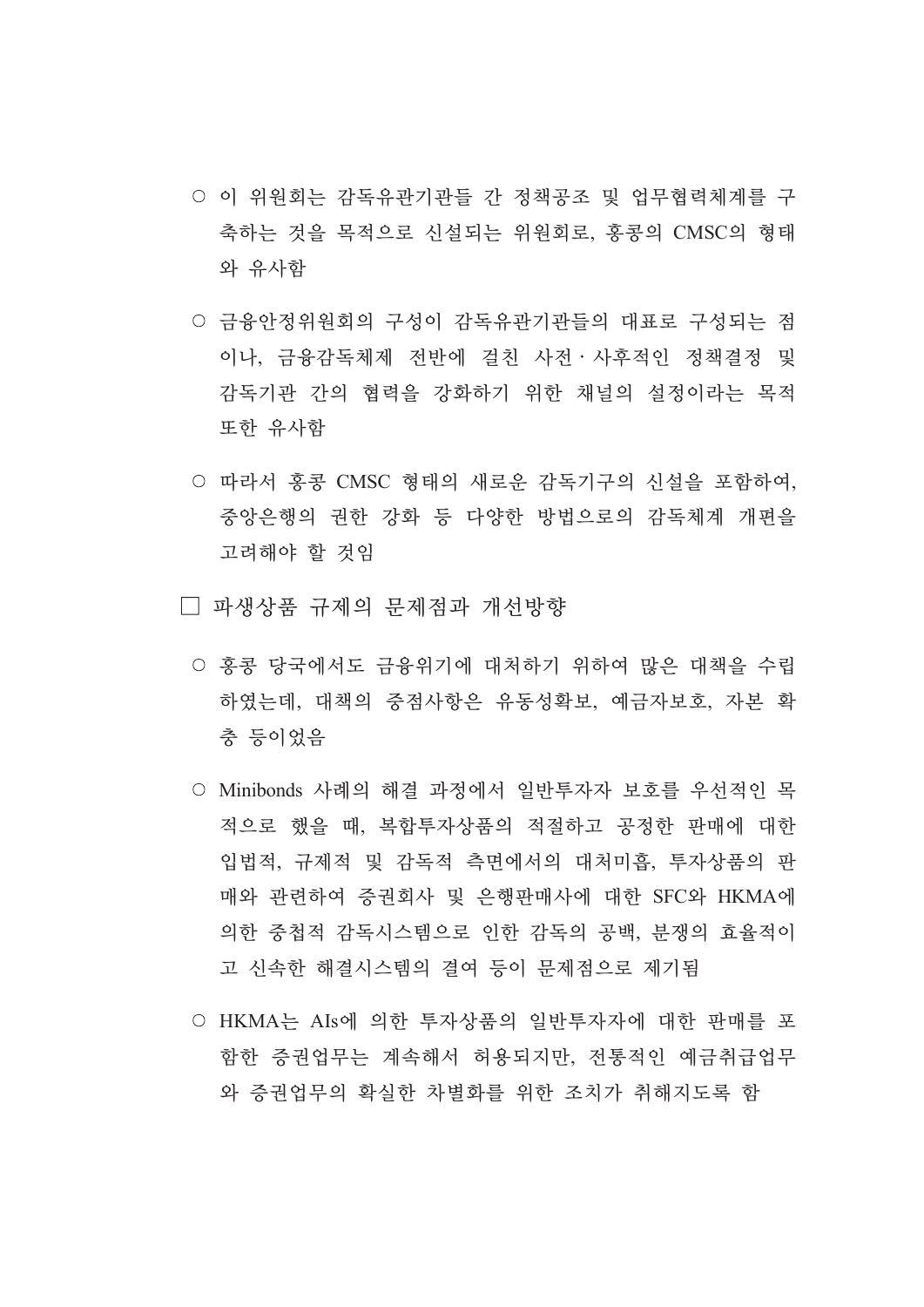- HKMA는 투자자 보호를 위한 공시시스템의 정책 목적은 홍콩에 적합하여야 하고, 홍콩 정부도 이와 같은 정책목적을 확실히 하 여야 한다고 주장함
- SFC도 유사하게 중개회사의 행위규제와 함께 공시에 대한 규제 정책을 지속하여야 한다고 주장함
- HKMA는 투자상품의 리스크 등급에 대한 등록된 평가기관에 의 한 심의결과가 해당 상품에 귀속된 위험등급이 높은 것으로 밝혀 지는 경우에는 당해 금융회사에서 자신이 추천하고 매각한 고객 에게 그 결과를 공시하도록 하여야 한다고 주장함

## $\mathbb{II}$ . 기대효과

□ 금융감독체계 개편에 대한 시사점 제공

- 홍콩의 금융감독기관 간의 협력관계는 우리나라 금융감독체계 개 편에 시사점을 제고할 수 있을 것임
- 3단계 감독체제 및 이중신고시스템에 대한 홍콩의 사례와 비판에 따른 홍콩정부의 개선방향을 우리나라 금융감독체계 개편방안에 반영할 수 있음
- □ 파생상품 규제방향에 대한 시사점 제공
	- Minibonds 등 홍콩의 파생상품 사례 등을 통한 홍콩정부의 중개 회사에 대한 규제, 영업행위 규제, 정보공시 강화 등의 조치는 우 리나라 파생상품 규제방향에 시사점을 제공함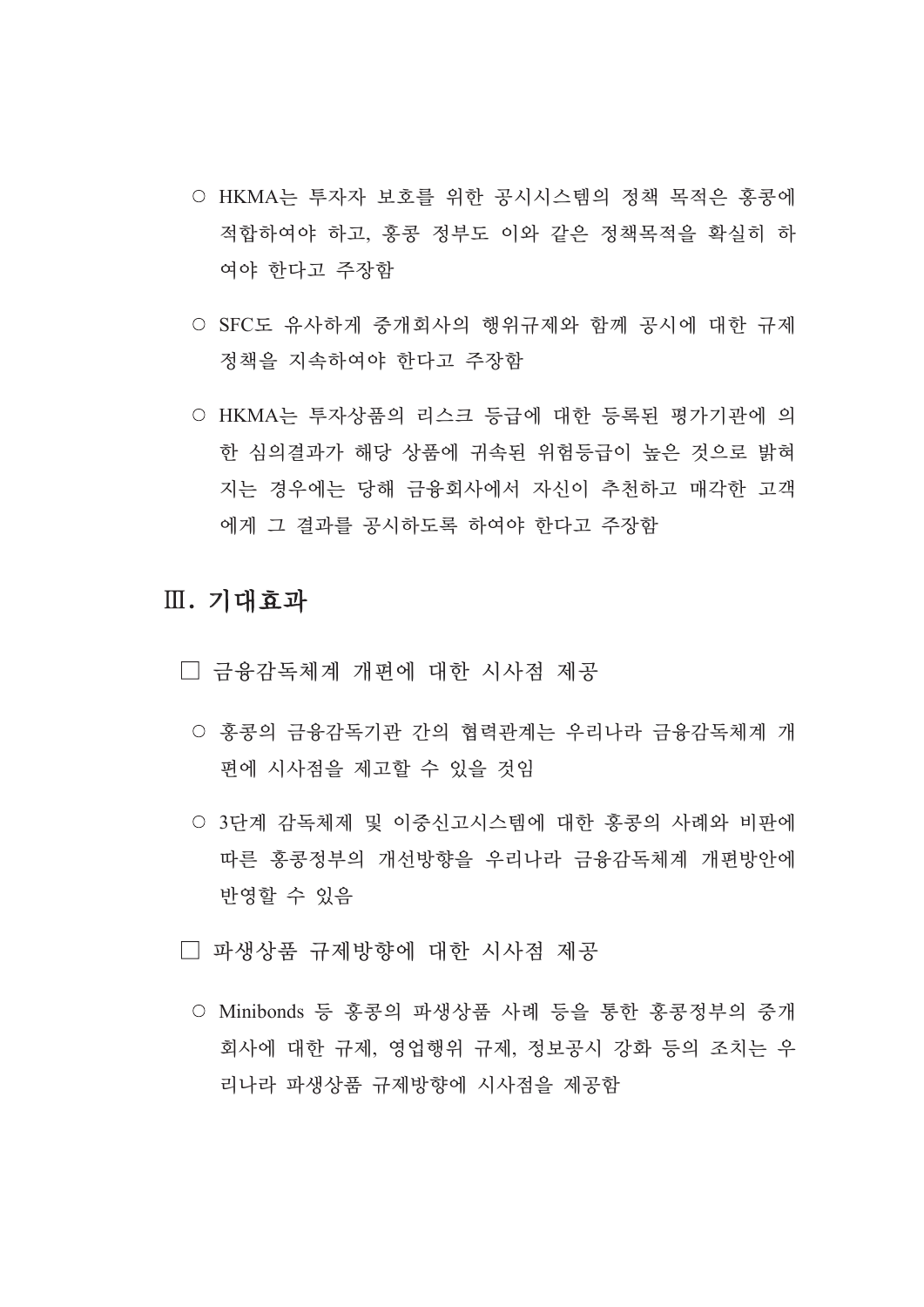○ 2011년 우리나라 자본시장에 도입 된 프라임 브로커(Prime Broker) 에 대한 영업범위, 규제방법 등에 대한 적절한 기준을 설정하는 데 시사점을 제공함

▶ 주제어 : 홍콩금융감독청, 파생상품규제, 증권선물법, 증권선물위원회, 청산소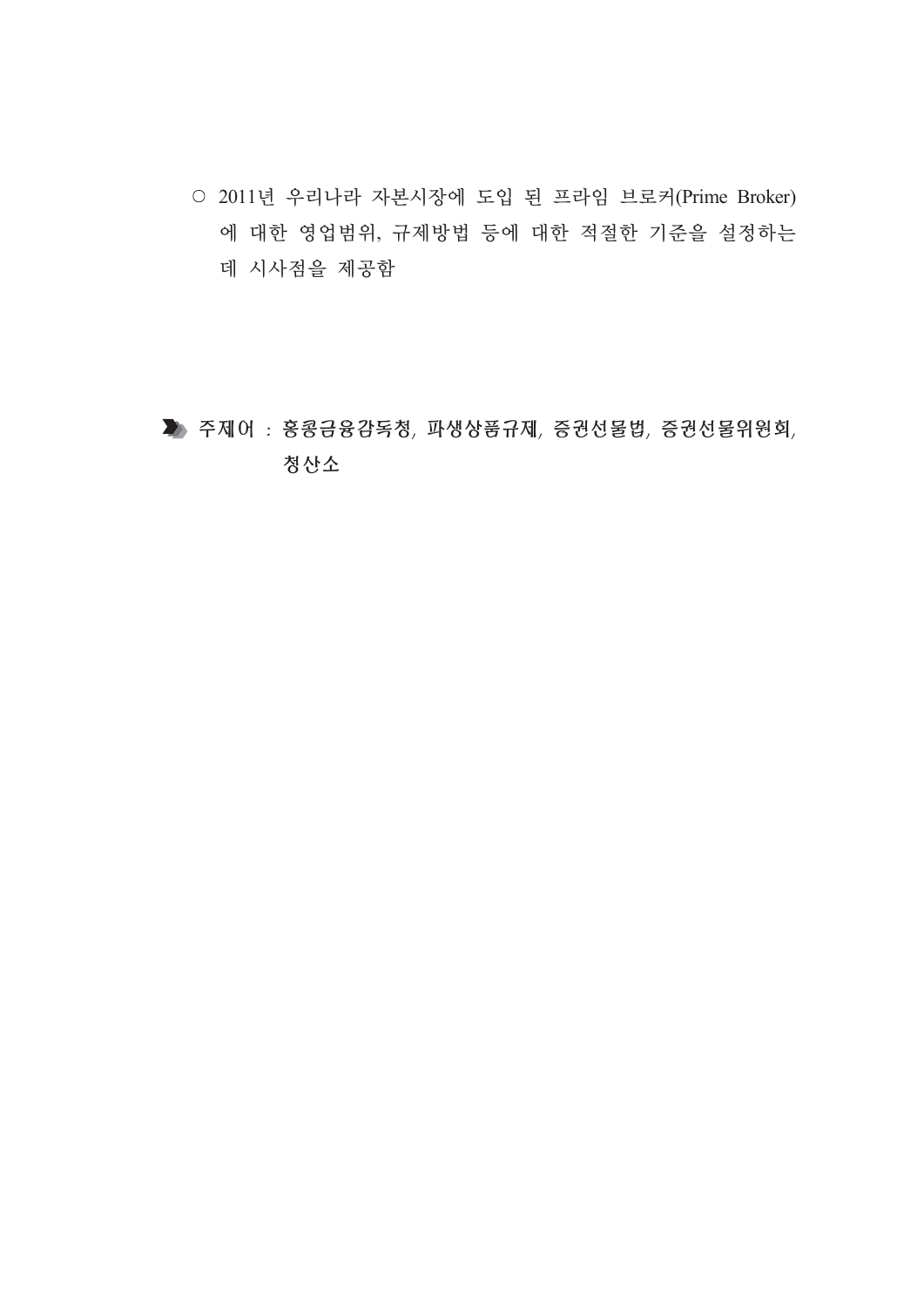### I. Background and Purpose of Research

- $\Box$  Hong Kong is a financial center in Asia where global investment banks (IB), and an advanced financial market where small and medium brokerages from various countries compete.
- $\Box$  The capital market of Hong Kong is establishing its status as the global market due to influence of China, which continues to grow as the global economic power. In particular, considering size of the financial industry, variety of related financial goods, and level of those working in the industry, it is well positioned as the financial advanced country.
- $\Box$  This study aims analyze current issues facing Hong Kong centered on changes to system related to capital market, in particular, change to financial supervisory structure and by doing so, to provide information to the Korean government and investment companies that want to enter the capital market in Hon Kong.

## II. Current Legal System and Its Problems

- $\Box$  SFO and financial supervisory system
	- $\circ$  Securities and Futures Ordinance (SFO) is known to remove redundant regulations over securities and futures in Hong Kong and regulatory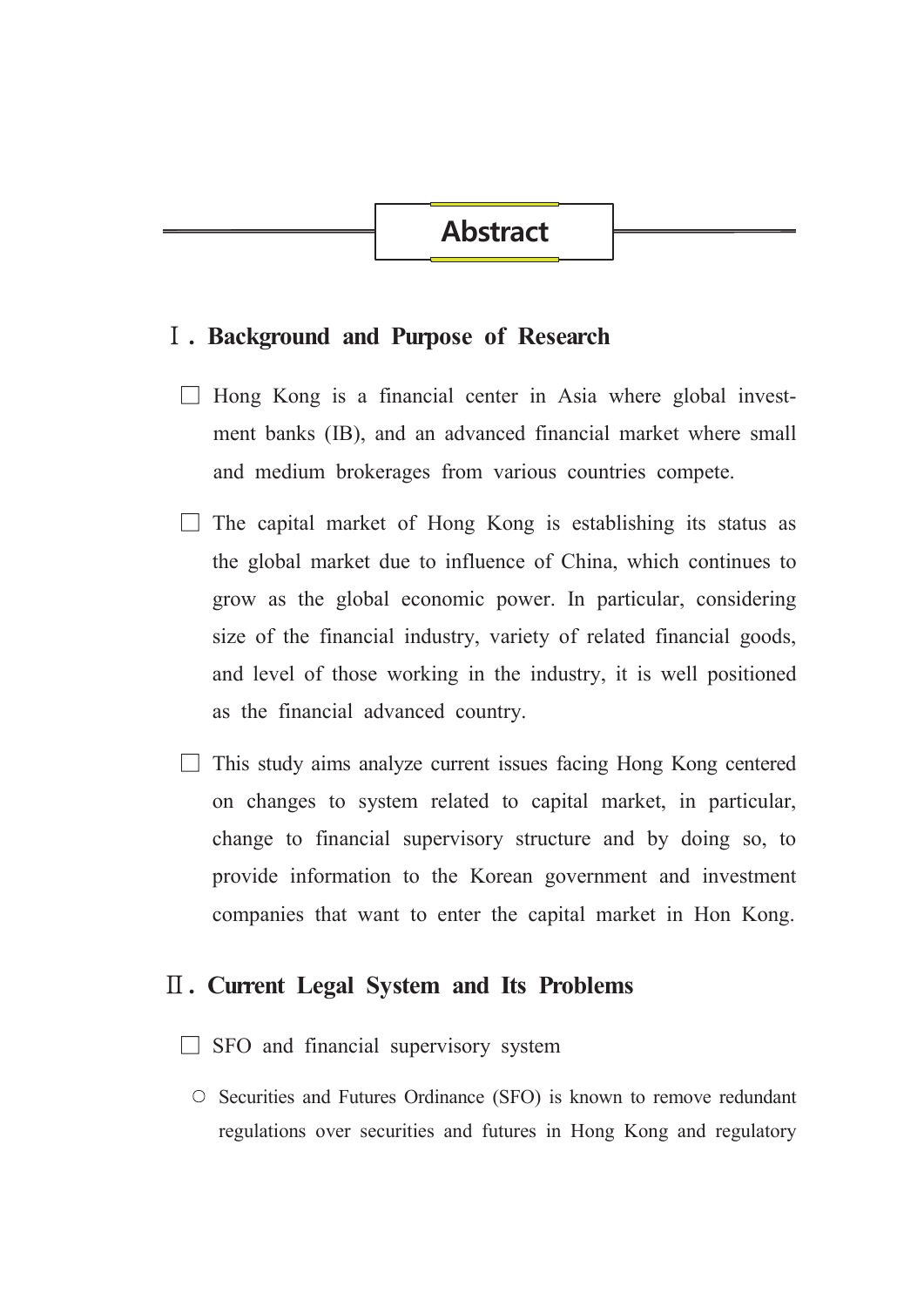vacuum. It covers from structure, rights and responsibilities of the Securities and Futures Commission (SFC) to regulations in detail over securities and futures market

- $\circ$  The supreme securities supervisory body is the government of Hong Kong Special Administrative Region of China.
- $\circ$  Supervisory bodies with the second highest authority include Hong Kong Monetary Authority (HKMA) in the banking sector; Securities and Futures Commission in the securities sector; and Mandatory Provident Fund Schemes Authority in the pension sector. They are playing their designated role following relevant laws.
- $\circ$  The last supervisory organizations are self-controlled authorities: Hong Kong Association of Banks in the banking sector; Hong Kong Exchanges and Clearing Limited in the securities sector; and Hong Kong Federation of Insurers in the insurance sector. They are playing their role as self-controlled organizations.
- $\circ$  While all the supervisory bodies in the financial sector play their role in each field, they have established the Cross-Market Surveillance Committee (CMSC), which consists of representatives from the FSTB, the HKMA, the SFC, the HKEx, the OCI and the MPFA.
- □ Lessons for Korea
	- $\circ$  In Korea, active discussion has been made to improve financial supervisory structure centered on protection financial consumers. Recent move includes establishment of the Financial Stabilization Commission (tentative).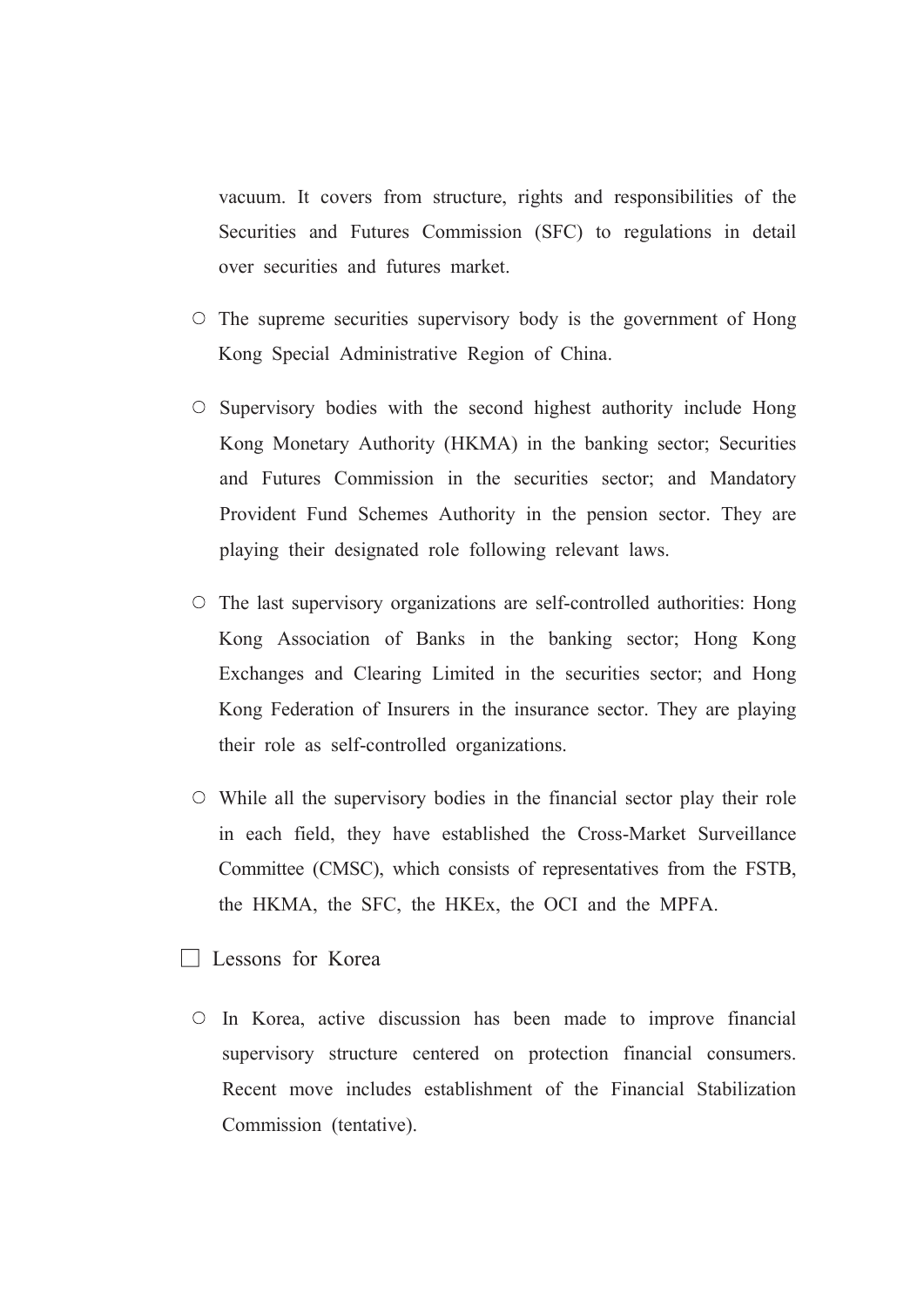- $\circ$  The commission is newly created to establish system to coordinate policies among related supervisory organizations and cooperate in business. Structure is much similar to the CMSC of Hong Kong.
- $\circ$  The commission consists of relatives from related supervisory organizations and its aim is similar to the CMSC in that it will strengthen cooperation among supervisory organizations in the financial markets in general.
- $\circ$  Therefore, various attempts should be made to improve supervisory structure including establishment of a new supervisory body, for example, the CMSC, and strengthened power of the central bank.
- $\Box$  Issues concerning regulations over derivatives and improvements to be made
	- $\circ$  The Hong Kong authorities has also come up with many measures to deal with the financial crisis. They have focused on securing liquidity, protecting depositors and increasing capital.
	- $\circ$  When it comes to protection of investors in general, suggested issues over minibonds include insufficient legislative, regulatory and supervisory management; supervisory vacuum due to redundant supervisory system that include the SFC and the HKMA for sales of investments, stock brokerages and banks; and lack of system to solve disputes rapidly.
	- $\circ$  The HKMA should continue to deal with business related with stocks, including sales of investments to investors in general by AIs. But measures should be taken to differentiate the traditional business dealing with deposit and securities.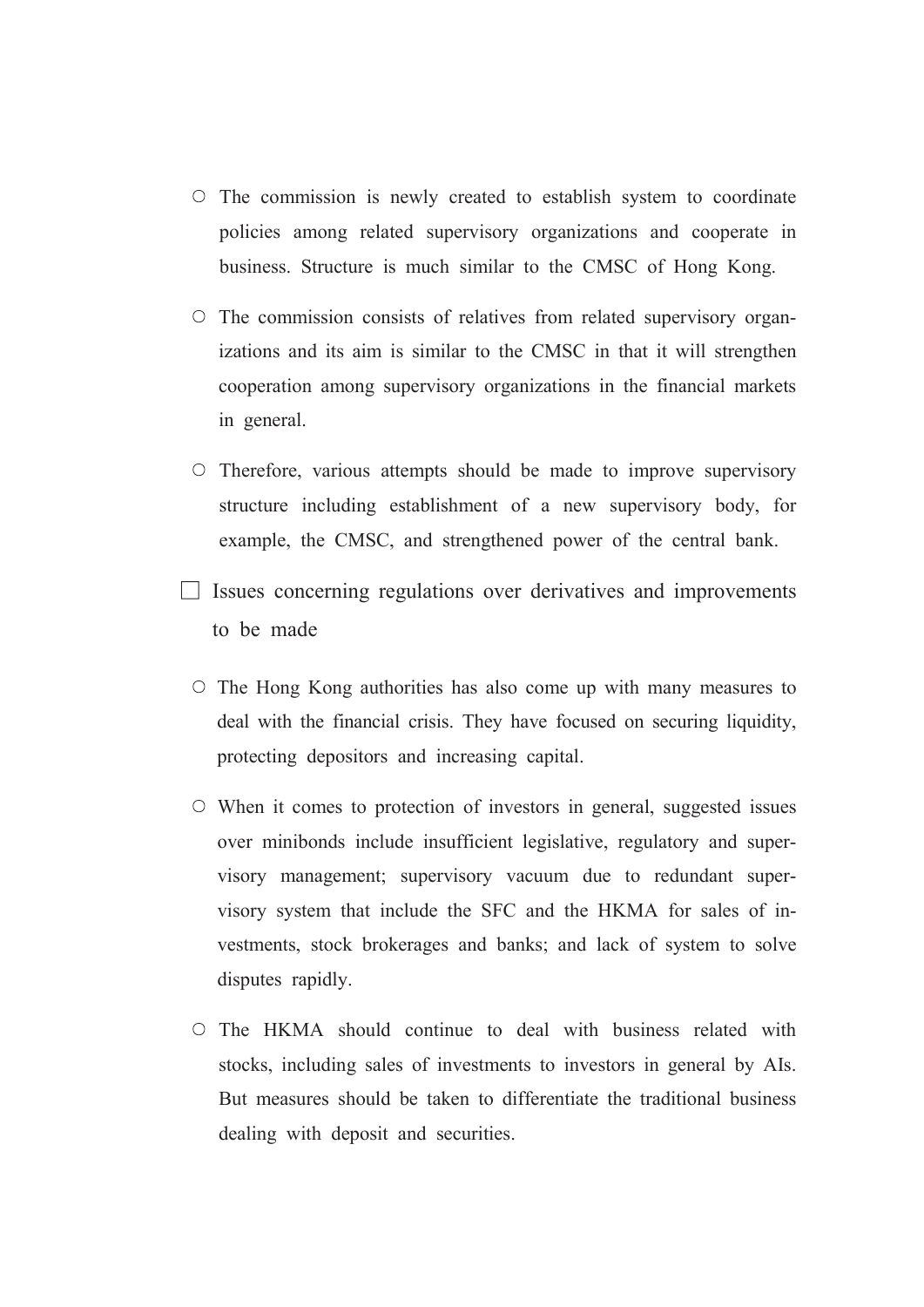- $\circ$  The HKMA argues that policy purpose of the posting system should be relevant Hong Kong and the government of Hong Kong also should clarify such policy purpose.
- $\circ$  The SFC has made similar arguments that brokerages should be controlled in their activities and regulatory policies should be maintained over posting.
- $\circ$  The HKMA argues that when it turns out that the registered rating agency's review over risk level of investments is higher than risk level inherited to the relevant investments, the financial institution should post the result to the customers that it recommended buying them and sold them.

## **III.** Legal Improvements

- $\Box$  Lessons over improving the financial supervisory structure
	- $\circ$  Cooperative relations among financial supervisory bodies in Hong Kong will provide lessons in improving the financial supervisory structure in Korea.
	- $\circ$  The example of Hong Kong, where the supervisory structures consists of bodies in three levels in duplicated reporting system, and related criticism can be considered when improving the financial supervisory structure in Korea.
- $\Box$  Lessons over regulations over derivatives
	- $\circ$  Regulations over brokerages by the government of Hong Kong, including derivatives, e.g. minibonds, regulations over sales activities,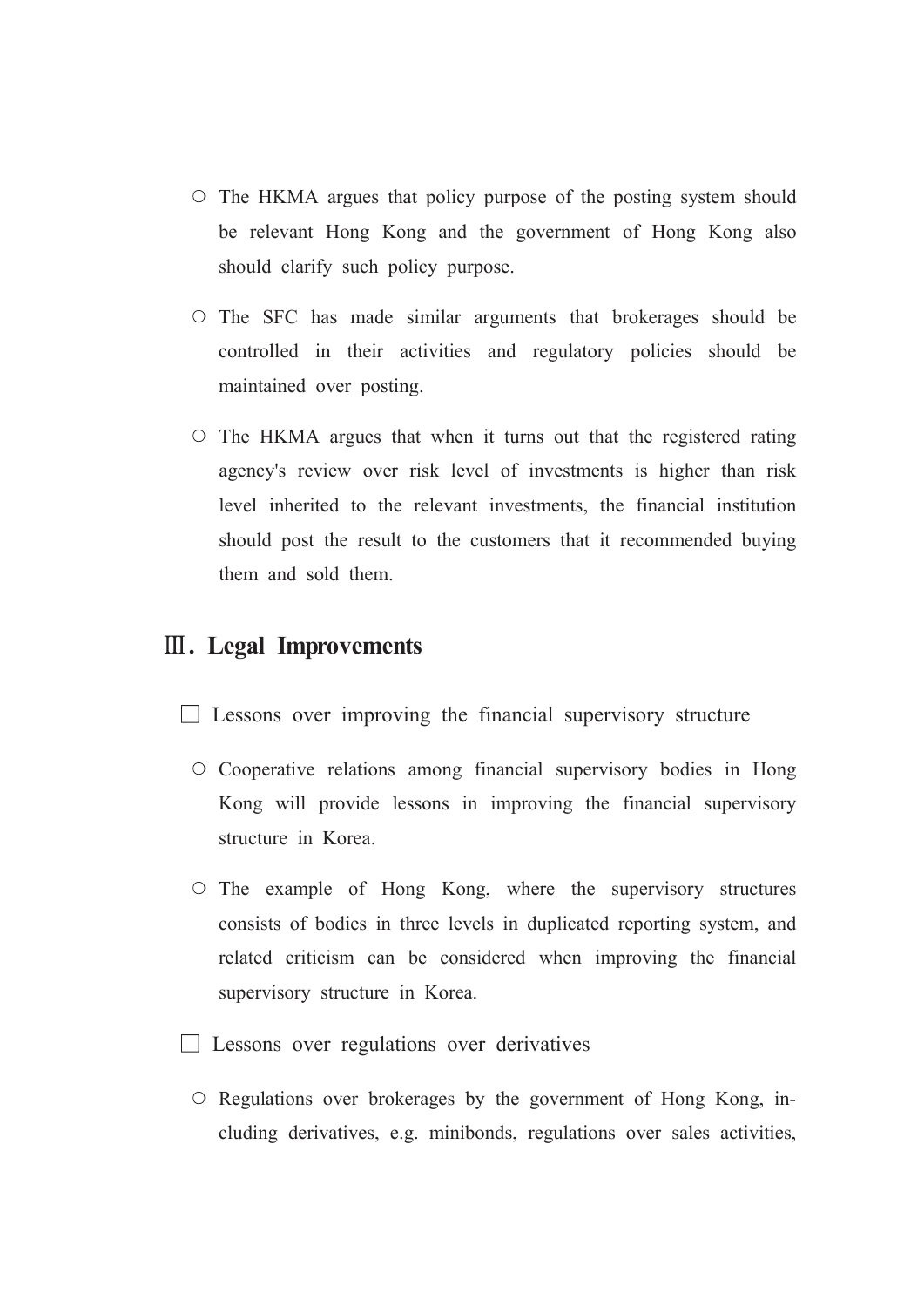and strengthened information posting, all they can provide lessons for Korea for regulations over derivatives.

○ The example of Hong Kong also provides lessons over standards to be made for sales range and regulations over Prime Broker, which was introduced in the capital market in Korea in 2011.

E Key words: Hong Kong Monetary Authority (HKMA), regulations over derivatives, SFO, SFC, clearing house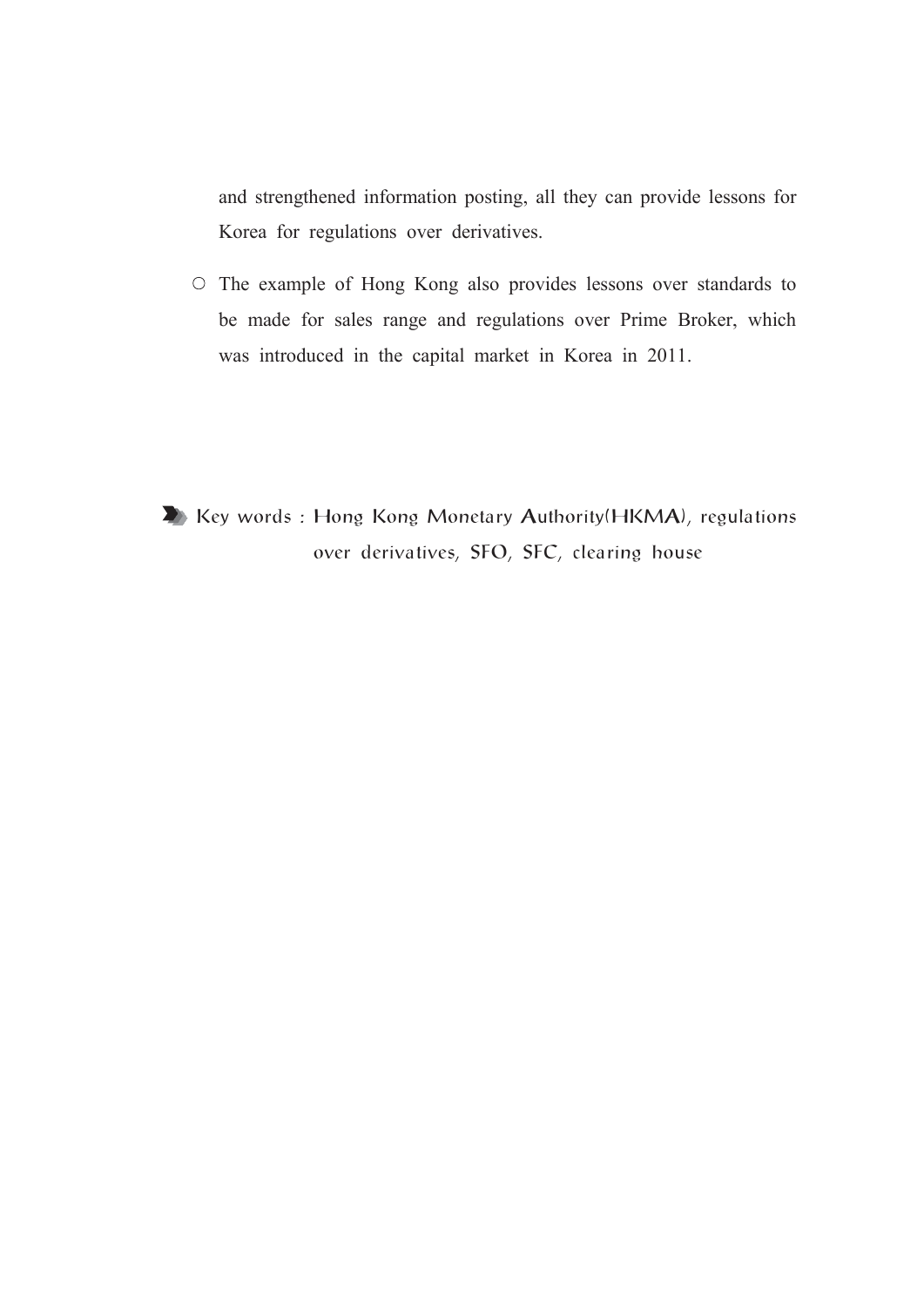| 제 1 절 연구의 목적 …………………………………………………………………… 19 |  |
|--------------------------------------------|--|
| 제 2 절 연구의 범위와 방법 …………………………………………………… 20   |  |
|                                            |  |
| 제 2 장 홍콩 자본시장법제 개관 ………………………………………… 23     |  |
| 제 1 절 증권선물법의 의미와 주요내용 ………………………………… 23     |  |
|                                            |  |
|                                            |  |
| 제 2 절 감독기관 체계와 불공정행위 규제 …………………………… 28     |  |
|                                            |  |
| Ⅱ. 불공정거래 등 영업행위 규제 …………………………………………… 32    |  |
|                                            |  |
| 제 3 절 증권관계기관의 범위와 역할 …………………………………… 37     |  |
|                                            |  |
|                                            |  |
| Ⅲ. 거래소관리기관 …………………………………………………………………… 41   |  |
| 제 4 절 증권업자에 대한 인가 ……………………………………………… 42    |  |
|                                            |  |
| Ⅱ. 증권업무의 인가 ………………………………………………………………… 43   |  |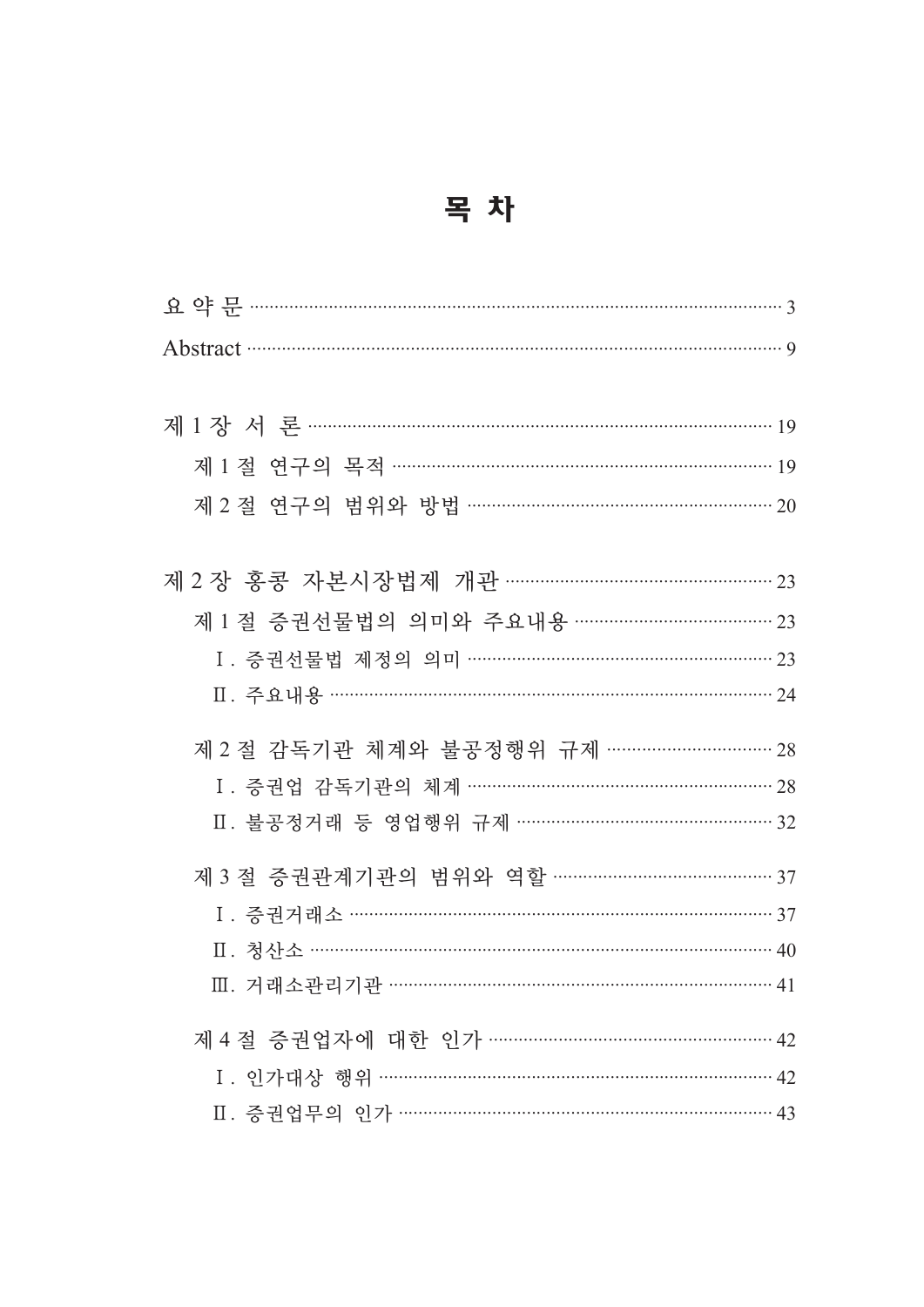| 제 3 장 금융감독체계의 문제점과 개선방향 ………………………… 51     |  |
|-------------------------------------------|--|
| 제 1 절 금융감독기관의 업무범위와 협력관계 ……………………… 51     |  |
|                                           |  |
| Ⅱ. 금융감독기관 간의 협력관계 ………………………………………… 55     |  |
| 제 2 절 금융감독체계의 문제점 ………………………………………… 56     |  |
|                                           |  |
| Ⅱ. 은행의 증권업무 관련 HKMA와 SFC의 관계 …………………… 57  |  |
| Ⅲ. 상장회사 관련 SFC와 HKEx의 관계 ………………………………… 59 |  |
| 제 3 절 금융감독체계의 개선방향 ………………………………………… 61    |  |
|                                           |  |
| Ⅱ. 금융감독체계 …………………………………………………………………… 61   |  |
| Ⅲ. 이중신고시스템 ………………………………………………………………… 65   |  |
| 제 4 절 우리나라 금융감독체계에 대한 시사점 …………………… 66     |  |
| I. 홍콩 금융감독체계의 특징과 평가 …………………………………… 66    |  |
| Ⅱ. 우리나라에서의 금융감독체계 개편논의 …………………………… 68     |  |
|                                           |  |
| 제 4 장 파생상품 규제의 문제점과 개선방향 ……………………… 79     |  |
| 제 1 절 홍콩 금융시장에 있어서 금융위기의 영향 ……………… 79     |  |
|                                           |  |
|                                           |  |
| Ⅱ. 홍콩 금융시장에 대한 영향 …………………………………………… 83    |  |
| 제 2 절 파생상품 규제의 문제점 ………………………………………… 91    |  |
|                                           |  |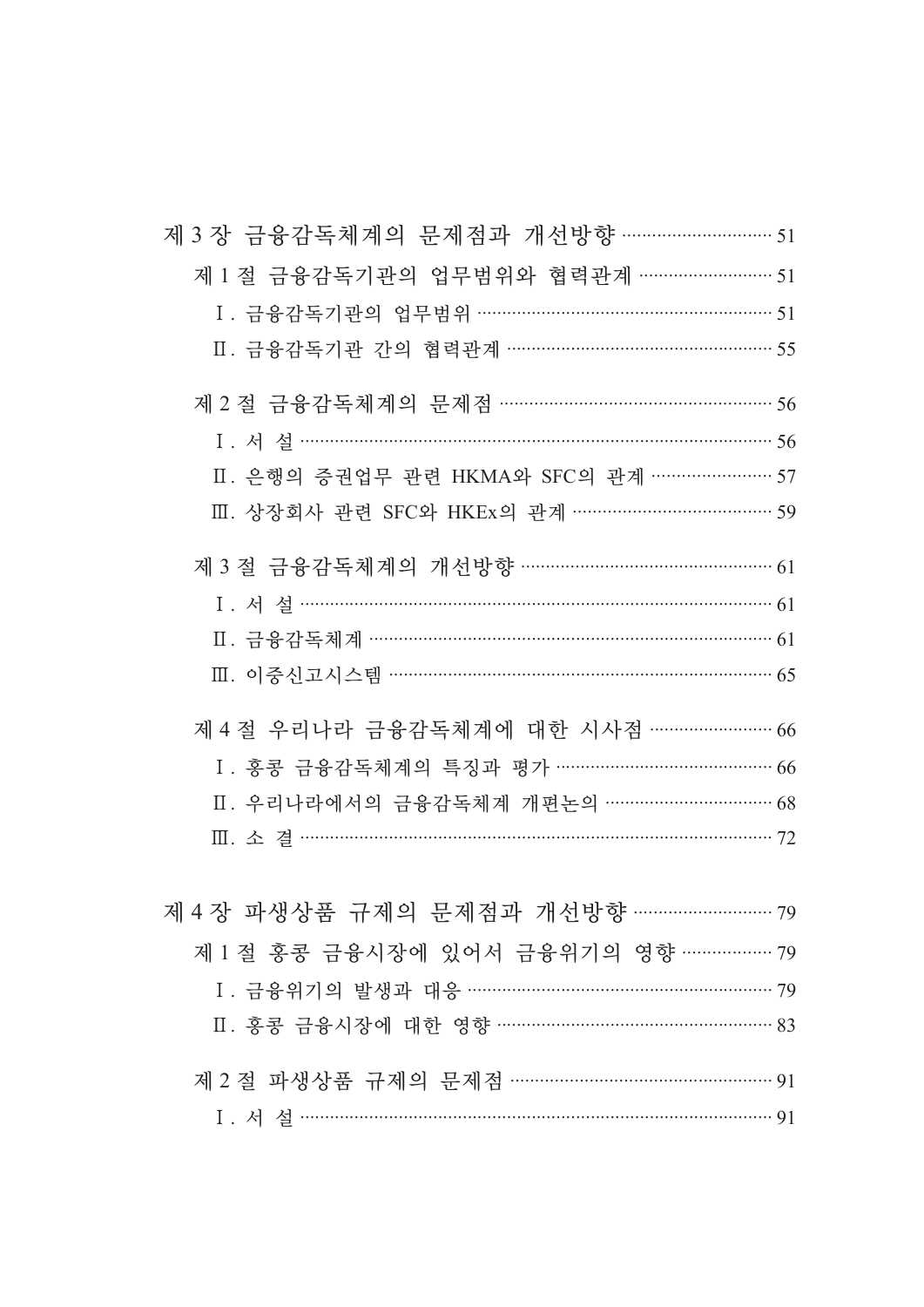| Ⅱ. 중개회사에 대한 규제 ……………………………………………………… 92    |  |
|--------------------------------------------|--|
| Ⅲ. 영업행위규제 …………………………………………………………………… 93    |  |
| 제 3 절 파생상품시장 규제체계의 개선방향 ………………………… 95      |  |
|                                            |  |
|                                            |  |
| Ⅲ. 리스크 평가 ……………………………………………………………………… 100  |  |
| Ⅳ. 아시아 공동 청산 및 결제소 설치 …………………………………… 101   |  |
| 제 4 절 우리 파생상품시장 규제체계에 대한 시사점 ………… 102      |  |
| I. 홍콩 파생상품시장 규제에 대한 평가 …………………………… 102     |  |
| Ⅱ. 우리나라의 파생상품시장 규제체계 ………………………………… 103     |  |
| Ⅲ. 소 결 ………………………………………………………………………………… 106 |  |
|                                            |  |
|                                            |  |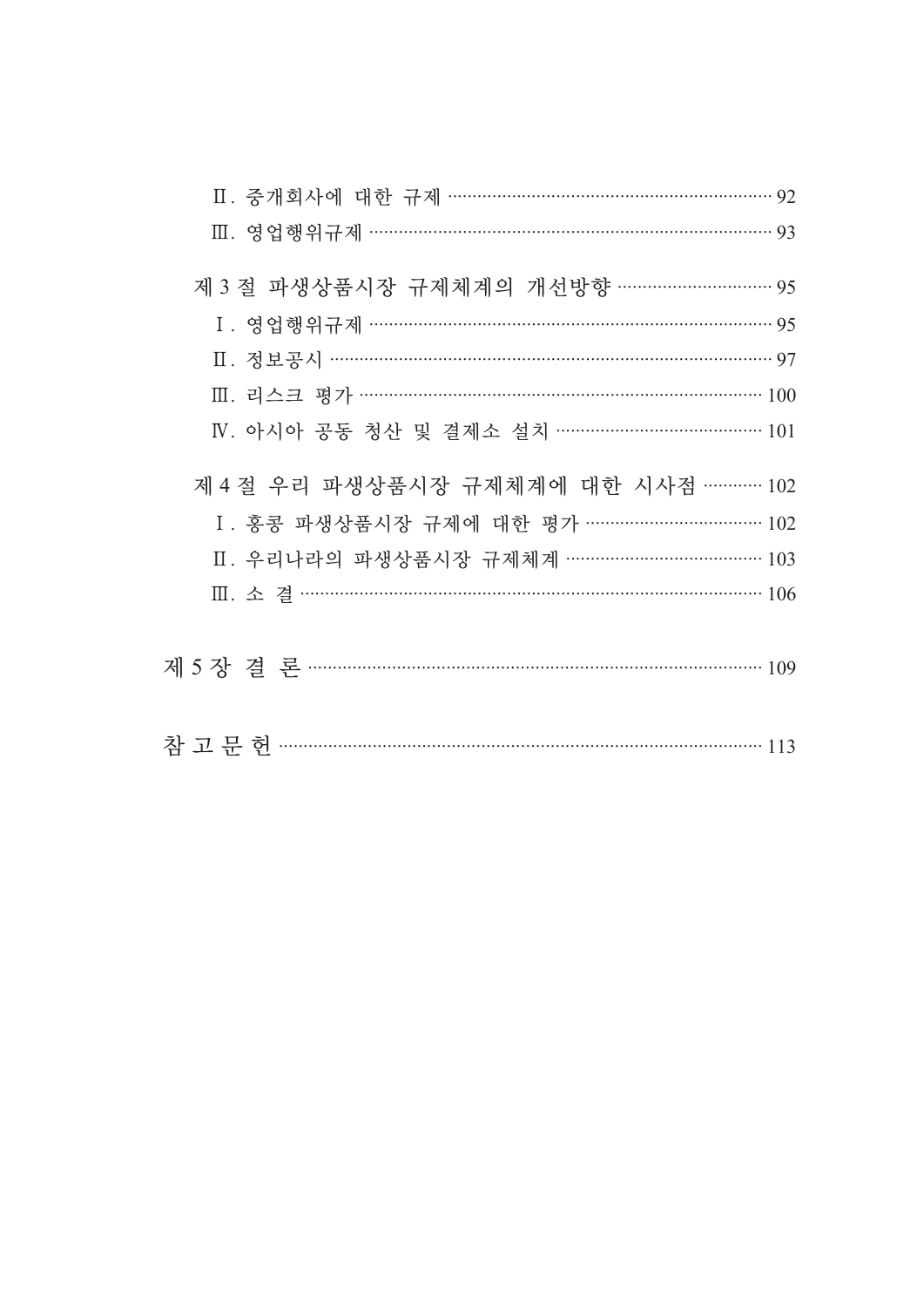## 제 1 장 서 론

#### 제 1절 연구의 목적

홍콩은 글로벌 IB(Investment Banking)가 중심이 되어 활동하는 아시 아지역 금융중심지로서 다양한 국가에서 진출한 중ㆍ소형 증권사들도 다수가 각축을 벌이는 선진금융시장이다!) 홍콩에서 증권업을 영위하 기 위해서는 홍콩 증권선물위원회(Securities and Futures Commission, 이 하 "SFC"라 함)에서 증권업무 별로 인가(license)를 시청 · 취득하여 인가 회사(Licenced Corporation)로 등록하여야 한다. 은행은 SFC에 등록(registration) 하여 허가금융기관(Authorized Financial Institution)으로 인가를 받아야만 증권업을 영위할 수 있다.2)

홍콩 주식시장은 도쿄와 상해가 자국의 막대한 경제규모를 바탕으 로 글로벌 주식시장으로 발전한 것과 달리, 협소한 자체 경제규모에 도 불구하고 아시아를 대표하는 글로벌 시장으로 성장하고 있다. 이 와 같은 홍콩의 경쟁력은 거대한 배후시장인 중국이라는 배경 이외에 도 자본자유화의 적극적 추진, 환율 안정의 도모 등 지속적으로 시장 의 효율성을 높이고 국제적인 경쟁력을 유지하기 위한 홍콩 당국의 끊임없는 노력의 산물이라고 볼 수 있다.3)

또한 홍콩 주식시장에 대한 중국의 영향력은 갈수록 확대되고 있는 상황이며, 1992년부터 시작된 중국 기업의 홍콩 증권시장 상장은 2000

- 2) 금융감독원, 상게자료, 15면 참조.
- 3) 금융감독원, 상게자료, 17면 참조.

<sup>1)</sup> 홍콩거래소를 통한 중국기업의 상장으로 인해 홍콩증권시장이 세계 1위 IPO시장 이 되었으며, 이에 따라 글로벌 IB들의 기업금융 각축장으로 변신하고 있다. 2009 년 홍콩에서 이루어진 IPO는 총 73건, 모집된 자금은 총 2,439억 홍콩달러(313억 미달러)로서 홍콩은 세계최대의 IPO시장으로 등극하였다. 73건의 IPO 중 43건이 중국기업을 대상으로 한 것이었으며, 당해 IPO에 유입된 자금은 2,012억 홍콩달러 로서, 2009년 모집된 IPO 자금의 83%를 점유하였다(금융감독원, 홍콩증권업무편람, 2010, 17면 참조).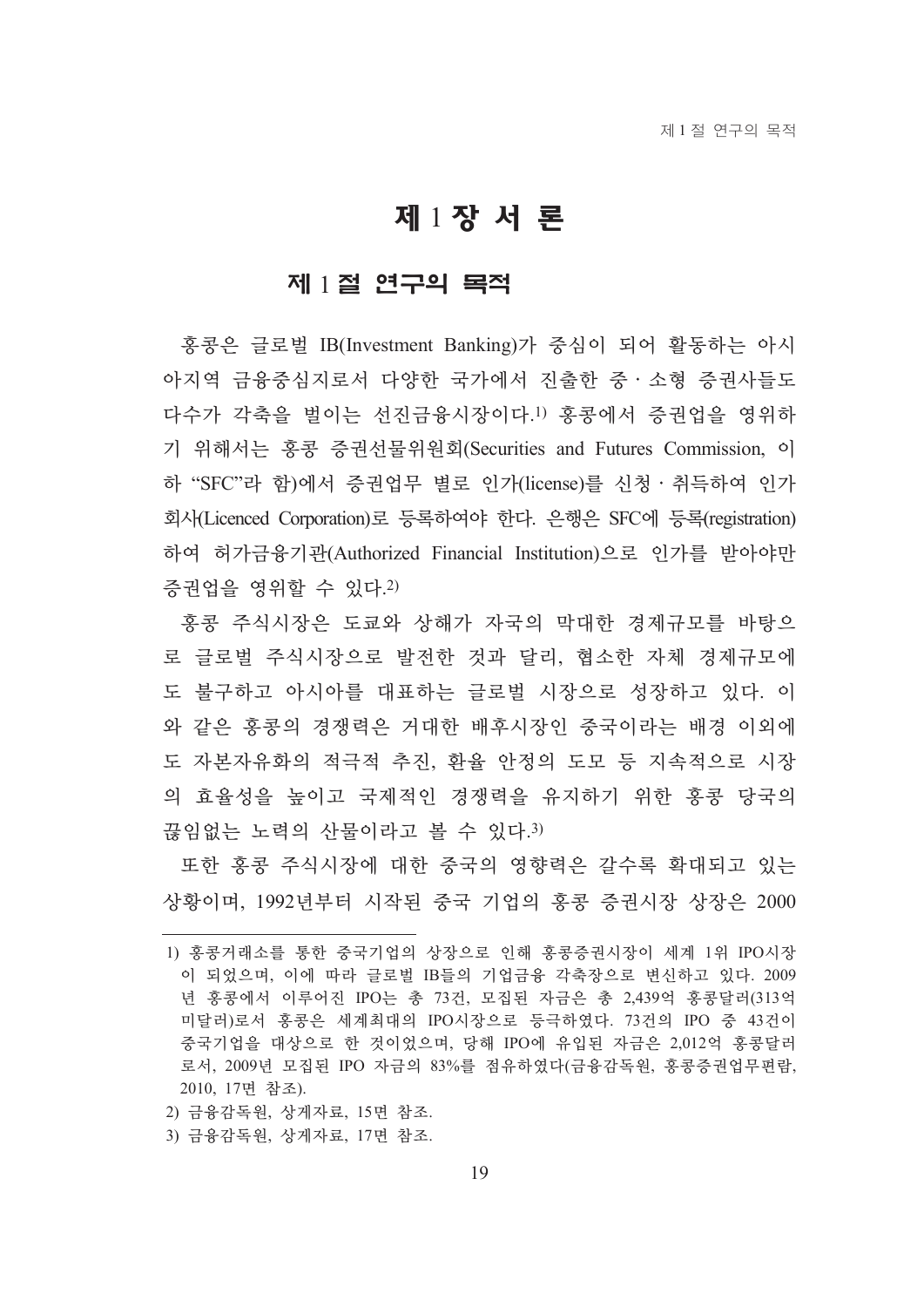년 중반 이후 기하급수적으로 증가하였고, 2009년에는 런던, 뉴욕을 제 치고 금액기준으로 세계 1위 IPO시장으로 발돋움하였다.4)

이와 같이 홍콩의 자본시장은 세계경제대국으로 성장하는 중국의 영향으로 세계적인 시장으로 자리매김하고 있고, 금융산업이나 자본 시장의 규모, 관련금융상품의 다양성, 금융인력의 수준 등을 고려했을 때 금융선진국으로서의 위치를 확고히 점하고 있다.

한편, 2008년 발생한 글로벌 금융위기 이후 영국은 그 동안 금융감 독권을 행사했던 FSA를 폐지하고 영란은행을 중심으로 금융감독권을 행사하도록 하는 방향으로 금융감독시스템의 개선을 추진하였다. 이 와 같은 상황 하에서 영국식 금융시스템을 주로 도입하여 운영해온 홍콩의 금융시장 및 자본시장에도 변화가 예상되고, 어떠한 조치들이 이루어질 것인지를 검토해 볼 필요가 있다.

또한, 홍콩의 금융시장이 차지하고 있는 중요성에 비하여, 그간의 아시아금융시장에 대한 연구는 주로 일본, 중국을 중심으로 이루어져 왔기 때문에 홍콩의 제도자체에 대한 상세한 검토도 필요할 것으로 판단되다.

따라서 본 연구는 홍콩의 금융제도, 특히 금융감독체계의 변화를 중 심으로 한 자본시장과 관련된 제도의 변화와 대응에 관한 현안을 분 석하여 홍콩 자본시장으로 진출하고자 하는 우리 정부와 투자기업에 정보를 제공하는 것을 목적으로 한다.

### 제 2절 연구의 범위와 방법

자본시장이라 함은 일반적으로 증권거래, 선물거래, 간접투자자산운 용업, 신탁업 등 금융투자상품에 관한 분야와 거래소, 청산소 등 운용 기관에 관한 사항 전반을 포함하고 있다.

<sup>4)</sup> 금융감독원, 전게자료, 17면 참조.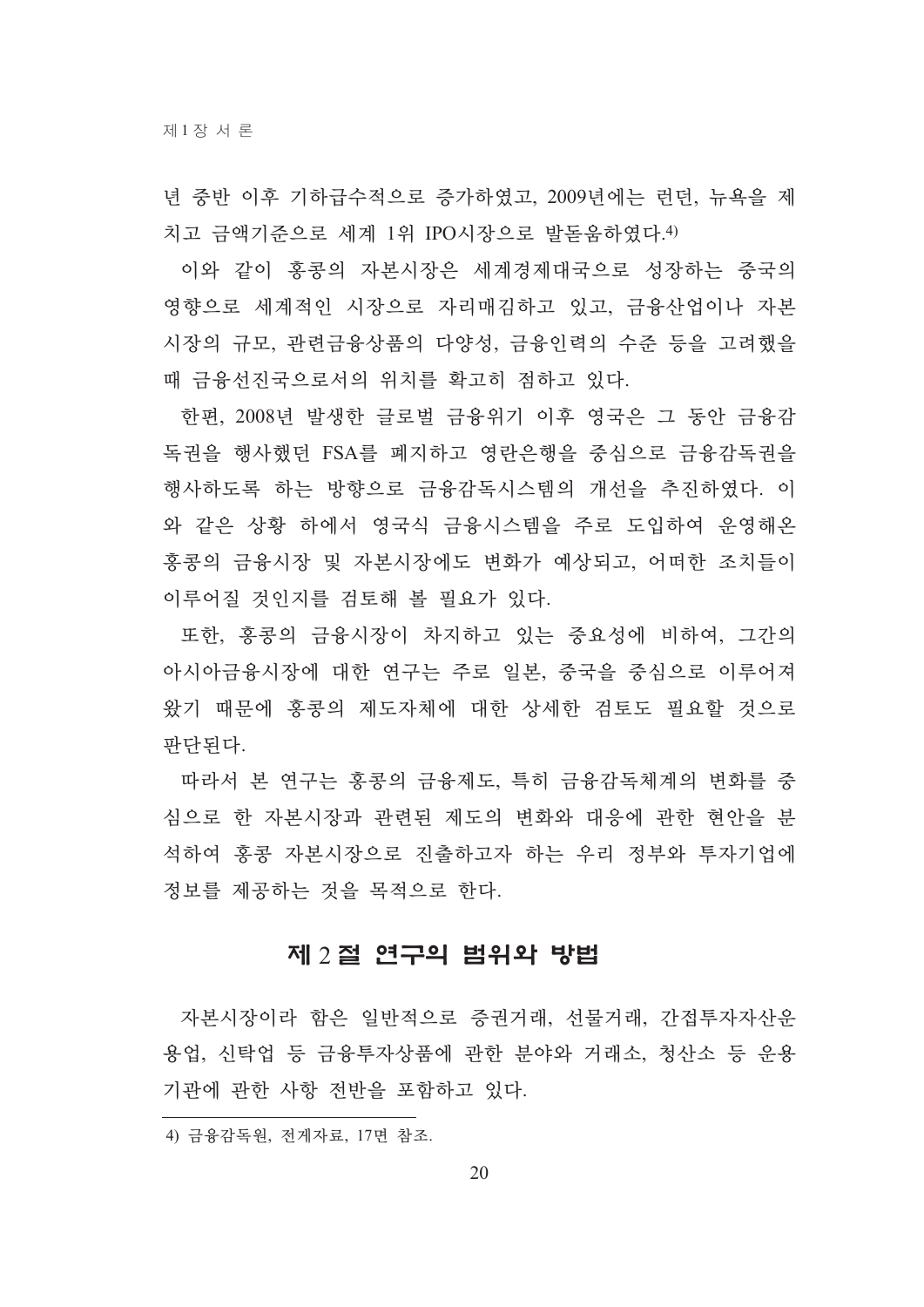이와 같은 업종별 구성 이외에도 감독기관과 금융소비자 보호 등의 관점으로의 접근 등 자본시장 관련 법제의 분야는 상당히 넓다. 따라 서 집중적인 연구의 수행을 위하여 본 보고서에서는 자본시장의 분야 중 금융선진국으로 평가되는 홍콩의 자본시장 관련 법제 중 우리나라 에 시사점을 제공할 수 있는 주요 현안에 관한 사항 즉, 금융감독체계 와 파생상품규제체계에 대한 내용에 집중하여 검토해 보고자 한다.

제1장에서는 여구의 목적과 범위를 밝히고, 제2장에서는 홍콩 자본시 장법제를 개관한다. 홍콩 자본시장법제에 대해서는 자본시장에 관한 일 반법이라 할 수 있는 「증권선물법(Securities and Futures Ordinance)」을 중 심으로 관련 규정들의 내용을 살펴보고, 증권관련 기관들의 범위와 역 할을 정리해 본다. 제3장에서는 홍콩의 금융감독체계에 대한 검토로, 각 감독기관의 업무의 범위와 협력관계 등을 살펴보고 홍콩 금융감독체계 의 문제점과 이러한 문제들에 대한 최근 홍콩 정부의 개선방향에 대한 정리를 토대로, 우리나라 금융감독체계의 개편논의에 대한 시사점을 제 시한다. 제4장은 파생상품규제에 관한 부분으로, 홍콩 금융시장에 있어 서 금융위기의 영향에 대한 간단한 정리와 파생상품 규제의 문제점 및 홍콩 정부의 규제체계 개선방향에 대한 검토를 바탕으로 우리나라 파생 상품 규제체계와의 비교를 통한 시사점을 제시한다. 제5장은 이 보고서 의 결론으로 연구의 내용을 정리하며 마무리하고자 한다.

본 연구는 국·내외 문헌연구를 중심으로 수행하였으며, 자본시장 법 제 과련 전문가의 자문의견도 반영하였다.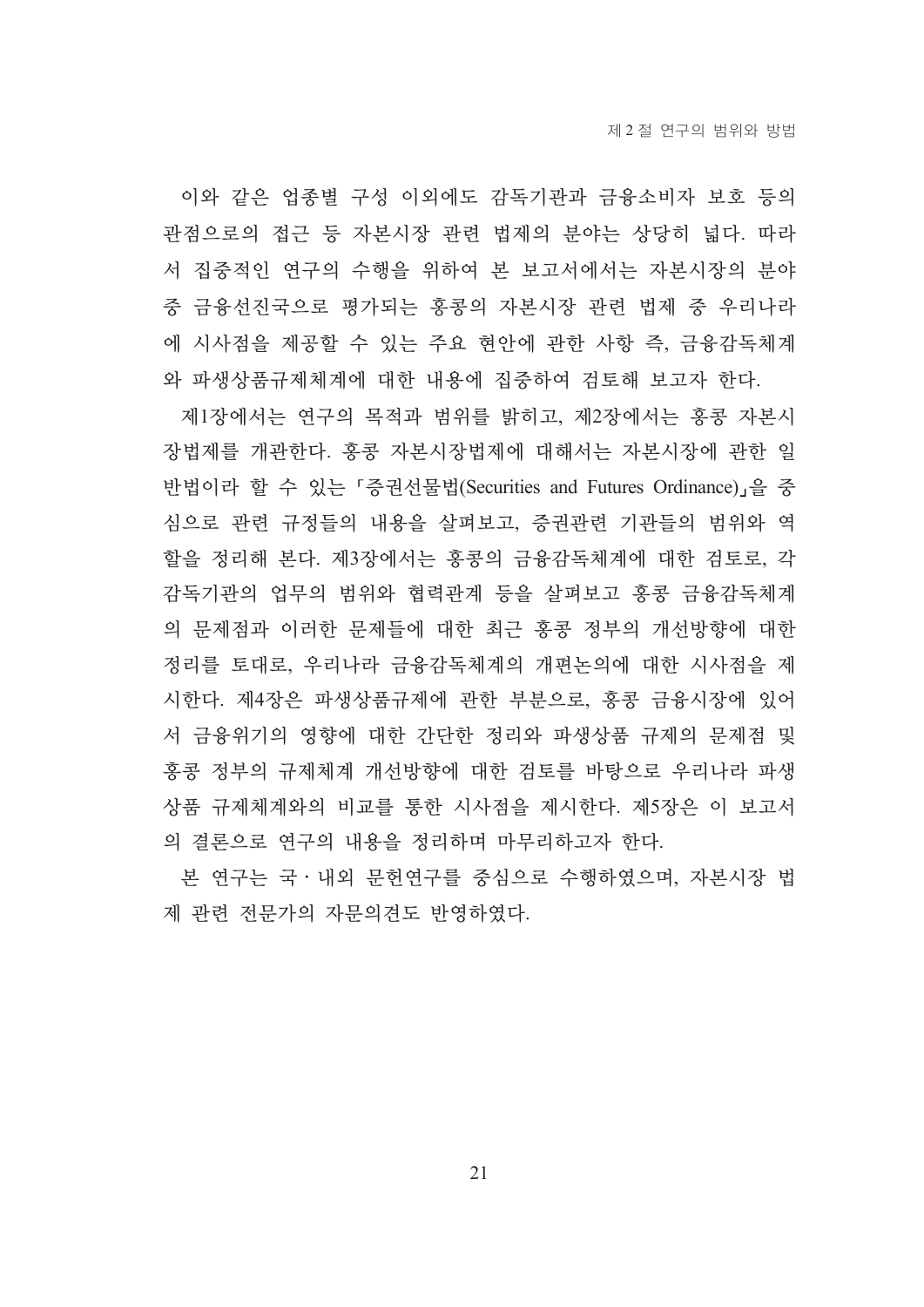## 제 2 장 홍콩 자본시장법제 개관

## 제 1절 증권선물법의 의미와 주요내용

#### I. 증권선물법 제정의 의미

홍콩의 자본시장을 규제하는 가장 중요한 법은 「증권선물법(Securities and Futures Ordinance, 이하 "SFO"라 함)」이다. 2002년 3월 13일 제정된 SFO는 Securities and Futures Commision Ordinance 1989(Cap. 24), Commodities Trading Ordinance 1976(Cap. 250), Securities Ordinance 1974(Cap 333), Protection of Investors Ordinance 1974(Cap. 335), Stock Exchanges Unification Ordinance 1990(Cap 395), Securities and Futures (Disclosure of Interests) Ordinance 1988(Cap. 396), Securities and Futures (Clearing Houses) Ordinance 1992(Cap.420), Leveraged Foreign Exchange Trading Ordinance 1994(Cap.451), Exchanges and Clearing Houses (Merger) Ordinance 2000(Cap. 555) 등 증권 및 선물 거래의 규제를 위한 총 10개의 기존 법률을 통폐합한 법률이며, 2003년 4월 1일부터 시행되었다. SFO 는 1999년 미국의 「Gramm-Leach Bliley Act」, 2000년 영국의 「Financial Services and Market Act」 및 2001년 호주의 Financial Service Reform Bill 등이 제정되었던 시기에, 1988년 작성된 Davison보고서의 내용을 10여년 에 걸쳐 구체화하여 입법화한 것이다.5) SFO에 근거하여 SFC는 증권업 에 관련된 규칙(Rules)을 제정하고 있다.

홍콩의 증권·선물 규제개혁은 1999년 3월에 발표된 정책보고서에 서 나타난 내용을 반영하고 있다. 아동 보고서에 의하면 현재 홍콩의 증권 및 선물규제시스템은 시대에 뒤떨어져 있으며, 아시아지역 및

<sup>5)</sup> SFC, Securities Regulation in Hong Kong, 2002, pp. 281-282.

<sup>6)</sup> Financial Secretary, Government of Hong Kong Special Administrative Region, A Policy Paper on Securities and Futures Market Reform (March 1999).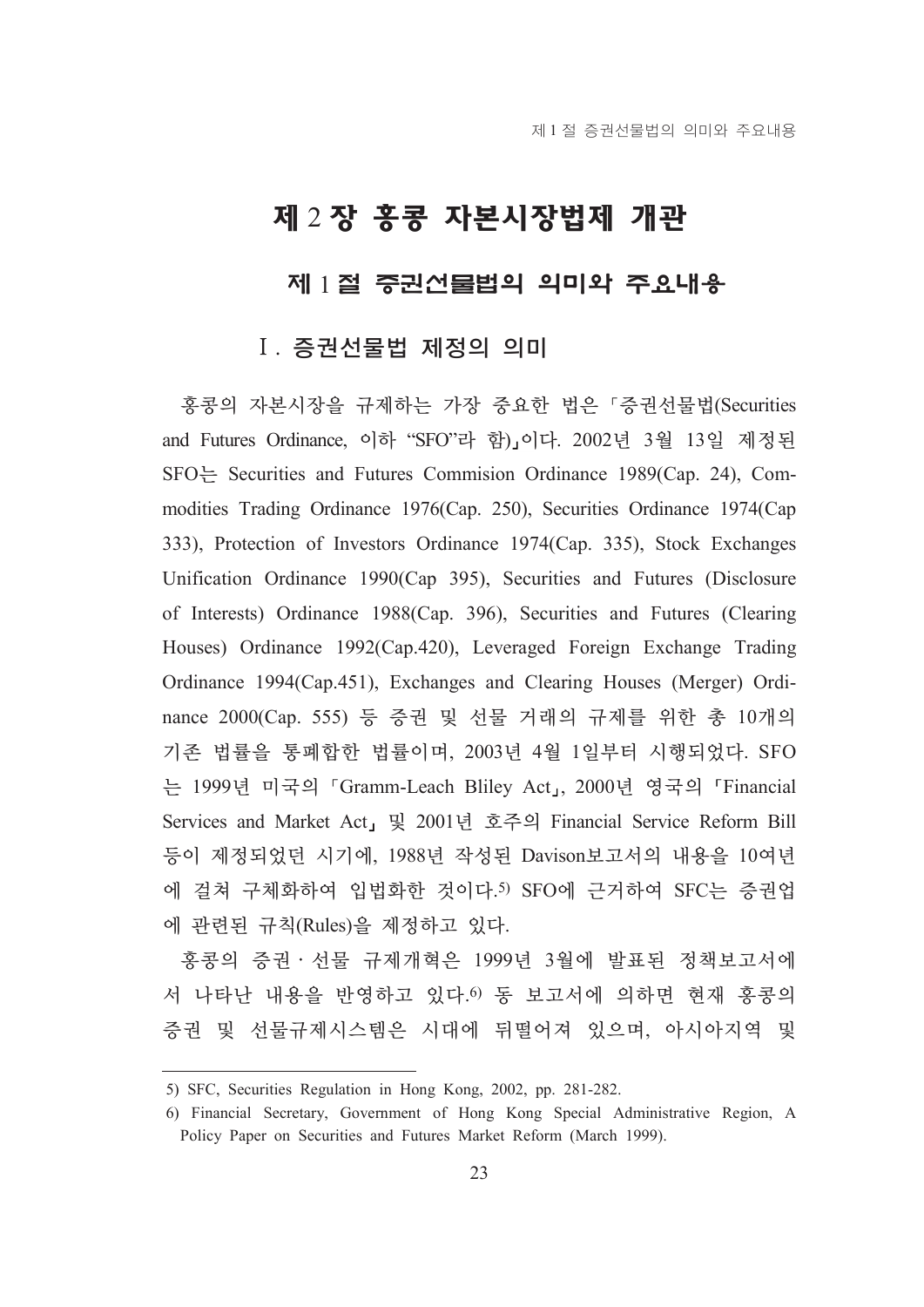국제금융센터로서의 홍콩의 경쟁력을 유지하기 위해서는 혁신적인 금 융개혁이 필요하다고 주장하였다. 동 보고서에서 이와 같은 목적을 달 성하기 위하여 첫째, 선물거래소 및 증권거래소를 주식회사화(demutualization)한 후 청산소와 함께 단일지주회사에 속하게 하여 당해 지주회 사의 주식을 상장할 것, 둘째, 금융시장의 제반 기반시설(market infrastructure)을 개선할 것, 그리고 셋째, 증권규제와 선물규제를 현대화할 것 등 세 가지를 정책과제로 제시하였다. 이와 같은 보고서의 내용을 반 영하여 증권 및 선물거래를 규제하는 기본법으로서 SFO를 제정하여 시행하였다.

기존의 홍콩 증권선물법제는 오랜 기간에 걸쳐 발생한 여러 가지 문 제에 대하여 필요시 그 때마다 만들어진 법규의 집합체로 이루어졌다. 그 내용은 규제기구의 설치, 증권 규제와 선물 규제에 관한 일체의 사 항을 대상으로 하고 있지만, 중복규제와 규제의 공백이 존재하게 되 었다.8) 따라서 SFO는 이와 같은 중복 규제와 규제의 공백을 제거하는 데 그 중요한 목적이 있었다.

#### Ⅱ. 주요내용

SFO는 현재 총 17편 409조 10 Schedule로 구성되어 있다. 제2편(제3 조~제17조)에서 SFC의 구성, 권한 및 의무 등에 대하여 규정하고 있 고, 제3편(제18조~제101조)에서 거래소, 청산소, 거래소관리기관 등의 인가신청, 권한 및 의무, 관련규칙제정 등에 대해서 규정하고 있다. 그리고 제4편(제103~제112조)에서 투자의 권유, 제5편(제113조~제143 조)에서는 증권업의 인가, 등록기관, 인원의 구성, 대주주의 자격 등에 대해서 규정하고 있다. 또한 제6편(제571조~제166조)에서는 자본금 요

<sup>7)</sup> 서울대학교 금융법센터, "금융시장환경의 변화에 따른 금융관계법률의 체계정비에 관한 연구", 2002, 43면 참조.

<sup>8)</sup> 서울대학교 금융법센터, 전게자료, 44면 참조.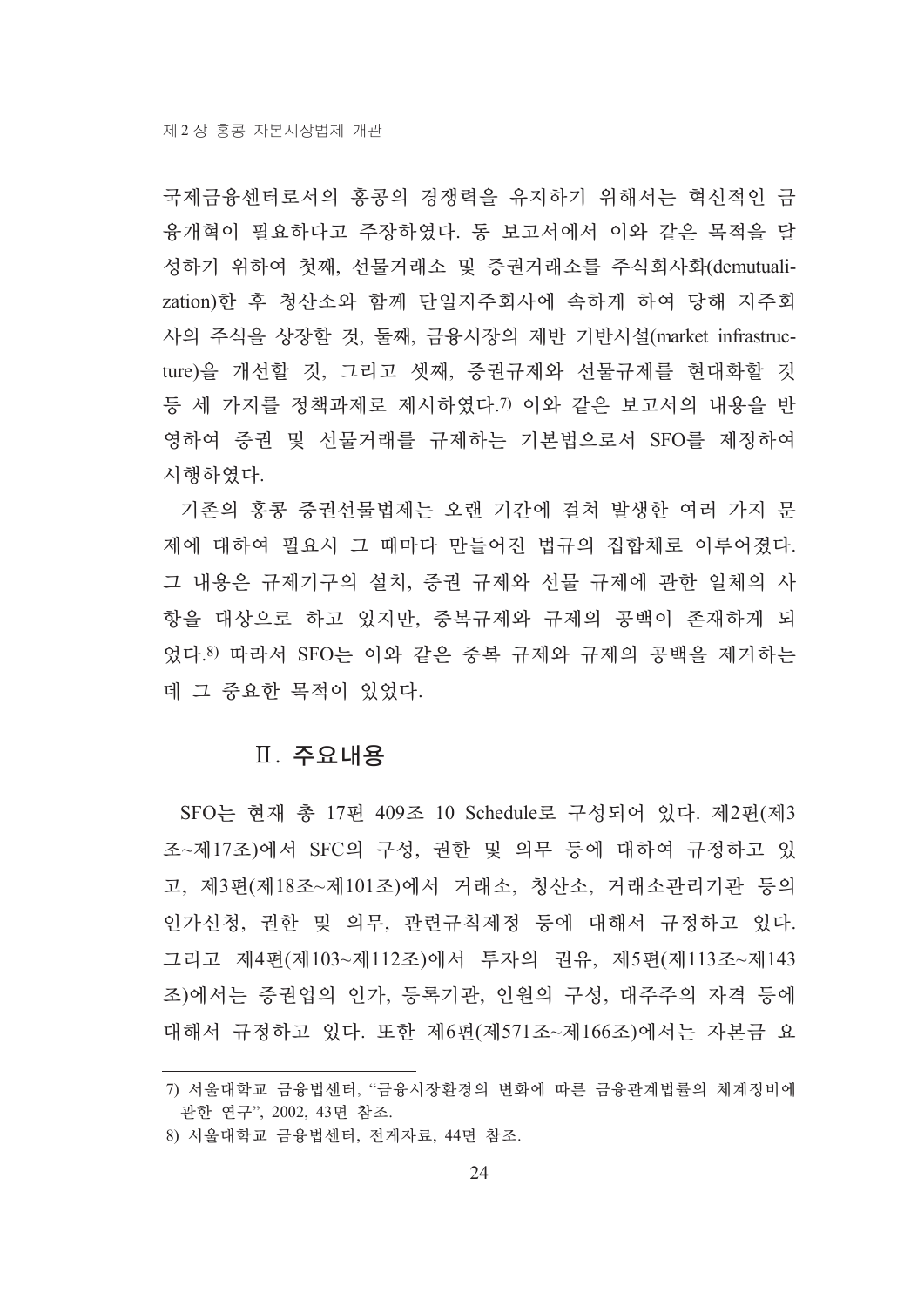건, 고객자산의 관리, 기록 및 회계 등에 대해서 규정하고 있으며, 제 7편(제167조~제177조)에서는 증권업무에 대해서 규정하고 있다. 그리 고 제8편(제178조~제192조)에서 감독 및 조사, 제9편(제193조~제203 조)에서 제재조치, 제12편(제235조 ~ 제제244조)에서 투자자보상 등에 대해서 규정하고 있으며, 제13장(제245조 ~ 제284조)에서는 내부자거 래, 가장매매, 시세조종 등 시장불공정거래에 규제에 대해서 규정하 고 있다.

SFO는 금융상품(financial product),<sup>9)</sup> 증권 및 선물시장(securities and futures market) 그리고 증권 및 선물업(securities and futures industry)과 관련된 행위의 규제를 그 목적으로 하다.10) 증권 및 서물업은 '증권 및 선물시장과 참여자, 금융상품 관련 활동'으로 정의되어 있고, 금융상품 은 '증권(securities), 선물(futures contracts), 집합적 투자기구(collective investment scheme) 그리고 차입외환거래(leveraged foreign exchange contract), 구조 화상품(structured product)'11)을 의미하는 것으로 규정하고 있다(SFO Schedule

- (c) any collective investment scheme;
- (d) any leveraged foreign exchange contract;
- (e) any structured product.
- 10) 서울대학교 금융법센터, 전게자료, 44-45면 참조.
- 11) Meaning of "structured product" (SFO Schedule 1 제1편 제1A조)
	- (1) In this Ordinance, subject to subsection (2), "structured product" (結構性 產品) means-(a) an instrument under which some or all of the return or amount due (or both the
		- return and the amount due) or the method of settlement is determined by reference to one or more of-
		- (i) changes in the price, value or level (or a range within the price, value or level) of any type or combination of types of securities, commodity, index, property, interest rate, currency exchange rate or futures contract;
		- (ii) changes in the price, value or level (or a range within the price, value or level) of any basket of more than one type, or any combination of types, of securities, commodity, index, property, interest rate, currency exchange rate or futures contract; or

<sup>9) &</sup>quot;financial product" (金融產品) means-

<sup>(</sup>a) any securities;

<sup>(</sup>b) any futures contract;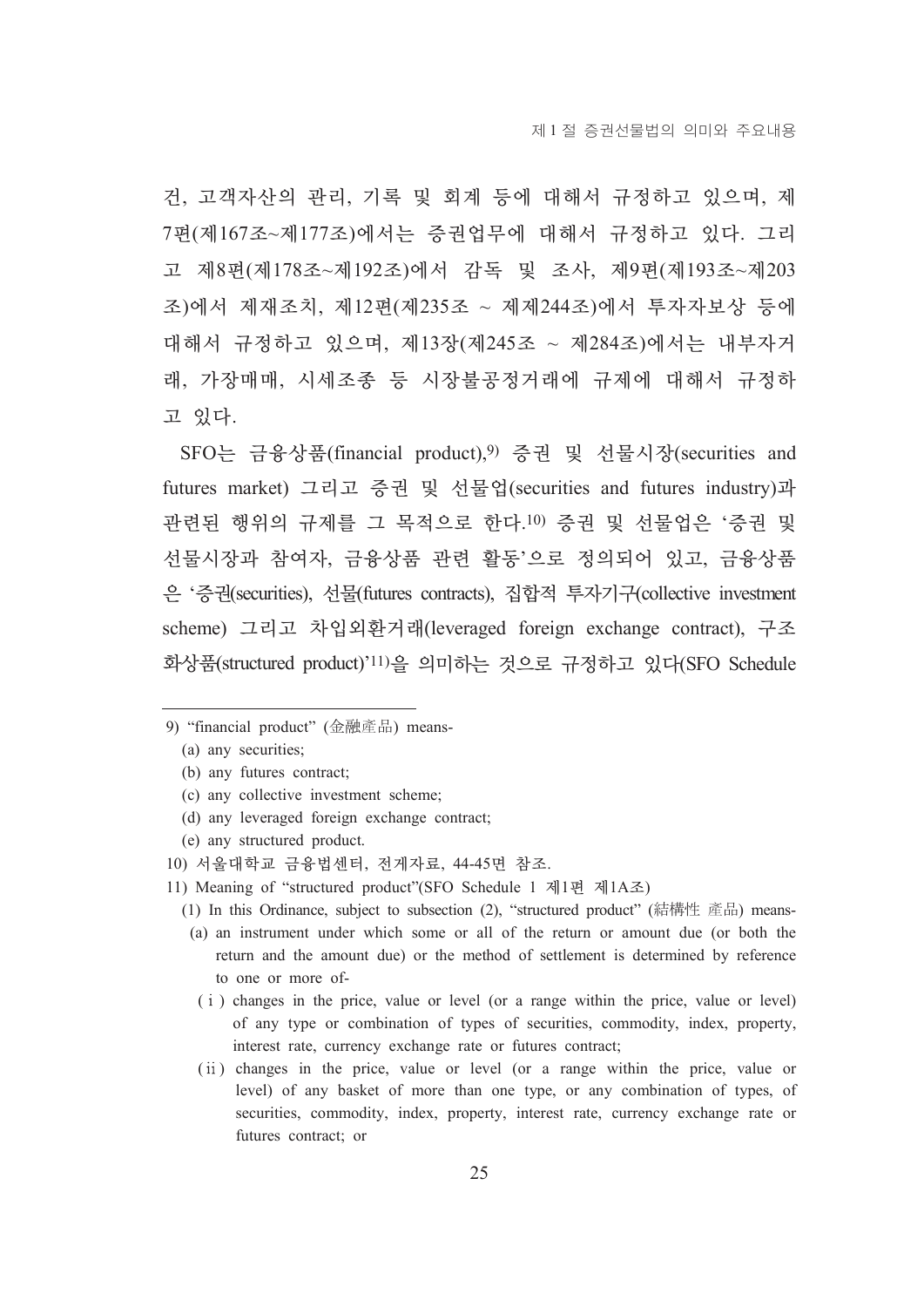- (iii) the occurrence or non-occurrence of any specified event or events (excluding an event or events relating only to the issuer or guarantor of the instrument or to both the issuer and the guarantor);
- (b) a regulated investment agreement; or
- (c) any interests, rights or property prescribed, or of a class or description prescribed, by notice under section 392 of this Ordinance as being regarded as structured products in accordance with the notice.
- (2) A "structured product" does not include-
- (a) a debenture issued for capital fund raising purposes that is convertible into or exchangeable for shares (whether issued or unissued) of the issuer of the debenture or of a related corporation of the issuer:
- (b) a subscription warrant issued for capital fund raising purposes that entitles the holder to subscribe for shares (whether issued or unissued) of the issuer of the warrant or of a related corporation of the issuer;
- (c) a collective investment scheme:
- (d) a depositary receipt;
- (e) a debenture that would come within subsection  $(1)(a)$  only because it has a variable interest rate that is reset periodically to equate to a money market or interbank reference interest rate that is widely quoted (whether or not subject to a predetermined maximum or minimum rate) plus or minus a specified rate (if any);
- (f) a product under which some or all of the return or amount due (or both the return and the amount due) or the method of settlement is determined by reference to securities of a corporation, or of a related corporation of the corporation, and that is issued by the corporation only to a person who is-
- (i) a bona fide employee or former employee of the corporation or of a related corporation of the corporation; or
- (ii) a spouse, widow, widower, minor child (natural or adopted) or minor step-child of a person referred to in subparagraph (i);
- (g) a product that may be possessed, promoted, offered, sold, printed or published only-
- (i) under a licence, permission or other authorization under the Betting Duty Ordinance (Cap 108) or the Gambling Ordinance (Cap 148); or
- (ii) under the Government Lotteries Ordinance (Cap 334);
- (h) an instrument issued in relation to-
- (i) a contest authorized by section 37 of the Broadcasting Ordinance (Cap 562); or
- (ii) a contest included in a service licensed under Part IIIA of the Telecommunications Ordinance (Cap 106);
- (i) a contract of insurance in relation to any class of insurance business specified in the First Schedule to the Insurance Companies Ordinance (Cap 41); or
- (i) any interests, rights or property prescribed, or of a class or description prescribed, by notice under section 392 of this Ordinance as not being regarded as structured products in accordance with the notice.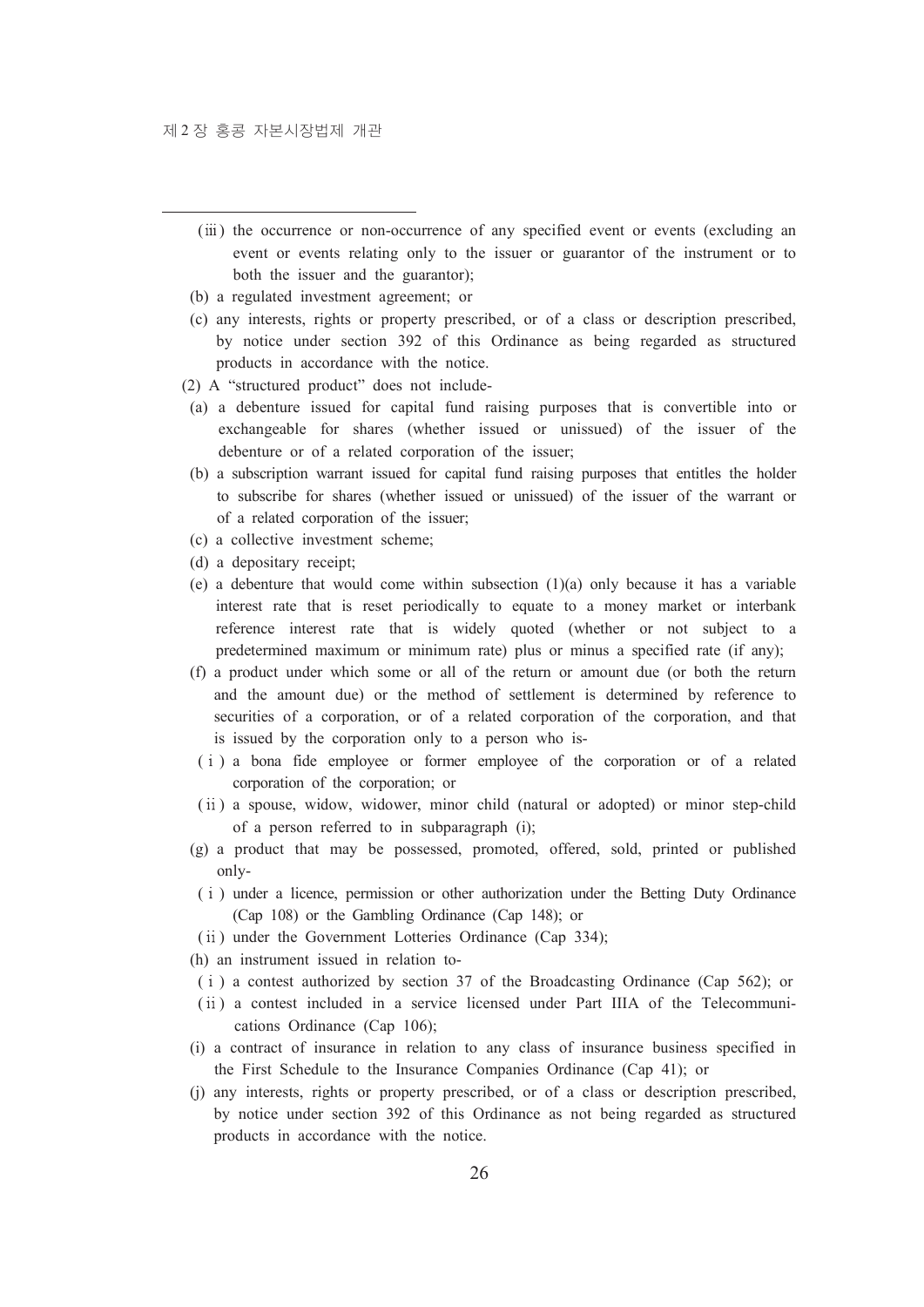1 제1편 제1항). 집합적 투자기구는 유닛트러스트(unit trust), 뮤추얼펀 드(mutual fund), 투자협약(investment arrangement)을 말하며, 투자자들의 자금을 전문적인 관리자가 집합적으로 관리하는 기구이다(SFO Schedule 1 제1편 제1항).<sup>12)</sup> 금융상품의 범위는 재무장관(financial secretary)이 규

12) collective investment scheme" (集體投資計劃) means-

- (a) arrangements in respect of any property-
- (i) under which the participating persons do not have day-to-day control over the management of the property, whether or not they have the right to be consulted or to give directions in respect of such management;
- (ii) under which-
- (A) the property is managed as a whole by or on behalf of the person operating the arrangements;
- (B) the contributions of the participating persons and the profits or income from which payments are made to them are pooled; or
- (C) the property is managed as a whole by or on behalf of the person operating the arrangements, and the contributions of the participating persons and the profits or income from which payments are made to them are pooled; and
- (iii) the purpose or effect, or pretended purpose or effect, of which is to enable the participating persons, whether by acquiring any right, interest, title or benefit in the property or any part of the property or otherwise, to participate in or receive-
- (A) profits, income or other returns represented to arise or to be likely to arise from the acquisition, holding, management or disposal of the property or any part of the property, or sums represented to be paid or to be likely to be paid out of any such profits, income or other returns; or
- (B) a payment or other returns arising from the acquisition, holding or disposal of, the exercise of any right in, the redemption of, or the expiry of, any right, interest, title or benefit in the property or any part of the property; or
- (b) arrangements which are arrangements, or are of a class or description of arrangements, prescribed by notice under section 393 of this Ordinance as being regarded as collective investment schemes in accordance with the terms of the notice, but does not include-
- (i) arrangements operated by a person otherwise than by way of business;
- (ii) arrangements under which each of the participating persons is a corporation in the same group of companies as the person operating the arrangements;
- (iii) arrangements under which each of the participating persons is a bona fide employee or former employee of a corporation in the same group of companies as the person operating the arrangements, or a spouse, widow, widower, minor child (natural or adopted) or minor step-child of such employee or former employee;
- (iv) franchise arrangements under which the franchisor or franchise earns profits or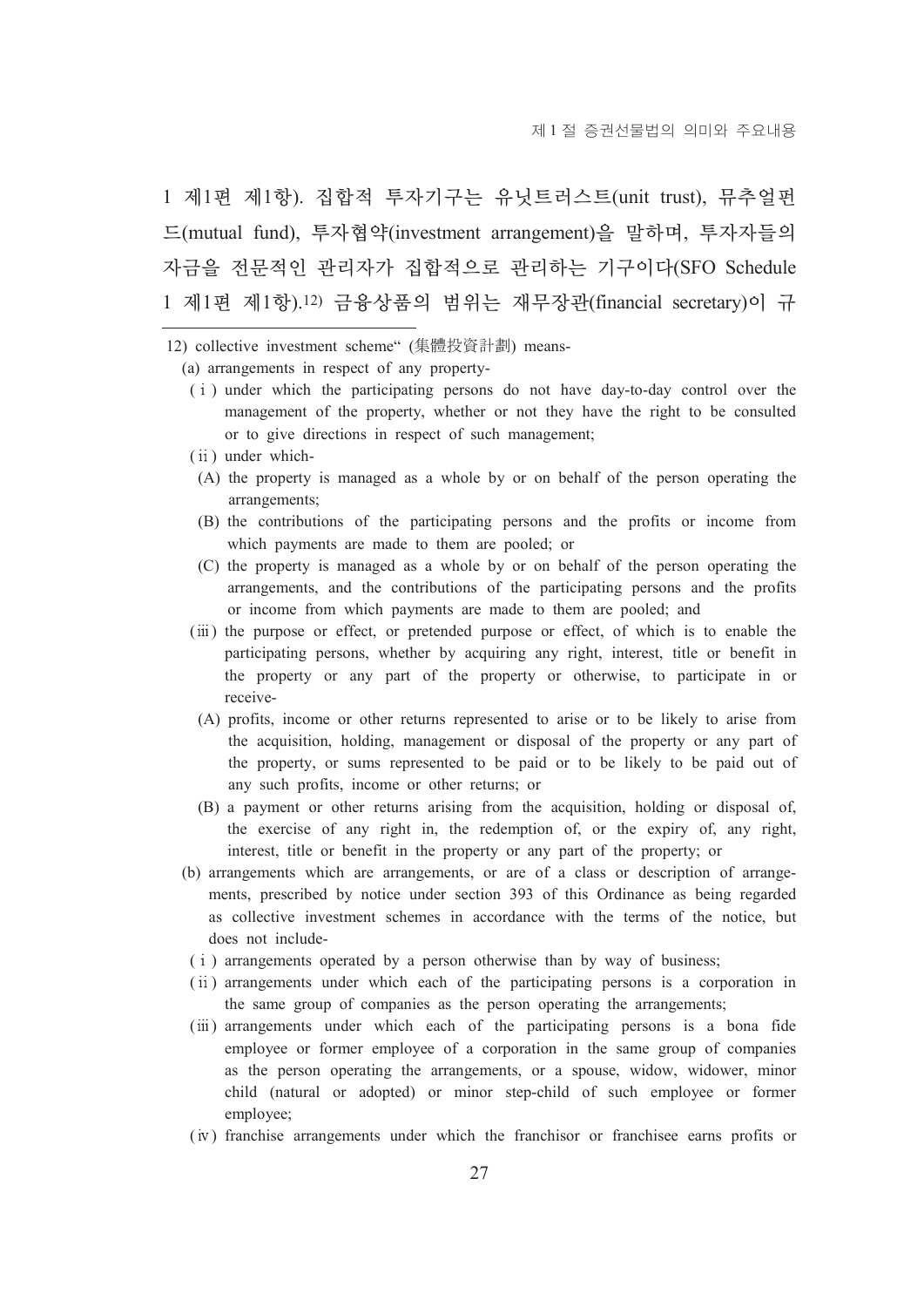정할 수 있는데, 이는 급속히 발전하는 금융시장의 현실과 새로운 상품 의 출현에 대비하기 위한 것이다(SFO 제392조 및 제393조). 또한 SFO에 서는 증권업 감독기관, 증권관계기관, 증권업자 및 증권업무규제 등에 관련된 전반적인 사항을 규정하고 있다.

그 밖에 CAP 571A-571Z Rules 및 CAP 571AA-571AI Rules and Regulation에서는 SFO에서 위임된 자본시장 관련 세부 규제사항을 규 율하고 있으며, 세계금융위기 이후 서진국에서의 정책변화에 대응하 여 홍콩정부에서 추진한 주요 정책사항을 반영하고 있다.

#### 제 2 절 감독기관 체계와 불공정행위 규제

#### I. 증권업 감독기관의 체계

#### 1. 홍콩특별행정구 정부

홍콩에서는 금융 부야별로 3단계의 감독체계를 확립하여 유영하고 있다. 따라서 최고의 증권규제기관은 중화인민공화국의 홍콩특별행정

income by exploiting a right conferred by the arrangements to use a trade name or design or other intellectual property or the goodwill attached to it;

- (v) arrangements under which money is taken by a solicitor from his client, or as a stakeholder, acting in his professional capacity in the ordinary course of his practice;
- (vi) arrangements made for the purposes of any fund or scheme maintained by the Commission, or by a recognized exchange company, recognized clearing house, recognized exchange controller or recognized investor compensation company, under any provision of this Ordinance for the purpose of providing compensation in the event of default by an exchange participant or a clearing participant;
- (vii) arrangements made by any credit union in accordance with the objects thereof;
- (viii) arrangements made for the purposes of any chit-fund permitted to operate under the Chit-Fund Businesses (Prohibition) Ordinance (Cap 262);
- (ix) arrangements made for the purposes of the Exchange Fund established by the Exchange Fund Ordinance (Cap 66);
- $(x)$  arrangements which are arrangements, or are of a class or description of arrangements, prescribed by notice under section 393 of this Ordinance as not being regarded as collective investment schemes in accordance with the terms of the notice.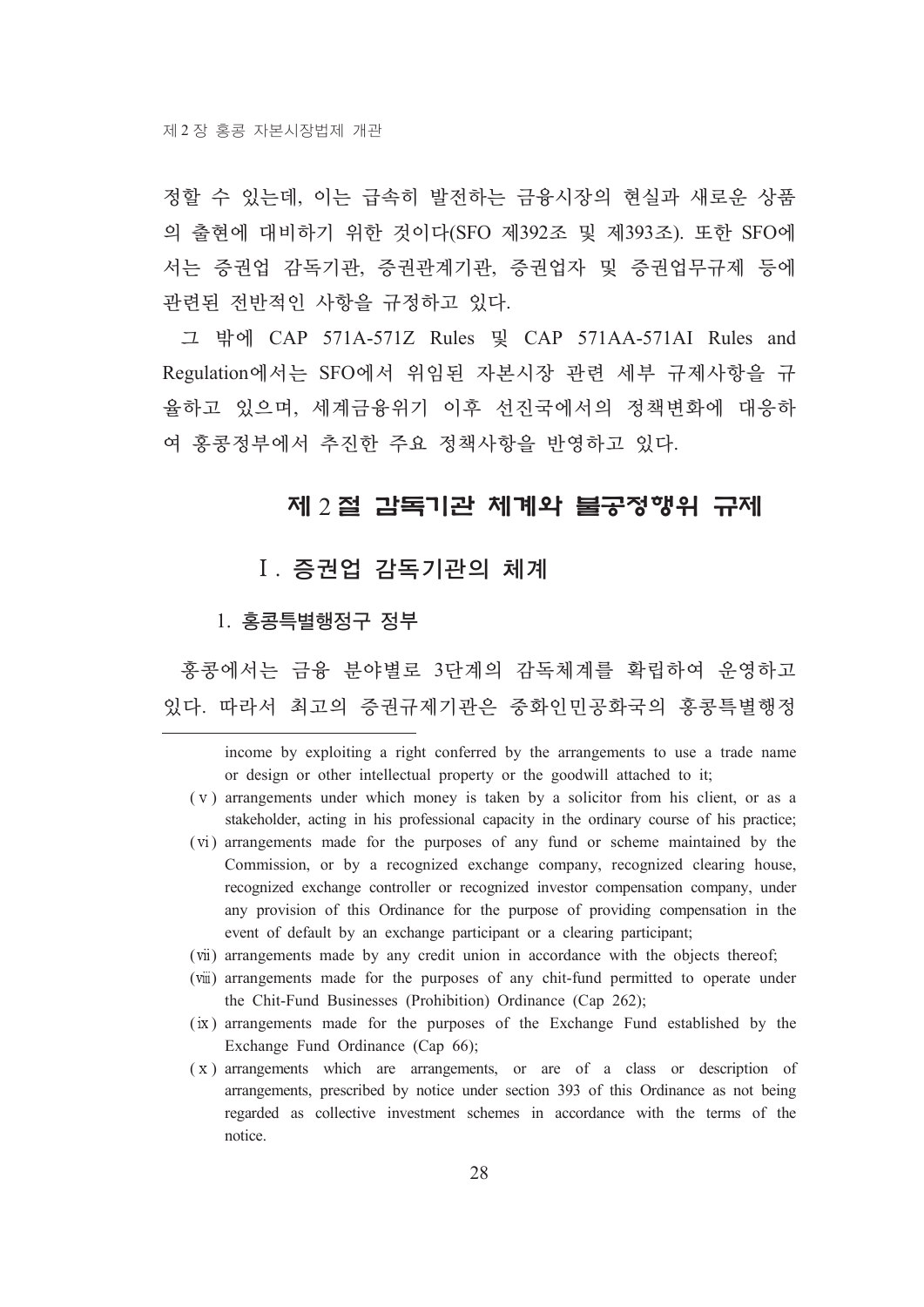구(Hong Kong Special Administrative Region, 이하 "HKSAR"이라 함)의 정부인데, 행정장관(Chief Executive, 이하 "행정장관"이라 함)을 수반 으로 재무장관(Financial Secretary), 금융서비스재정원(Financial Services and the Treasury Bureau, 이하 "FSTB"라 함) 등이 주된 규제기관이다.

#### 2. 증권서물위원회

1989년 5월 자본시장 감독을 위하여 증권선물위원회(Securities  $\&$ Futures Commision, 이하 "SFC"라 함)가 설립되었다. 1987년 10월 증권 시장 붕괴 사태 이후, 동일한 사태의 재발 방지를 위한 조사위원회가 구성되어 자본시장을 효과적으로 감독하기 위하여 비정부 통합감독조 직인 SFC를 설립하기로 하였다.13) SFC 설립 이전에는 홍콩 정부 조직 의 일부인 증권감리처 및 상품거래감리처에서 증권 관련 감독업무를 수행하였다.14)

(1) 설립목적

SFC의 설립 목적은 증권산업의 공정성, 효율성, 경쟁력, 투명성 및 공정질서를 유지하고 촉진하며, 증권사업의 역할 및 유영에 대한 일반 투자자의 이해도를 증진시키고, 투자자 보호와 증권산업과 관련된 범 죄행위와 부정거래 행위를 최소화하며, 시스템 리스크를 감소시켜 홍 콩 금융산업의 안정성을 제고하고, 증권산업과 관련된 적절한 조치를 취함으로써 홍콩의 금융안정성을 유지하게 하는데 있어서 재무장관 (Financial Secretary, 이하 "재무장관"이라 함)을 보좌하는 것 등이다 (SFO 제4조).

<sup>13)</sup> Securities Review Committee, The Operation and Regulation of the Hong Kong Securities Industry, 1988.

<sup>14)</sup> 금융감독원, 전게자료, 49면 참조.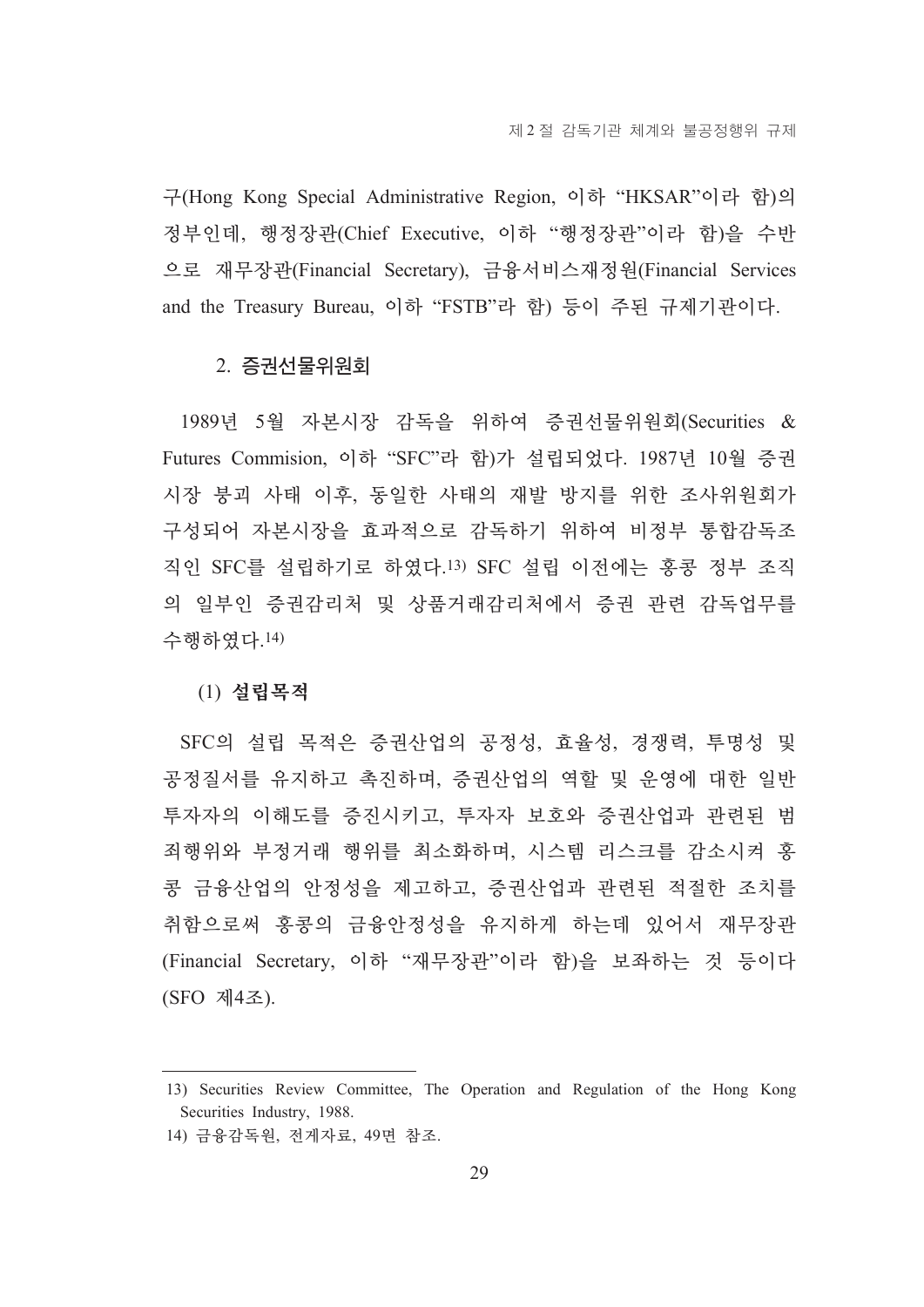#### (2) 주요 기능

SFC의 주요 기능으로는 i) 증권산업의 공정성, 효율성, 경쟁력, 투 명성 및 공정질서를 유지하고 촉진하기 위하여 적절한 조치를 취하는 것, ii) 인가된 거래소, 인가된 청산소, 인가된 거래감독관, 인가된 투 자자보상회사 또는 인가된 기관 이외에 관련 규정에 따라 SFC에 의 하여 규제되는 업무를 영위하는 자에 의하여 수행되는 업무를 감독하 고 감시하며 규제하는 것 및 관련 규정에 의하여 SFC가 규제하고 있 는 인가기관에 의하여 수행되고 있는 업무를 감독하고 감시하며 규제 하는 것, iii) 증권업에 있어서 적절한 수준의 자율규제를 촉진하고 발 전시키는 것, iv) 관련 규정에 의하여 SFC에 의하여 규제되는 업무를 수행하는 자가 적합한 행위, 역량 및 청렴성을 갖추도록 촉진하고 격 려하며 강제하는 것, v) 금융상품과 관련된 계약이나 업무에 대해서 건전하게 균형을 유지하며 정보가 충실한 자문을 제공하도록 독려하는 것, vi) 관련 규정을 준수하기에 적절한 조치를 취하는 것, vii) SFC의 기능과 관련된 문제를 일반투자자에게 공시하는 것과 같이 적절한 방 법으로 증권산업의 신뢰를 유지하고 촉진하는 것, wij) 홍콩이나 기타 지역에 설립되거나 결성된 규제기관이나 규제기구와 협력하고 지원하 는 것, ix) 증권업과 금융상품의 투자와 연관된 이익, 리스크 및 책임 에 대해서 일반투자자의 이해를 높이는 것, x) 적절한 내부통제와 리 스크관리시스템을 운영하도록 촉진하고 격려하며 강제하는 것, xi) 증 권업에서 불법적이고 불명예스럽고 부적절한 실무관행을 억제하는 것, xii) 증권업과 관련된 법의 개정을 제안하는 것 등이다(SFO 제5조 제1항 (a)~(r)).

(3) 의 무

SFC는 자신에게 주어진 기능을 수행함에 있어서, 규제목적에 적합 하게 업무를 수행하여야 한다(SFO 제6조 제1항). 자신의 규제상 목적을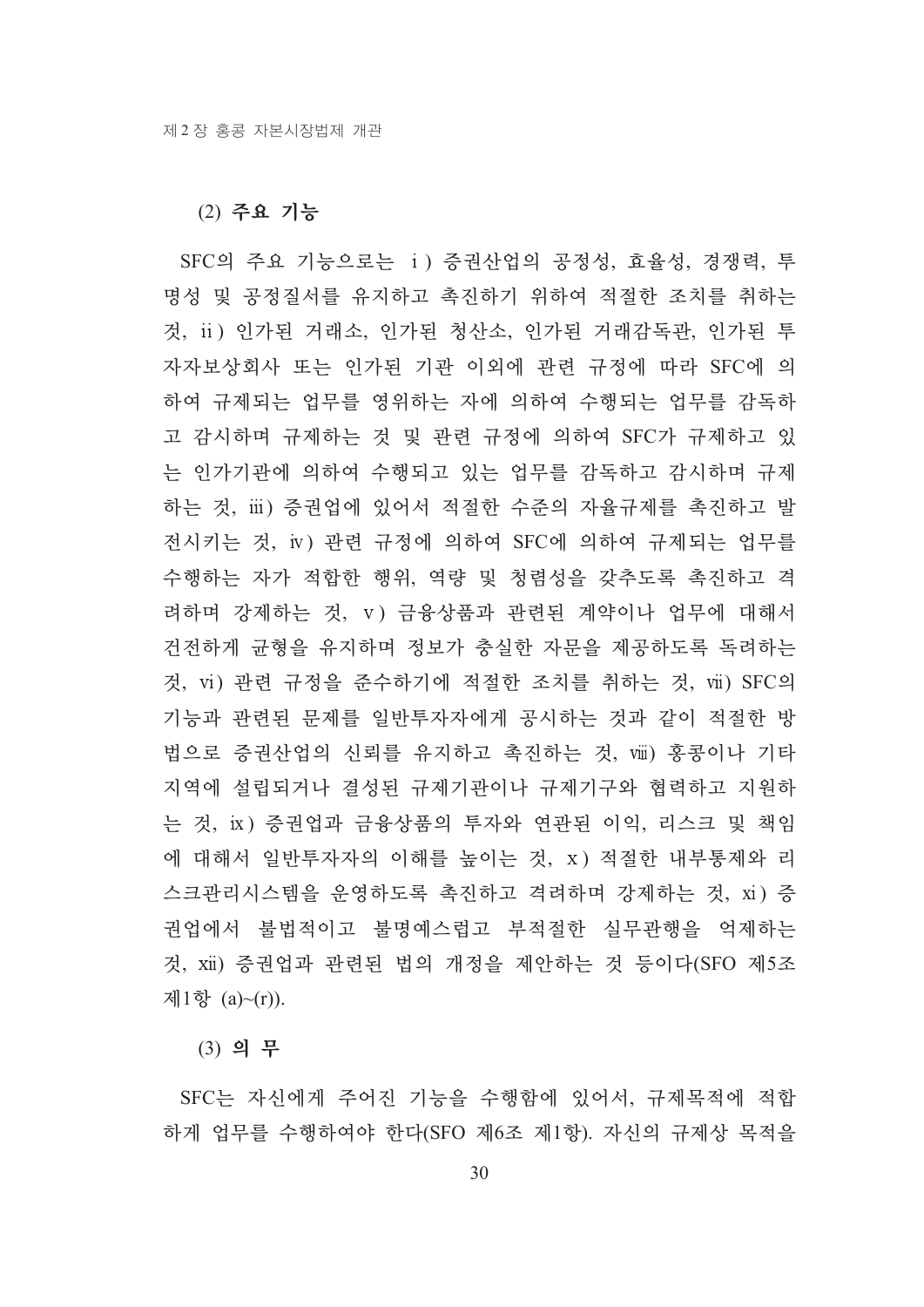추구하고 기능을 수행함에 있어서 SFC는 증권업의 국제적인 특성 및 홍콩의 국제금융센터로서의 지위를 유지하여야 하는 점에 중점을 두어 야 하고, 금융상품 및 SFC의 규제를 받는 업무와 관련하여 혁신을 추 진하여야 하며, SFC의 규제를 받는 업무수행자 간의 경쟁은 촉진되어 야 한다는 원칙이 준수되도록 하여야 하고, 비밀 및 신뢰의 유지를 준수하면서 투명한 방법으로 행위하도록 하여야 하며, 자원을 효과적 으로 사용하도록 하여야 한다(SFO 제6조 제2항 (a)~(e)).

(4) 조직의 구성 및 운영

SFC는 의장, CEO, 상임이사 및 비상임이사로 구성되는데, 모든 구 성원은 홍콩특별행정구의 행정장관이 임명하고 있다(SFO 제3조 제4 항, Schedule 2 제2편 제1조). SFC의 구성원의 수는 8인 이상이어야 하며, 비상임이사가 과반수이어야 한다(SFO 제3조 제4항, Schedule 2 제1편 제1조(a), (b)).15) SFC 구성원의 결원이 발생하였을 때에는 가능 한 한 즉시 필요요거을 충족할 수 있도록 행정장과은 SFC의 구성워 을 충워하여야 한다(SFO Schedule 2 제1편 제3조).

행정장관은 상임이사 또는 비상임이사 중에서 SFC의 부의장을 선임 할 수 있다(SFO Schedule 2 제1편 제4조). 이렇게 선임된 부의장은 SFC 의 의장이 공석이거나 질병, 해외체류 또는 기타 다른 사유로 직무를 수행할 수 없을 때에는 의장의 직무를 수행하여야 한다(SFO Schedule 2 제1편 제5조). 부의장이 선임된 경우에도 SFC의 의장은 의장 및 부의 장이 모두 질병, 해외체류 및 기타 사유로 의장의 직무를 수행할 수 없는 경우에는 SFC의 상임이사 또는 비상임이사 중에서 의장의 직무를 수행할 수 있는 자를 지명할 수 있으며, 이와 같은 지명행위는 언제든 지 철회할 수 있다(SFO Schedule 2 제1편 제6조). 또한 재무장관도 의 장의 직무수행이 불가능하거나 부의장이 선임되지 않은 경우에는 의

<sup>15)</sup> 현재는 13명의 이사(상임 6명, 비상임 7명)로 구성되어 있다.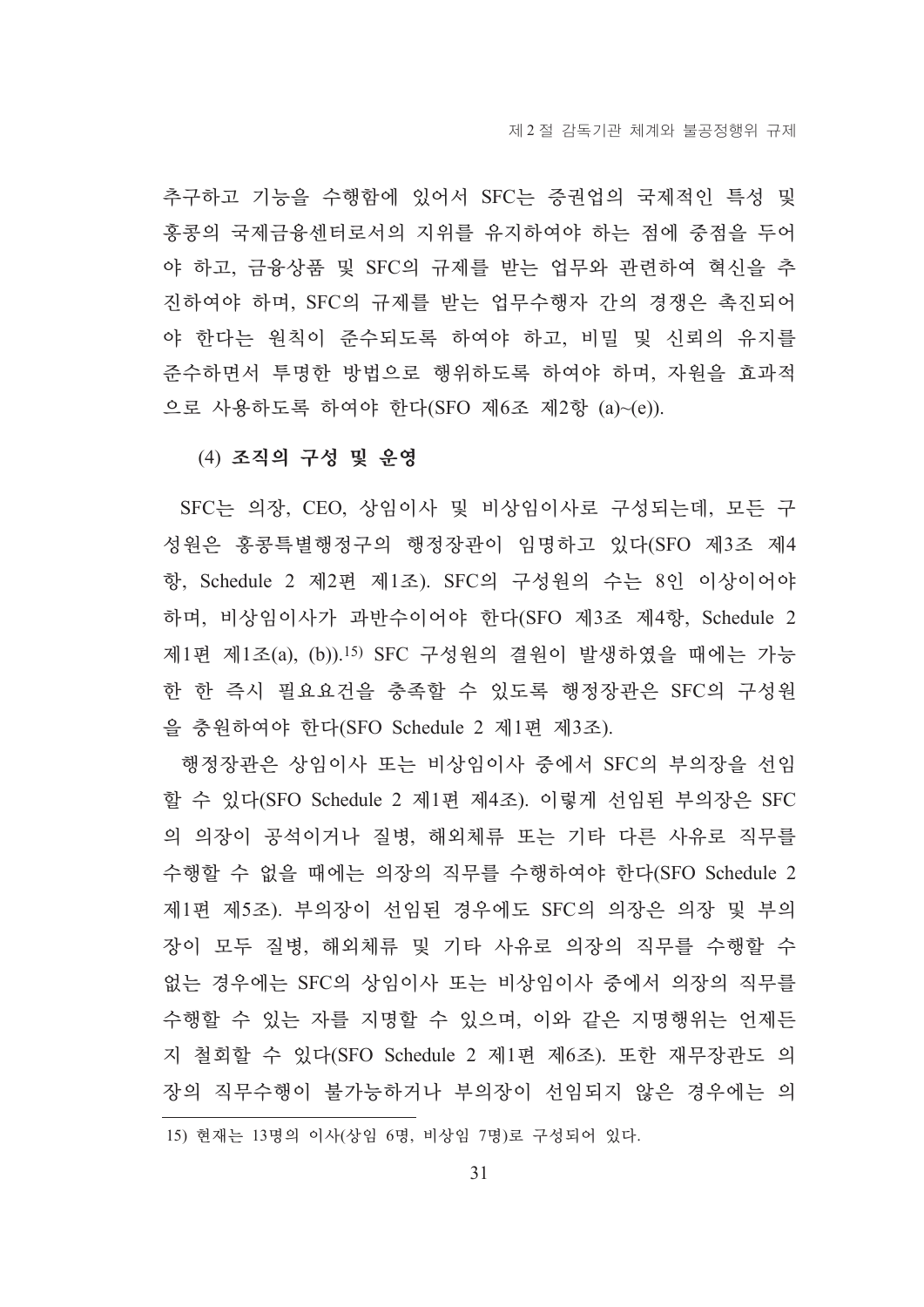장의 직무를 수행할 자를 상임이사나 비상임이사 중에서 지명할 수 있다(SFO Schedule 2 제1편 제7조).

SFC의 CEO가 질병, 해외체류 또는 기타 다른 사유로 CEO의 직무를 수행할 수 없을 때에 행정장관은 상임이사 중에서 CEO의 직무를 수행 할 자를 선임할 수 있다(SFO Schedule 2 제1편 제9B조). SFC의 의장, 부의장 및 CEO는 SFO에 따라 SFC가 위임한 기능을 수행하여야 한다 (SFO Schedule 2 제1편 제9D조). SFC 구성원의 임기와 조건은 행정장 관이 정하여야 한다(SFO Schedule 2 제1편 제10조). SFC의 구성원은 언 제든 사임할 수 있으며(SFO Schedule 2 제1편 제11조), 행정장관이 정 한 보수, 수당 또는 비용을 SFC로부터 지급받아야 한다(SFO Schedule 2 제1편 제12조). 행정장관은 SFC의 효율적인 운영을 위하여 필요한 때에는 서면 통지에 의하여 구성원을 해임할 수 있다(SFO Schedule 2 제1편 제13조).

SFC의 회의는 의장, 부의장, CEO 및 2인 이상의 이사에 의하여 소 집될 수 있다(SFO Schedule 2 제1편 제14조). 회의 개최를 위해서 상 임이사 및 비상임이사 3분의 1 이상이 각각 참석하여야 한다(SFO Schedule 2 제1편 제16조). 정족수 계산에 있어서 의장은 비상임이사 로 간주된다(SFO Schedule 2 제1편 제16A조 (a)).

#### Ⅱ. 불공정거래 등 영업행위 규제

#### 1. 영업행위규제의 범위와 방법

SFC는 중개회사(Intermediaries)<sup>16)</sup>가 규칙에서 특정한 바와 같이 인가 를 받거나 등록된 증권업무를 수행함에 있어서 중개회사나 그 대표자 의 행위에 대하여 실무절차 및 기준의 준수와 관련된 규칙을 제정할

<sup>16) &</sup>quot;intermediary" (中介人) means a licensed corporation or a registered institution(SFO Schedule 제1편 제1항). 본고에서는 "중개회사"라고 번역하겠다.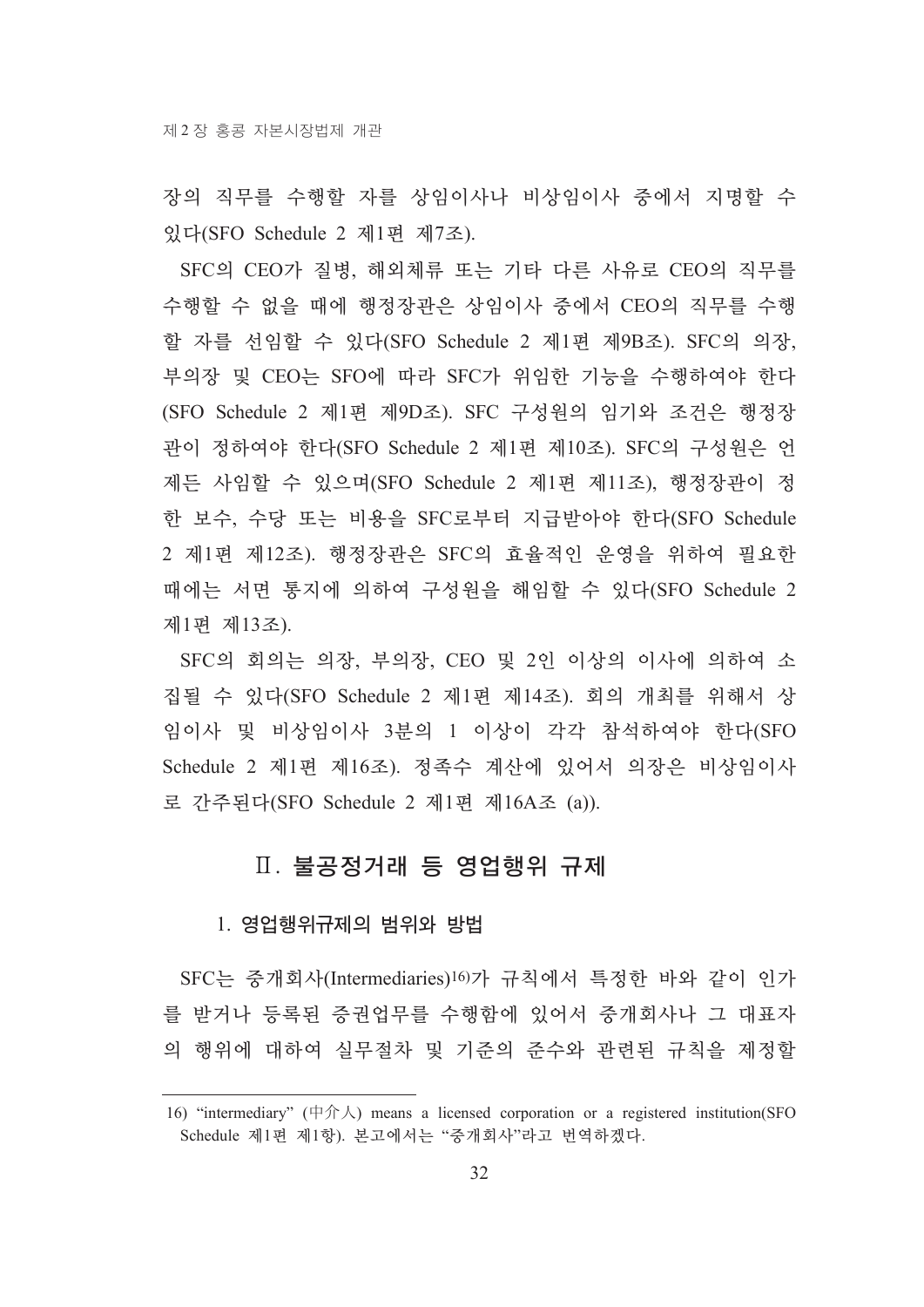수 있다(SFO 제168조 제1항). SFC는 이와 같은 규칙에서 다음과 같은 사항을 규정할 수 있다(SFO 제168조 제2항).

중개회사에 의하여 또는 중개회사를 위하여 오도되거나 기만적인 광고의 이용을 금지할 수 있으며, 광고의 이용에 대해서 조건을 부과 할 수 있다(SFO 제168조 제2항 (a)). 고객과 체결한 계약에 특정한 요 건 및 조건을 포함하도록 요구할 수 있으며, SFC의 지침에 의하여 달 리 정한 바가 없는 한, 고객과의 계약에서 다른 의도가 추정되든 아 니든 관계없이 특정한 요건이나 조건이 고객과의 계약의 핵심이 되는 것으로 간주되도록 규정할 수 있다(SFO 제168조 제2항 (b)). 중개회사 가 고객과의 계약을 체결했을 때, 또는 그 이후 적절한 시기에 고객의 요구가 있을 때에는, 중개회사의 영업에 대한 특정한 정보와 중개회사 를 위하여 행위하는 자 및 고객과 상담하는 자의 신분과 지위에 대한 특정한 정보를 고객에게 제공하도록 요구할 수 있다(SFO 제168조 제2 항 (c)). 그리고 고객과의 관계에 있어서 중개회사에 의하여 제공되는 서비스와 관련하여 자신의 신분, 재정상황, 투자경험 및 투자목적과 관련된 특정한 문제를 명확히 할 수 있는 조치를 중개회사 및 그 대 표자가 취하도록 요구할 수 있다(SFO 제168조 제2항 (d)). 중개회사 및 그 대표자가 고객에 대하여 금융상품과 관련된 정보 또는 자문을 제공 하기 전에 특정한 조치를 취하도록 요구할 수 있다(SFO 제168조 제2 항 (e)). 중개회사 및 그 대표자가 고객에게 금융상품에 대해서 권유했 을 때, 그 중개회사나 그 대표자에게 이해관계가 있을 때에는 이를 공 시하도록 요구할 수 있다(SFO 제168조 제2항 (f)). 중개회사 및 그 대 표자에게 고객에 대하여 권유한 금융상품과 관련된 리스크를 공시하도 록 하려는 특정한 조치를 취할 것을 요구할 수 있다(SFO 제168조 제2 항 (g)). 또한 중개회사 및 그 대표자에 대해서 고객과 관련된 정보의 이용을 특정한 화경이나 조건하에서만 가능하게 하고, 그 이외에는 금 지하도록 할 수 있다(SFO 제168조 제2항 (j)). 이해의 상충을 피할 수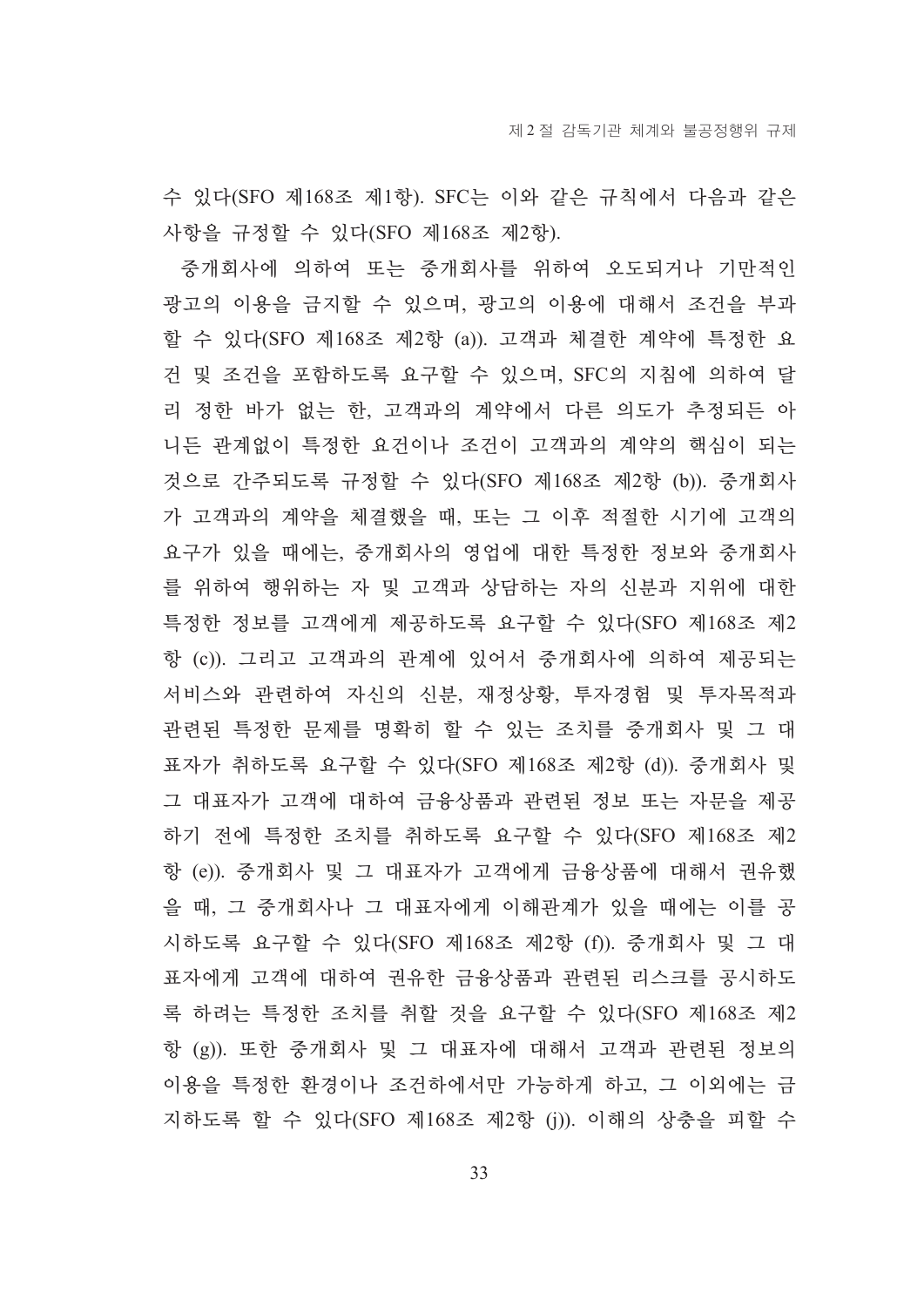있는 특정한 조치를 취하도록 요구 할 수 있으며, 중개회사가 다른 중 개회사로부터 영업의 지원 대가로 자산이나 서비스를 수령하는 것을 금지할 수 있고, 중개회사의 대표자가 자신의 증권이나 선물계약 계좌 로 거래를 하는 것을 금지할 수 있으며, 중개회사 및 그 대표자가 자 금세탁에 관여하는 것을 방지할 수 있는 조치를 취하도록 할 수 있고, 중개회사가 인가 및 등록된 증권업무의 수행과 관련하여 업무절차 및 기준을 제정하도록 규정할 수 있다(SFO 제168조 제2항 (k)~(o)).

#### 2. 행위규범

SFC는 관보나 적절한 방식으로 중개회사 및 그의 대표자가 인가 또 는 등록된 규제된 행위를 수행함에 있어서, 중개회사 및 그의 대표자 가 준수하리라고 기대되는 실무절차 및 기준과 관련된 지침을 제공하 기 위하여 행위규범(Code of Conduct, 이하 "행위규범"이라 함)을 제정 할 수 있다(SFO 제169조 제1항). 행위규범에는 다음과 같은 의무에 대 한 내용을 규정할 수 있다(SFO 제169조 제2항).

SFC에 의하여 발표되거나 부과된 것 이외에 규범이나 요건을 준수 하여야 할 의무, 중개회사의 경우 그 대표자에 대하여 계속적인 연수 를 제공하여야 할 의무를 준수하여야 할 것, 중개회사의 대표자의 경 우 계속적인 연수를 이수하여야 할 의무를 준수하여야 할 것, SFO 제 168조 제2항에서 규정된 사항에 대한 실무절차 및 기준을 준수하여야 할 것 등이다(SFO 제169조 제2항 (a)~(c)). 중개회사의 한 부서 또는 그 대표자가 행위규범을 준수하지 않았을 경우 그 자체가 중개회사나 대표자의 법적인 절차 상의 책임으로 귀속되지는 않지만, SFO의 규정 내용을 검토할 때에 중개회사의 경우에는 인가 또는 등록과 관련하여 적합하고 적절한 자인지를 고려할 때, 중개회사의 대표자인 경우에는 대표자로서 인가되기에 적합하고 적절한 자인지를 고려할 때, 또는 중개회사의 대표자인 경우에는 HKMA에 의한 등록심사절차에서 그를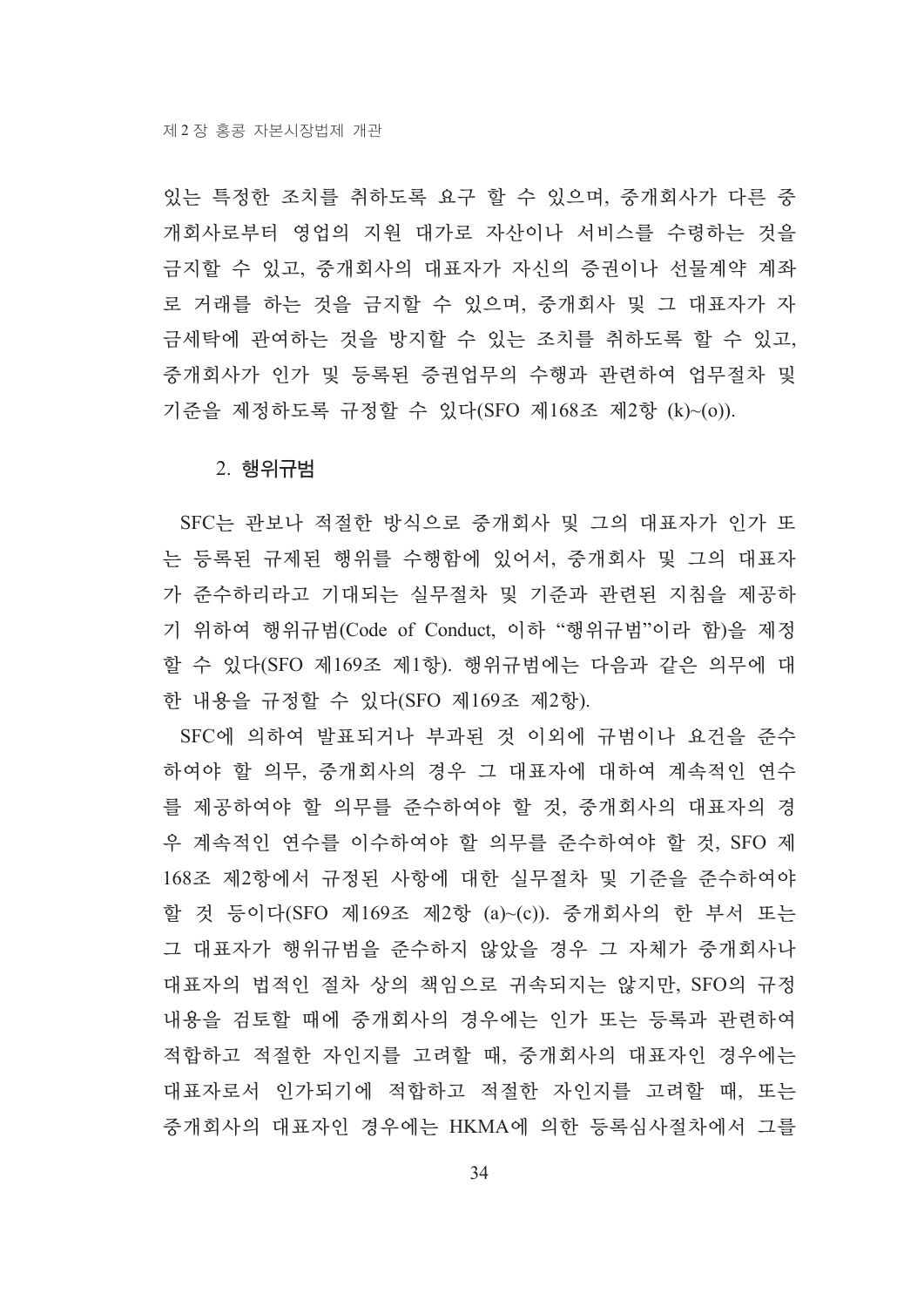대표자로 인정하기에 적합하고 적절한 자인지에 대해서 고려할 때, 감안될 수 있다(SFO 제169조 제4항).

#### 3. 불공정거래에 대한 규제

#### (1) 내부자거래

내부자거래에 대한 규제는 SFO 제8편 제270조 내지 제273조에서 규정하고 있다. 이에 따른 내부자거래란 회사와 관련된 자 및 회사와 관련된 정보를 보유한 자가 회사의 상장증권, 또는 그 파생상품을 거 래하거나 그 관계회사의 상장증권, 또는 그 파생상품을 거래하는 것 을 말한다(SFO 제270조 제1항 (a)). 또한 해당 회사에 대한 매수청약 을 고려하고 있거나 고려하고 있었던 자 및 이를 알고 있었던 자가 매수청약 이외의 방법으로 해당 회사의 상장증권, 또는 그 파생상품 을 거래하거나 그 관계회사의 상장증권, 또는 그 파생상품을 거래하 는 것 또는 다른 자가 그과 같은 거래를 하도록 자문하거나 알선하는 것도 내부자거래라 한다(SFO 제270조 제1항 (b)). 또한 회사에 대한 정보를 가진 자가 다른 사람이 거래에 이용하도록 하기 위하여 정보 를 공시하는 경우(SFO 제270조 제1항 (c)), 매수청약에 관여한 자가 다른 사람이 거래에 이용하도록 하기 위하여 관련된 정보를 공시하는 경우(SFO 제270조 제1항 (d))에도 내부자거래가 성립하다.

(2) 가장매매

가장매매(False Rigging)에 대한 규제는 SFO 제274조에서 규제하고 있다. 가장매매는 행위자가 고의(intention), 또는 중과실(reckless)로 허 위의(false), 또는 오도된(misleading) 거래를 야기하였을 때 발생하게 되는데, 여기에는 국내·외 시장에서 증권 또는 선물계약의 활발한 거래와 관련된 허위의 또는 오도된 모습을, 또는 가격이나 시장과 관 련하여 발생하기도 하고(제274조 제1항 (a), (b), 제2항 (a), (b)), 국내 ·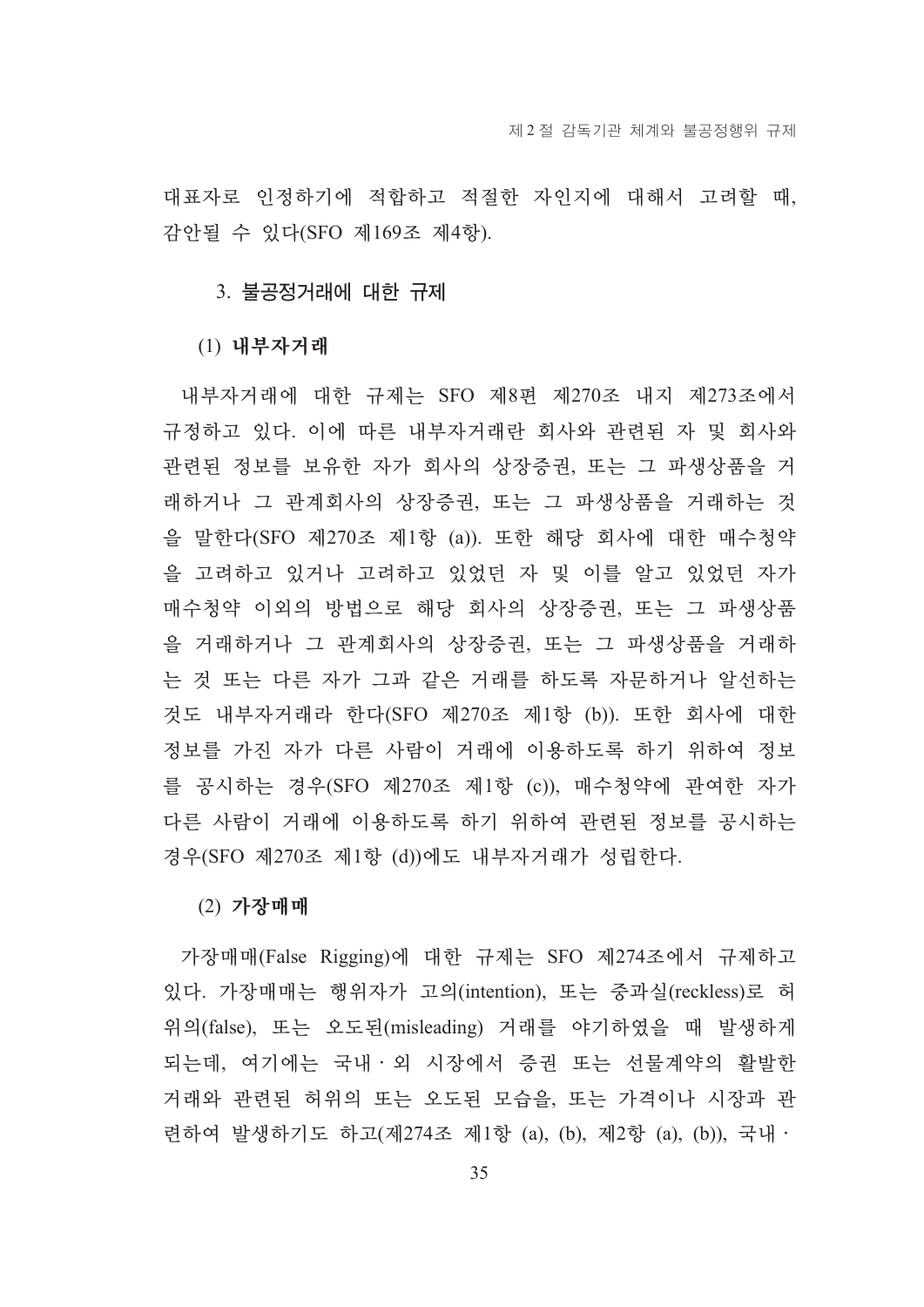외 시장에서 인위적인 가격을 조성하거나 인위적인 가격을 유지함으 로써 발생하기도 한다(SFO 제274조 제3항 및 제4항).

(3) 가격조작

가격조작(Price Rigging)과 관련해서는 SFO 제275조에서 규제하고 있 다. 가격조작은 홍콩 국내 · 외 시장에서 해당 증권의 실질 소유권의 변동을 가져오지 않는 증권의 매매계약을 체결하거나 그에 따른 이행 을 하면 발생하게 되는데, 이를 통하여 증권의 가격을 유지하기도 하 고 상승 또는 하락시키거나 안정화시키면서 가격의 변동을 야기하게 한다(SFO 제275조 제1항 (a), 제2항 (a)). 이 경우 증권을 매도하거나 매수한 목적이 증권의 가격과 관련된 허위의 또는 오도된 거래를 야기 하려는 것이 아니었음을 입증한다면, 가격조작으로 간주되지는 않는다 (SFO 제275조 제4항). 또한 홍콩 국내·외 시장에서 증권의 가격 또는 선물거래가격을 유지하기도 하고 상승 또는 하락시키거나 안정화시키 면서 가격의 변동을 야기하게 하려는 의도로 또는 중과실로 가장된 또 는 인위적인 거래를 체결하거나 그에 따라 이행하는 경우에도 가격조 작이 발생한다(SFO 제275조 제1항 (b), 제2항(b)).

(4) 시세조종

시세조종(stock market manipulation)에 대해서는 SFO 제278조에서 규 제하고 있다. 시세조종은 다른 사람으로 하여금 증권의 매수 또는 인 수를 유도하거나 증권의 매도를 삼가게 하려는 의도로 시장에서 거래 되는 증권의 가격을 상승하게 하려고 증권거래를 체결하거나 이행하 게 할 때에 발생한다(SFO 제278조 제1항 (a)). 또한 다른 사람이 증권 의 매도를 유도하거나 증권의 매수를 삼가게 하려는 의도로 시장에서 거래되는 증권의 가격을 하락하게 하려고 증권거래를 체결하거나 이행 하게 할 때에 시세조종이 발생한다(SFO 제278조 제1항 (a)). 그리고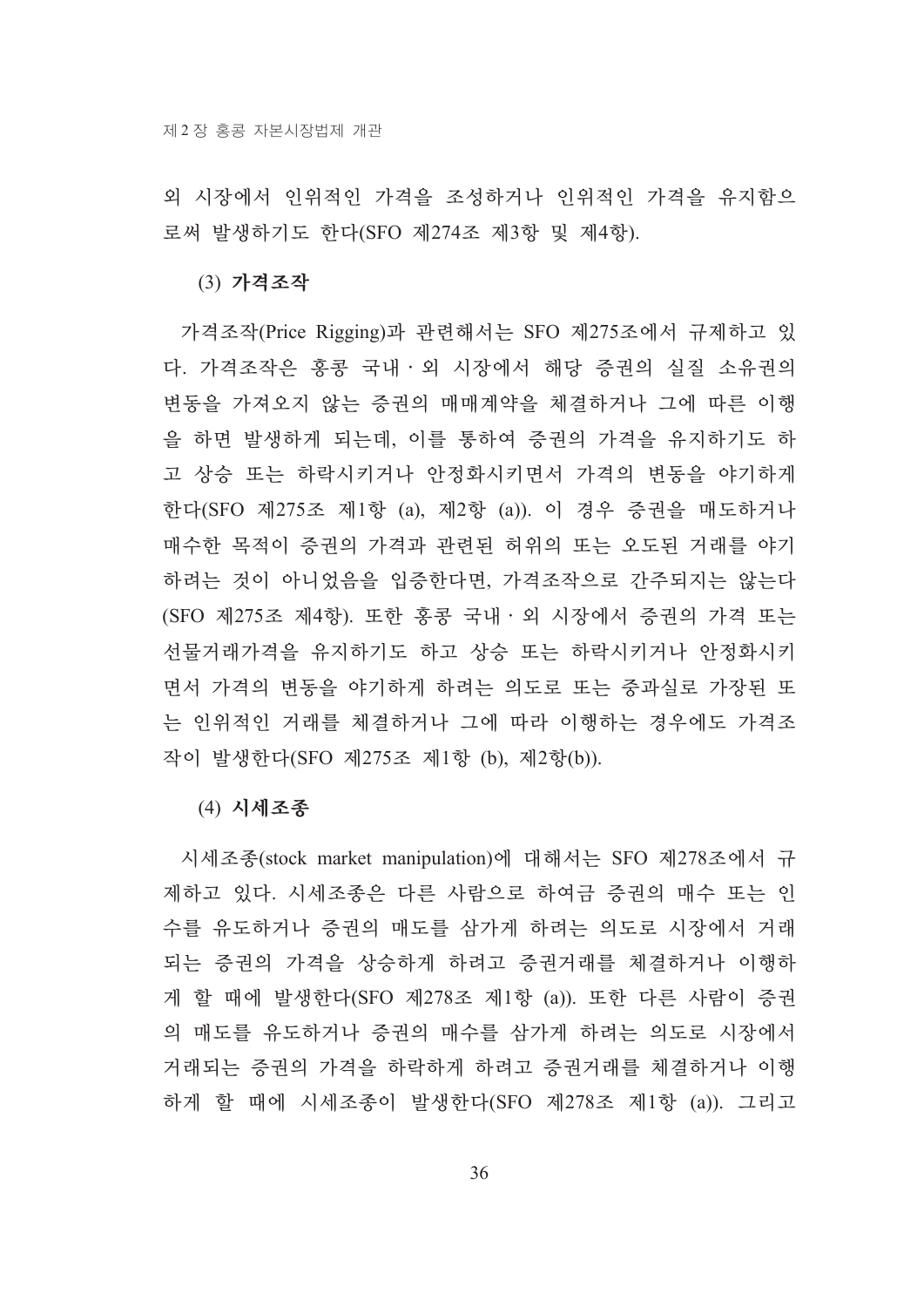다른 사람이 증권의 매수, 매도 또는 인수를 유도하거나 증권의 매도, 매수, 인수를 삼가게 하려는 의도로 시장에서 거래되는 증권의 가격 을 유지하거나 안정화하는 증권거래를 체결하거나 이행하게 할 때에 발생한다(SFO 제278조 제1항 (c)). 이와 같은 행위가 해외시장에서 발 생하는 경우에도 시세조종이 된다(SFO 제278조 제2항).

#### 제 3 절 증권관계기관의 범위와 역할

홍콩의 주요한 증권관계기관으로는 증권거래소(Exchange Companies, 이 하 "증권거래소"라 함), 청산소(Clearing House), 거래소관리기관(Exchange Controllers, 이하 "거래소관리기관"이라 함) 등이 있다.

#### Ⅰ. 증권거래소

#### 1. 인가절차

SFO 제19조에 따르면 증권거래소(Stock Exchange Company), 적합한 거래소관리기관(exchange controller)이 관리기관인 인가거래소(Recongized Exchange Company, 이하 "인가거래소"라 함), 그리고 그 자신이 인가 거래소인 당해 거래소관리기관만이 주식시장(stock market)을 영위할 수 있다(SFO 제19조 제1항 (a)). 다시 말해, SEHK와 HKEx, 그리고 HKEx 가 지주회사인 다른 거래소 이외에는 홍콩에서 유가증권시장을 영위할 수 없다는 것이다. 따라서 Stock Exchanges Unification Ordinance 1980(Cap. 361)하에서 인정되던 증권거래소의 독점적 지위는 그대로 유지된 것이 다.17) 또한 인가거래소가 아니면 선물시장(futures market)을 영위할 수 없다(SFO 제19조 제1항 (b)).

일반투자자의 이익 또는 일반인의 이익을 감안하거나 증권선물계약 과 관련된 시장의 적절한 규제를 위하여 필요한 경우 SFC는 특정한

<sup>17)</sup> 서울대학교 금융법센터, 전게자료, 45-46면 참조.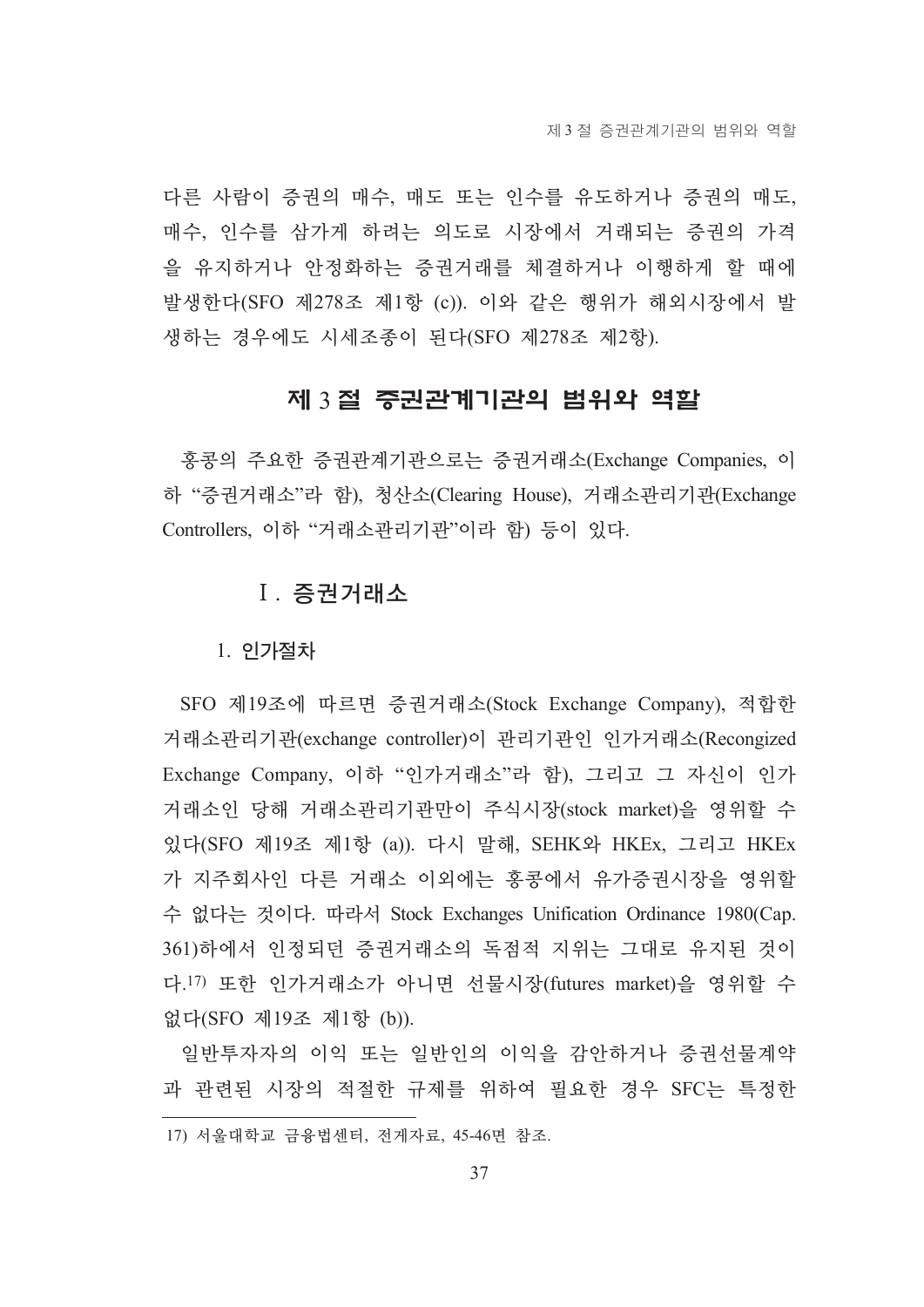조건 하에 한 회사를 거래소로 인가할 수 있다(SFO 제19조 제2항). 인 가를 시청한 회사에 대해서 이가를 불허하기로 한 경우에는 이가불허 결정을 하기 전에 의견을 진술할 기회를 해당 회사에 제공하여야 한 다(SFO 제19조 제7항).

재무장관은 홍콩거래소(HKEC)의 이사회 구성원을 8인 이하로 선임 할 수 있다(SFO 제77조 제1항).

#### 2. 거래대상

인가주식시장에서 허용되는 거래는 증권의 거래, 일반적으로 또는 특정한 경우에 관보로 고시되어 SFC의 승인을 받은 기타 금융상품의 거래 등이다(SFO 제20조 제1항). 또한 인가 선물시장에서 허용되는 거 래는 선물계약, 관보를 통하여 일반적으로 또는 특정한 경우에 관보로 고시되어 SFC의 승인을 받은 기타 금융상품의 거래 등이다(SFO 제20 조 제2항).

#### 3. 인가거래소의 의무

인가거래소는 주식시장을 운영하는 인가거래소의 경우에는 그 주식 시장 또는 해당 회사의 시설을 통하여 거래되는 증권이, 선물시장을 운영하는 인가거래소의 경우에는 그 선물시장 또는 해당 회사의 시설 을 통하여 거래되는 선물계약이, 질서있게 정보가 잘 제공되며 공정하 게 시장에서 거래되도록 보장하여야 하며(SFO 제21조 제1항 (a)), 거래 소의 업무 및 운영에 관련된 리스크가 보수적으로 관리되도록 하여야 한다(SFO 제21조 제1항 (b)) 이와 같은 의무를 이행하기 위하여 인가 거래소는 특히 일반인의 이익을 위하여 행위하여야 하고, 일반인의 이 익이 인가거래소의 이익과 상충될 경우 일반인의 이익을 우선하도록 하여야 한다(SFO 제21조 제2항).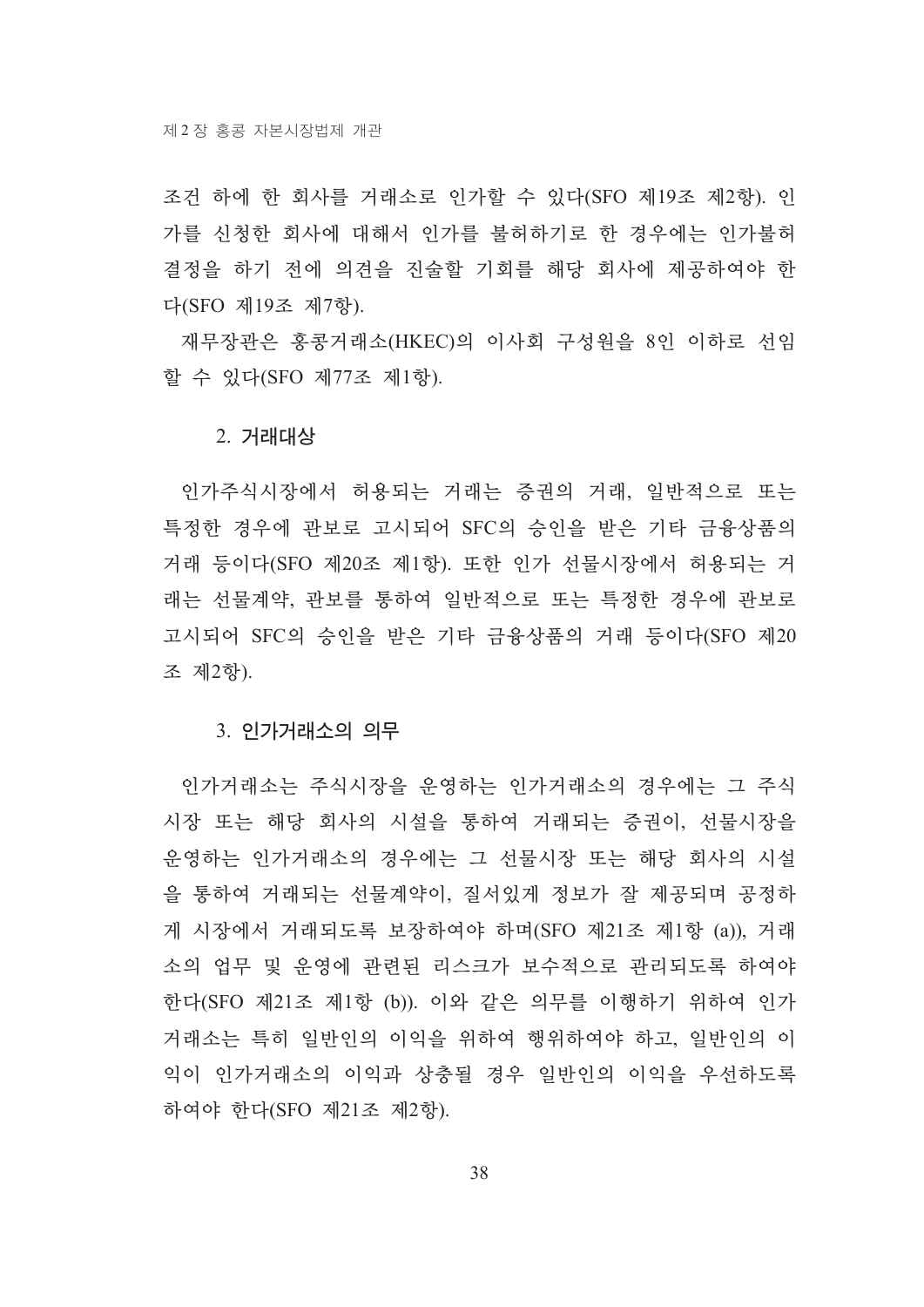인가거래소는 거래당사자가 관련 규칙을 위반하였다는 것을 알았을 경우와 거래 당사자의 재정상황이나 정직성에 문제가 있다거나, 또는 거래당사자에 의한 법적 의무준수가 불가능하다는 것을 나타내주는 금융적 변칙행위가 있다는 것을 알았을 경우에는 이를 SFC에 즉각 통지하여야 한다(SFO 제21조 제5항).

#### 4. 규칙제정권

인가거래소는 필요한 때에 관련 규칙(Rules)을 제정할 수 있다(SFO 제23조 제1항). 거래소규칙은 거래소에서 운영하는 유가증권시장의 적 절한 규제와 효율적인 운영에 대한 사항, 거래당사자 및 거래대상인 권리의 소유자에 대한 적절한 규제에 대한 사항, 일반투자자의 보상협 약의 체결 및 유지에 관한 사항 등을 주된 내용으로 규정하고 있다(SFO 제23조 제1항 (a), (b), (c)).

또한 인가거래소는 주식시장의 운영에 대한 규칙을 제정할 수 있는 데(제23조 제2항), 규칙의 주된 내용으로는 증권의 상장요건 및 상장 신청에 관한 사항, 인가거래소와 증권의 상장과 관련된 자 간의 협약의 체결과 해당 협약의 시행에 관한 사항, 인가거래소에서 운영하는 공인 된 주식시장에 상장된 증권의 상장 취소 및 철회와 상장 증권의 거래 의 정지 및 재개에 관한 사항, 행위의 기준을 준수하거나 증권의 상장 과 관련되어 합리적으로 부과된 특정한 행위를 수행하거나 수행하는 것을 자제하여야 할 의무의 부과에 관한 사항, 해외에서 인가된 증권 의 홍콩 거래소의 주식시장에서의 거래와 관련된 허가에 관한 사항, 규칙위반에 대한 거래소의 벌과금 또는 제재에 관한 사항, 거래소 규 칙의 내용과 관련하여 부과되어야 하는 절차나 조건 또는 구비하여야 하는 상황에 관한 사항, 공인된 거래소의 적합하고 효율적인 운영 및 관리를 위하여 필요하거나 바람직한 문제에 관한 사항 등이 있다(SFO 제23조 제2항 (a)~(i)).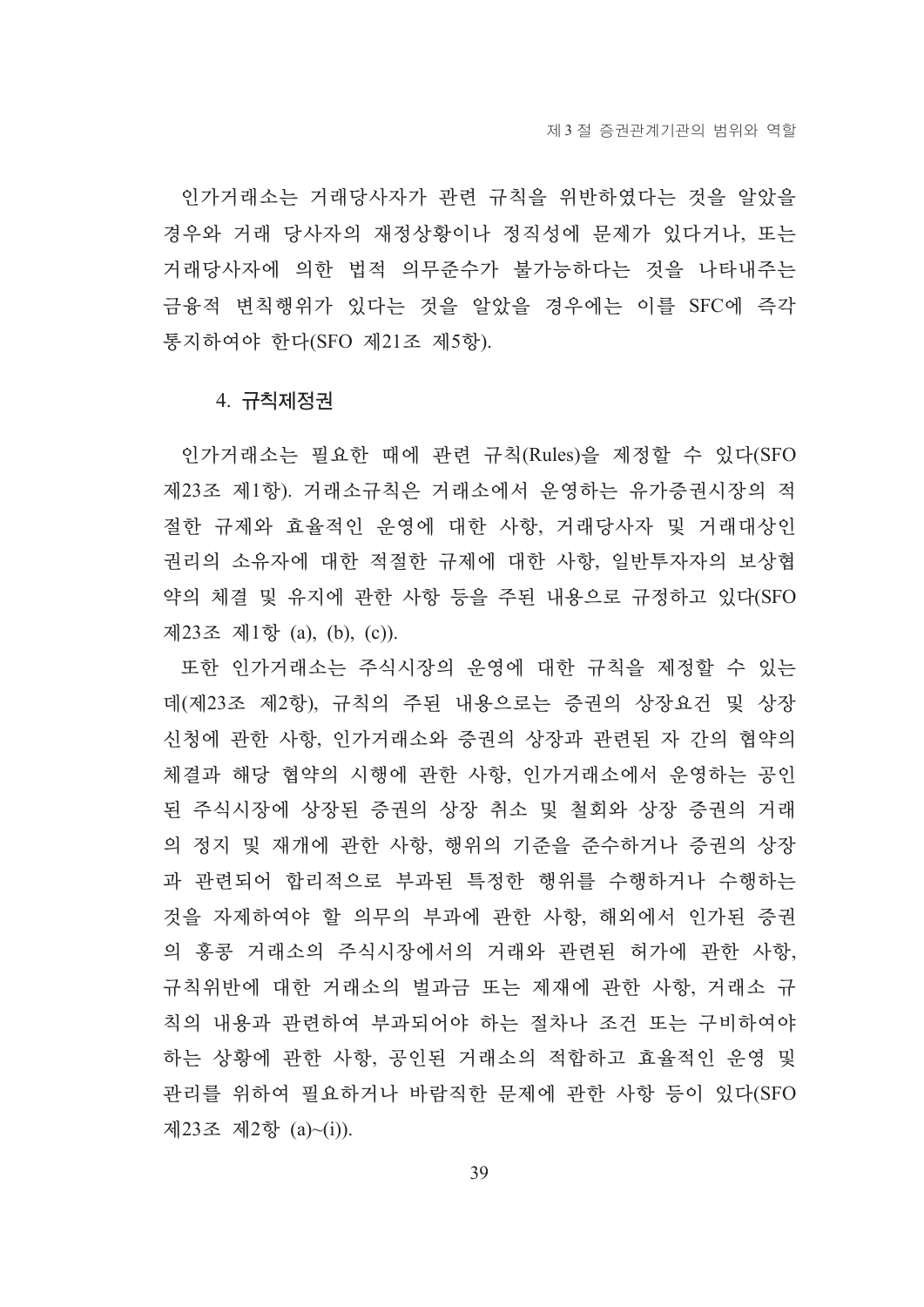SFC는 인가거래소에 대해서 서면으로 정해진 기간 내에 정해진 특 정한 사항에 대한 규칙의 제정 및 개정을 요구할 수 있다(SFO 제23조 제3항). 이와 같은 요구를 하기 위해서 SFC는 재무장관 및 거래소와 사전에 협의하여야 한다(SFO 제23조 제4항). 인가거래소의 규칙은 SFC 의 서면에 의한 승인을 거쳐야 효력이 발생한다(SFO 제24조 제1항).

### Ⅱ. 청산소

일반투자자 또는 일반인의 이익을 고려하거나 증권이나 선물계약과 관련되어 시장에서의 적절한 규제를 위하여 필요한 때에 SFC는 재무 장관과의 사전 협의를 한 후, 서면 통지를 통하여 해당 회사를 청산 소(Clearing House)로 인가할 수 있다(SFO 제37조 제1항). 당해 회사가 인가청산소(Recognised Clearing House, 이하 "인가청산소"라 함)가 된 경우 SFC는 그 사실을 관보에 게재하여야 한다(SFO 제37조 제4항).

인가청산소는 증권거래 또는 청산되거나 결제가 되는 선물계약을 위한 청산 및 결제협의가 공정하고 질서있게 되도록 하여야 하며, 업무 및 운영에 관련된 리스크가 철저히 관리되도록 하여야 한다(SFO 제38 조 제1항).

인가청산소는 필요한 범위 내에서 청산 및 결제기구에 관한 적합한 규제 및 효율적 운영에 대한 사항, 청산거래당사자의 적합한 규제에 관한 사항, 일반투자자의 보상협약의 체결 및 유지에 대한 사항 등에 관한 규칙을 제정할 수 있다(SFO 제40조 제1조). 인가청산소는 청산거 래당사자가 모든 미결제 또는 미청산 계약에 대한 그의 의무를 이행할 수 없는 상황이 되었을 때에 취하여야 하는 절차 또는 기타 조치에 대 한 사항, SFO Schedule 3 제5편의 준수에 관한 사항 등에 대한 규칙을 제정하여야 한다(SFO 제40조 제2항). SFC는 서면으로 인가청사소에 대 해서 정해진 기간 내에 특정한 규칙의 제정 및 개정을 요구할 수 있고, 이와 같은 요청을 하기 전에 재무장관 및 인가청산소와 사전 협의를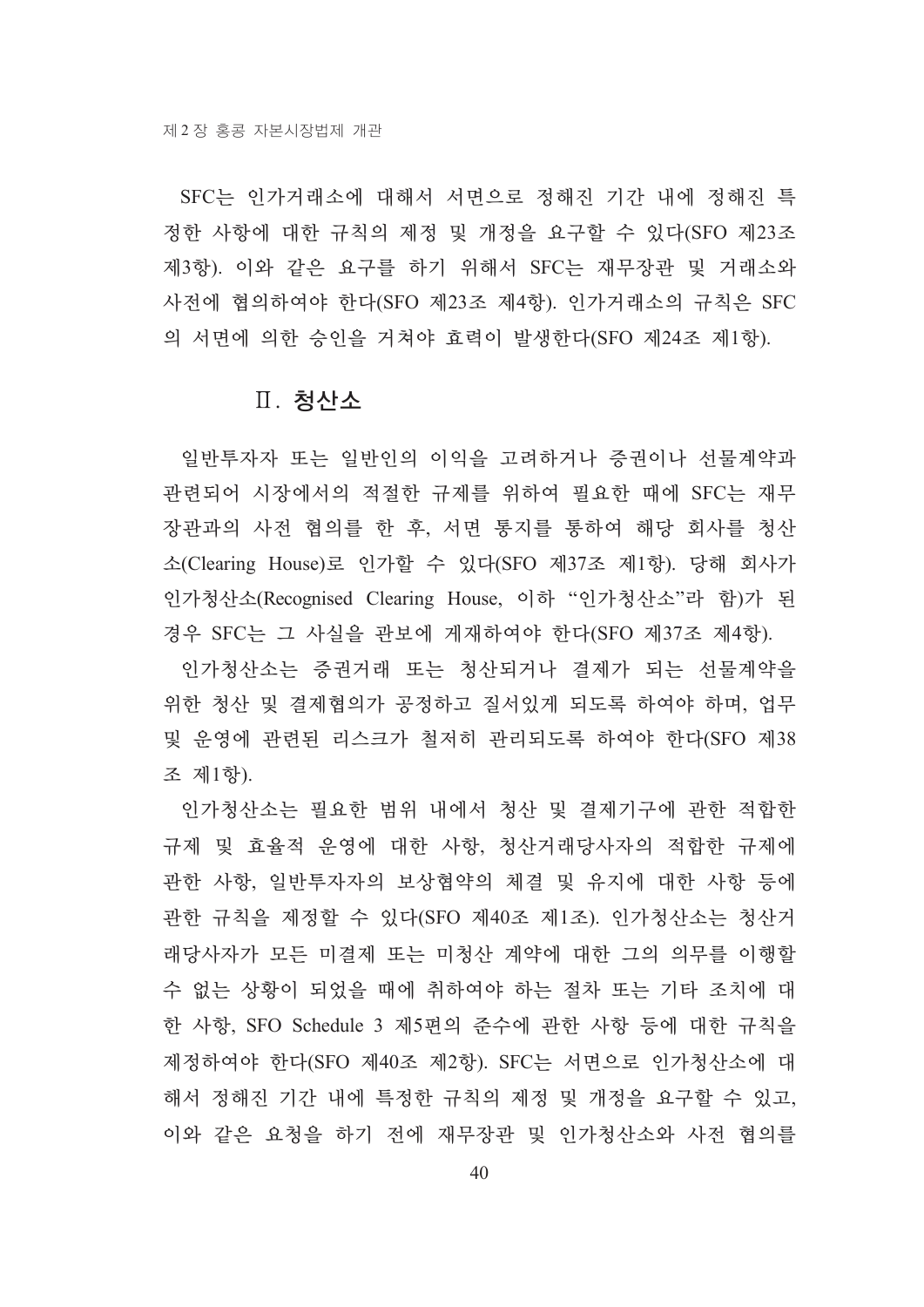하여야 한다(SFO 제40조 제4항, 제5항). 이와 같이 제정되거나 개정되 규칙은 SFC의 승인을 거쳐야 효력이 발생한다(SFO 제41조 제1항).

### Ⅲ. 거래소관리기관18)

인가거래소관리기관이 아닌 한, 인가거래소나 인가청산소의 거래소 관리기관(Exchange Controller)이 될 수 없다(SFO 제59조 제1항). 일반 투자자 또는 일반인의 이익을 고려하거나 증권이나 선물계약과 관련된 시장에서의 적합한 규제를 위하여 필요한 때에 SFC는 재무장관과의 사전 협의를 한 후, 서면 통지를 통하여 해당 회사를 거래소관리기관 으로 인가할 수 있다(SFO 제59조 제2항).

인가거래소관리기관은 해당 회사의 시설을 통하여 또는 인가거래소 에 의하여 운영되는 주식 또는 선물 시장에서 거래되는 증권이나 선물 계약이 질서있고 정보가 잘 제공되며 공정한 시장에서 거래되도록 하 여야 하고, 증권거래 또는 청산되거나 결제되는 선물계약의 청산 및 결 제 절차가 공정하고 질서있게 이루어지도록 하여야 하며, 업무 및 운영 과 관련된 리스크가 철저히 관리되도록 하여야 한다(SFO 제63조 제1항 (a), (b)), 또한 업무 및 운영에 관련된 리스크를 보수적으로 관리하여 야 하고, 인가거래소 또는 인가청산소가 부과된 법적인 요건이나 법 칙 또는 기타 요건을 준수할 수 있도록 하여야 한다(SFO 제63조 제1 항 (c), (d)).

<sup>18) &</sup>quot;Exchange Controller"라 함은 증권거래소와 청산소 등을 지배하는 지주회사로서 현재는 "Hong Kong Exchanges and Clearing Ltd.(HKEx)"가 홍콩의 가장 대표적인 "Exchange Controller"이며 홍콩주식시장에 상장되어 있다. 본고에서는 "Exchange Controller"를 "거래소관리기관"이라 표기하고자 한다. HKEx는 회사법 및 SFO에 근 거하여 SFC의 권한 중 일부를 위임받아 행사하고 있는데, 이에 따라 모든 상장회 사 및 상장예비회사에 대한 1차적인 감독기관은 HKEx가 된다. 다만 SFC는 이와 같은 HKEx의 권한 행사에 대해서 감독 및 감시하고 규제할 권한을 행사할 수 있 다(SFO 제5조 제1항 (b)).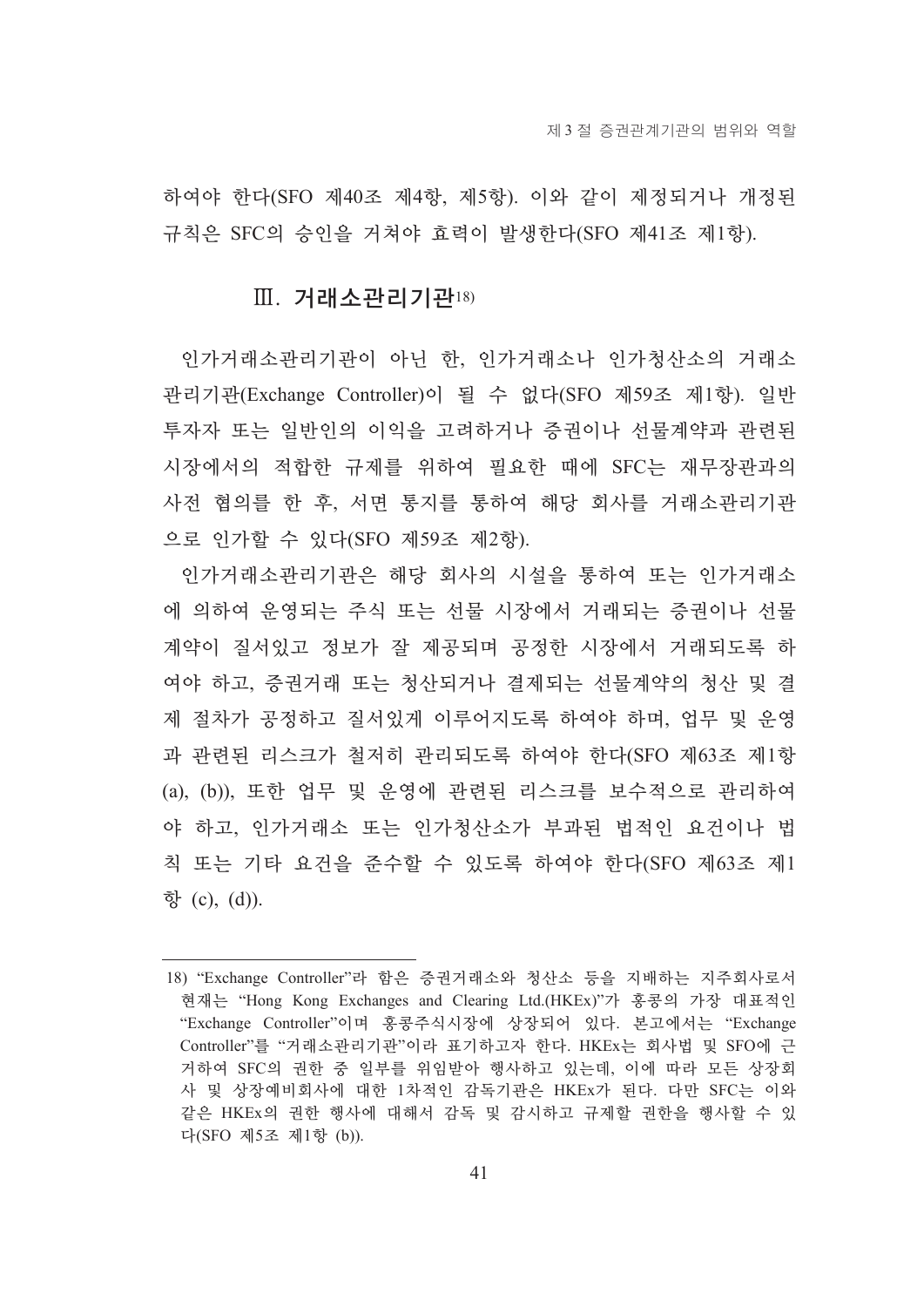인가거래소관리기관의 의장의 선임은 행정장관의 서면에 의한 승인 을 얻어야 한다(SFO 제69조 제1항). 또한 일반투자자 또는 일반인의 이익을 위하여 또는 증권 또는 선물계약에 대한 적합한 규제를 위하 여 필요한 경우 행정장관은 서면 통지에 의하여 의장을 해임할 수 있 다(SFO 제69조 제2항).

거래소관리기관의 CEO 또는 COO를 임명하기 위해서는 SFC의 승 인을 얻어야 한다(SFO 제70조 제1항). 또한 일반투자자 또는 일반인 의 이익을 위하여 또는 증권 또는 선물계약에 대한 적합한 규제를 위 하여 필요한 경우 SFC는 서면 통지에 의하여 CEO 또는 COO를 해임 할 수 있다(SFO 제70조 제2항).

### 제 4절 증권업자에 대한 인가

### I. 인가대상 행위

SFO 제116조 또는 제117조에 의하여 증권업무(Regulated Activity, 이 하 "증권업무"라 함)에 대한 인가를 받은 회사, SFO 제119조에 의하 여 증권업무에 대해서 등록한 인가금융기관, SFO 제95조 제2항에 의하 여 증권업무에 대해서 인가를 받은 자만이 일반적으로 증권업무를 영 업으로 수행할 수 있다(SFO 제114조 제1항 및 제2항).

여기에서 증권업무라 함은 증권거래(dealing in securities), 선물거래 (dealing in futures contracts), 차입외환거래(leveraged foreign exchange trading), 증권자문(advising on securities), 선물거래자문(advising on futures contracts), 기업금융자문(advising on corporate finance), 프로그램매매서 비스(providing automated trading services), 증권증거금금융(securities margin financing), 자산관리(asset management), 신용등급평가서비스(providing credit rating services) 등을 말한다(SFO Schedule 5 제1편).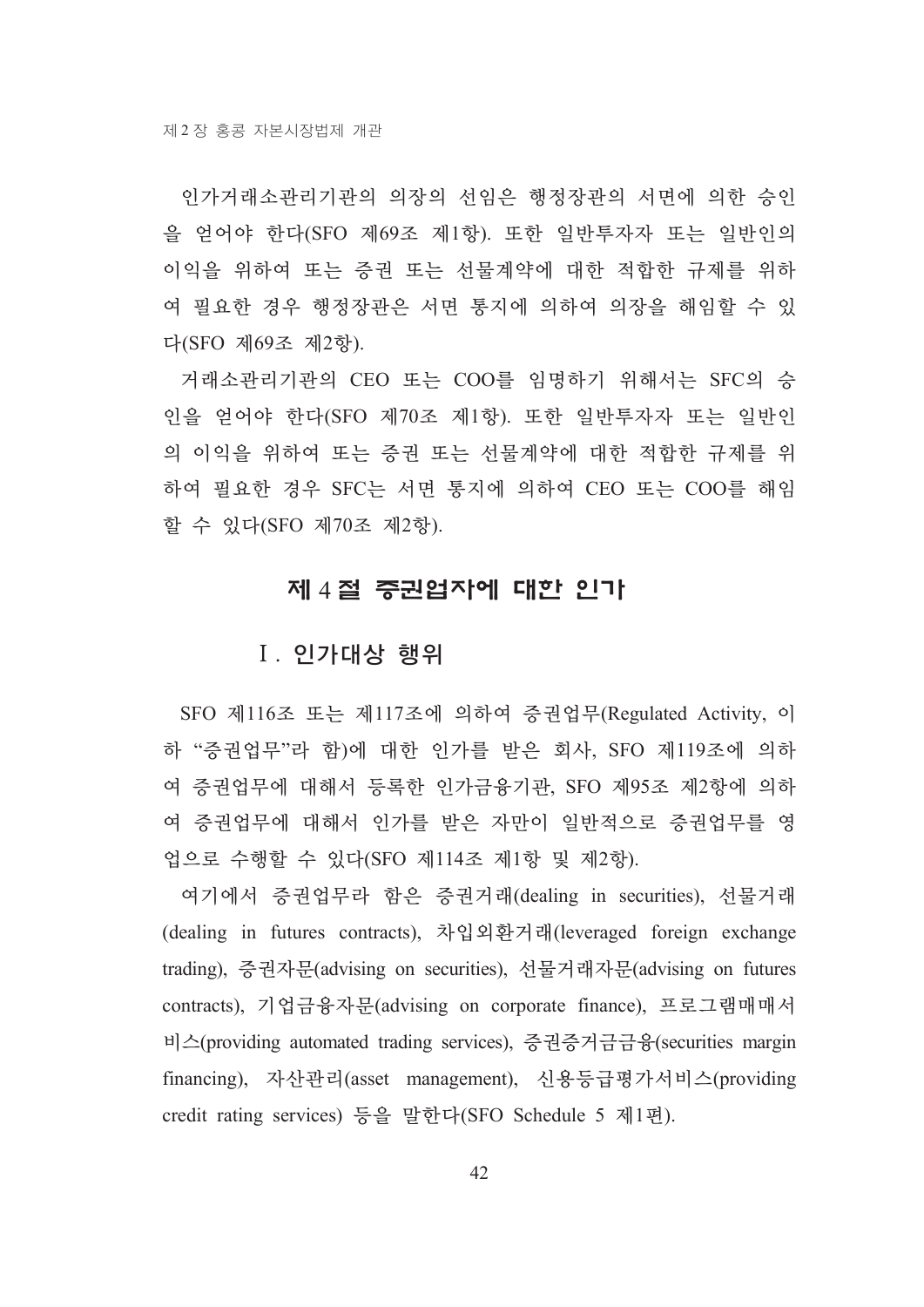## Ⅱ. 증권업무의 인가

1. 회사에 대한 인가

규정된 방식에 따라 신청서를 제출하고 규정된 수수료를 납부한 경 우에 SFC는 인가서에 명시된 바와 같은 하나 또는 그 이상의 증권업 무를 영위할 수 있는 인가를 신청자에게 줄 수 있다(SFO 제116조 제1 항). SFC가 증권업무에 대해서 인가를 주기 위해서는 다음과 같은 요 건을 준수하여야 한다(SFO 제116조 제2항). 즉 인가신청자가 회사이거 나, 관련 서류 등록을 위하여 회사법 제11편의 규정을 준수하고 있는 홍콩 이외의 국가의 회사이거나, 기타 회사로서 홍콩 이외의 지역에서 만약 홍콩에서 영위했다면 증권업무가 될 수 있는 행위를 주된 사업으 로 수행하고 있거나, SFO 제115조 제1항 (i) 및 (ii)의 적용을 제외 한 SFO 제114조 제1항이 적용되지 않지만, 만약 그 회사가 홍콩에서 설립되었다면 회사법 제11편이 적용되었을 회사이어야 한다(SFO 제116 조 제2항 (a)). 또한 증권업무와 관련된 인가신청회사의 책임있는 임원 으로 승인을 받기 위하여는 SFO 제125조 제1항 (a) 및 (b)에서 규정된 요건에 맞추어 제126조에 따라 인가신청서를 제출하여야 한다(SFO 제 116조 제2항 (b)). 그리고 법적 의무인 기록 또는 서류의 보관을 위하 여 인가신청자가 사용하는 장소에 대한 승인은 제130조 제1항에 의한 인가신청서를 제출하여야 한다(SFO 제116조 제2항 (c)).

또한 증권업무에 대해서 인가를 받고자 하는 경우에는 신청자가 증 권업무를 위하여 인가를 받을 정도로 적합하고 적절한 자이어야 하고, 인가를 받은 후 금융관련 규칙을 준수할 수 있어야 하며, SFC의 규칙 에 따라 SFC에 담보증권을 제출하거나 보험에 가입하여야 한다(SFO 제116조 제3항).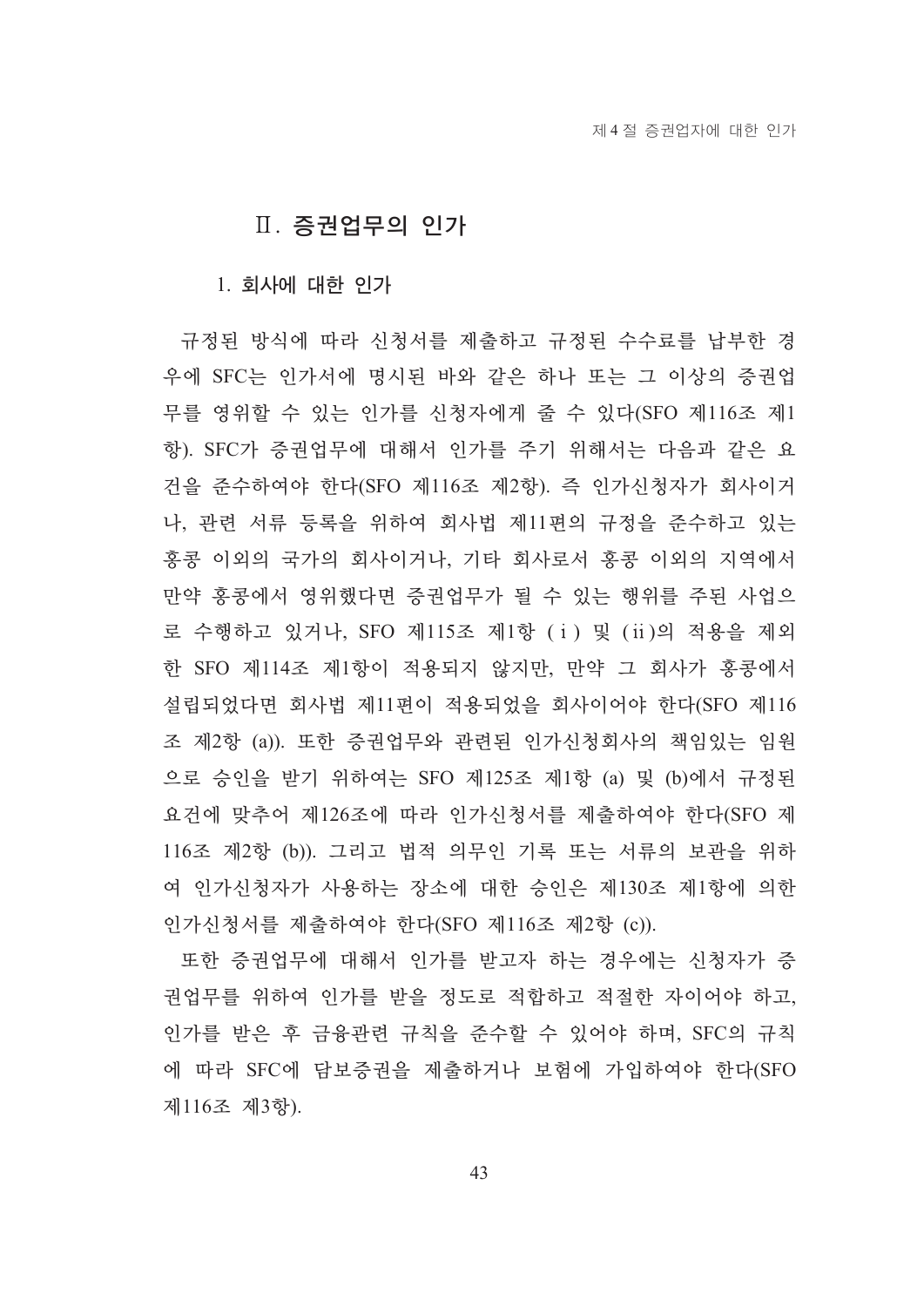인가회사는 제116조 제1항에 의하여 인가된 증권업무를 수행함에 있어서 인가서에서 특정한 명칭 이외의 명칭을 사용해서는 안된다 (SFO 제116조 제8항).

인가와 관련하여 SFC는 조건을 부과할 수 있는데(SFO 제116조 제6 항), 이 이외에도 다음과 같은 조건을 준수하여야 한다(SFO 제118조 제1항). 인가회사는 SFC의 규칙에 따라 증권업무와 관련하여 담보증권 을 SFC에 제출하여 유지하게 하거나 보험에 가입하여야 하고, 증권업 무와 관련하여 감독을 위하여 필요할 때 언제든지 연락할 수 있는 1인 이상의 책임있는 임원을 두어야 한다(SFO 제118조 제1항 (a)). 또한 차 입외환거래를 수행하기 위해서는 해당 업무에 대한 인가회사와 고객 간의 분쟁과 관련하여 인가회사는 고객의 요청이 있는 경우에는 SFC 의 규칙에 따라 중재에 의하여 분쟁을 해결하여야 하다(SFO 제118조 제1항 (b)). 그리고 프로그램매매서비스를 수행함에 있어서 SFC가 서면 에 의하여 요청한다면, 인가회사는 해당 증권업무에 대해서 제95조 제 2항에 의한 수권을 신청하여야 하며, 증권업무는 제195조 제2항에 의 하여 인가가 취소되기 전까지는 서면통지에서 특정한 방식으로 수행되 어야 한다(SFO 제118조 제1항 (c)). 증권증거금 금융업무를 수행함에 있어서 인가회사는 증권증거금 금융업무 및 이에 부수되는 업무를 제 외한 다른 업무를 수행해서는 안되며, 인가회사가 SFO Schedule 5 제 5편에 규정된 하나 이상의 업무를 수행하는 경우 업무 수행과 관련하 여 관련 규칙을 준수하여야 한다(SFO 제118조 제1항 (d)).

### 2. 개인에 대한 인가

규정된 수수료를 납부한 후 규정된 방식에 의하여 개인이 인가신청 을 한 경우, SFC는 SFO 제116조에 따라 인가된 회사에 대하여 인가서 에서 특정하는 것과 같이 하나 또는 두 가지 이상의 증권업무를 수행 할 수 있도록 인가할 수 있다(SFO 제120조 제1항). 또한 SFC는 재량에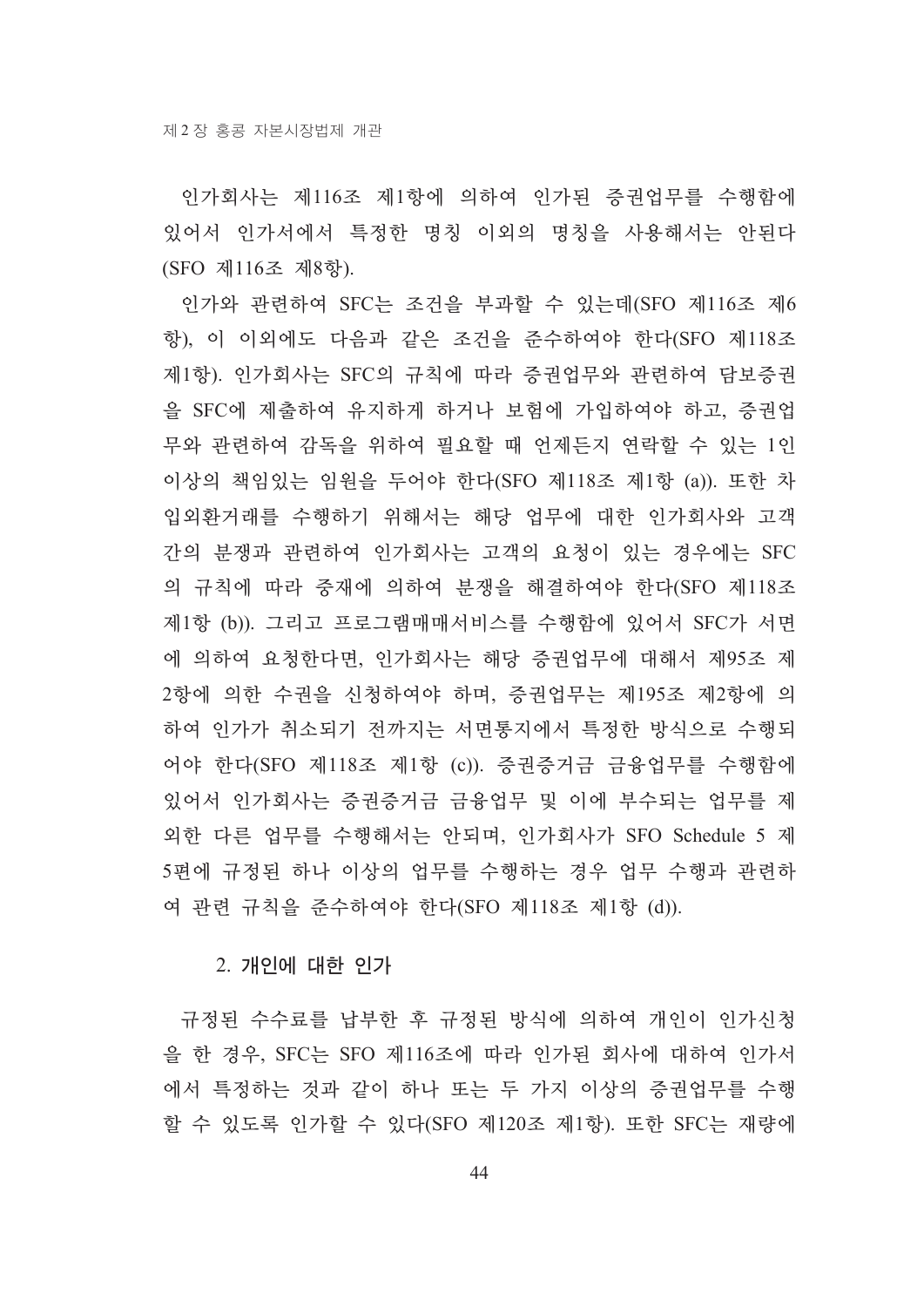따라 증권업무에 대한 잠정적인 인가를 신청자에게 줄 수 있다(SFO 제120조 제2항). 이와 같은 인가에 대해서는 다음과 같은 조건이 부가 된다(SFO 제120조 제6항). 즉, 인가된 대표자(Licensed Representative)<sup>19)</sup> 는 항상 자신의 주소, 전화번호, 팩스번호 및 이메일주소 등을 포함한 자세한 연락처를 SFC에 제공하여야 하며, 이에 대한 변동이 있을 때에 는 14일 이내에 이를 SFC에 통보하여야 한다. 인가된 대표자는 인가 된 증권업무를 수행함에 있어서 인가서에 특정된 명칭 이외의 명칭을 사용해서는 안된다(SFO 제120조 제13항).

### 3. 등록기관

수권된 금융기관이 규정된 방식에 따라 규정된 수수료를 납부하고 인가신청을 하면, SFC는 하나 이상의 증권업무(차입외화거래 및 프로 그램매매서비스는 제외)에 대하여 인가신청자를 등록할 수 있으며, 이 와 같이 등록된 경우에는 등록된 증권업무가 특정된 등록증서를 인가 신청자에게 수여하여야 한다(SFO 제119조 제1항). 이와 같은 등록증 서가 수여된 기관을 등록기관(Rrgistered Institutions, 이하 "RIs"라 함) 이라 한다. SFC가 이와 같이 처리했을 때에는 해당 신청서를 HKMA 에 제공하여야 한다(SFO 제119조 제2항).

증권업무에 대한 등록신청서를 접수한 후, HKMA는 해당 신청서를 검토하고, 신청서의 주요사안에 대해서 SFC와 협의하여 등록신청자가

(b) in relation to a registered institution, means an individual-

<sup>19) &</sup>quot;representative" (代表)-

<sup>(</sup>a) in relation to a licensed corporation, means an individual-

<sup>(</sup>i) who is licensed as a licensed representative for a regulated activity; and

<sup>(</sup>ii) who carries on that regulated activity for the licensed corporation as a licensed corporation to which he is accredited; or

<sup>(</sup>i) whose name is entered in the register maintained by the Monetary Authority under section 20 of the Banking Ordinance (Cap 155) as that of a person engaged by the registered institution in respect of a regulated activity; and

<sup>(</sup>ii) who carries on that regulated activity for the registered institution (SFO  $\frac{1}{2}$ 102 $\frac{1}{2}$ 제1항).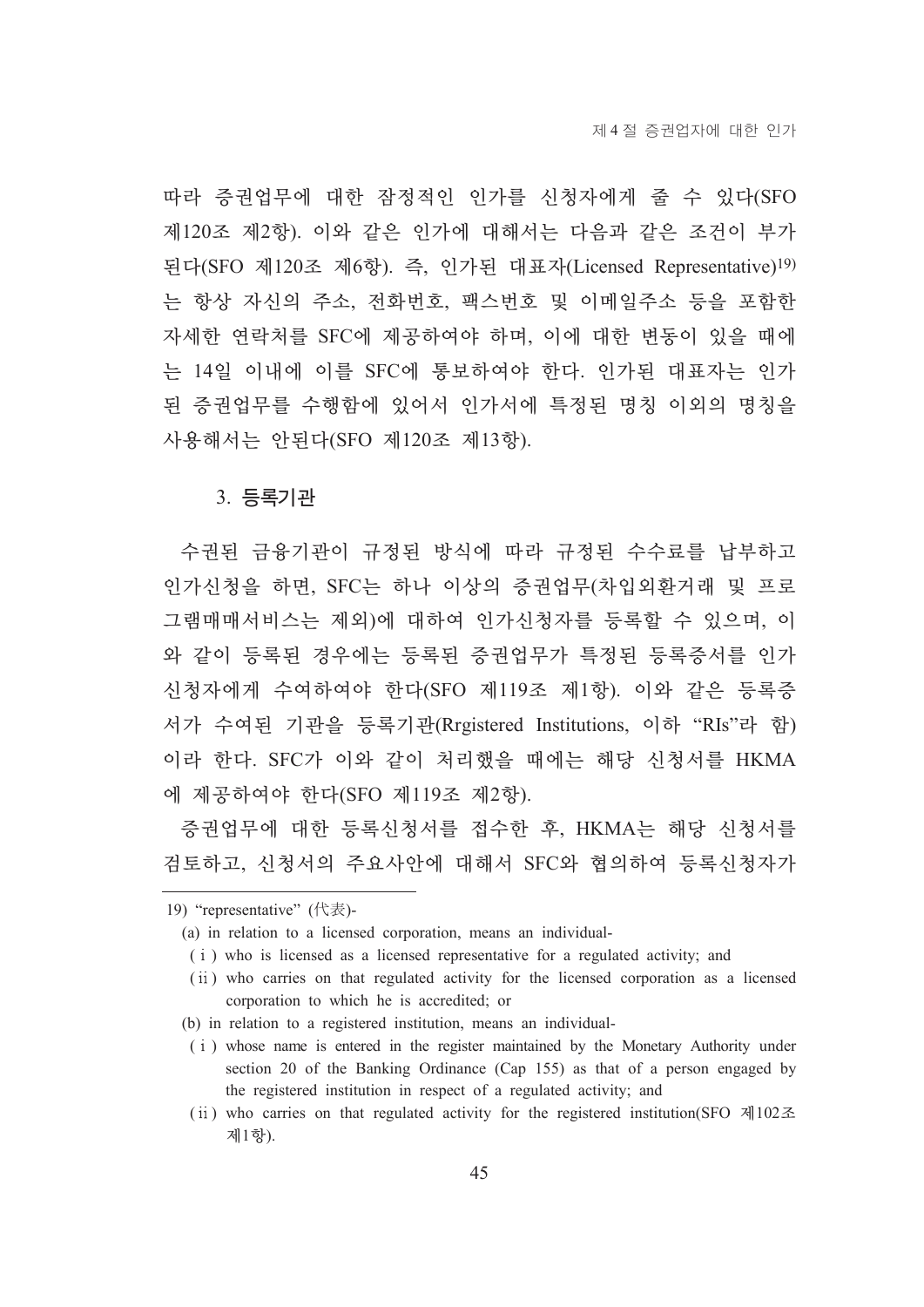해당 증권업무를 위하여 등록될 수 있을 정도로 적합하고 적절한 자 인가에 대해서 SFC에 자문을 하여야 한다(SFO 제119조 제3항). 이와 같은 HKMA의 자문에 대해서 SFC는 존중하여야 한다(SFO 제119조 제4항).

#### 4. 대주주의 자격

SFO 제116조에 의하여 인가된 회사의 대주주(substantial shareholder) 가 되기 위해서는 SFO 제132조 제1항 (a)에 의하여 SFC의 승인을 얻 어야 한다(SFO 제131조 제1항). 제132조 제1항 (a)에 의한 SFC의 사전 승인없이 주식의 이전, 주식의 발행 또는 주식을 발행할 수 있는 권리 의 이전 등을 통하여 인가된 회사의 대주주가 된 자는 SFO 제132조 제1항 (b)에 의하여 SFC의 승인을 받지 않는 한, 해당 주식의 의결권 을 행사할 수 없다(SFO 제131조 제4항).

대주주의 승인 신청에 대해서 SFC는 신청인을 인가된 회사의 대주 주가 되거나 계속하여 대주주 지위를 유지하는 것을 승인할 수 있다 (SFO 제132조 제1항). SFC는 대주주 신청을 통하여 해당 회사가 인가 되기에 적합하고 적절한 회사가 될 것이라고 판단되는 경우에만 승인 을 하여야 한다(SFO 제132조 제2항). 이와 같은 승인에 대해서는 일정 한 조건을 부가할 수 있다(SFO 제132조 제3항). 인가된 회사의 대주주 는 항상 자신의 사업장 주소, 개인주소, 전화번호, 팩스번호 및 이메일 주소 등을 포함한 자세한 연락처를 SFC에 제공하여야 하며, 이에 대한 변동이 있을 때에는 14일 이내에 이를 SFC에 통보하여야 한다(SFO 제 132조 제5항).

개인이 SFO 제132조 제1항 (a)에 의하여 SFC의 사전 승인을 얻지 않고 대주주가 된 경우에는 그가 SFO 제132조 제1항 (b)에 의하여 계 속하여 대주주 자격을 유지하기 위한 신청을 하였던지 또는, 그에 대 한 승인이 내려졌던지에 관계없이, SFC는 서면으로 통지하여 인가된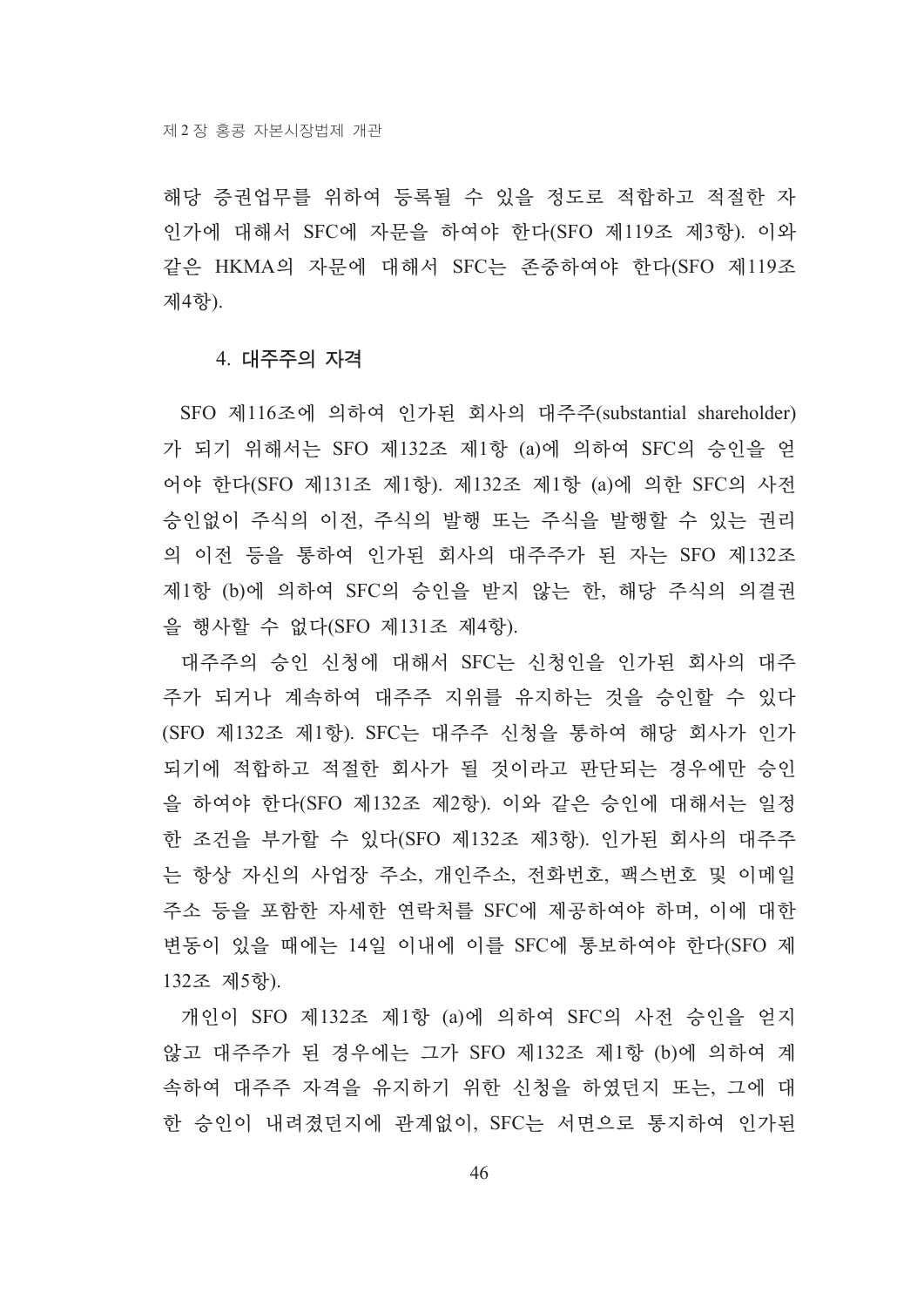회사에게 다음과 같은 지침을 내릴 수 있다(SFO 제133조 제1항). 즉, SFC는 지침에 의하여 해당 개인이 회사의 경영에 관여하는 것을 허용 하거나 묵인하지 않을 수 있으며, 회사의 회의에서 해당 개인 및 그 관계자들이 행사한 의결권을 무효화하거나 효력이 발생하지 않도록 할 수도 있고, 의결권이 행사된 업무에 대해서는 재의결을 하기 위한 회 의를 재소집할 수 있으며, 서면으로 특정한 합리적인 조치를 취하게 할 수 있다.

### 5. 경영지의 구성

인가회사의 모든 상임이사(executive director)는 증권업무에 대해서 회 사의 책임임워으로서 SFC의 승인을 받아야 하며, 1인 이상의 상임이사 를 포함하여 적어도 2인 이상의 개인이 책임임원으로 SFC의 승인을 받아야 한다(SFO 제125조 제1항). RIs의 집행임원의 선임에 대해서는 은행법 제71D조를 준수하여야 하며, 그와 같은 집행임원은 은행법 제 71C조를 준수하여야 한다(SFO 제125조 제2항).

규정된 수수료를 납부하고 규정된 방식으로 인가된 대표자에 의하여 제출된 신청서에 대하여 SFC는 인가된 회사의 책임임원으로 해당 신 청자를 승인할 수 있다(SFO 제126조 제1항). 책임임원이 되기 위해서 는 다음과 같은 자격요건을 갖추어야 한다(SFO 제126조 제2항).

- (a) the financial status or solvency:
- (b) the educational or other qualifications or experience having regard to the nature of the functions which, if the application is allowed, the person will perform;
- (c) the ability to carry on the regulated activity competently, honestly and fairly; and

첫째, 신청자가 적합하고 적절한(fit and proper)<sup>20)</sup> 자이어야 하다.

<sup>20) &</sup>quot;fit and proper"에 대해서는 SFO 제129조에서 다음과 같이 그 기준을 정하고 있다.

<sup>(1)</sup> In considering whether a person is a fit and proper person for the purposes of any provision of this Part, the Commission or the Monetary Authority (as the case may be) shall, in addition to any other matter that the Commission or the Monetary Authority (as the case may be) may consider relevant, but subject to section 134, have regard to-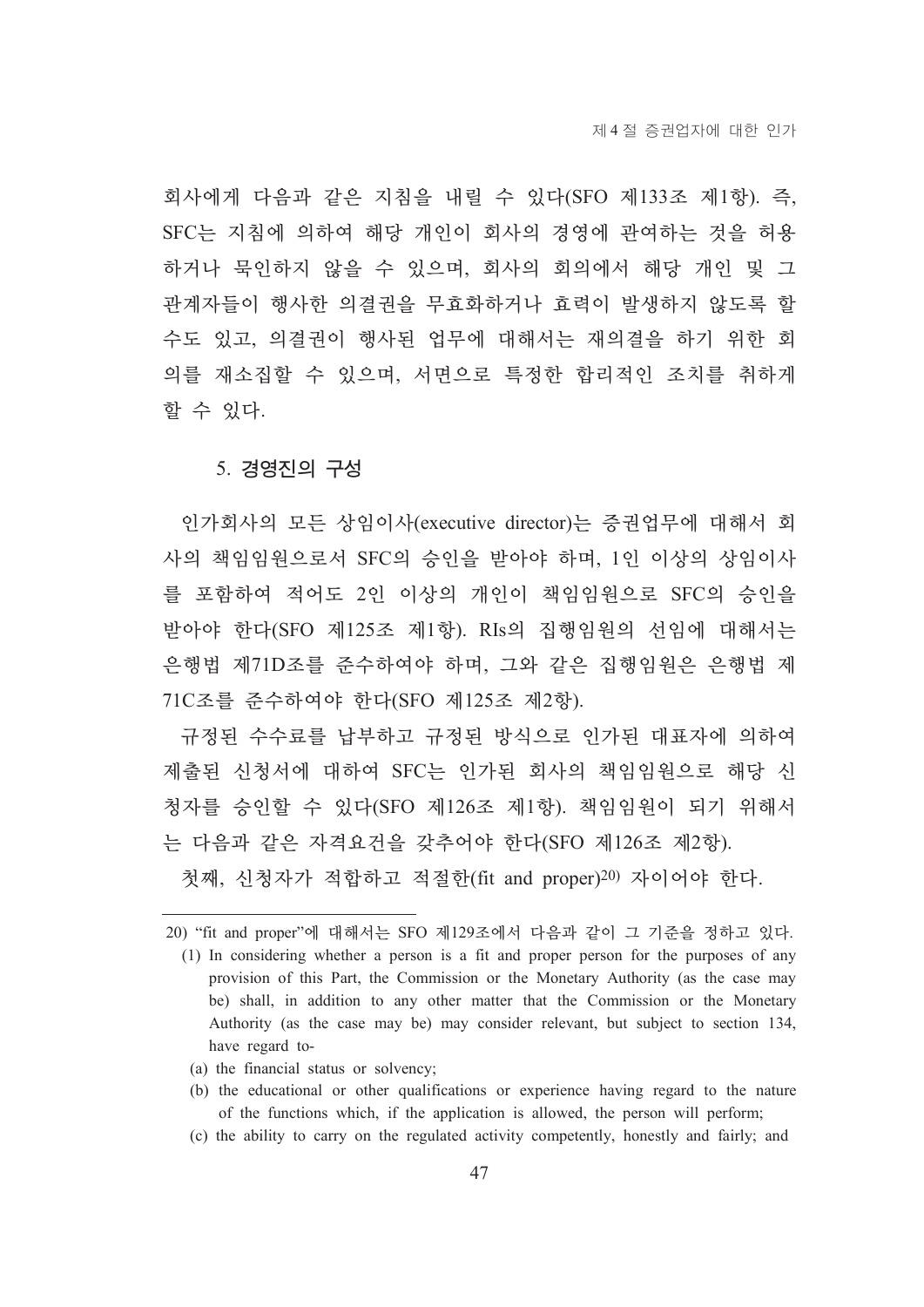- (d) the reputation, character, reliability and financial integrity, of-
- (i) where the person is an individual, the person himself;
- (ii) where the person is a corporation (other than an authorized financial institution), the corporation and any officer of the corporation; or
- (iii) where the person is an authorized financial institution, the institution and any director, chief executive, manager (as defined in section 2(1) of the Banking Ordinance (Cap 155)) and executive officer of the institution.
- (2) Without limiting the generality of subsection (1), the Commission or the Monetary Authority (as the case may be) may, in considering whether a person is a fit and proper person for the purposes of any provision of this Ordinance-
- (a) take into account a decision made in respect of the person by-
- (i) (in the case of the Commission) the Monetary Authority or (in the case of the Monetary Authority) the Commission;
- (ii) the Insurance Authority;
- (iii) the Mandatory Provident Fund Schemes Authority; or
- (iv) any other authority or regulatory organization, whether in Hong Kong or elsewhere, which, in the Commission's opinion, performs a function similar to the functions of the Commission;
- (b) take into account any information in the possession of the Commission or the Monetary Authority (as the case may be), whether provided by the person or not, relating to-
- (i) where such consideration relates to a licence under section 116 or 117 or an application for the licence, any other person who is or is to be employed by, or associated with, the person for the purposes of the regulated activity for which the licence is granted or the application is made (as the case may be);
- (ii) where such consideration relates to a licence under section 116 or 117 to carry on a regulated activity or any registration for a regulated activity under section 119 or an application for the licence or registration, any other person who will be acting for or on behalf of the person in relation to the regulated activity; or
- (iii) where the person is a corporation in a group of companies-
- (A) any other corporation in the same group of companies; or
- (B) any substantial shareholder or officer of the corporation or any corporation referred to in sub-subparagraph  $(A)$ ;
- (c) take into account, where such consideration relates to a licence under section 116 or 117 or any registration under section 119 or an application for the licence or registration, whether the person has established effective internal control procedures and risk management systems to ensure his compliance with all applicable regulatory requirements under any of the relevant provisions, having regard in particular to the information provided in accordance with section 128; and
- (d) have regard to the state of affairs of any other business which the person carries on or proposes to carry on.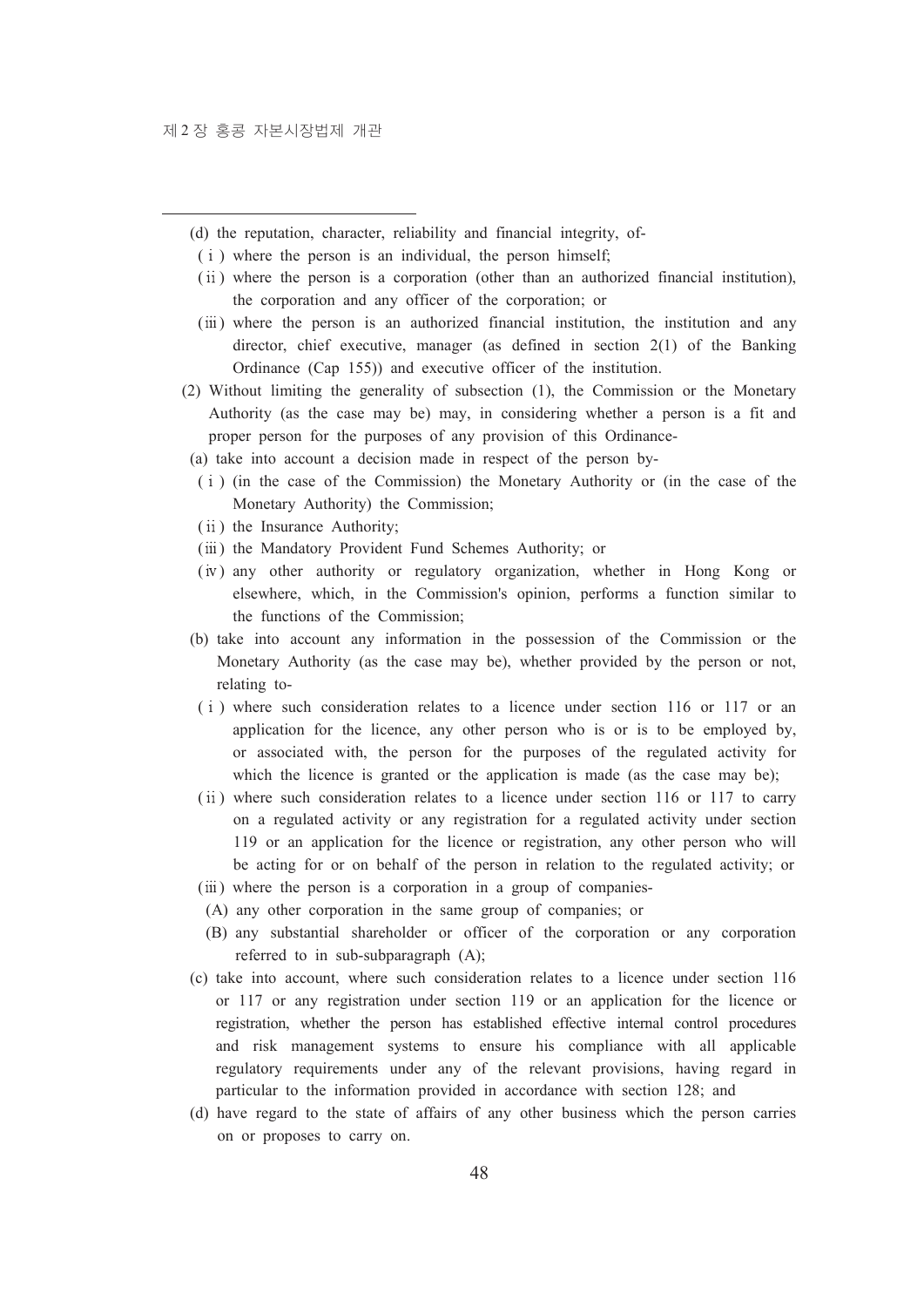둘째, 신청자가 인가된 회사에서 상당한 권한을 보유하여야 한다. 책임임원으로 승인된 개인에 대해서는 그 개인이 인가회사의 인가 된 대표자의 직무 수행을 종료한 경우, 또는 인가회사의 대리업무 수 행을 종료한 경우, 또는 인가회사와 관련된 인가가 종료된 경우 등에는 승인이 취소된 것으로 보아야 한다(SFO 제126조 제4항).

인가된 회사는 회사의 감사 기능을 수행할 수 있는 감사(Auditor)를 선임하여야 한다(SFO 제153조 제1항). 인가된 회사가 감사를 선임한 경 우에는 7영업일 이내에 감사의 성명 및 주소를 서면으로 SFC에 고지하 여야 한다(SFO 제153조 제2항). 인가된 회사의 감사로 선임되기 위해서 는 인가된 회사의 집행임원이나 근로자가 아닐 것, 제397조에 의하여 제정된 규칙에서 규정하고 있는 부류에 해당하지 않아야 한다(SFO 제 153조 제4항 (a)).

#### 6. 재무상태

SFC는 인가회사가 일정한 재무상태(Financial Resources)를 유지하도록 요구하는 규칙을 재무장관과 협의후 제정할 수 있다(SFO 제145조 제1 항). 이에 따라 제정된 규칙에서 SFC는 인가된 회사가 유지하여야 하는 총액에 대한 요건 및 다른 특정한 요건에 따라서 재무상태를 유지하도 록 할 수 있으며(SFO 제145조 제2항 (a)), 인가된 회사의 재무상태의 규모를 결정하기 위하여 해당 규칙에 의하여 고려되어야 하는 자산, 부채 및 기타 문제를 특정할 수 있고(SFO 제145조 제2항 (b)), 해당 규 칙을 위하여 자산, 부채 및 기타 문제의 차별화된 처리를 규정할 수 있으며(SFO 제145조 제2항 (c)), 해당 규칙이 일정한 재무상태를 유지 하고 있는 인가된 회사에는 적용되지 않도록 규정할 수 있고(SFO 제 145조 제2항 (d)). 특정한 승인 및 그 취소에 대해서 규정할 수 있으며 (SFO 제145조 제2항 (e)), 인가된 회사가 재무상태 및 거래활동과 관 련된 수익현황에 대해서 정기적으로 SFC에 보고서를 제출하고 재무상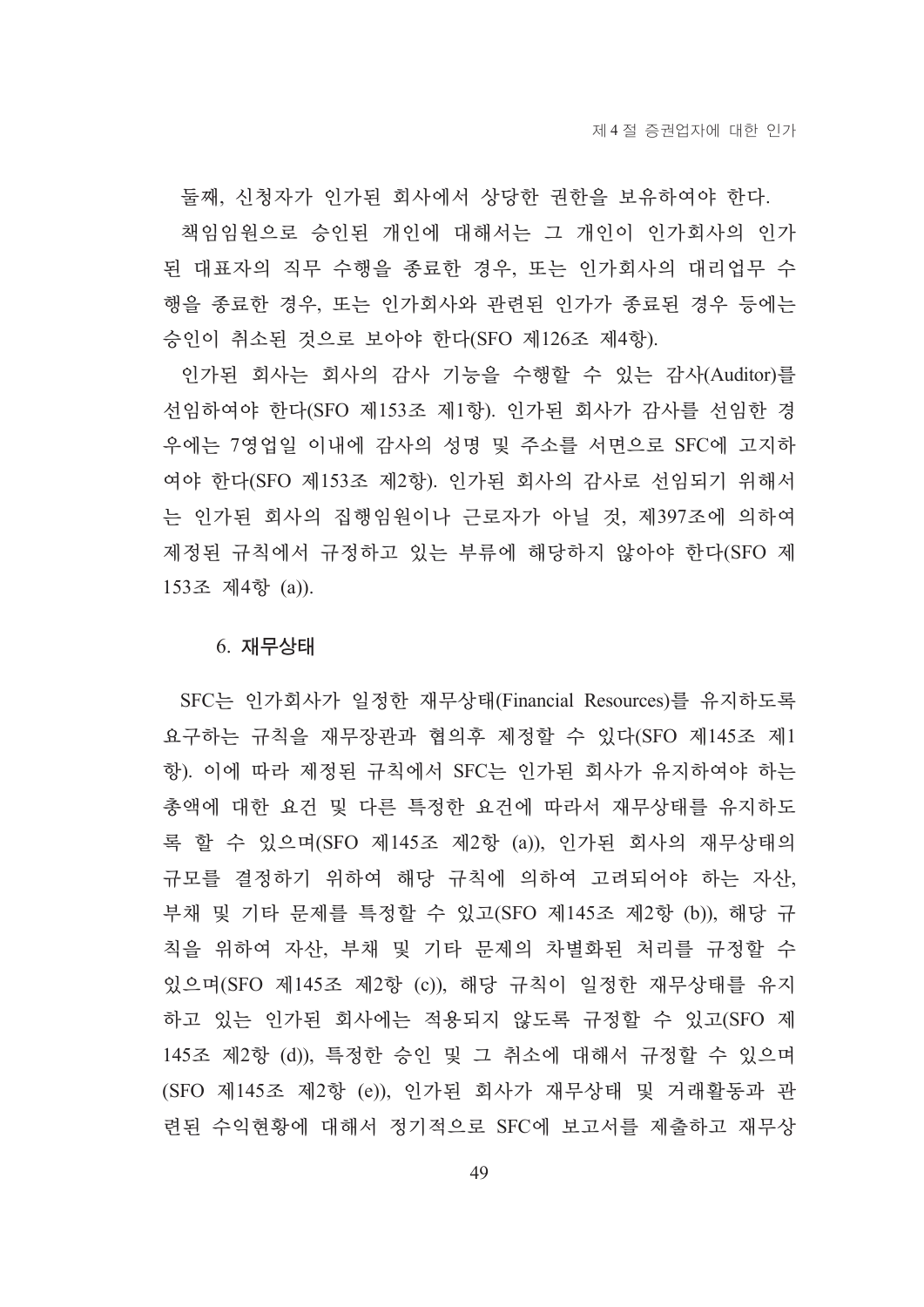태 및 거래활동에 과려되 특정한 화경에 대해서 서면으로 SFC에 보고 서를 제출할 수 있으며(SFO 제145조 제2항 (f)), 인가된 회사가 재무상 태 및 거래활동과 관련된 정보에 대한 SFC의 요구와 관련하여 수익에 대한 자료를 제출하도록 요구할 수 있다(SFO 제145조 제2항 (g)).

재무상태와 관련된 규모에 대한 요건을 준수할 수 없다는 것을 인 가된 회사가 알게 되었을 경우, 이를 가능한 한 즉시 SFC에 고지하여 야 하며(SFO 제146조 제1항 (a)), SFC의 허용이 가능한 거래를 마무리 하는 경우를 제외하고는 어떤 증권업무도 수행하지 말아야 한다(SFO 제146조 제1항 (b)). 이와 같이 재무상태에 대한 요건 준수가 불확실할 경우에는 서면으로 SFC에 1일 이내에 고지하여야 한다(SFO 제146조 제3항). 인가된 회사가 재무상태에 대한 필요요건을 준수하지 못하거 나 준수하는 것이 확실하지 않다고 판단될 경우 SFC는 인가된 증권 업무의 전부 또는 일부에 대해서 인가를 정지할 수 있으며, 일정한 조건하에 증권업무를 수행할 수 있도록 허용할 수 있다(SFO 제146조 제5항).

SFC는 인가된 회사의 집행임원에게 제공된 서면 통지에 의하여 재 무상태 관련 규칙의 모든 요건을 준수하도록 요구할 수 있다(SFO 제 147조 제1항).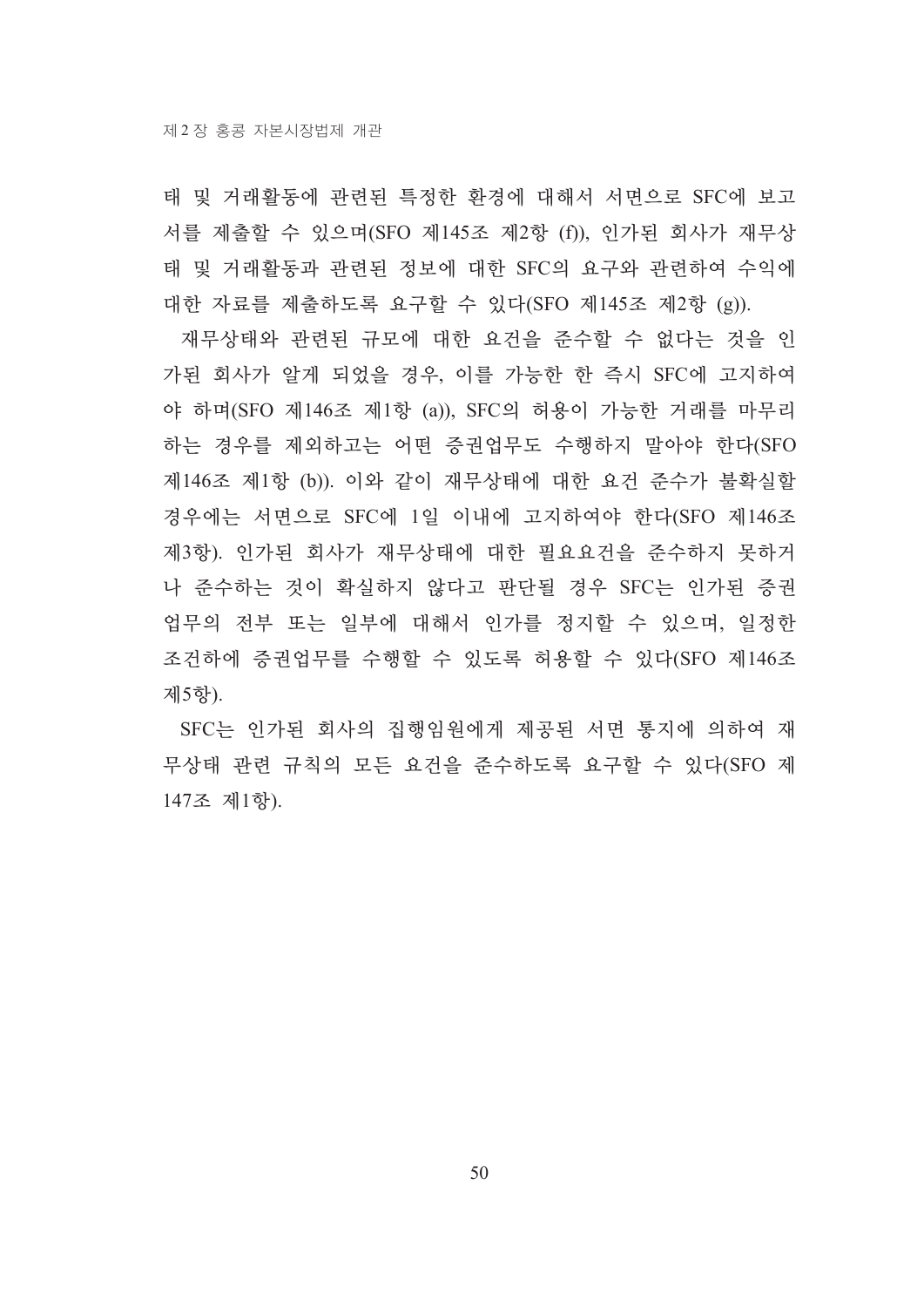# 제 3 장 금융감독체계의 문제점과 개선방향

## 제 1절 금융감독기관의 업무범위와 협력관계

## I. 금융감독기관의 업무범위

#### 1. 3단계 감독체제의 운영 및 업무범위

홍콩의 금융감독체계는 은행, 증권, 보험 등의 금융 분야에 대하여 별도의 감독기관이 규제하는 전통적인 부문별 규제체제(sectoral regulatory structure)를 유지하며 발전하여 왔다. 다만, 은행에 대해서는 기관별 규제 체제(institutional regulatory structure)의 성격이 가미되어 있다.

홍콩의 금융감독체계는 각각의 금융 분야별로 3단계의 규제기관체 제를 확립하고 있다. 21) 최고의 금융규제기관은 중화인민공화국의 홍 콩특별행정구의 정부인데, 행정장관을 수반으로 하는 재무장관(Financial Secretary), 금융서비스재정원(Financial Services and the Treasury Bureau) 등이 주되 규제기관이다.

다음 단계의 규제기과으로는 특별전무감독기과들이다. 은행 부문은 홍 콩금융감독청(Hong Kong Monetary Authority, 이하 "HKMA"라 함), 증권 부문은 증권선물위원회(Securities and Futures Commission), 보험 부문은 보험감독국(Officer of the Commissioner of Insurance, 이하 "OCI"라 함), 연금 부문은 의무공제기금청(Mandatory Provident Fund Schemes Authority, 이하 "MPFA"라 함) 등이 각각의 근거 법령에 따라 해당 부문의 규제기 관으로서의 기능을 수행하고 있다.

3단계 규제기관은 자율감독기관으로 구성되어 있다. 은행 부문은 홍 콩은행연합회(Hong Kong Association of Banks, 이하 "HKAB"라 핚). 증

<sup>21)</sup> DW Arner · BFC Hsu · AM Da Roza, Financial regulation in Hong Kong: time for a change, Asian Journal of Comparative Law Volume 5 Issue 1, 2010, p. 2.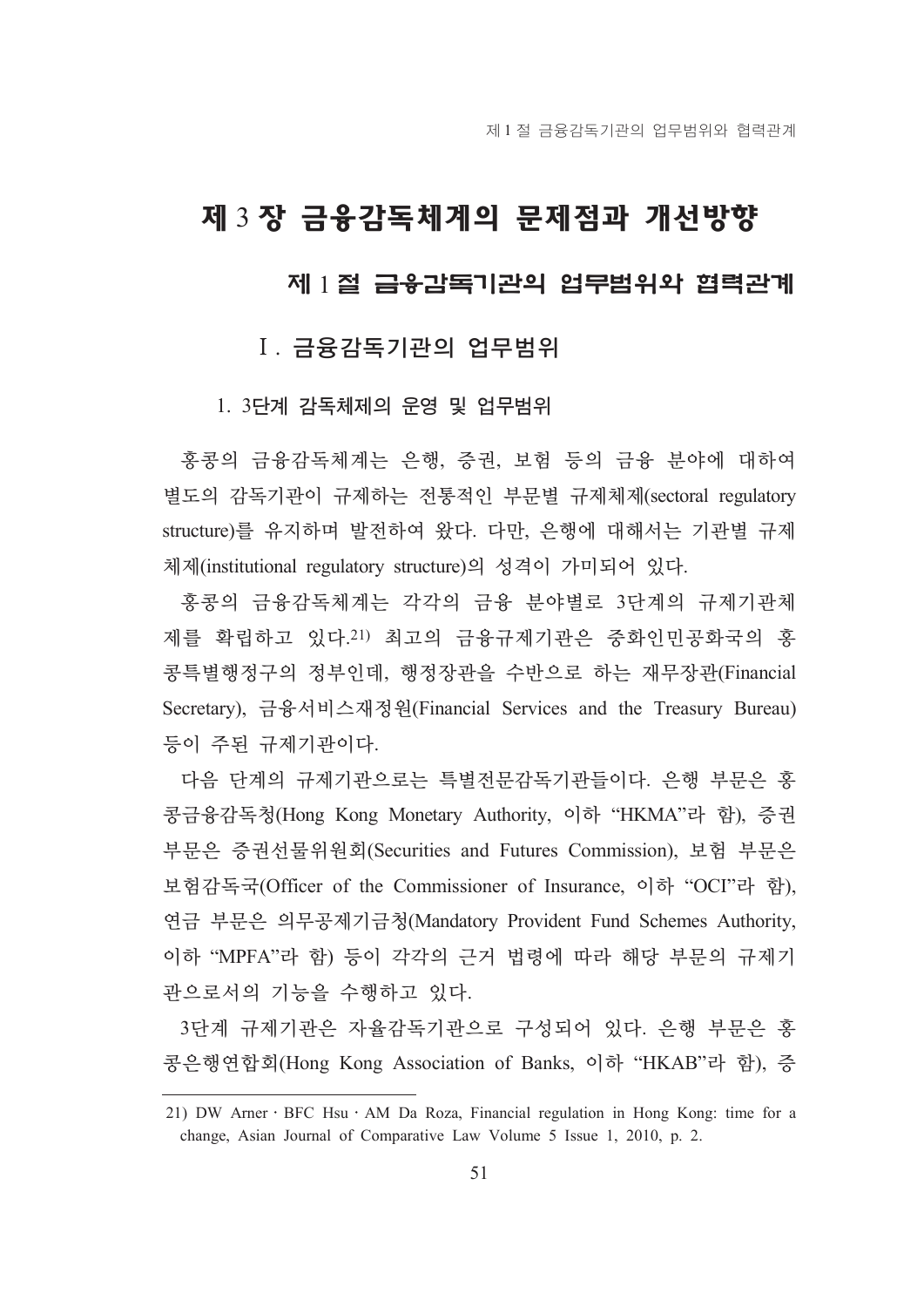권부문은 홍콩 거래 및 청산소(Hong Kong Exchanges and Clearing Limited, 이하 "HKEx"라 함), 보험 부문은 홍콩보험자연합회(Hong Kong Federation of Insurers, 이하 "HKFI"라 함) 등이 각각의 부문별로 자율규제기관으로서 의 기능을 수행하고 있다.

### 2. 기관별 업무범위

#### (1) 홍콩특별행정구 정부

HKSAR 정부는 일상적으로 금융시스템에 대한 규제를 하고 있지는 않지만, 홍콩 기본법(Basic Law) 제106조 내지 113조에 근거하여 일반 적인 금융 및 통화 정책을 수행할 권한이 있다.22) 이에 따라 재무장관 (Financial Secretary)은 통화시스템, 교화기금(Exchange Fund)<sup>23)</sup>, 금융시 스템 및 홍콩의 국제금융센터로서의 지위와 관련한 직무를 수행하고 있다. 또한 FSTB도 금융시스템, 국제금융센터와 관련하여 재무장관 (Financial Secretary)이 정한 정책을 수행할 책임이 있다.

 $(2)$  HKMA

HKMA는 사실상의 홍콩의 중앙은행이고 은행업에 대한 규제기관으 로서 1993년 설립되었다. HKMA는 공식적인 통화정책을 수행하며 홍 콩통화의 안정성을 확보하고 교환기금(Exchange Fund)을 관리한다.

HKMA의 주된 기능은 은행시스템의 일반적인 안정성과 효과적인 운 영을 촉진하는 것이다. 따라서 이를 위한 모든 조치를 취할 권한이 있 다. 은행의 규제기관으로서의 HKMA의 기능은 홍콩 은행시스템의 안

<sup>22)</sup> DW Arner  $\cdot$  BFC Hsu  $\cdot$  AM Da Roza, supra note 22, pp. 2-3.

<sup>23)</sup> 교화기금(exchange fund)은 홍콩의 통화교화율구조의 근간을 이루는 기금이다. 즉 홍콩통화의 교환가치에 영향을 주기에 적합하다고 재무장관이 판단하는 목적을 위 하여 교환기금을 사용하며, 1992년부터는 재무장관이 금융 및 재정시스템의 안정성 을 유지하고, 국제금융센터로서의 홍콩의 지위를 유지하기 위하여 필요하다고 판단 한 경우에도 교환기금을 사용할 수 있다.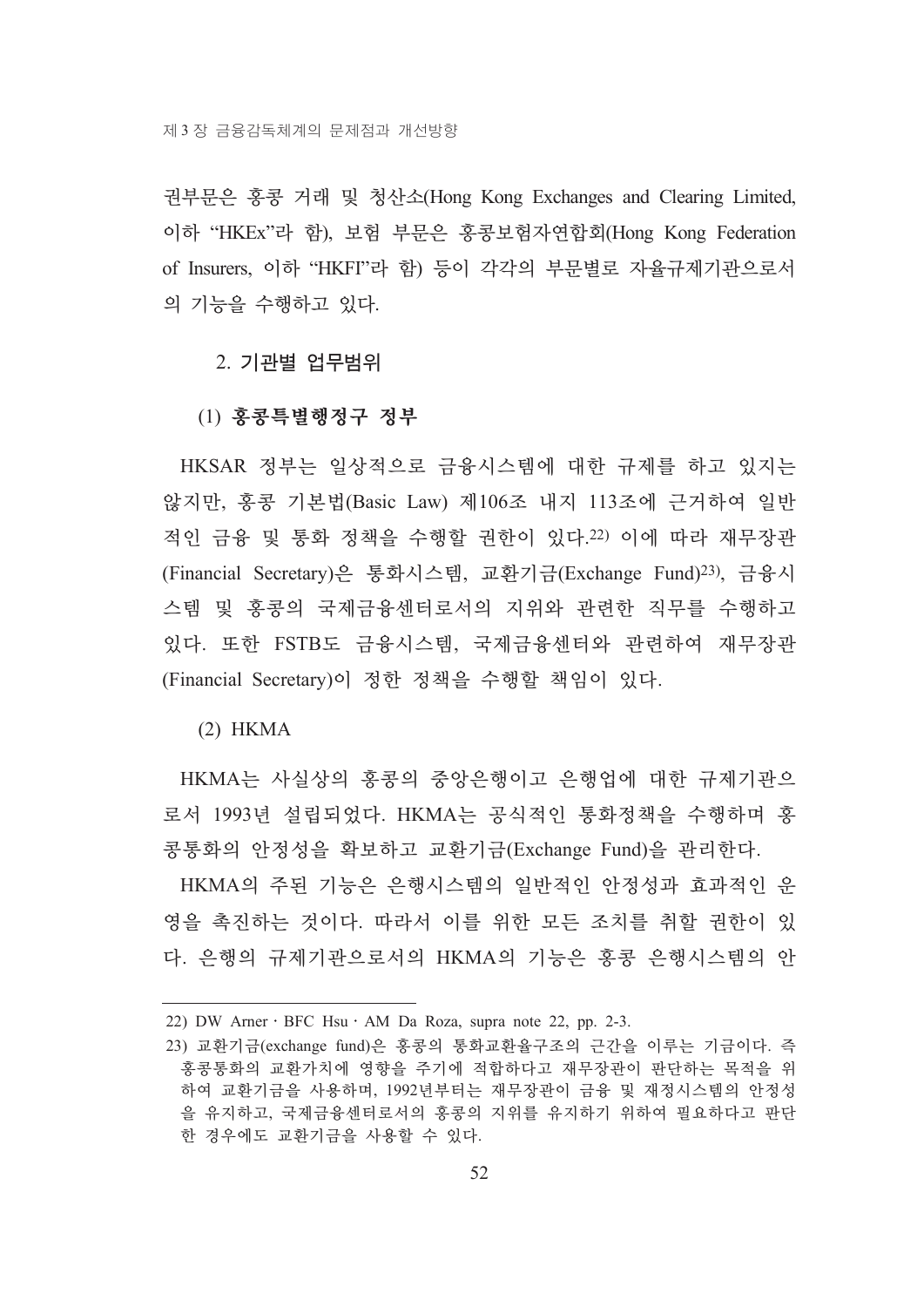정 도모 및 금융의 원활한 유통을 위하여 홍콩의 금융인프라의 발전 을 추지하는 것이다. 24)

은행 부문의 자율규제기관으로서 HKAB는 1981년 설립되었는데, 은 행의 이익을 증진하고, 은행의 업무행위기준을 제정하며 은행의 업무 와 관련된 모든 문제와 의문에 대해서 조사하고 검토하며 모든 회원을 대변하는 기관이다. 그리고 홍콩예금보호위원회(Hong Kong Deposit Protection Board, 이하 "HKDPB"라 함)는 아시아 금융위기 때의 Bank-run 이 생긴 이후 컨설팅을 거쳐 2004년 설립되었다. 이에 따라 홍콩에서는 HK\$ 100,000까지 예금자보호가 이루어지고 있다.25)

 $(3)$  SFC

홍콩 자본시장은 1987년 이전까지 보통법에 근거하여 자율적으로 규제되었지만, 1987년 10월 시장실패의 사례(Black Monday)<sup>26)</sup>가 발단 이 되어 1987년 11월 증권심의위원회(Securities Review Committee)를 조 직하여 홍콩 증권시장발전방안을 수립하였다.27) 이후 홍콩 시장은 20여 년간 주식 및 파생상품의 활발한 거래를 바탕으로 국제적인 시장으로 성장하였다.

SFC는 1989년 5월 1일 증권선물위원회법(현재는 SFO를 말한다)에 근 거하여 설립되었다. SFC는 증권선물업에 대한 규제기관이며, SFO에 의 한 SFC의 목적은 앞에서 기술한 바와 같이 SFO 제4조에 명시되어 있

<sup>24)</sup> DW Arner · BFC Hsu · AM Da Roza, supra note 22, p. 3.

<sup>25)</sup> Ibid., p. 4.

<sup>26)</sup> Black Monday는 1987년 10월 19일(월요일) 하루동안 Daw Jones지수가 508point (약 22.6%) 하락하며, 전세계 금융시장을 공포로 몰아넣었던 사건으로 홍콩도 직접적 인 영향을 받았었다. 전산시스템이 마비되며, 주가 하락을 확대하였는데, GE 33.1%, AT&T 29.5%, Coca Cola 36.5% 등 대부분의 대기업들이 30% 이상 하락하였던 사건 이었다.

<sup>27)</sup> 이를 "Davison보고서"라 하며 1980년 대 후반 및 1990년 대의 홍콩 자본시장 현 대화를 위한 청사진으로서 활용되었고, SFO에 많은 내용이 반영되었다.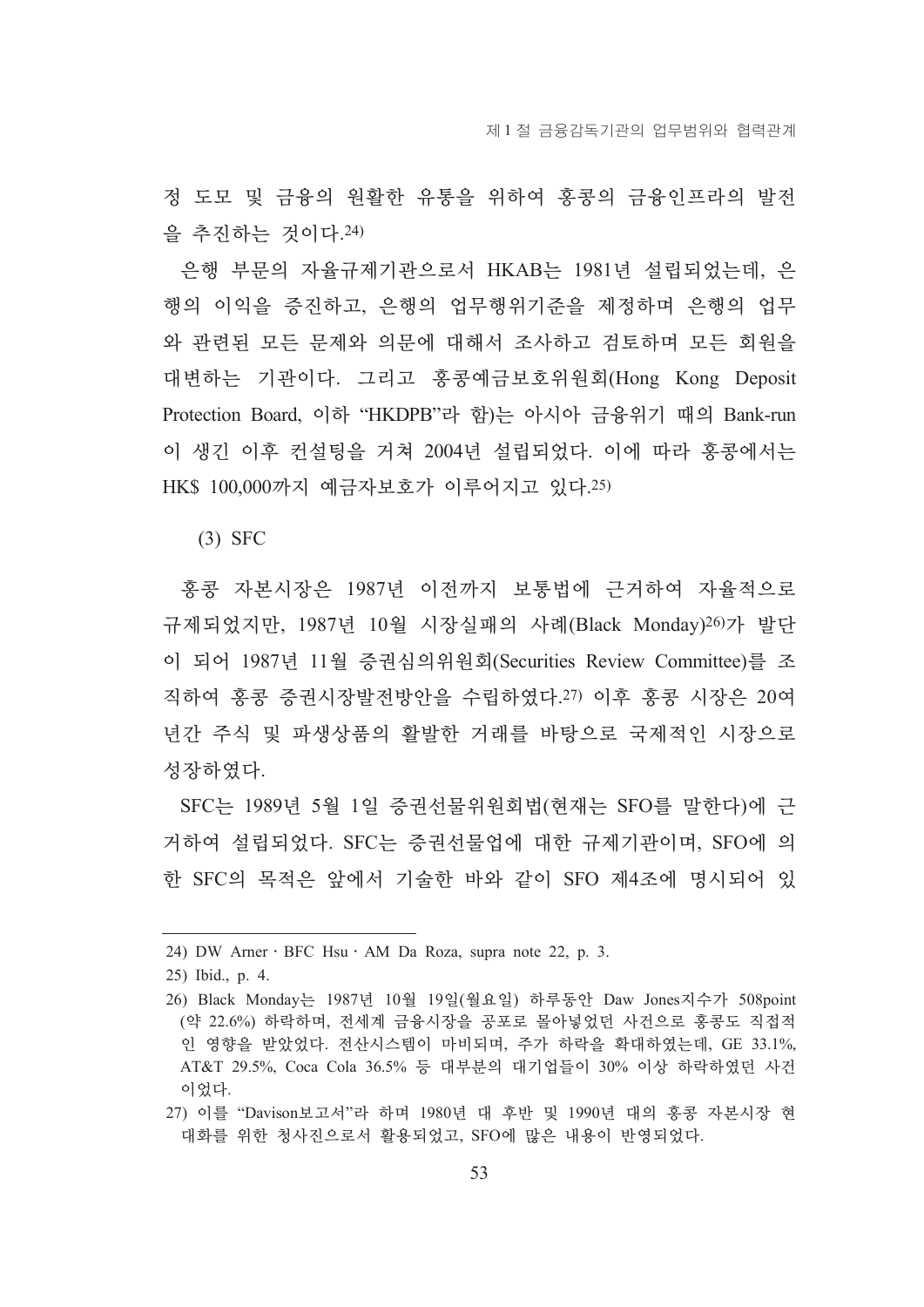다.

특히 SFC의 주된 기능으로는 증권선물업의 인가기관으로서의 역할 과 증권선물업자의 건전성 규제기관으로서의 역할을 하는 것이다. 즉 증권선물과 관련된 영업행위를 하기 위해서는 SFC의 인가를 받아야 한다. 또한 증권선물업자로서 인가를 받아 영업을 하는 기관은 건전성 에 대한 규제를 SFC로부터 받아야 한다.28)

HKEx는 홍콩거래소(Stock Exchange of Hong Kong Limited, 이하 "SEHK"라 함) 및 홍콩선물거래소(Hong Kong Futures Exchange Limited, 이하 "HKFE"라 함)의 지주회사이다. HKEx는 지주회사로서 홍콩의 유 가증권 거래와 관련되어 거래가 공정하고 질서있게 유지되도록 하는 통제자로서의 역할을 수행하며, SEHK 및 HKFE는 증권 및 선물거래가 이루어지게 하는 시장운영자로서의 지위에 있다. SFC는 HKEx 및 거 래소기관의 활동을 감시하고 감독하며, 상장규칙과 같은 그들이 제정 한 규칙에 대하여 승인권을 갖는다.29)

 $(4)$  OCI

OCI는 1992년에 설립되었으며 보험업에 대한 규제기관으로서 보험 감독청(Insurance Authority)으로 선임된 보험감독관(Commissioner of Insurance)이 장으로 있는 기관이다. 보험회사 및 보험중개인의 보험업 무는 OCI의 감독을 받게 되지만, 보험회사 및 보험중개인의 증권업무에 대해서는 (은행의 증권업무의 경우와는 달리) SFC의 감독을 받게 된다. HKFI는 보험업무에 대한 자율규제기관으로서의 역할을 수행한다.30)

 $(5)$  MPFA

MPFA는 연금에 대한 규제기관이다. 1998년에 설립되었으며, 관련법

<sup>28)</sup> DW Arner · BFC Hsu · AM Da Roza, supra note 22, pp. 4-5.

<sup>29)</sup> Ibid., p. 5.

<sup>30)</sup> Ibid., p. 5.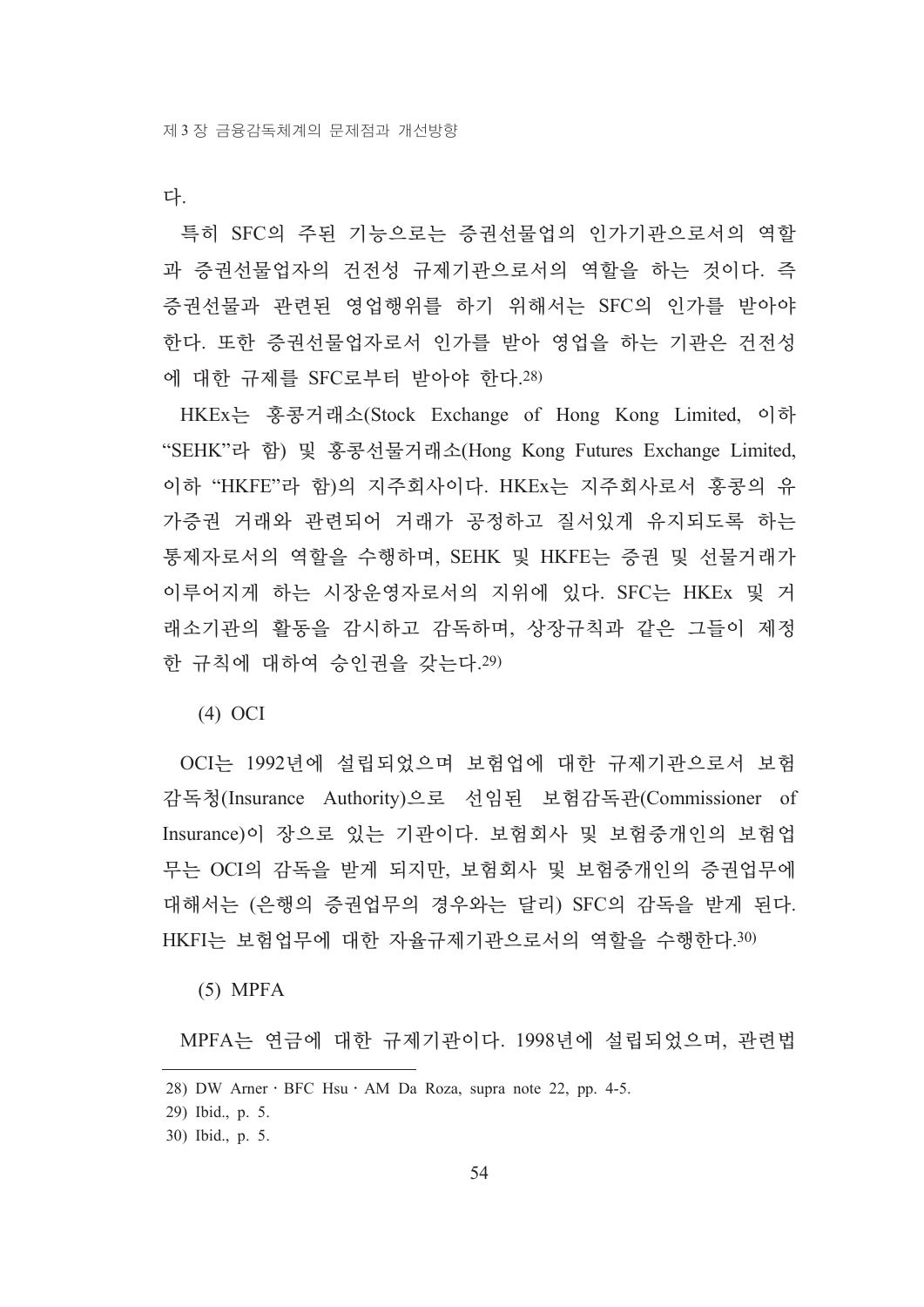에 의하여 주어지 권하으로는 과려법의 주수를 감독하고, 의무적립기 금상품을 등록하며 등록상품의 수탁기관으로 일정한 자격요건을 충족 하는 자를 승인하고, 수탁기관을 감독하며, 관련 업무에 대한 규칙을 제정하고, 퇴직연금산업의 발전을 촉진하고 장려하는 역할을 수행하 는 것 등이다.31)

## Ⅱ. 금융감독기관 간의 협력관계

금융감독자들이 각각의 영역에서 감독업무를 수행하지만, 항상 독립 적으로 감독업무를 수행하기는 어려운데, 이는 각각의 피감독기관이 은행, 증권, 보험, 연금 업무를 모두 다양하게 수행하고 있기 때문이다. 시장정보를 교환하고 필요시 즉각적으로 적절한 대책을 수립하며, 금 융그룹에 대한 감독을 용이하게 하기 위하여 설립된 기관이 Cross-Market Surveillance Committee(이하 "CMSC"라 함)이며, FSTB, HKMA, SFC, HKEx, OCI, MPFA의 대표로 구성되어 있다.32)

CMSC는 2003년에 2개의 위원회인 금융안정위원회(Financial Stability Committee)와 금융감독자위원회(Council of Financial Regulators)로 재구 성되었다. 금융감독자위원회는 금융기관의 효율성과 감독, 홍콩 금융 시장의 성장과 발전, 금융안정성의 유지를 위한 역할을 수행한다. 금융 안정위원회는 금융시스템의 기능을 감시하고, 다수의 금융시장에 관련 되어 있거나 시스템적인 현안에 대해서 조치를 취하여야 하는 책임을 지고 있다.33)

HKMA와 SFC는 각각의 감독기능의 특정 부문에 대해서 긴밀하게 협 력하고 있으며, 1995년 이후 5-6건의 MoU(Memorandum of Understanding, 양해각서)를 체결하였는데, 이는 주로 은행들의 증권업무, 청산 및 결

<sup>31)</sup> DW Arner · BFC Hsu · AM Da Roza, supra note 16, p. 6.

<sup>32)</sup> Ibid., p. 6.

<sup>33)</sup> Ibid., pp. 6-7.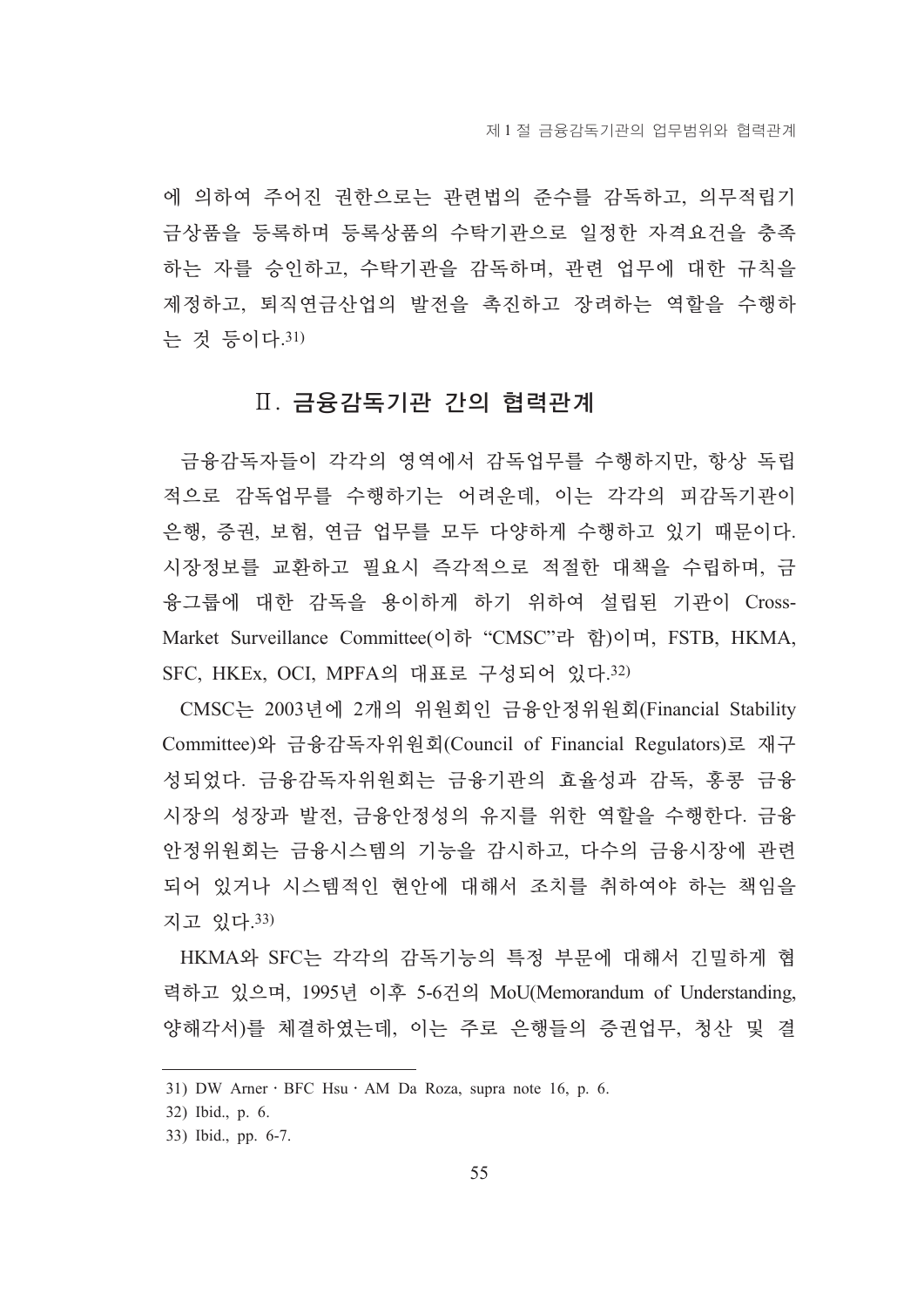제시스템에 관련된 사안에 대해서 두 기관의 역할과 책임에 대해서 자세히 규정하고 있다. HKMA는 OCI와 2003년 MoU를 체결하였는데, 두 기관이 감독권을 가지고 있는 기관이나 금융그룹의 감독과 관련하 여 협조관계를 강화하기 위한 것이다. 또한 HKMA는 HKDPB, FRC와도 MoU를 체결하였다.34)

SFC는 HKDPB, Insurance Authority, MPFA, FRC와 MoU를 체결하였 고, HKEx 및 그 자회사와 일련의 MoU를 체결하였다. OCI는 MPFA, FRC와 MoU를 체결하였다.

HKMA, SFC, OCI, MPFA 간에는 다양한 MPF 중개기관(즉 은행, 증 권회사, 보험회사 등)의 감독에 관련된 4자간 MoU를 체결하였다.35)

## 제 2 절 금융감독체계의 문제점

## I. 서설

상기에서 보았듯이 홍콩의 감독시스템은 문외한은 물론이고 금융기 관이나 감독기관조차도 이해하기 쉽지 않은 구조로 되어 있다. 감독 기관 간의 관계에 대한 수많은 MoU의 존재는 각각의 감독기관의 역 할에 있어서의 중복과 공백이 불가피하고, 감독기관의 역할이 전체 금 융시장과의 관계에서 적절히 설명되어 있지 않은 상황이다. 이로 이하 여 금융감독기관과 피감독기관 간에 명확하고 분명한 관계정립이 미흡 한 상황이고 이에 대한 법적인 조치가 요구되고 있다.36)

이와 같이 홍콩의 금융감독체계가 복잡한 것은 금융감독시스템이 발 전해온 역사적인 방식에 연유하기도 하고, 그 동안 홍콩이 겪었던 많

<sup>34)</sup> D.W.Arner · B.F.C. Hsu · A.M. Da Roza · F.A. Da Roza · S. Johnstone · Paul Lejot, The Global Financial Crisis and the Future of Financial Regulation in Hong Kong, AIIFL Working Paper No. 4, 2009, p. 20.

<sup>35)</sup> Ibid., p. 21.

<sup>36)</sup> DW Arner · BFC Hsu · AM Da Roza, supra note 22, p. 8.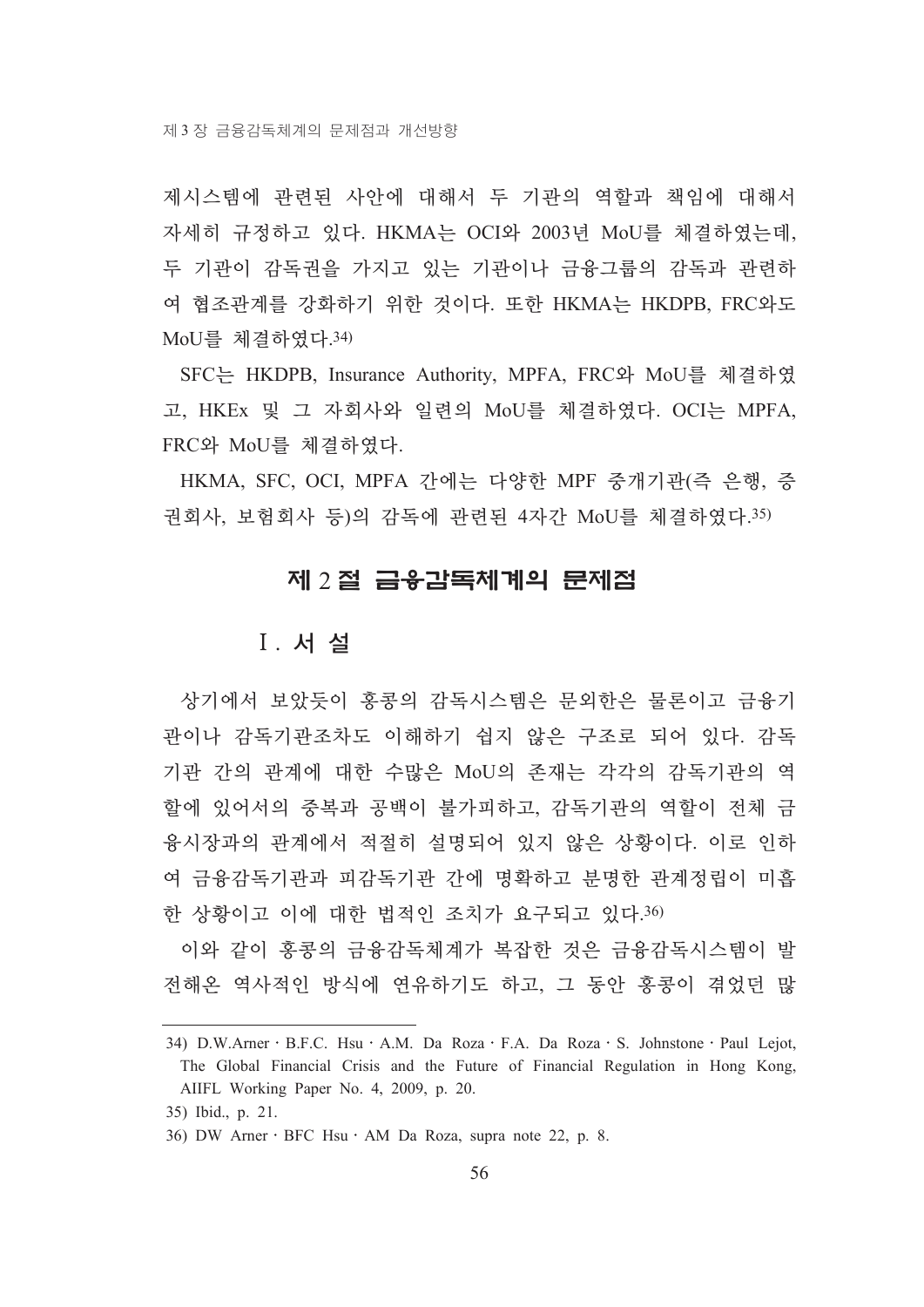은 금융위기에 대처했던 방안에 기인하기도 하며, 기타 홍콩의 금융소 비자 및 금융회사, 국제금융센터로서의 홍콩의 역할, 국제무역항으로 서의 홍콩의 전통적인 역할, 중국 본토의 관문으로서의 홍콩의 역할 과 관련된 필요요건을 관리할 필요성 등에 기인하기도 한다.

2003년 IMF는 홍콩의 금융감독체계에 대해서 심도있는 심사를 하였 다.37) 당시 IMF보고서에 의하면 홍콩은 법적 규제적 측면에서 적절 한 금융안정시스템을 보유하고 있다고 보았다. 다만, 회계관행, 금융 그룹, SFC와 HKEx의 관계, 감독기관의 독립성 등에 있어서 문제점이 있다고 보았다. 그런데 세계금융위기 과정에서 다음과 같은 사항에 대 하여 특히 문제가 있는 것으로 논의되고 있다.

## Ⅱ. 은행의 증권업무 관련 HKMA와 SFC의 관계

홍콩은 주로 부문별 규제주의를 취하고 있다고 해도 은행의 증권업 무와 관련해서는 감독기관의 역할이 이워화되어 있다. 즉 증권업의 주 된 감독기관인 SFC와 증권업무를 하는 은행의 주된 감독기관인 HKMA 로 감독권이 나뉘어져 있는데, 이것이 Lehman Brothers Minibonds를 홍 콩의 금융소비자에게 매각한 것과 관련된 문제를 해결하는 과정에 있 어서 핵심 쟁점 중의 하나였다.38)

SFO에서 규정하고 있는 증권관련 업무를 하는 자는 당국의 인가를 받고 건전성 규제를 받아야 하는데, 그와 같은 행위를 하는 은행계열 회사(Authorised Institution, 이하 "AI"라 함)들은 비은행회사들과 다르게 취급을 받는데 그 이유는 다음과 같다.39)

첫째로 인가의 방법이 서로 다르기 때문인데, AI는 SFC에 RIs로 등

<sup>37)</sup> IMF, People's of Republic of China Hong Kong Special Administrative Region: Financial Stability Assessment, 2003.

<sup>38)</sup> DW Arner · BFC Hsu · AM Da Roza, supra note 22, p. 9.

<sup>39)</sup> D.W.Arner · B.F.C. Hsu · A.M. Da Roza · F.A. Da Roza · S. Johnstone · Paul Lejot, supra note 35, pp. 23-24.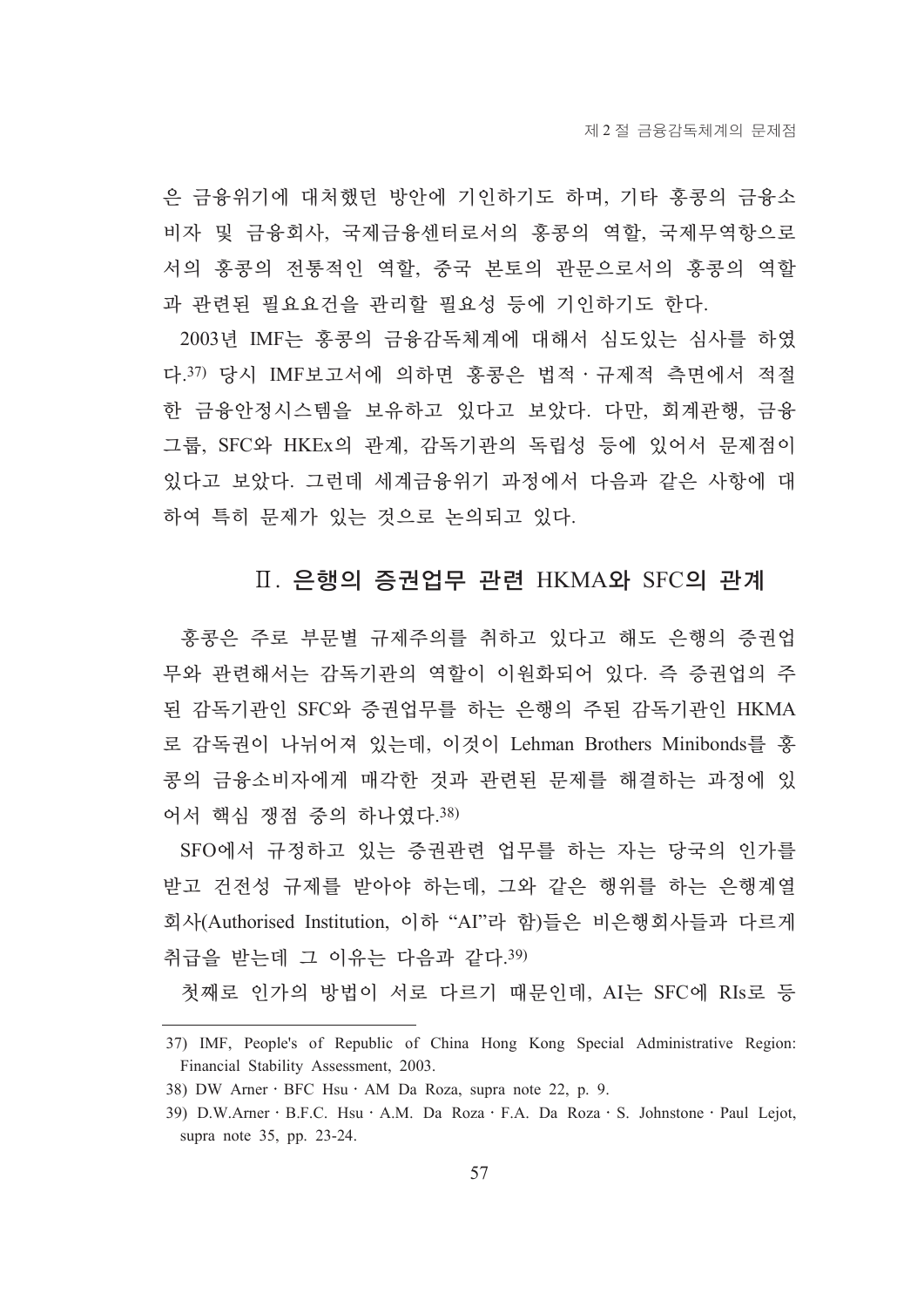록되어야 증권업무를 할 수 있다. AI가 SFC에 등록신청서를 제출하면 SFC는 그 신청서를 HKMA에 회부하여야 하고, 이에 대하여 HKMA는 해당 AI가 등록의 자격이 있는지에 대하여 자문을 하여야 하며, SFC 는 HKMA의 자문결과에 따라 등록여부를 결정하게 된다.

둘째로 감독의 수단이 다르기 때문이다. 은행법에 의하여 HKMA는 모든 AI의 업무에 대하여 통합적인 감독을 수행하는데, 따라서 RIs의 모든 증권 및 선물업무에 대하여 일일수검을 하게 된다. 그러나 RIs의 증권 및 선물업무는 비은행금융회사에 적용되는 기준과 유사한 기준에 따라 규제되고 감독되어야 한다. 즉, RIs는 비은행금융회사가 준수하여 야 하는 SFC의 업무규범을 준수하여야 한다. HKMA가 일일수검기관이 므로 SFC는 새로운 규제를 하기 위해서는 HKMA와 협의하여야 한다. 또한 HKMA는 규칙과 가이드라인의 적용에 있어서 SFC와 협의할 수 있다. 이는 증권 및 선물업에 있어서 SFC가 최종적인 권한을 가진 기관 이라는 전제하에 해석 및 정책의 일관성을 유지하기 위한 것이다.

RIs의 증권 및 선물업무와 관련하여 HKMA와 SFC의 역할과 책임을 조정하기 위한 협약사항은 MoU에 규정되어 있는데, 해당 MoU의 목적 은 긴밀한 협력과 모든 금융중개회사에 대한 일관성있는 규제를 하기 위한 것이다. 이와 같은 목적하에 은행들의 증권업무를 규제함에 있어 서 양 감독기관의 역할과 책임의 공백이나 중복을 최소화하기 위하여 MoU를 체결한 것이다.40) 또한 MoU에서는 감독업무 및 조사와 관련 된 양 감독기관의 업무범위를 명확히 확립하였다. 즉 MoU에 의하면 HKMA는 RI의 업무에 대한 일일수검자로서의 역할을 하는 일선감독 기관이며, 따라서 비은행금융회사에 대해 SFC가 실시하는 것과 유사한 방법으로 RI에 대한 현장검사를 수행하여야 한다. HKMA가 RI에 대하 여 조사를 하는 경우 SFC에 관련 정보를 지속적으로 제공하여야 한다.

<sup>40)</sup> D.W.Arner · B.F.C. Hsu · A.M. Da Roza · F.A. Da Roza · S. Johnstone · Paul Lejot. supra note 35, p. 24.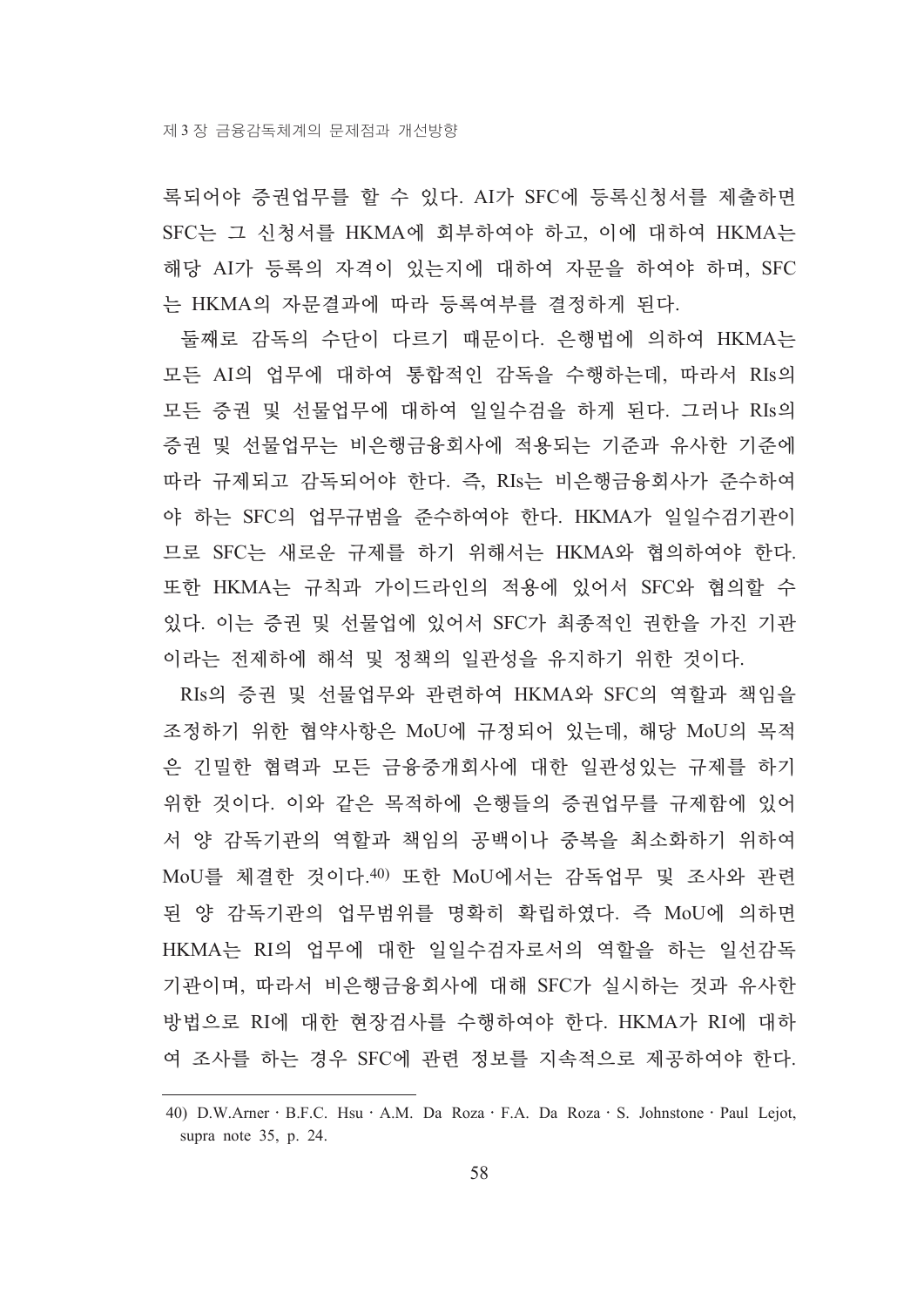SFC도 RI에 대하여 조사권을 행사할 수 있지만, 권한을 행사하기 전에 HKMA와 협의하여야 한다. 그러나 이와 같은 규제권의 협약관계는 혼란을 초래할 경우가 있었으며, 이와 같은 것이 세계금융위기 과정 에서 문제점으로 부각되었다. 41)

## Ⅲ. 상장회사 관련 SFC와 HKEx의 관계

### 1. Dual Filing System(이중신고시스템)<sup>42)</sup>

상장규칙은 SFO에 의거하여 SEHK(Stock Exchange of Hong Kong, 이하 "SEHK"이라 함)에 의하여 제정되고 관리되고 있다.43) 상장규칙 은 법률은 아니고 법적 집행력이 있지도 않지만, SFC에 의하여 제정된 SFO의 하위법규인 증권선물규칙(Securities and Futures Rules(주식시장 상장규칙(Stock Market Listing Rules), 이하 "SMLR"이라 함))에 의거하 여 법적인 조치를 취할 수도 있다(SFO 제23조 제1항(a)). 상장을 신청한 자는 상장규칙을 준수하여야 하는데, 이는 특히 상장회사에 의한 정보 공시의 질적 수준을 높이기 위한 요건이다. SMLR에 따라서 정보를 일 반인에게 제공하려는 회사는 사업설명서 및 상장서류와 더불어 공시자 료의 사본을 SFC에 제출하여야 한다(SMLR 제3조 및 제5조). 또한 회 사를 대신하여 SEHK가 서류를 제출할 수도 있다.

의도적으로 또는 중과실에 의하여 허위의 또는 오도되 정보를 제공 한 자는 SMLR에 의하여 제재를 받게 된다(SMLR 제384조). SFO 제

<sup>41)</sup> D.W.Arner · B.F.C. Hsu · A.M. Da Roza · F.A. Da Roza · S. Johnstone · Paul Lejot, supra note 35, pp. 24-25.

<sup>42)</sup> 상장신청자가 SMLR에 의하여 상장규칙을 준수하고, 사업설명서 등 관련된 자료 의 사본을 SFC에 제출하여야 하는 것을 "Dual Filing System(이중신고시스템)"이라 한다.

<sup>43)</sup> DW Arner  $\cdot$  BFC Hsu  $\cdot$  AM Da Roza, supra note 22, p. 9.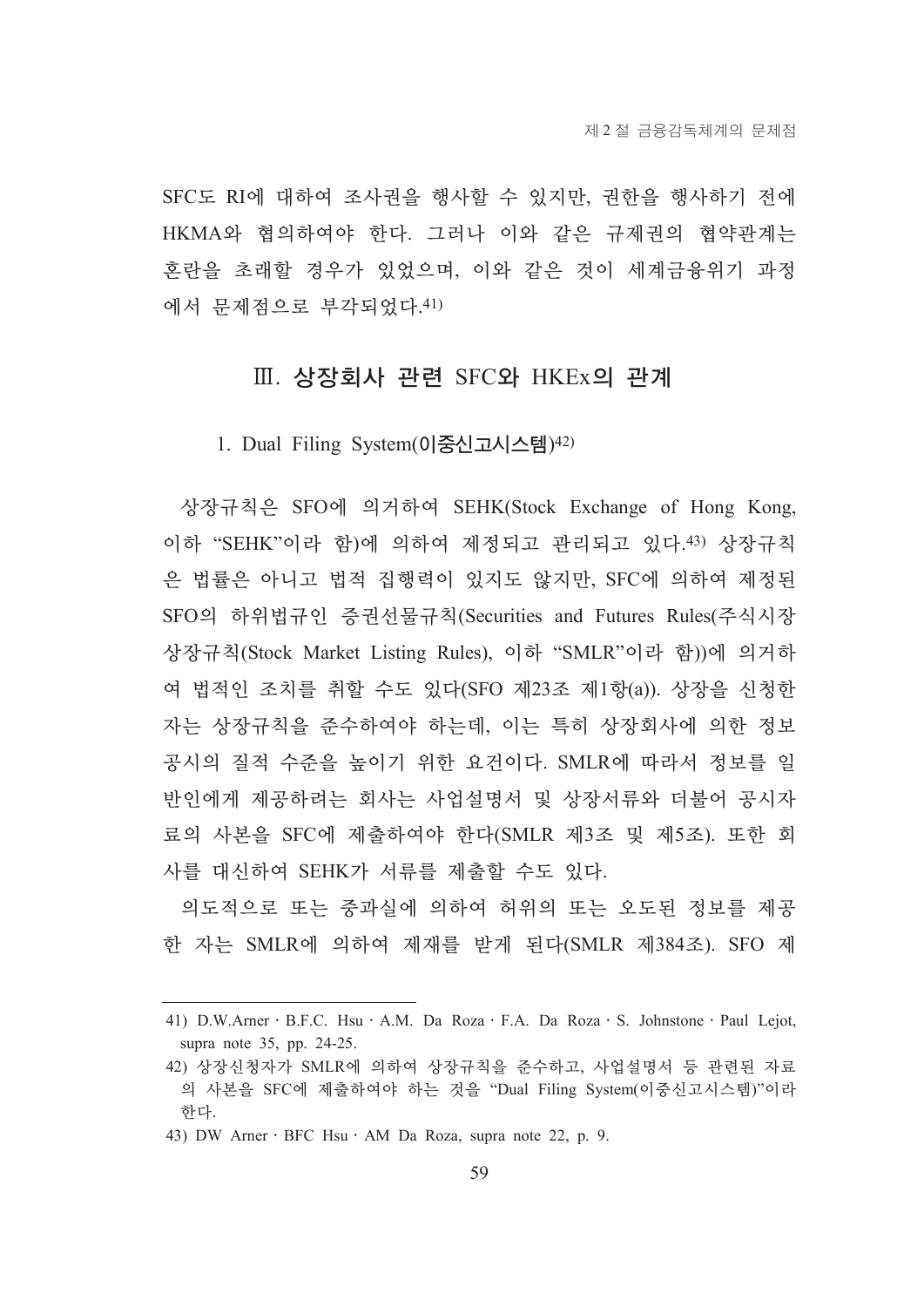384조에 의하면 의도적으로 또는 중과실에 의하여 허위 또는 오도된 정보를 SFC 및 SEHK 등을 포함한 특정한 수령자에게 제공한 자는 기 소될 수 있다.

주요 해외시장의 예에서와 같이 SFC도 상장공시자료 초안에 대해서 논평을 할 수 있으며, 10영업일 이내에 불충분한 또는 부적절한 공시 를 근거로 하여 상장 신청에 반대할 수도 있다(SMLR 제6(2)조). SEHK 는 상장신청인과 상담을 하게 되며, 상장신청에 대한 일선 심사기관이 되는데, 이 때 상장신청인에 대한 논평의 일관성을 확보하기 위한 SFC 와 SEHK간의 협약에 따르게 된다.

SMLR에 의거하여 SFC는 상장신청인이 관련 규칙이나 요건을 준수 하지 않거나, 상장이 일반투자자 또는 대중의 이익에 적합하지 않으면 상장에 반대할 권한이 있다(SMLR 제6(2)조). 이에 대하여 상장신청인 은 이의를 제기할 수 있다.

#### 2. 3단계 감독체제 및 이중신고시스템에 대한 검토

이중신고시스템은 SFC에게 공시의 질적 수준과 관련된 역할을 수행 하도록 함으로써 상장회사의 공시에 대한 제재의 효과성을 향상시키 기 위한 수단으로 도입되었지만, Expert 보고서<sup>44)</sup>에서는 이중신고시스 템에 대한 비판이 제기되었다.45) 중복적인 절차로 인한 비효율적인 고비용구조이고, 공시를 하지 않는 사례에 적절하게 대처하지 못하고 있으며, SFC 및 HKEx 간의 책임관계가 복잡하고, SFC 및 HKEx 간의 갈등의 가능성이 우려된다는 것 등이 주된 비판이었다.

<sup>44)</sup> Expert Group, Review the Operation of the Structures and Futures Market Regulatory Structure, 2003. 2003년 3월 발표된 금융전문가그룹이 작성한 보고서로서, 그 주된 목적은 홍콩특별행정구 정부, SFC 및 HKEx의 상장회사와 관련된 역할과 가능, 상 장 문제에 대한 감독구조의 운영, 감독기관 간의 의사소통과 관련된 사항을 검토하 는 것이었다.

<sup>45)</sup> Ibid., pp. 13, 45, 55.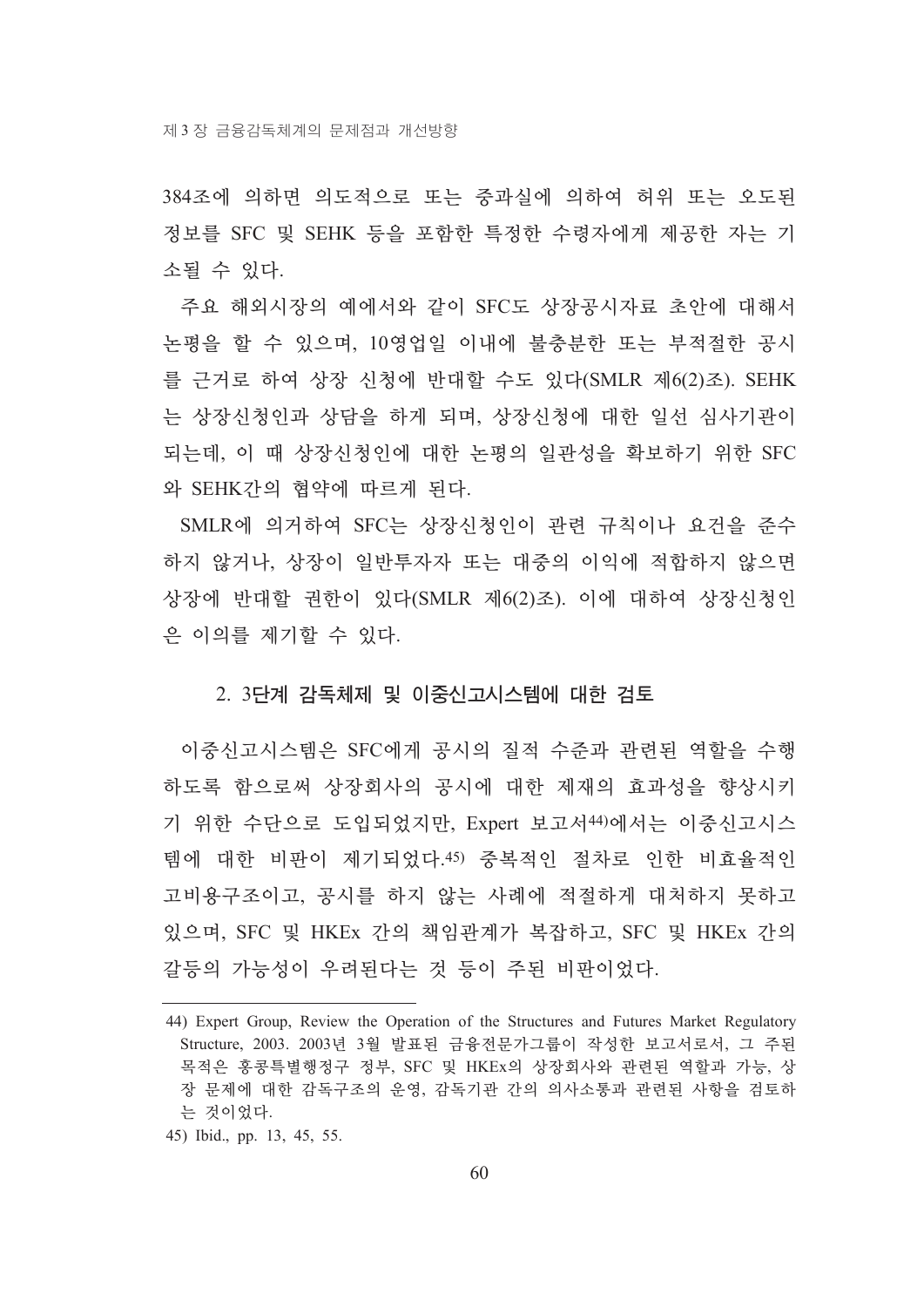## 제 3 절 금융감독체계의 개선방향

## I. 서 설

SFC 및 HKMA는 재무장관에게 Lehman Brothers Minibonds에 대한 보고서를 제출하였는데, 홍콩 금융시장에 대한 향후 정책방향을 제시 하고 있다.46)

세계금융위기 과정에서 금융시스템의 안정성이라는 측면에서 볼 때, 홍콩의 금융규제시스템은 대부분의 국가의 경우보다는 훨씬 안정적으 로 운영되었다.47) 다만, 예금보장 및 파산보험회사 고객에 대한 보상시 스템의 부족과 관련된 문제가 드러났다. 금융규제의 목적은 금융시스 템의 안정뿐만 아니라 공시 및 고객보호를 포함하는 행위규제와 경쟁 촉진 등을 포함한다. 행위규제와 관련하여 기존의 금융규제시스템의 문제점이 드러났다. 또한 CITIC Pacific와 관련된 공시문제는 홍콩에서 그 동안 문제시하지 않았던 SFC, HKEx 및 상장규칙의 관계(이중신고 시스템)를 문제화하는 계기가 되었다. 48)

### Ⅱ. 금융감독체계

HKMA는 AI에 의하여 일반 투자자에게 판매되는 투자상품의 규모나 복합상품이 증가하고 있음을 고려하고, 또한 Lehman Brothers Minibonds사 태로 인하여 투자자의 일반적인 기대수익과 리스크감내 수준과의 관 계에 있어서의 변화를 감안하였을 때, 규제체계는 강화되어야 한다는

<sup>46)</sup> HKMA, Report of the Hong Kong Monetary Authority on Issues concerning the Distribution of Structured Products connected to Lehman Group Companies, 2008.12.; SFC, Issues Raised by the Lehman Minibonds Crisis; Report to the Financial Secretary, 2008. 12.

<sup>47)</sup> DW Arner · BFC Hsu · AM Da Roza, supra note 22, p. 23.

<sup>48)</sup> Ibid., p. 23.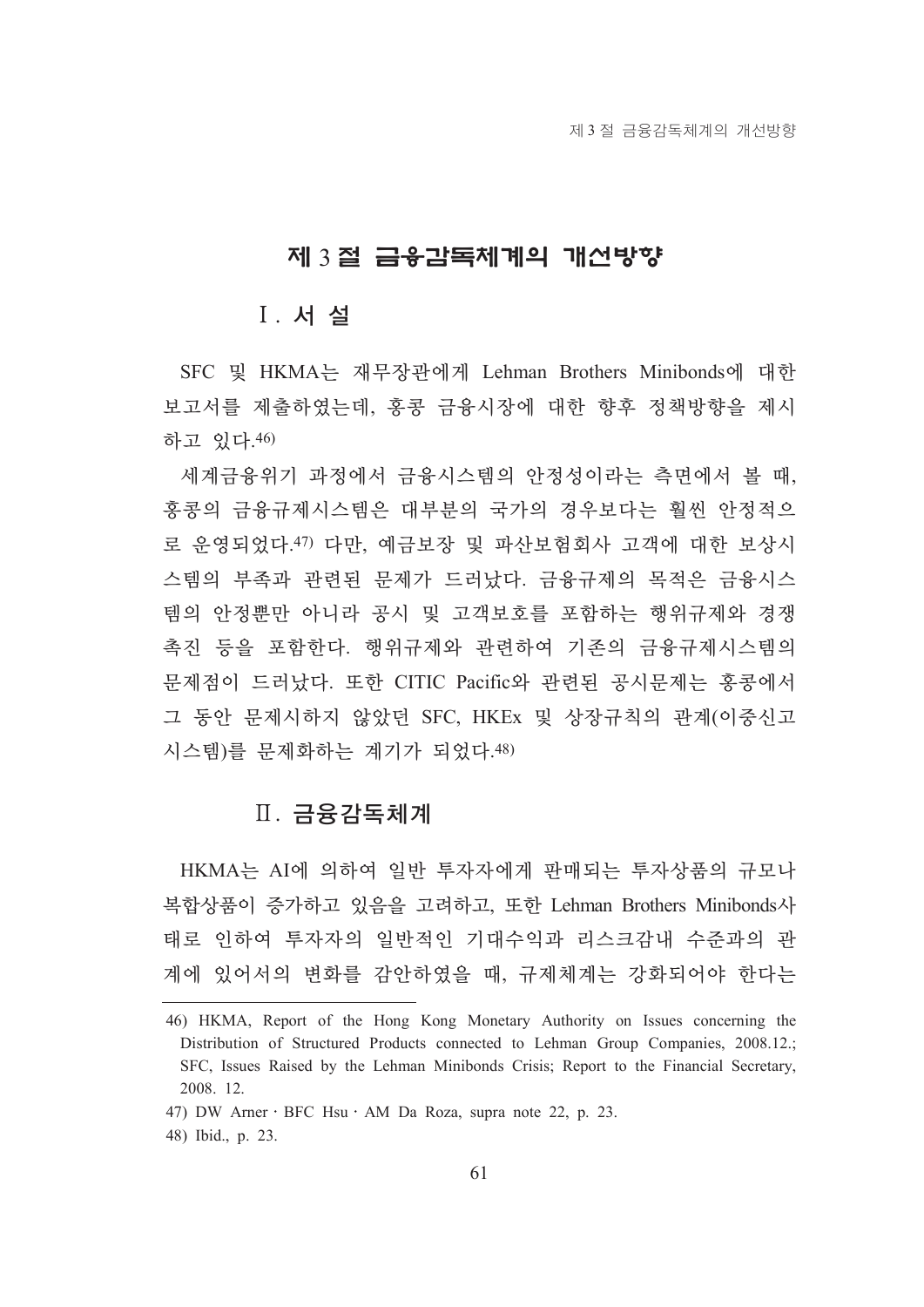의견을 제시하였다. 또한 등록, 기준제정, 감독, 조사 및 제재를 포함 한 AI의 모든 증권업무에 대한 감독권은 HKMA에 의하여 행사되어어 야만 하고, 동시에 HKMA와 SFC 간의 협력관계는 일관성있는 행위기 준을 설정한다는 취지에서 강화되어야 한다고 주장했다.49)

이에 반해서 SFC는 기관별 규제주의는 차선책이고 금융시스템의 안 정성 및 건전성 규제와 영업행위규제를 분리하는 "Twin Peaks"방식이 전세계적으로 확산되고 있는데, 이와 같은 정책흐름에 따라 홍콩의 현 재의 규제체계가 국제금융센터로서의 발전을 도모하는데 가장 적합한 규제체계인지를 고민하여야 한다는 의견을 제시하였다.50)

SFC가 제시한 대안은 필요한 것이며, 그 동안의 경험에 비추어봤을 때, 증권업무규제를 2기관에 분리하는 것은 의미가 없다는 주장이 있 다.51) 즉 이 견해에 의하면 은행의 증권업무에 대한 규제권한을 SFC로 이관하여야 하며, HKMA는 은행의 건전성규제기관으로서의 역할을 하 여야 한다는 것이다.

금융규제체계의 개혁과 관련하여 홍콩에서는 다음과 같은 사항이 고 려되어야 한다고 보고 있다.52) 우선 개혁에 따른 이점과 불이익을 점검 하여야 할 것이다. 둘째, 전통적 부문별 규제주의(sectoral model)53), 기 능별 규제주의(functional model)<sup>54)</sup>, 통합적 규제주의(integrated structure)<sup>55)</sup> 등을 비롯한 많은 방식이 선택 가능하다. 어느 특정한 방식이 다른

- 52) Ibid., p. 42.
- 53) 부문별 규제주의는 은행, 증권 및 보험 등의 각각의 금융 부문에 대하여 분리된 금융감독기관을 설치하는 방식으로, 종종 엄격한 분리 또는 금융그룹을 위한 지주 회사체제와 결합하여 운영되기도 한다.
- 54) 기능별 규제주의는 금융그룹 및 금융상품혁신에 맞추어 금융안정성, 건전성, 시 장행위 및 경쟁규제 등 각각의 규제적 기능에 대해서 별도의 금융규제기관을 설치 하는 방식이다.
- 55) 통합구조주의는 하나 또는 여러 개의 부문 또는 기능을 하나의 기관에서 통합하 여 규제하는 방식으로 종종 universial banking model과 결합하여 운영한다.

<sup>49)</sup> HKMA, supra note 47, pp. 62, 69.

<sup>50)</sup> SFC, supra note 47, p. 44.

<sup>51)</sup> DW Arner  $\cdot$  BFC Hsu  $\cdot$  AM Da Roza, supra note 22, p. 26.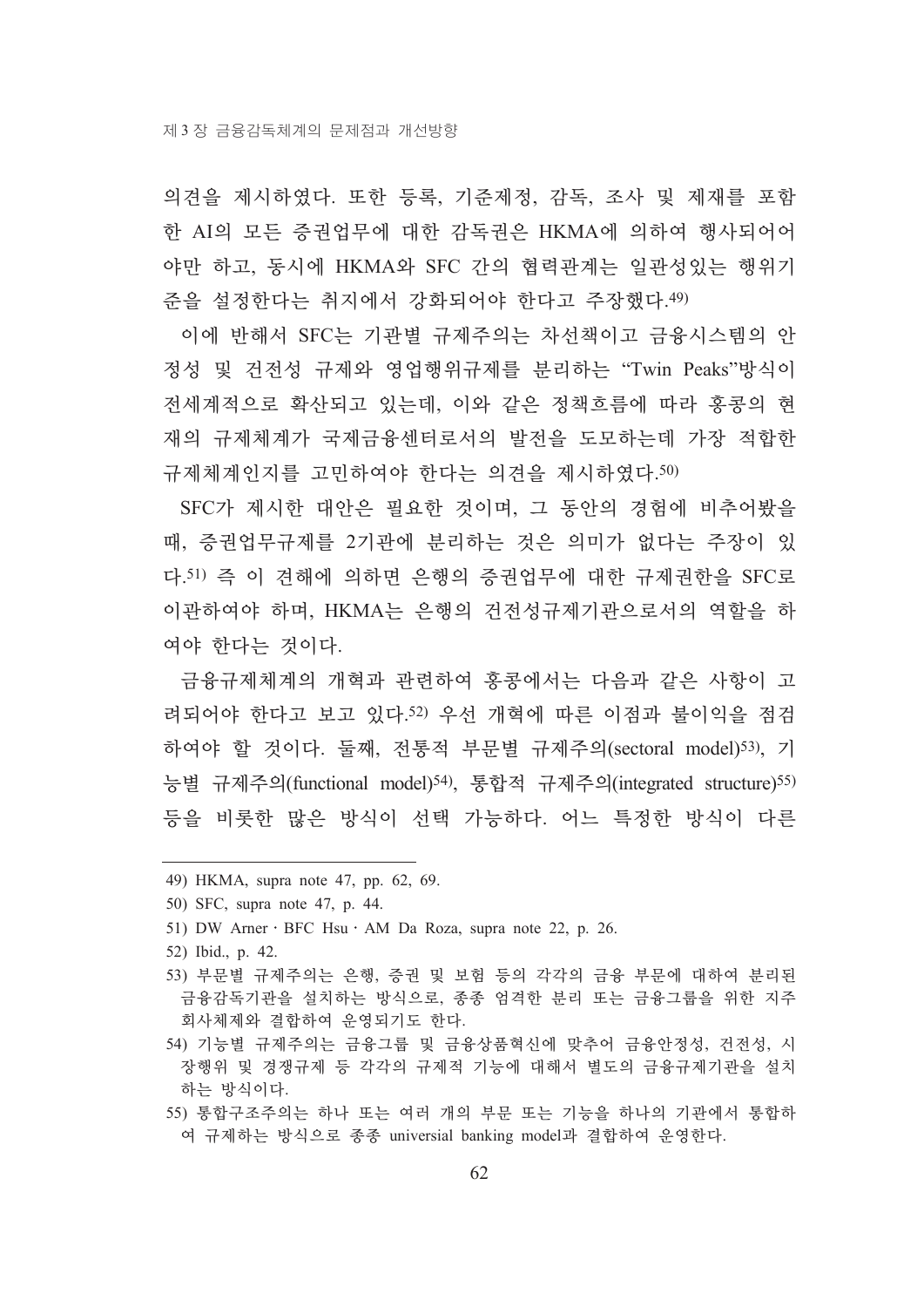방식보다 우월하다고 말할 수 없으며, 해당국가의 처해있는 상황에 따 라 결정하여야 한다.56) 셋째는 규제체계 및 금융산업의 구조(전업주의 와 겸업주의) 간에는 매우 중요한 관계가 있다는 점도 고려되어야 할 것이다.

규제체제는 해당 국가의 경제체제와 조화를 이룰 수 있도록 고안되 어야 한다. 또한 중개회사(특히 금융그룹)가 완전히 규제되도록 하여야 하고, 특정한 금융시스템에 고유한 기능 및 위험에 완전히 대처할 수 있도록 하여야 하며, 해당 국가의 경제의 연혁, 문화 및 법적 시스템과 조화를 이룰 수 있는 방식으로 정해져야 한다.57) 위험이라는 것은 한 국가의 금융규제체계가 해당 국가의 금융부문의 구조와 일치하지 않는 것으로, 금융회사가 해당 국가의 규제체제에 의하여 적절하게 규율되 지 않는 상황에서 설립된 것을 의미한다. 이와 같은 상황에서 중대한 리스크는 기존의 규제체계에 의하여 감독되지 않는 금융회사의 운영을 통하여 확대될 가능성이 높아진다. 예를 들어 엄격한 전업주의 하에 서는 비공식적인 금융그룹이 발전할 수 있는데, 해당 그룹에 대한 규 제는 실시되지 않고 부문별로만 규제될 것인데, 이 경우에 금융시스 템은 금융그룹의 리스크에 노출되게 된다. 세계금융위기 이후 홍콩에 서 부각된 리스크는 이런 종류의 리스크인 것이다.58)

규제주의에는 많은 종류가 있는데, 통합적 또는 단일적 규제주의 (integrated or single regulator structure), 부문별 규제주의(sectoral regulation model), 기능별 규제주의(fuctional regulation model) 및 기관별 규제주 의(institutional regulation model)로 나눌 수 있다. 59)60)

<sup>56)</sup> DW Arner · BFC Hsu · AM Da Roza, supra note 22, p. 42.

<sup>57)</sup> Ibid., p. 44.

<sup>58)</sup> Ibid., p. 44.

<sup>59)</sup> 이와 같은 분류는 미국 이외의 지역과 IMF에 의하여 사용되는 방식이다. 미국에 서의 분류는 4가지로 나뉘는데, 기능별 규제주의(functional regulation), 기관별 규제 주의(institutional regulation), 쌍두마차식 규제주의(twin peaks regulation), 통합적 규제 주의(integrated regulation)로 나뉜다. 이와 같은 분류 방식에서 기능별 규제주의는 일 반적으로 사용되는 부문별 규제주의(sectoral model)와 같은 의미이다.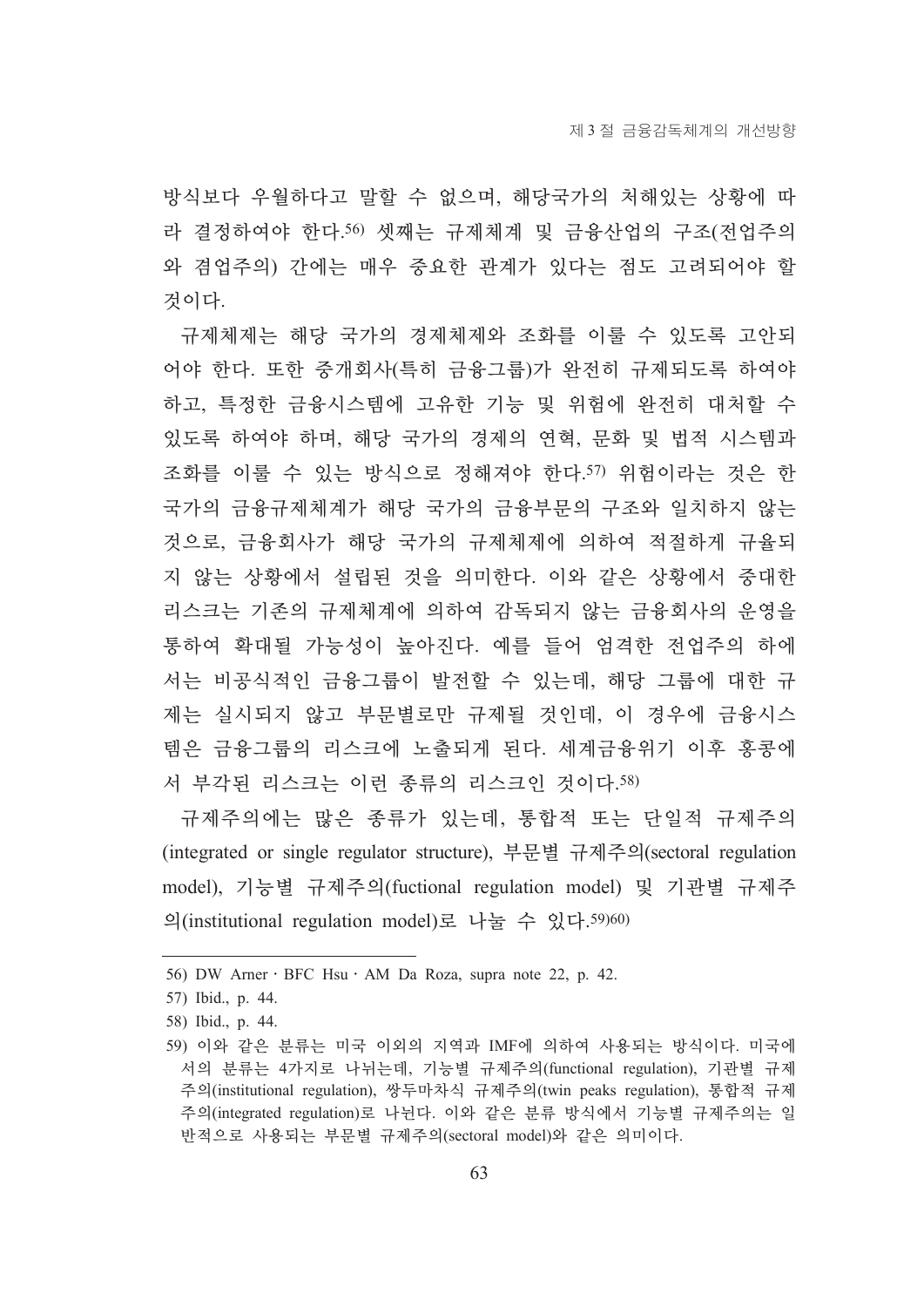가장 우수한 모델이 어느 것인가에 대해서는 일반적으로 인정된 기 준은 없다. 기본적인 문제는 자신의 금융규제체제를 자신의 금융화경 에 맞춰 선택하는 것이고, 특히 금융중개회사의 업무 및 금융그룹에 대처하기 위하여 금융규제체제를 적절하게 조율하여야 한다. 61)

홍콩의 금융규제시스템에 대한 개혁은 특정한 목적과 정확히 규정 된 역할에 근거한 보다 시종일관적인 시스템이어야 하며, 전통적인 부 문별/기관별 구조보다는 기능별 규제를 서택하여야 한다는 의견이 제 기되고 있다.62) 이는 호주, 네덜란드, 프랑스에서 채택하고 있는 방식 과 유사한 것이다. 홍콩과 같은 소규모 국가에서는 감독기관의 통합 이 매력적으로 보이나. 일정한 불이익이 있을 수도 있을 것이다. 특히

60) 통합적 또는 단일적 규제주의 구조하에서는 금융시스템과 금융감독의 모든 사항 에 대한 권한을 단일 금융감독기관이 행사하게 된다. 영국의 FSA가 대표적이며, universial banking 체제와 가장 잘 어울리며, 기타 체제의 금융중개회사의 활동 및 금융그룹체제와도 잘 어울릴 수 있다.

부문별 규제주의 하에서는 각각의 금융 부문(은행, 증권, 보험 등)별로 별도의 금융 감독기관이 존재하며, 미국, 중국을 포함한 많은 국가에서 채택하고 있는 방식이다. 이와 같은 방식은 금융지주회사모델이나 모자회사모델을 채택하고 있는 국가에서 종종 이용된다. 그러나 universial banking모델과는 잘 어울리지 않으며, 최근 미국에 서는 이 방식이 금융지주회사 방식에는 이상적이지 않다라는 의견이 대두되었다. 기능별 규제주의 하에서는 주된 규제적 기능에 대한 권한을 행사하는 별도의 금융 규제기관이 존재한다. 가장 순수한 형태로는 금융안정성규제, 금융중개회사의 재무 적인 안정을 위한 건전성규제, 금융시장규제, 경쟁규제 등에 대하여 각각 권한을 행 사하는 별도의 금융감독기관이 존재하는 방식이다. 선진화된 보통법국가 중의 하나 인 호주가 이와 같은 방식을 채택하고 있는데, 호주는 세계금융위기 과정에서 심각 한 금융부문의 문제가 발생하지 않았다. 호주에서는 금융안정성 규제와 건전성 규 제를 하나의 감독기관에 통합시키고, 금융시장규제를 별도의 기관이 행사하는 쌍두 마차식 규제주의(twin peaks방식)을 채택하여 운영하고 있다. 이 방식은 네덜란드와 프랑스에서 채택하고 있으며, 서브프라임모기지 사태 이후 미국에서도 고려되었던 방식이다.

기관별 규제주의는 정해진 업종의 금융중개회사의 모든 업무에 대해서 단일규제기 관이 규제하는 방식이며, 특정한 국가가 이 방식을 채택한 적은 없다. 그러나 은행 업무의 경우에 채택하는 사례는 종종 있다. 즉, 모든 은행의 업무는 그것이 금융이 던 비금융이던, 부문간에 교차되던 아니던 은행감독기관에 의하여 규제된다.

- 61) DW Arner · BFC Hsu · AM Da Roza, supra note 22, p. 44.
- 62) 이하의 내용은 "DW Arner · BFC Hsu · AM Da Roza, supra note 22, pp. 45-47."의 내용을 정리한 것이다.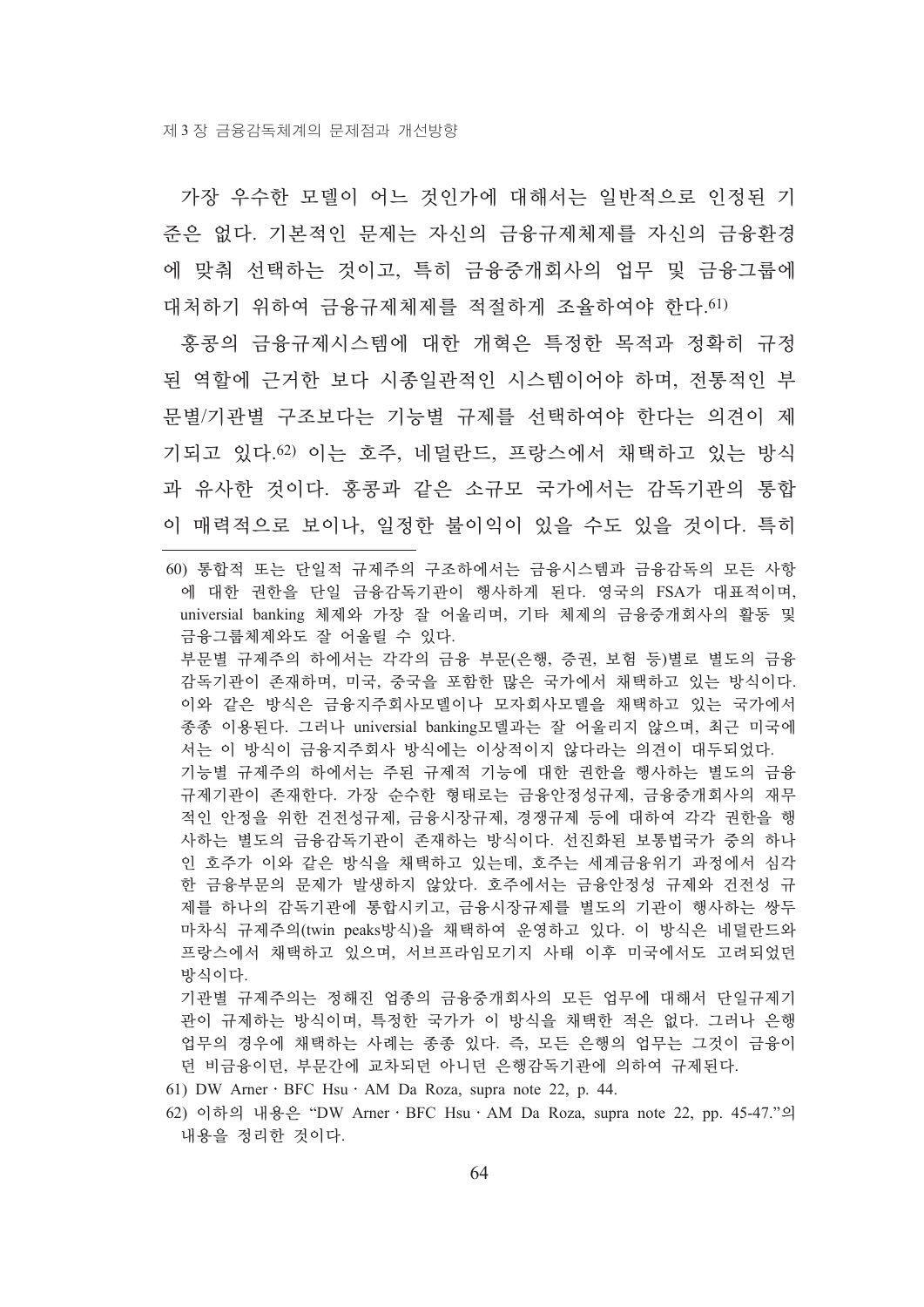홍콩은 HKMA 및 SFC라는 매우 명망이 높은 감독기관이 있으며, 이 들 기관이 자신의 주된 임무인 통화 및 금융 안정성, 투자자보호업무 를 각각 매우 효과적으로 수행해 왔다. 이와 같은 상황에서 두 기관을 통합한다는 것은 문제를 야기할 수 있다. 즉, 통합에 따라 한 기관이 다른 기관을 지배하게 되고 그렇게 되면 지배되는 기관의 역할은 중요 성이 낮아질 우려가 있다.

결과적으로 쌍두마차식 방식(TWIN PEAKS)이 기존의 뮤제점을 해결 하면서 기존 규제방식의 강점을 살리는 측면에서 선호될 것이라고 주 장하고 있다. 이와 같은 방식에 의하여 모든 금융회사 및 금융업종에 대해서 통화 및 금융안정성과 건전성규제를 한 기관에서 담당하고, 다 른 감독기관이 소비자보호, 시장행위 및 제재행위를 담당하게 될 것이 다. 이와 같은 규제주의에 의하면 HKMA가 통화안정성, 금융안정성 및 건전성 규제 및 감독에 대해서 책임을 지게 되며, SFC는 증권시장 업무규제 및 업무규칙의 제정에 대한 책임을 부담하게 될 것이다.

### Ⅲ. 이중신고시스템

Expert보고서에서는 이중신고시스템의 문제점에 대한 해결방안으로 2가지의 제안을 하였는데, 첫째, HKEx로부터 상장과 관련된 권한을 배제하여 다른 기관(보고서에서는 HKLA(Hong Kong Listing Autthority) 라 함)에 이관하고, HKLA는 SFC의 한 조직으로 운영되도록 하여야 한다고 주장하였다. 이렇게 하면 SFC와 HKEx 간의 협력관계는 향상 될 것이라고 보았지만, 확실하다고 보지는 않았다. 둘째, 상장규칙이 현재의 SMLR에 의거하는 것보다 더욱 강화된 법적인 근거를 확보하 는 것이 필요한데, 이렇게 함으로써 상장규칙의 위반사례에 대해서 보 다 효과적인 법적인 제재조치를 내릴 수 있다는 것이다. 보고서에서는 시장의 발전 상황에 유연하게 대응할 수 있도록 상장규칙의 법적 성격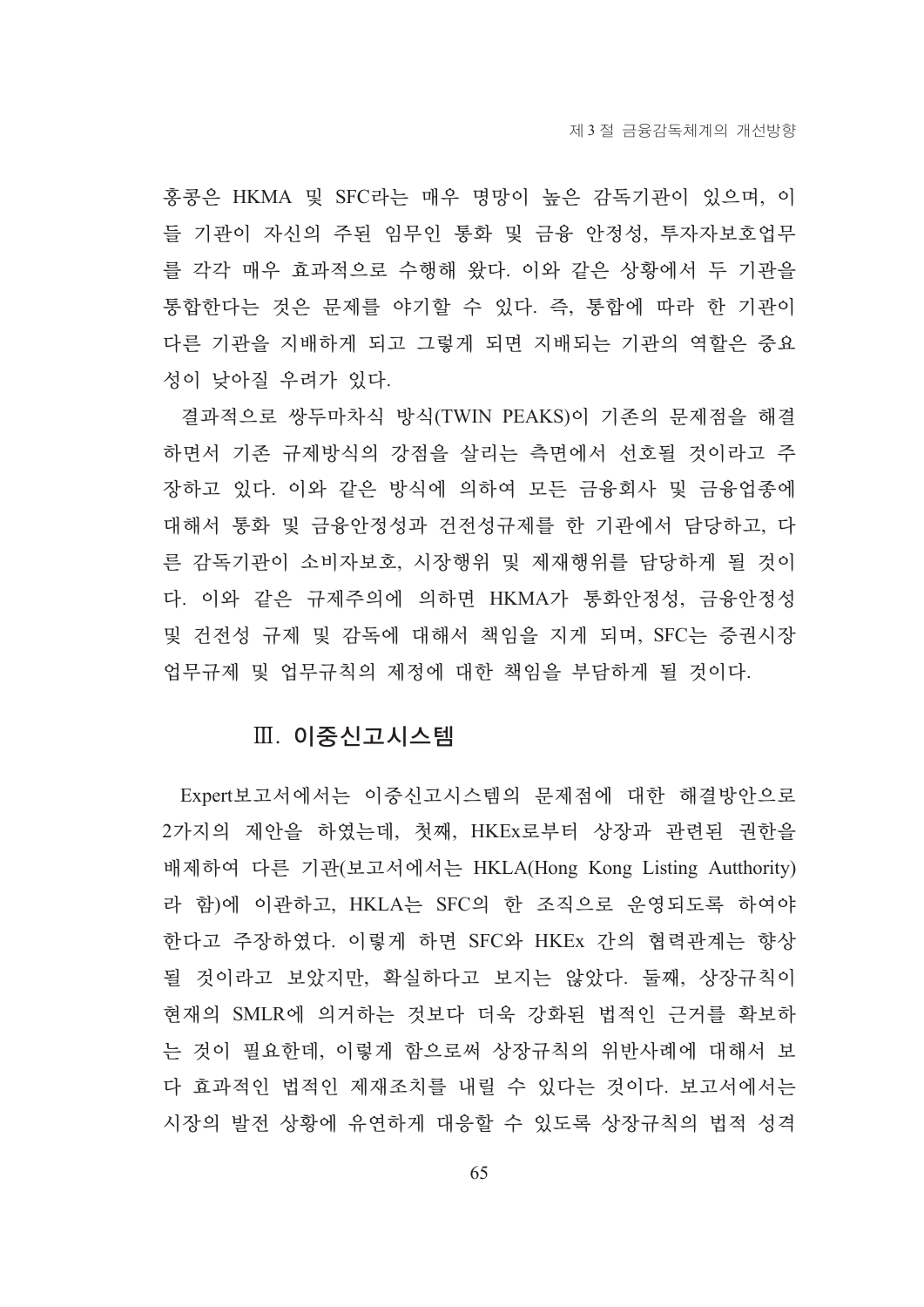을 계속해서 비법규적인 상태를 유지하여야 한다고 주장했다. 63)

최근 SFC의 컨설팅에 의하여 SMLR의 개정이 제안되었는데 64) 이에 따르면 많은 상장규칙<sup>65)</sup>을 폐지하고 SMLR의 일부로 편입하도록 하고 있다. 이와 같은 제안이 규정내용에는 큰 변화를 가져오지는 않지만, SEHK과 유가증권발행인 및 관련자 간의 현재의 계약관계를 소멸시키 게 되고, 다만, 해당 사항을 법적인 필수요건화 하게 된다. 이렇게 된 다면 홍콩의 상장제도 및 공개제도의 규제체제의 뮤제점은 많이 보완 될 수 있을 것이다.

상장규칙에 대한 권한을 영국에서처럼 SEHK으로부터 SFC로 이관하 자는 강력한 주장도 여전히 제기되고 있다. 66)

## 제 4절 우리나라 금융감독체계에 대한 시사점

## I. 홍콩 금융감독체계의 특징과 평가

2008년 금융위기 이후 영국, 미국을 비롯한 선진국들은 금융감독체 계를 대폭 개편하였다.

대부분의 개편 내용을 보면, 기존의 단일 금융감독 기관 운영체계에 서 중앙은행을 감독기관의 한 축으로 포함시키는 방향인 것으로 분석 된다. 미국은 중앙은행에 해당하는 연방준비제도이사회에 금융회사 검 사권을 부여했고, 영국은 금융감독원을 폐지하고 중앙은행에 편입시켰

<sup>63)</sup> D.W.Arner · B.F.C. Hsu · A.M. Da Roza · F.A. Da Roza · S. Johnstone · Paul Lejot, supra note 35, p. 27.

<sup>64)</sup> SFC, A consultation paper on proposed amendments to the Securities and Futures(Stock Market Listing) Rules, 2005. 1.

<sup>65)</sup> 보고서에 따르면, 가격과 관련된 정보, 정기사업보고서, 중요계약사항 등에 관련 된 규정의 개정을 제안하고 있다.

<sup>66)</sup> D.W.Arner · B.F.C. Hsu · A.M. Da Roza · F.A. Da Roza · S. Johnstone · Paul Lejot. supra note  $35$ , p. 28.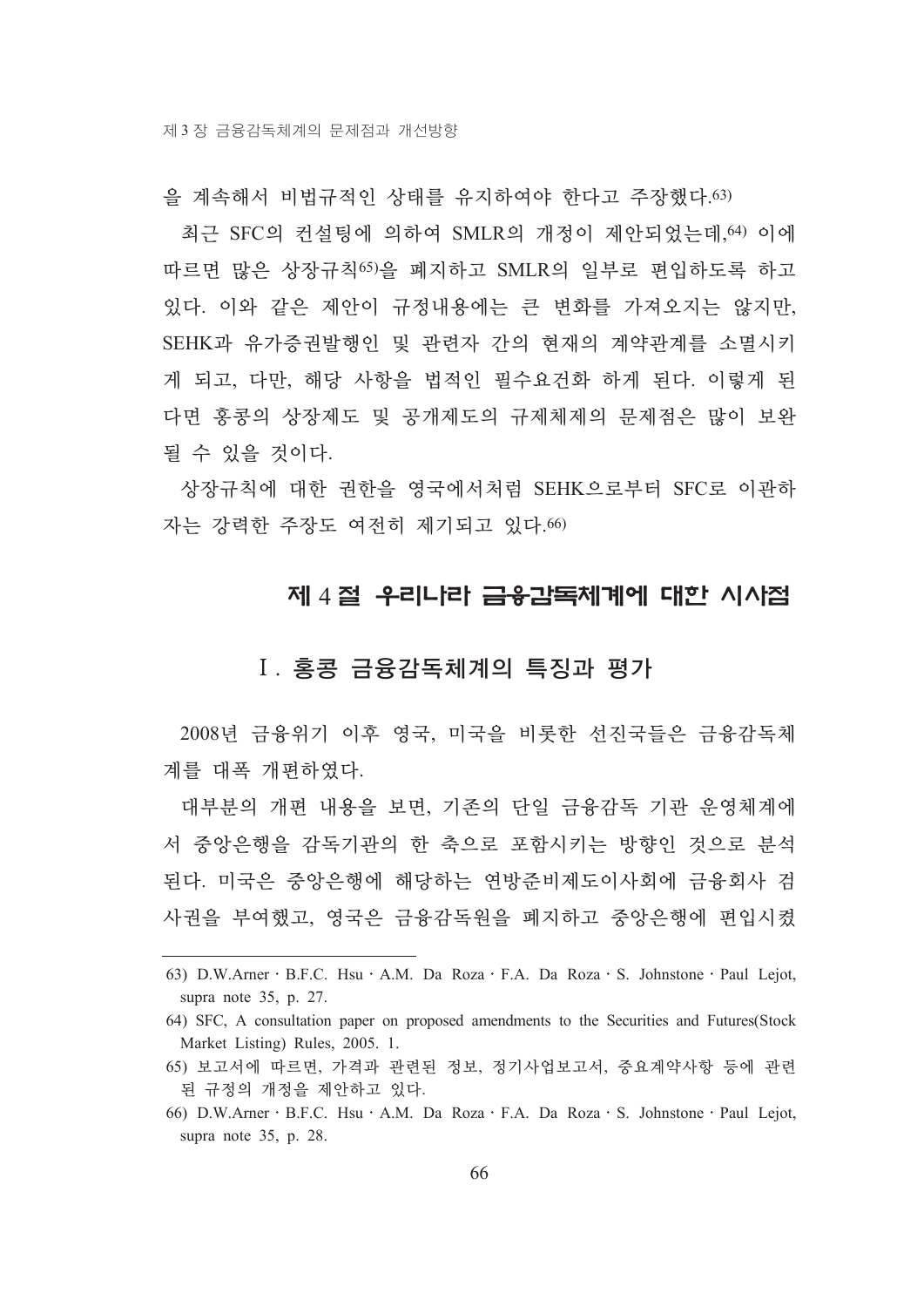는데, 이러한 영국의 영란은행을 통한 금융 감독기능의 강화가 대표적 인 사례로 꼽힌다. 중앙은행을 통한 감독기능 강화 경향은 부실 징후 를 조기에 포착할 수 있으면서 업계와 유착 가능성은 상대적으로 적은 중앙은행의 장점을 부각시킨 감독형태라 할 수 있다.

금융위기 이후 대폭 감독체계를 개편한 국가들과 달리 홍콩의 경우 는 앞서 살펴본 바와 같이 3단계의 규제기관 체제를 확립하여 운영하 고 있으며, 금융위기 이후에도 이렇다 할 규제체계의 변화는 보이지 않 고 있다.

홍콩에서는 최고 금융규제기관인 중화인민공화국의 홍콩특별행정구 정부인 재무부, 금융서비스재정원과 2단계의 규제기관에 속하는 특별 전문감독기관, 그리고 3단계 규제기관인 부분별 자율감독기관이 기관 별 독립된 감독업무를 수행하며, 필요한 경우 협력감독업무를 수행하 게 되는 것이다. 이러한 협력감독을 용이하게 하기 위하여 2003년부터 별도의 금융감독기관인 CMSC를 설립하여 운영하는 등 감독기관 간의 협력체계를 구축하는 것에 무게를 두고 있는 것으로 보인다.

물론 이러한 구조에 대하여 금융감독기관과 피감독기관 간에 관계정 립이 불명확하고, 감독기관들 간의 협약관계는 신속한 규제가 필요한 시기에 협의과정을 거쳐야 하는 등의 혼란을 초래할 우려가 있는 것이 단점으로 지적되는 경우도 있다.

그러나 홍콩이 영미식 금융시스템을 운영하고 있음에도 불구하고, 금융위기 상황에 크게 영향을 받지 않으며, IMF의 평가에서도 법적 · 규제적 측면에서 적절하고 안정적인 금융시스템을 갖추고 있는 것으로 평가되는 등 여전히 자산운용시장의 선두에 위치하고 있음은 주목할 만한 사항이라 할 것이다.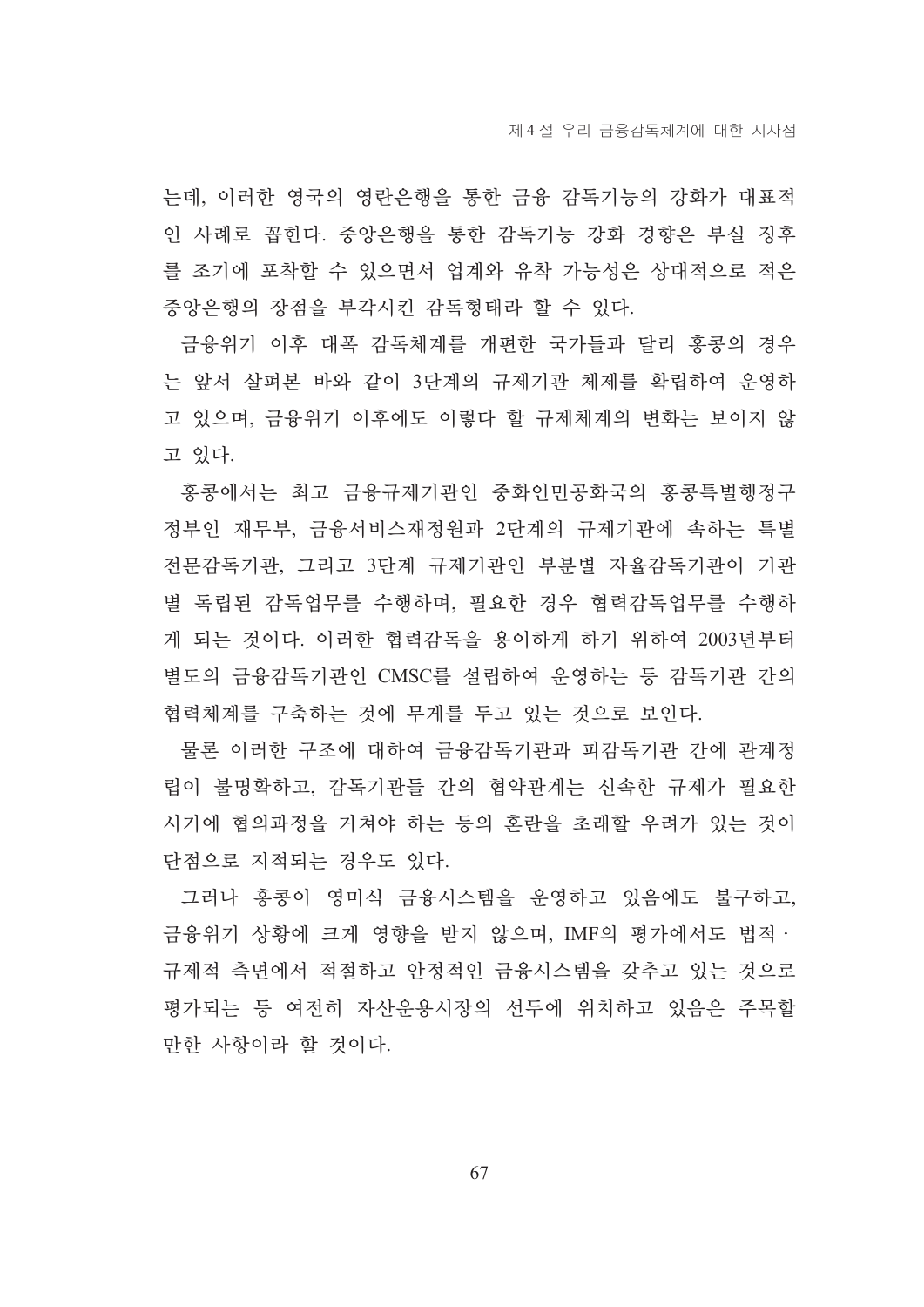## Ⅱ. 우리나라에서의 금융감독체계 개편논의

### 1. 금융감독체계 개편의 필요성에 대한 논의

(1) 검토의 방향

금융규제는 인·허가, 건전성 규제, 검사 및 제재, 위기관리의 4단계 규제 분류방식을 취하고 있으며, 67) 금융시스템의 완전성을 도모하기 위하여 금융감독 당국은 금융회사에 대하여 요구, 제한, 지침의 준수 등의 접근법에 따라 금융회사의 규제이행 및 준수여부를 지속적으로 감독하게 되고, 다양한 감독수단을 보유한다.68) 대표적인 감독수단으 로는 금융회사에 대한 영업정지 등 구체적인 제재권을 제외하면 자료 제출요구권, 조사권, 검사권을 들 수 있다. 우리나라에서는 「금융위원 회의 설치 등에 관한 법률(이하'금융위법'이라 한다)」에서 금융기관에 대한 감독권한을 명시하고 있다. 69)

이 법을 근거로 하여 금융위워회를 중심으로 금융감독을 수행해 온 우리나라에서도 최근 저축은행 사태발생 등 금융기관의 부실화에 대한 금융감독의 실패를 지적하며, 현재의 금융감독체계를 개편해야 한다는 주장이 나타나고 있다. 현재 금융위원회와 금융감독원의 업무조직이 비효율적일 뿐더러 저축은행 사태 등 금융시장 안정기능의 허점이 드 러나고 있는 만큼 시스템 관리와 소비자 보호 강화를 위해 개편이 불 가피하다는 주장을 하고 있는 것이다.70)

감독기관의 분리로 보다 건전한 금융감독이 가능하도록 하고, 조기 에 부실징후를 포착하여 금융시장 전반에 리스크가 전이되는 것을 막

67) 금융감독원, 「금융감독개론」, 2009, 11면.

<sup>68)</sup> 노태석, "금융규제와 과징금", 은행법연구 제4권 제1호, 2011. 5, 71면.

<sup>69)</sup> 한정미, 「지급결제산업의 표준화 및 안정성 강화를 위한 법제 개선방안 연구」, 한국법제연구원, 2011. 11, 142면.

<sup>70)</sup> 장대홍, "금융감독에도 경쟁체제 도입하자", CFE Viewpoint, 자유기업원, 2011. 5. 23. 2면.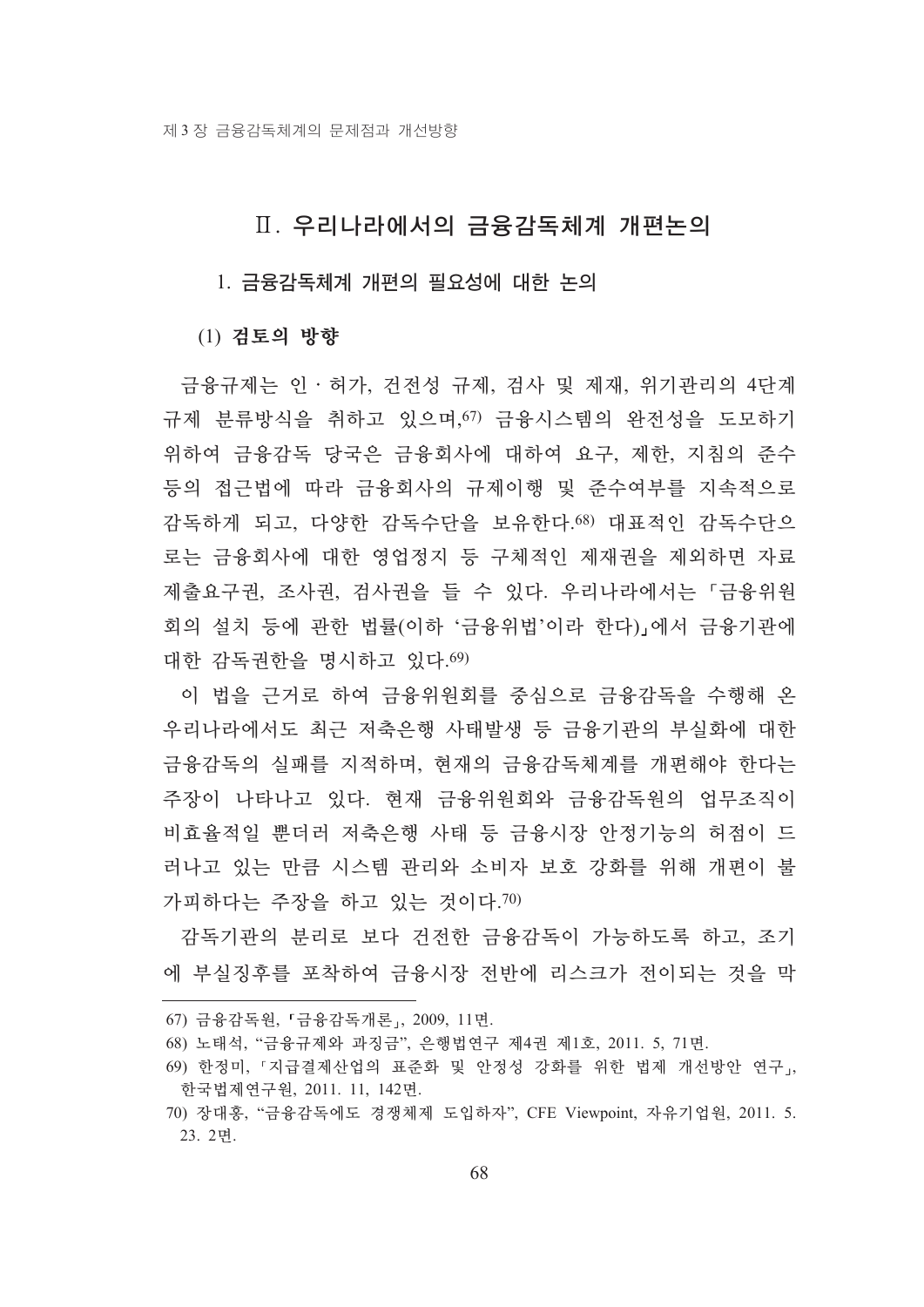도록 하여야 한다는 것이다. 이하에서는 우리나라 금융감독체계에 대 한 간략한 개요와 함께 금융감독체계 개편에 대한 논의동향을 살펴보 고, 홍콩의 금융감독체계 분석결과에 따른 시사점을 중심으로 정리하 고자 한다.

(2) 금융감독체계 개편에 대한 찬반론

전술한 바와 같이 금융감독체계는 건전성 감독과 영업행위 감독을 동일한 기관에서 수행하는지 여부에 따라 통합형 방식과 트윈픽스 방 식으로 나뉘다.

현재 우리나라는 개별 금융관련 법률의 규정을 근거로 하여 여러 기 관에서 금융감독기능과 금융소비자 보호 기능을 수행하고 있으나, 금 융회사의 거저성 감독과 함께 영업행위 규제를 금융감독원에서 하고 있으므로 통합형 방식을 기본으로 하고 있다. 71)

<표 - 1> 개별 금융관련 법률에 따른 제재유형 및 제재권자

| 제재<br>대상 | 제재수준 | 자본시장법 | 금융지주법   | 저축은행법 | 보험<br>업법 | 여전법 | 은행법 |  |  |  |  |
|----------|------|-------|---------|-------|----------|-----|-----|--|--|--|--|
| 기관       | 인가취소 |       |         |       |          |     |     |  |  |  |  |
|          | 영업정지 | 금융위   |         |       |          |     |     |  |  |  |  |
|          | 시정명령 |       |         |       |          |     |     |  |  |  |  |
|          | 기관경고 |       | 위[원] 2) |       |          |     |     |  |  |  |  |
|          | 기관주의 |       |         |       |          |     |     |  |  |  |  |
| 임원       | 해임권고 | 금융위   |         |       |          |     |     |  |  |  |  |
|          | 직무정지 |       |         |       |          |     |     |  |  |  |  |

71) 주규준, "금융소비자보호기구 설립논의와 향후 과제", 이슈와 논점, 국회입법조사 처, 2011. 12. 1, 2면.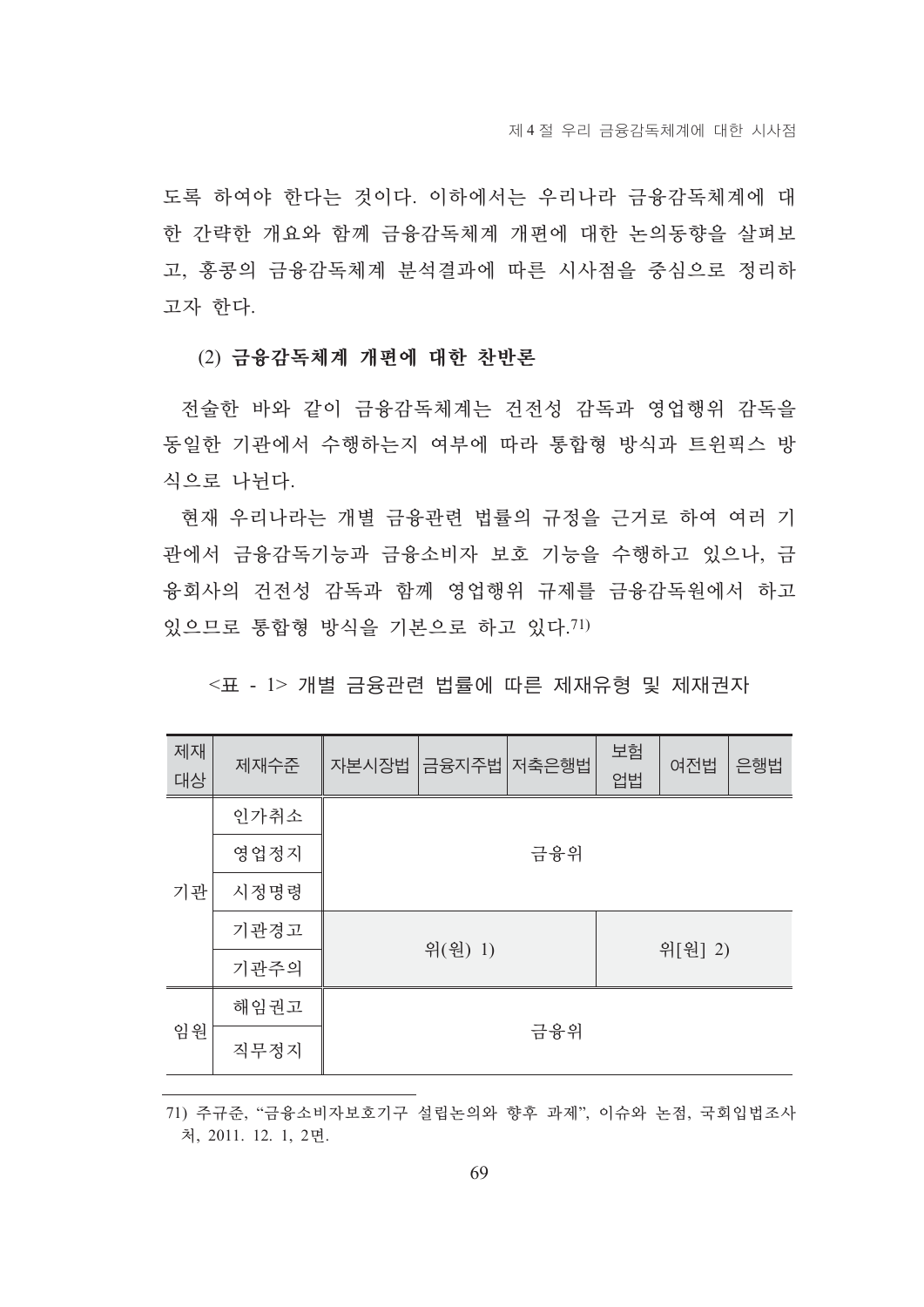| 제재<br>대상 | 제재수준  | 자본시장법   금융지주법   저축은행법 |         |  | 보험<br>업법        | 여전법 | 은행법 |  |
|----------|-------|-----------------------|---------|--|-----------------|-----|-----|--|
|          | 문책경고  | 금융위                   |         |  |                 |     |     |  |
|          | 주의적경고 |                       |         |  | 위[원] 2)         |     |     |  |
|          | 주의    |                       | 위(원) 1) |  |                 |     |     |  |
| 직원       | 면직요구  | 금융위                   |         |  | 위[원] 2)<br>원장3) |     |     |  |
|          | 정직요구  |                       |         |  |                 |     |     |  |
|          | 감봉요구  | 위(원) 1)               |         |  |                 |     |     |  |
|          | 견책요구  |                       |         |  |                 |     |     |  |
|          | 주의요구  |                       |         |  |                 |     |     |  |

1) 위(원) : 법률상 금융위 권한이나 위탁근거조문에 의거 시행령에서 금감원에 위탁 2) 위 원 : 법률에서 "금감원장 건의에 따라 조치를 하거나 금감원장으로 하여금 조치를 하게 할 수 있다"고 규정(→ 검사 · 제재규정에 따라 금감원장 조치로 종결) 3) 원장 : 법률상 금감원장이 직접 조치하게 할 수 있는 것으로 규정(은행법상 직원 제재가 유일)

자료 : 구기성. "금융소비자보호기본법(안) 검토보고서". 2011. 11. 41며.

현재의 금융감독 체계는 1997년 12월 제정된 「금융감독기구의 설치 등에 관한 법률」의 시행에 따라 1998년 4월 금융감독위원회(현 금융위 원회)와 1999년 1월 금융감독원이 출범하면서 갖추어진 것이다.

이후 2008년 재정경제부 금융정책국과 금융감독위원회를 통합하여 금융위원회를 설치하고, 금융위원장과 금융감독원장의 겸직을 금지함 으로써 감독정책과 집행기능을 분리했다.

그러나 그 간에도 금융위워회와 금융감독원 간 업무가 중복되거나 금융감독 권한에 따른 갈등이 끊임없이 발생하면서 두 기관의 통합이 나 독립의 필요성에 관한 논의는 계속되어 왔고, 일부 이를 보완하기 위한 조치도 있었다. 예컨대, 금융감독원의 금융소비자보호 조직을 독 립본부로 격상하고 외부전문가를 본부장으로 영입하는 등의 노력이 있었던 것이다.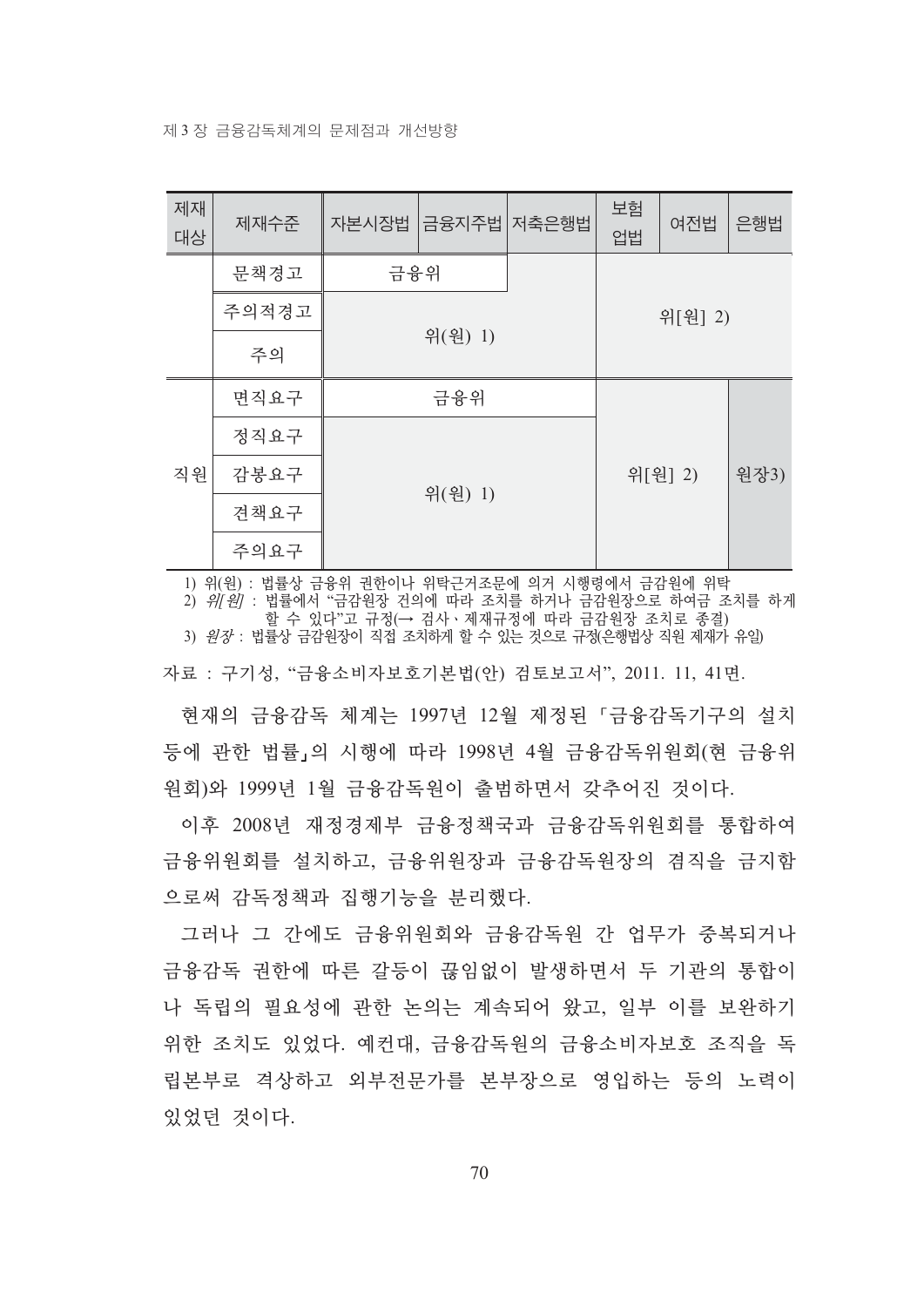이와 같이 우리나라는 글로벌 금융위기 이전 영국의 FSA와 유사한 통합형 감독체계를 택해 왔으나, 최근 저축은행 사태 등 감독정책의 실패로 지적되는 사례들이 등장하면서 감독권 및 정보 독점에 대한 감독유관 기관들, 예컨대 한국은행이나 예금보험공사의 권한을 강화 하여야 한다는 주장이 일고 있다.72)

한편, 금융감독체제 개편이 불필요하다는 주장, 즉 별도의 금융소비 자보호기구의 설립을 반대하는 측의 주장을 보면, 우선 감독기구의 이원화로 인한 규제의 중복을 들 수 있다. 또한, 감독기관간의 혼선이 우려되며, 책임소재가 불분명해 지는 점, 금융위기 상황에도 신속한 대 응이 어렵다는 점 등이 논거로 제시되고 있다.73)

#### 2. 금융감독개편 추진현황

우리나라에서 금융감독체계 개편의 논의는 주로 금융소비자의 보호 관점에서 이루어지고 있으며, 2012년 2월 발의되었다가 폐기된 「금융 소비자 보호에 관한 법률 (안)을 중심으로 진행되었다.

2011년 5월 국무총리실 주도로 금융감독 혁신TF가 구성됐고, 이에 따라 금융감독원 내에 금융소비자보호처가 신설된 바 있다. 정부는 금 융소비자보호처를 통하여 저축은행 예금자나 금융상품 투자자 등의 민 원처리나 분쟁해결 업무를 수행하도록 하여, 금융소비자 보호기능을 강화시키고자 한 것으로 보인다. 그러나 이후에 금융감독원 내의 조직 으로 금융소비자 보호기능을 수행하는 것에 대한 한계가 지적되어 금 융위원회가 위「금융소비자 보호에 관한 법률」(안)을 제정하여 금융소 비자보호처를 금융소비자보호원으로 승격시키는 것을 추진하였던 것이 다. 이와 같은 정부의 움직임 이외에도 몇 가지 금융소비자보호에 관 한 법률안들이 제출된 바 있으나 현재는 모두 폐기된 상태이다.

<sup>72)</sup> 윤석헌 외, "금융감독체계 개편, 어떻게 할 것인가?", 2012년 한국금융학회 정기 학술대회 특별 정책심포지엄 자료, 2012. 6. 8, 8면. 73) 주규준, 전게자료, 2면.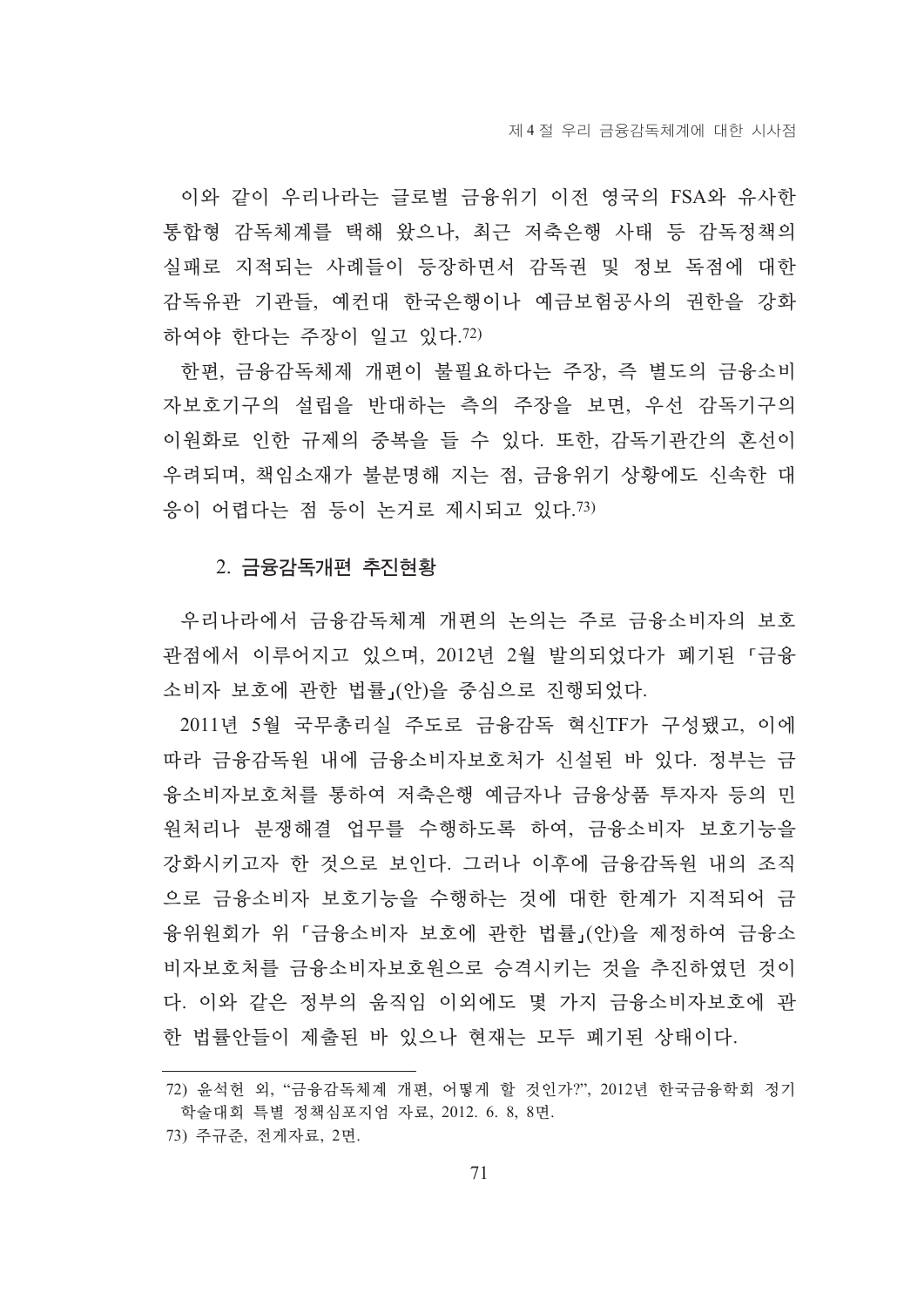## Ⅲ. 소 결

우리나라에서는 금융소비자보호를 중심으로 금융감독체제 개편의 논의가 진행되어 가고 있으며, 미국과 영국 등 주요 선진국의 금융감 독체제 개편의 사례는 이러한 움직임에 논거로 제시되고 있다.

이에 반하여 홍콩의 경우는 다단계의 감독체계를 이미 운영하고 있 었으며, 글로벌 금융위기 이후 이렇다 할 금융감독체계의 개편을 보인 바가 없다는 점에서 미국, 영국 등의 사례와 다른 사례로 제시될 수 있을 것이다.

또한, 우리나라의 금융감독체제 개편의 논의 방향은 앞서 설명한 바 와 같이 주로 금융소비자 보호의 관점에서 이루어져 왔기 때문에 금융 소비자 보호를 위한 별도의 기관을 설립하는 것이 주된 내용이 되었 다. 이는 중앙은행의 권한을 강화하여 트윈 픽스 방식의 감독체계를 갖춘 미국과 영국의 사례와는 다른 면이 있는 것으로 판단된다.

금융감독체계 개편 문제는 금융정책과 금융감독의 분리, 금융시스템 안정을 위한 건전성 규제와 금융소비자 보호를 위한 영업행위 규제의 균형과 조화, 금융소비자 보호를 위한 기존 기구의 활용 및 새로운 기 구 설치 등 다양하고 근본적인 문제와 관련되어 종합적인 법률 개정이 필요할 것인데, 새로운 기관을 설립하여 금융소비자의 기능을 강화하 는 것이 과연 이에 부합하는 방향인지는 다시 한번 검토해 볼 필요가 있을 것이다.

새로운 기관을 설립하는 것에 대한 부작용에 대한 우려도 나타나고 있는데, 이를 보면 첫째, 금융소비자보호를 위해서는 금융소비자보호기 구에 금융상품에 대한 약관심사, 불공정 여부 판단 등의 업무를 관장 할 수 있도록 조사권, 조치권, 분쟁조정권 등을 부여하여야 하나 이는 감독기구가 이원화되는 결과를 초래하여 금융회사의 부담을 가중시키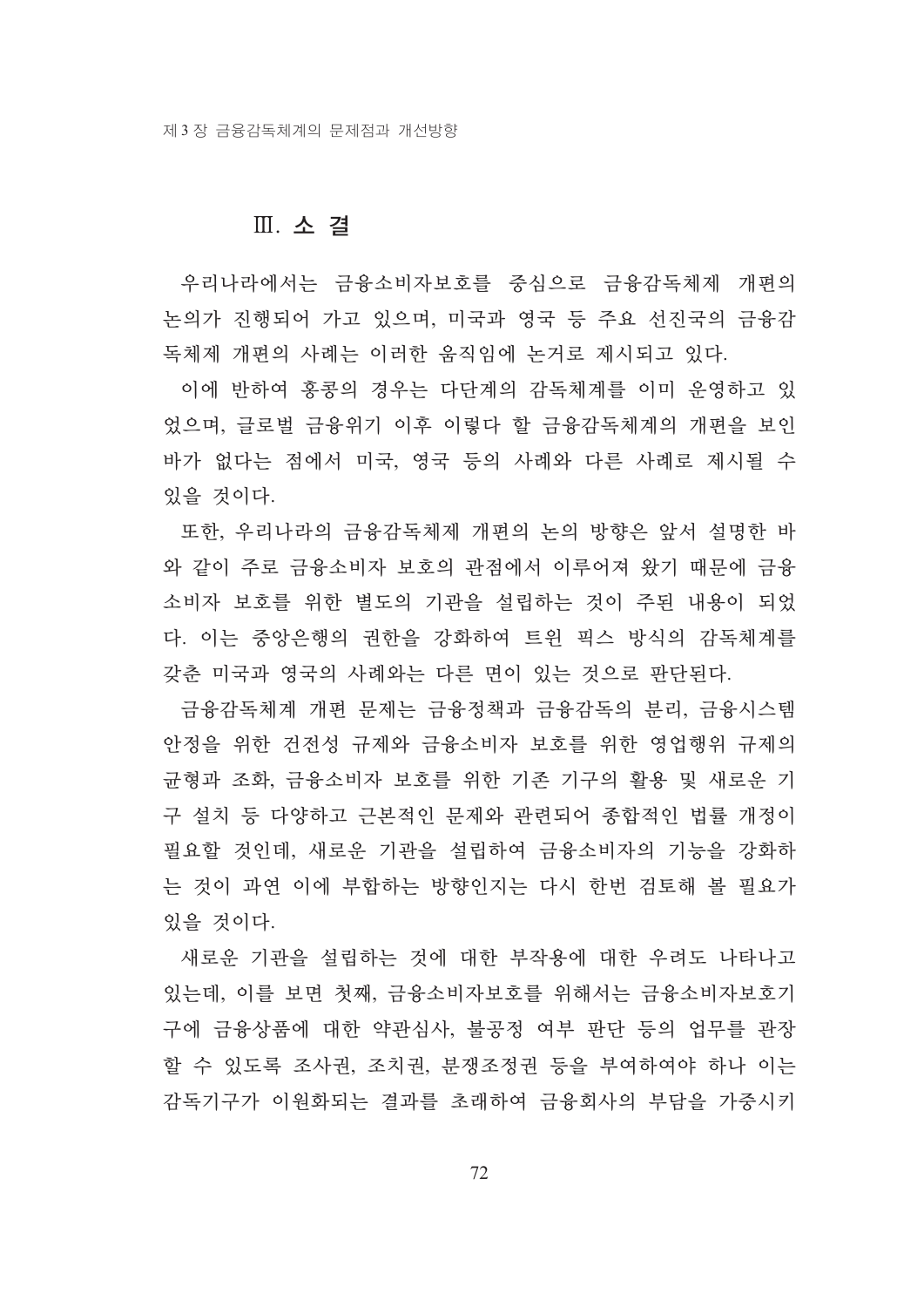는 측면이 있고, 둘째, 대부분의 금융법 규제는 건전성 규제와 소비자 보호를 목적으로 하는 양면성을 갖고 있어 금융회사의 건전성 감독기 관과 영업행위 감독기관의 입장이 상충 대립하는 경우 감독 혼선과 책임소재의 불분명 및 금융회사 업무혼란이 초래될 우려가 있으며, 셋 째, 소비자보호업무를 건전성 감독기구에서 수행하는 경우 금융소비자 의 민원을 통해 금융기관 건전성에 대한 조기경보신호가 제공됨으로써 금융기관에 대한 규제를 적기에 조치할 수 있는 시너지 효과가 존재할 수 있으나, 건전성 감독기구와 영업행위 감독기구로 분리될 경우 이러 한 장점을 살리기 어렵다는 것이다.74)

한편, 통합모형 자체에 대한 장점에 따라 이를 주장하는 쪽의 논거 를 보면, 첫째, 세계적으로는 트윈픽스 모형이 주목받는 측면이 있다 하더라도 우리나라에서는 건전성 감독과 영업행위 감독의 분리가 오히 려 시스템리스크 증폭을 초래하여 소비자 보호 측면에서 구가적인 편 익을 압도할 수 있다는 점, 통합모형의 치명적 결함이 나타난 적이 없 었다는 점, 셋째, 우리나라에서 지난 10여년 간 드러난 구조적 왜곡과 불량지배구조는 통합모형 고유의 특성 및 작동방식과는 무과하며 감독 체계 내부에 인위적으로 편입된 문제일 뿐이라는 점, 넷째, 통합모형체 계의 기관 간 협력과 견제가 원활하지 않았다면 트윈픽스 모형을 채택 한다고 해도 저절로 좋아질 것으로 기대하기 어렵다는 점 등을 들고 있다. 75)

따라서 새로운 기관의 설립 이외에 다른 금융감독체계의 개편방향도 검토해 볼 필요가 있을 것인데, 이러한 방법으로 제시될 수 있는 것으 로는 한국은행의 금융감독 권한 강화, 예금보험공사의 권한 강화 등이 될 것이다.

<sup>74)</sup> 구기성, 전게자료, 1-2면.

<sup>75)</sup> 김홍범, "금융감독체계 개편론 분석", 서울대학교 금융경제연구원 컨퍼런스 자료 집, 2009. 11. 23, 29-30면.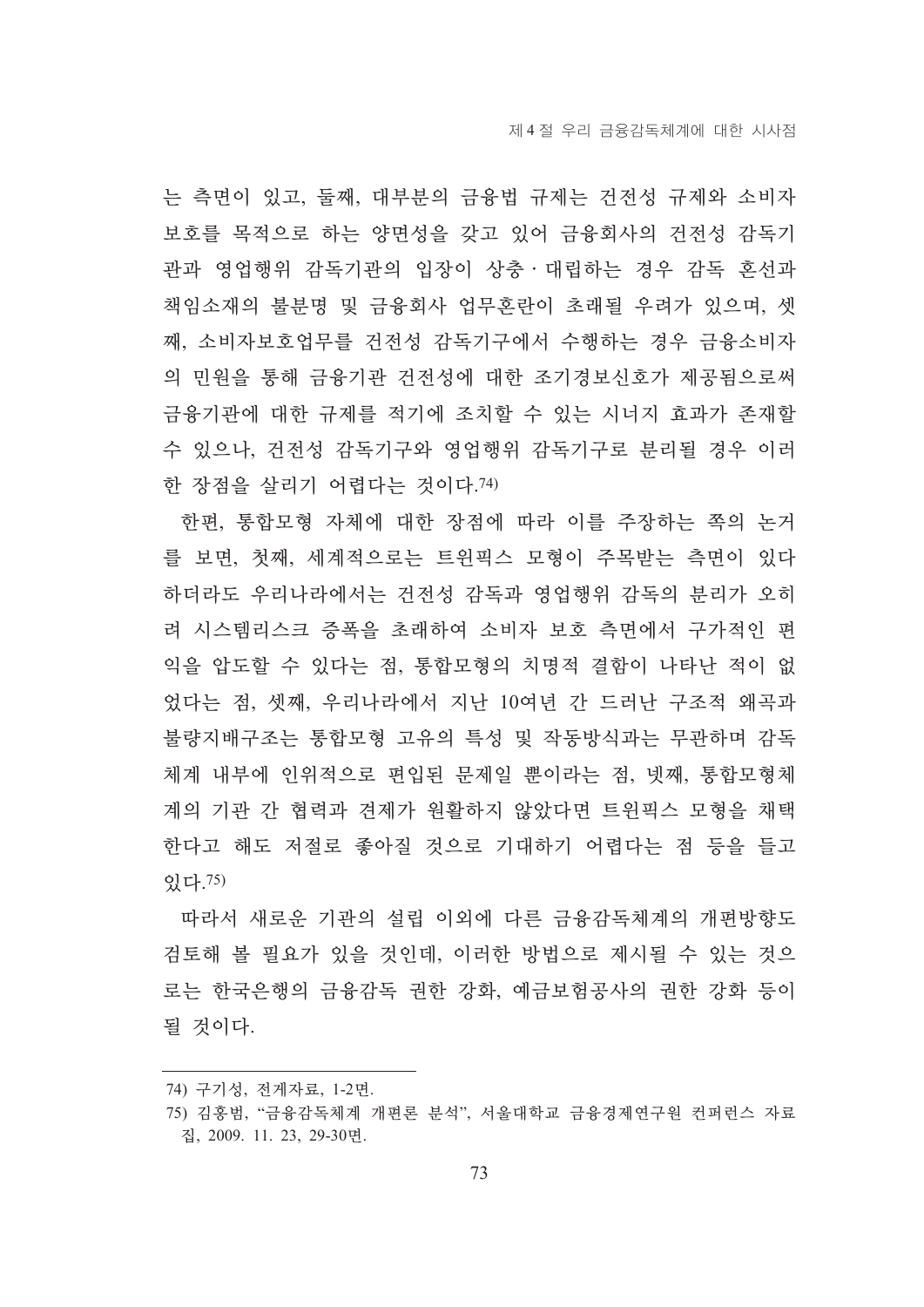이미 한국은행의 금융감독 권한 강화에 대해서는 「한국은행법」개정 논의를 통하여 진행된 바가 있으며,76) 감독권한 강화에 대한 첨예한 이해관계의 대립이 있었으나, 「한국은행법」 제1조 목적규정에 제2항을 신설하여 "한국은행은 통화신용정책을 수행함에 있어 금융안정에 유의 하여야 한다"고 규정하는 것으로 마무리 되었다. 이는 2008년 글로벌 금융위기의 이후 세계적으로 거시거저성정책의 중요성이 확대됨에 따 라, 중앙은행의 금융안정 역할을 강화하는 국제적인 추세77) 및 중앙 은행의 금융안정 역할의 수행으로 시스템리스크 확대방지의 효과를 기대할 수 있을 것이라는 의견이 반영된 것으로 보인다. 78) 79)

- 77) BIS 산하 세계금융제도위원회(CGFS)는 "거시건전성정책 설계 및 수행에 관한 7대 원 칙"을 제시(2011.1)하면서 거시건전성정책은 독립적 중앙기구 또는 공식 위원회를 통해 수행되며 중앙은행은 동 정책 수행의 주체로서 핵심적 역할을 수행함을 강조하였다.
- 78) 최근 발생한 금융 위기는 개별 금융기관의 건전성 위험 보다는 파생상품 등을 통 한 금융 중첩화(financial layering)와 금융기관 간 상호의존성 확대에 따른 시장 경색 으로부터 촉발된 측면이 강한 것으로 보인다. 따라서 금융 안정에 있어 통화신용정 책을 통해 전반적인 시장의 자금 흐름을 관리하고, 위기 시 최종대부자 기능을 수 행하는 중앙은행 역할의 중요성이 부각되고 있으며, 이러한 점에서 개정안의 취지 는 타당한 것으로 평가되었다. 국회 기획재정위원회, 「한국은행법」 일부개정 법률안 검토보고서, 2008. 11, 6면. ; 다만, 2008년 7월 14일 제출되었던 개정안에서의 "금융 제도의 안정"이라는 표현에서 "금융제도"는 금융규제·감독, 지급결제시스템 등 금 융인프라를 포괄하는 개념으로 금융규제나 감독에 대하여는 대부분 법령으로 규율 되고 있으며, 정부조직법상 국제금융제도는 기획재정부, 국내금융제도는 금융위원회 가 소관하고 있다는 점을 감안하여 "한국은행은 통화신용정책을 수행함에 있어 금 융안정에 유의하여야 한다"는 표현으로 완화하여 규정되었다.

79) 한정미, 전게보고서, 58면.

<sup>76) 2011</sup>년 8월 31일 「한국은행법」이 개정되었다. 최근 발생한 금융 위기는 개별 금융기 관의 건전성 위험 보다는 파생상품 등을 통한 금융 중첩화(financial layering)와 금융기 관 간 상호의존성 확대에 따른 시장 경색으로부터 촉발된 측면이 강한 것으로 보인다. 따라서 금융 안정에 있어 통화신용정책을 통해 전반적인 시장의 자금 흐름을 관리하 고, 위기 시 최종대부자 기능을 수행하는 중앙은행 역할의 중요성이 부각되고 있으며, 이러한 점에서 개정안의 취지는 타당한 것으로 평가되었다. 국회 기획재정위원회, '한 국은행법」일부개정법률안 검토보고서, 2008. 11, 6면. ; 다만, 2008년 7월 14일 제출되 었던 개정안에서의 "금융제도의 안정"이라는 표현에서 "금융제도"는 금융규제·감독, 지급결제시스템 등 금융인프라를 포괄하는 개념으로 금융규제나 감독에 대하여는 대 부분 법령으로 규율되고 있으며, 정부조직법상 국제금융제도는 기획재정부, 국내금융 제도는 금융위원회가 소관하고 있다는 점을 감안하여 "한국은행은 통화신용정책을 수 행함에 있어 금융안정에 유의하여야 한다"는 표현으로 완화하여 규정되었다.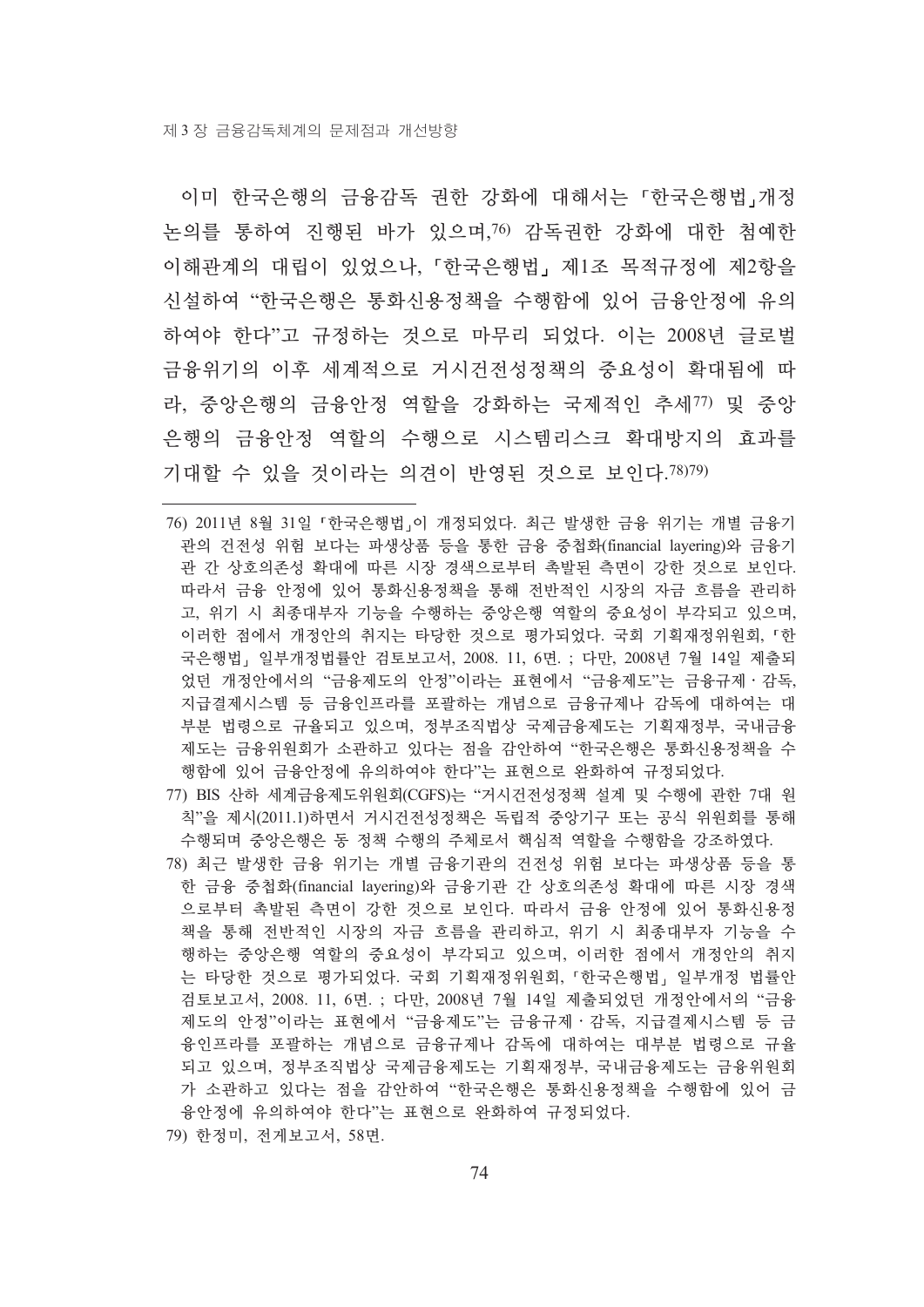한편, 예금보험공사의 권한 강화와 관련하여서는 「예금자보호법」을 살펴보아야 할 것이다. 일반적으로 예금보험제도는 사후적인 금융위기 극복수단에 속한다. 「예금자보호법」은 이미 그 목적에 '예금보험제도 의 효율적 운영'과'금융제도의 안정 유지'를 명시하고 있으며, 예금보 험기금의 관리운용, 부실금융기관의 정리 등의 업무수행을 위하여 예 금보험공사를 두도록 하고, 이를 위하여 일정부분의 감독권한을 부여 하고 있다.

그러나 최근 금융위기를 극복하는 과정에서 특히 부실금융기관의 정 리와 금융안정을 위하여 공적자금 뿐만 아니라 예금보험기금 등 막대 한 정리비용(resolution cost)이 발생함에 따라 이에 대한 분담 및 적립 문제가 대두되었다. 금융기관이 부실화되면 정리자금은 규모에 따라 예금보험공사의 예금보험기금이나 정부의 공적자금이 투입되게 된다. 따라서 예금보험기구가 본연의 역할이라 할 수 있는 부실정리기구로서 부실정리 과정에서 최소비용의 워칙을 유지하여 기금손실 및 공적자금 투입을 최소화하기 위해서는 부실의 사전파악 기능을 강화하고 부실확 대를 방지하기 위한 신속한 정리절차를 보완하는 등의 제도적 개선이 이루어져야 한다는 것이다.80)

이와 같이 글로벌 금융위기 이후 금융감독체계를 개편, 강화하여 금 융소비자를 보호하는 것이 세계적인 추세이고, 최근에 영업정지 된 상 호저축은행 부실화와 이로 인한 소비자피해발생 확산과정을 통해 현행 금융소비자보호체계의 문제점이 확인된 점에서, 금융감독체계 개편의 필요성에는 어느 정도의 합의가 진행되고 있는 것으로 판단된다.81) 다 만, 트윈 픽스형에 대한 우려도 있는 만큼 어떤 방식으로 어느 범위까 지 개편을 해야 할 것인지에 대한 결정이 필요하다 할 것이다.

<sup>80)</sup> 한정미, 「금융산업의 구조개선을 위한 법제연구」, 한국법제연구원, 2010. 11, 71면. 81) 이에 관한 상세는 윤석현 외, 전게자료집, 26면 이하 참조.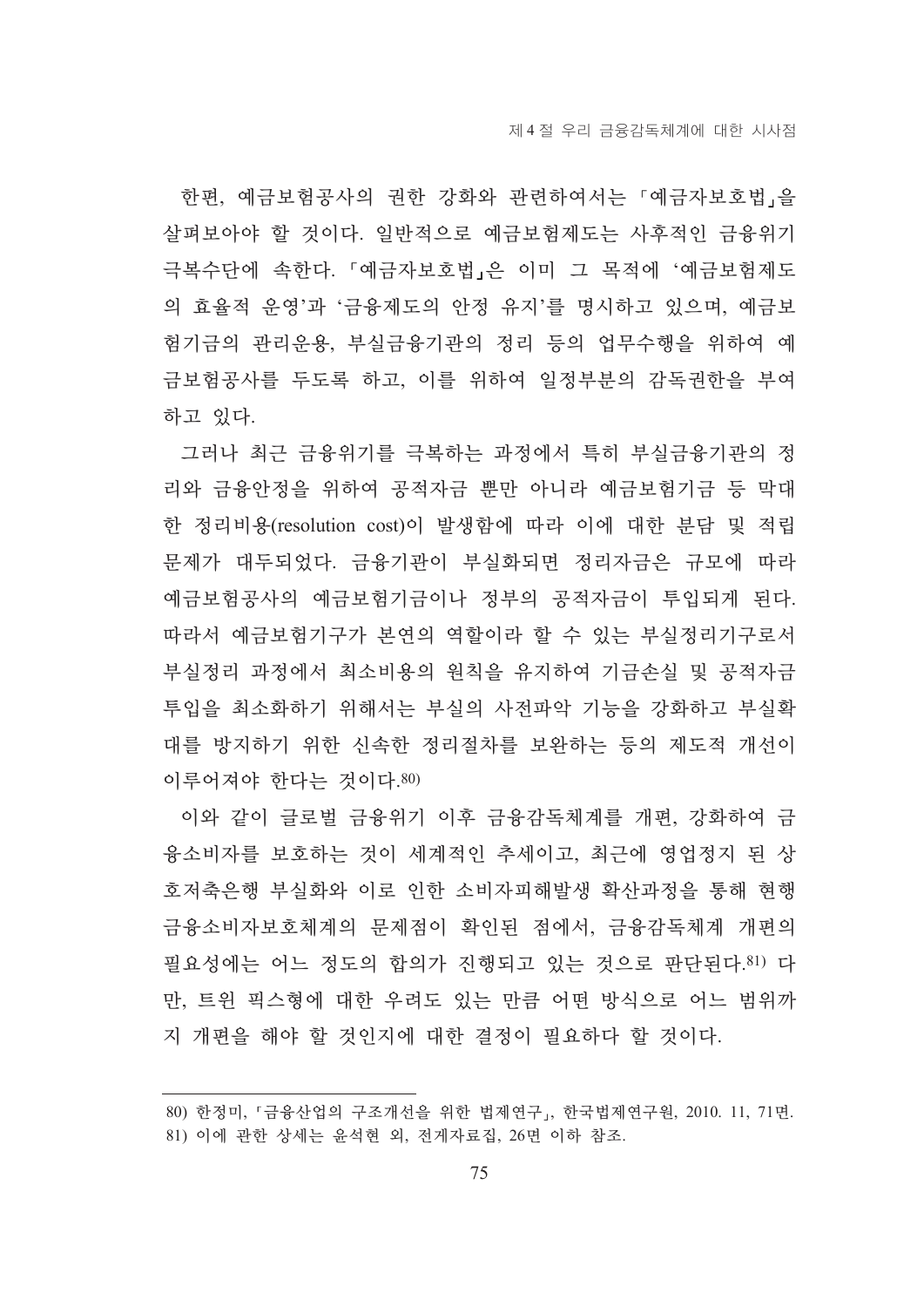위에서 살펴 본 여러 가지의 방법 중 최근에 가장 무게가 실리고 있는 방법이라 할 수 있는 신설기관을 통한 금융감독체계 개편안의 내용을 정리하면 아래와 같다.

<표 - 2> 신설기관을 통한 금융감독체계의 개편안

| 대안의 내용 |                   | 현행 감독기구를 건전성<br>감독기구와 행위규제 기<br>구로 분리하는 안         | 행위규제와 건전성 감독기능<br>을 분리하되 전자는 감독기<br>구(금융감독원)가 담당하고 후<br>자는 중앙은행으로 귀속 |  |  |
|--------|-------------------|---------------------------------------------------|----------------------------------------------------------------------|--|--|
| 항<br>목 | 감독기구의<br>구성       | 구로 분리하여 설치                                        | 현재 감독기구를 건전성 감독기구와 행위규제 감독기                                          |  |  |
|        | 미시<br>건전성<br>감독책임 | 독립된 감독기구의 지위<br>유지<br>한국은행과 감독기구 간<br>현행 분리체계의 유지 | 한국은행으로 건전성 감독기<br>구 이관                                               |  |  |
|        | 거시건전성<br>감독기능     | 금융안정위원회(가칭) 법제화                                   |                                                                      |  |  |
| 비<br>고 | 장 점               | 금융감독의 독점타파<br>시장규제 및 소비자보호<br>강화에 기여              | 거시건전성 정책목표 달성에<br>효과적<br>시장규제 및 소비자보호 강<br>화에 기여                     |  |  |
|        | 단 점               | 금융기관 수검부담의 증가                                     | 통화정책과 금융안정 목적간<br>상충가능성<br>중앙은행의 권한 집중                               |  |  |

자료 : 윤석현 외, 앞의 자료집, 27면 재구성.

위 표에서 보듯이, 최근의 금융감독체계 개편안에는 (가칭)금융안정 위원회가 포함되어 있다. 이 위원회는 감독유관기관들 간 정책공조 및 업무협력체계를 구축하는 것을 목적으로 신설되는 위워회로, 홍콩의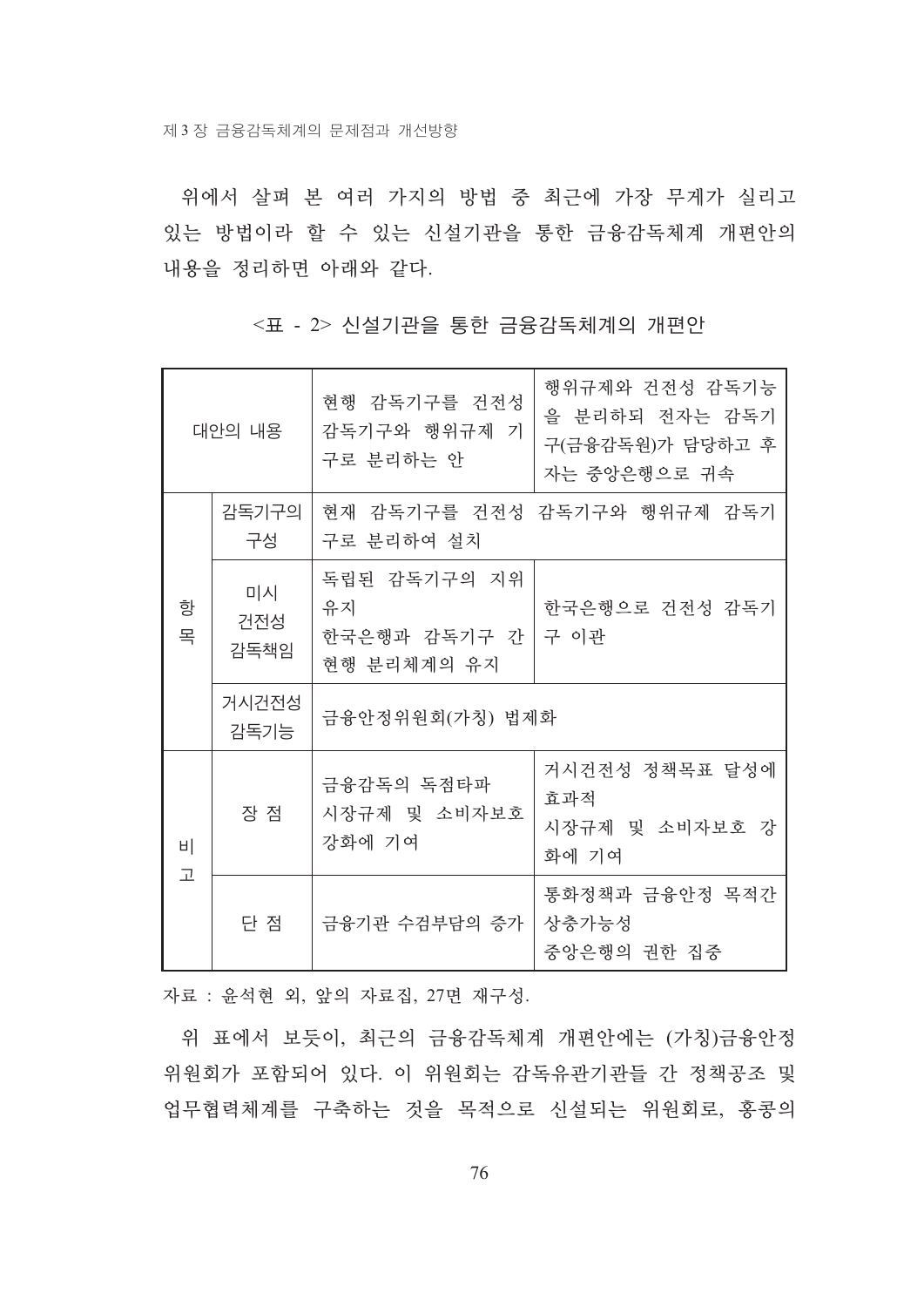CMSC의 형태와 유사하다. 금융안정위원회의 구성이 감독유관기관들의 대표로 구성되는 점이나, 금융감독체제 전반에 걸친 사전 사후적인 정책결정 및 감독기관 간의 협력을 강화하기 위한 채널의 설정이라는 목적 또한 유사하다.

금융소비자보호를 포함하여 금융위시 발생시의 리스크 방지, 예금자 보호의 피해 확대의 방지 등 효과적인 금융감독을 위한 구체적 실천방 안으로서 금융감독체계의 개편은 우리나라의 금융소비자 보호수준과 제고의 필요성, 외국의 사례, 위에서 제시한 각각의 방안에 대한 장단 점 등을 종합적으로 고려하여 입법정책적으로 결정할 필요가 있을 것 이다. 따라서 홍콩 CMSC 형태의 새로운 감독기구의 신설을 포함하여, 중앙은행의 권한 강화 등 다양한 방법으로의 감독체계 개편을 고려해 야 할 것이다. 또한, 앞서 설명한 홍콩 CMSC의 경우 이외에도 감독기 관 간의 협력관계의 주요 문제점과 대응에 관한 사항도 검토해 볼 필 요가 있을 것이다.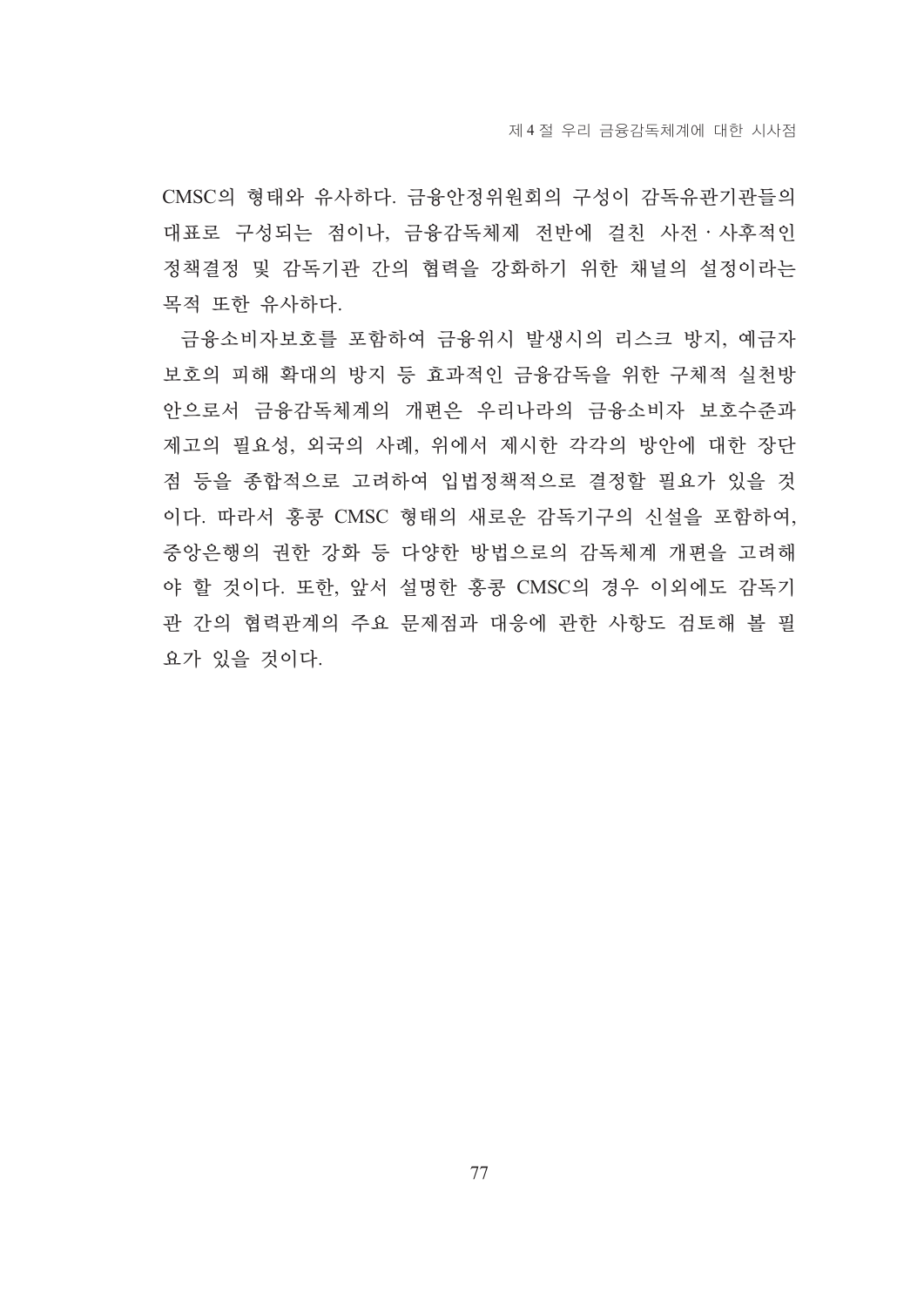# 제 4 장 파생상품 규제의 문제점과 개선방향

# 제 1절 홍콩 금융시장에 있어서 금융위기의 영향

### I. 금융위기의 발생과 대응

미국에서 발생한 금융위기는 주택시장에서의 뮤제가 전금융계로 확 산되었고, 미국 및 전세계 경제를 최악의 상황으로 몰아넣었다. 일반적 으로 모기지대출은 은행 및 저축금융기관에서 취급되었다. 금융기관들 은 여신을 취급할 때 상대적으로 엄격한 기준을 적용하여 대출신청인 의 소득, 신용상태, 주택구입시 본인부담금 등을 심사하였는데, 이는 대 출기간동안 차주의 부도에 따른 위험을 감안하여야 하기 때문이었다. 그러나 이와 같은 업무관행은 지난 10년 동안 급격하게 변화하였다. 82) 모기지대출의 상당부분이 전통적 대출기관이 아니라 모기지중개업자에 의하여 최초 대출이 이루어졌고83), 특정한 차주에 대한 모기지의 적합 성 또는 차주의 상환능력을 거의 또는 전혀 고려하지 않았다.84)

이와 같은 추세는 주택모기지 상품의 증권화가 도입된 이후에 더욱 가속화되었다. MBS(Mortgage Backed Securities)에 대한 수요가 급증하면 서 모기지업계에는 신규 대출채권을 확보하기 위한 경쟁이 치열해졌 는데, 이에 따라 급격하게 서브프라임모기지가 증가하였으며, 예전에는 주택담보대출을 신청할 수 없었던 낮은 등급의 차주들도 신용공여를

<sup>82)</sup> Michael E. Stone, Pernicious Problems of Housing Finance, in A Right to Housing: Foundation for a New Social Agenda 82(2006), pp. 83-85.

<sup>83)</sup> Mortgage Bankers Association, Residential Mortgage Origination Channels(2006), pp.  $1 - 2$ .

<sup>84)</sup> Kathleen C. Engel & Patricia A. McCoy, Turning A Blind Eye: Wall Street Finance of Predatory Lending, 75 Fordham L. Rev. 2039(2007), p. 2043, p. 2045, p. 2093.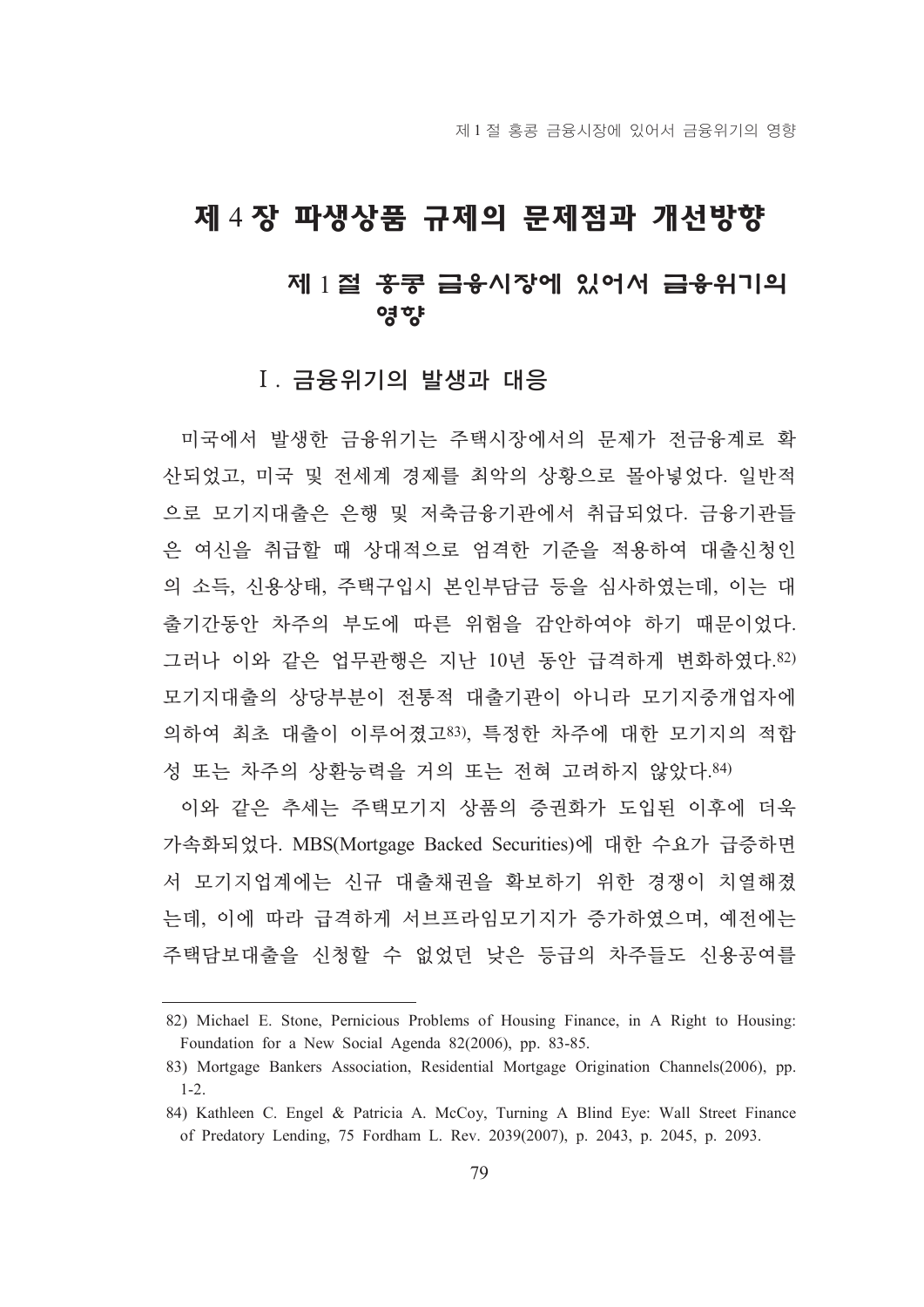받을 수 있는 상황이 이어졌다.85) 투자자들은 시장이 과열되면서 투자 레버리지를 확대하였는데, 주택을 구입함에 있어서 본인부담금은 일부 만 충당하고 대부분의 구입자금은 대출을 받아 처리하였다.

투자 레버리지를 확대한 상황에서 부동산 가격이 상승하면, 투자수 익은 급격하게 증가하게 된다. 그러나 부동산 가격이 하락하자, 투자자 는 대상목적물의 처분가격보다 더 많은 부채를 부담하게 되었다. 이렇 게 되자 투자자들은 담보목적물에 대한 권리를 상실하게 되었다.

담보권행사의 증가 및 이로 인한 주택시장의 붕괴는 경제에 심각한 악영향을 미치게 되었다. 주요 금융상품 발행자들이 도산에 직면하였 으며, 신용공여상황은 더욱 악화되었다. 2008년 초반에 주택 및 모기지 대출시장의 붕괴에 따라 자본시장 및 월가 투자은행들은 대공황 이후 최악의 상황에 처하였다. 86)

2008년 3월 Bear Sterns는 J.P. Morgan에 의하여 불과 몇 센트에 인 수되었는데, 이는 Bear Sterns의 부실투자에 대한 손실보장을 포함한 FRB가 주도한 구제정책의 일화이었다.87) 2008년 9월 대공황 이후 초 유의 금융혼란이 발생하였다. 2008. 9. 8 연방정부는 미국 최대의 모기 지금융기관인 Fannie Mae와 Freddie Mac에 대한 경영권을 연방정부에 서 행사한다고 발표했으며, 이 후 2008. 9. 14 그동안 월가의 루머에 휨싸여 있었던 Lehman Brothers는 연방정부에 구제금융을 요청하였다 가 거절당한 이후 파산보호신청을 하였고, 같은 날 위기에 몰렸던 대 형 증권회사인 Merrill Lynch가 Bank of America에 의하여 인수되었 다.88) 2008. 9. 15 대형 보험회사인 AIG는 손실이 급증하여 2년 동안

<sup>85)</sup> Ron Paul, Editorial, Bailout Will Lead to Rough Economic Ride, CNN.com, Sept. 23, 2008, http://www.cnn.com/2008/POLITICS/09/23/paul.bailout/.

<sup>86)</sup> Liz Rappaport & Serena Ng, Bond Insurers Inflict Further Pain on the Market - Big Banks May See More Write-Downs; Munis Feel Pinched, Wall St. J., 2008. 6. 21, at B1.

<sup>87)</sup> Landon Thomas Jr., Swinging Optimism and Dread on Wall Street, N.Y. Times, 2008. 3. 19, at C1.

<sup>88)</sup> Andrew Ross Sorkin, Merrill is Sold - Failing to Find Buyer, Lehman Bros. is Set to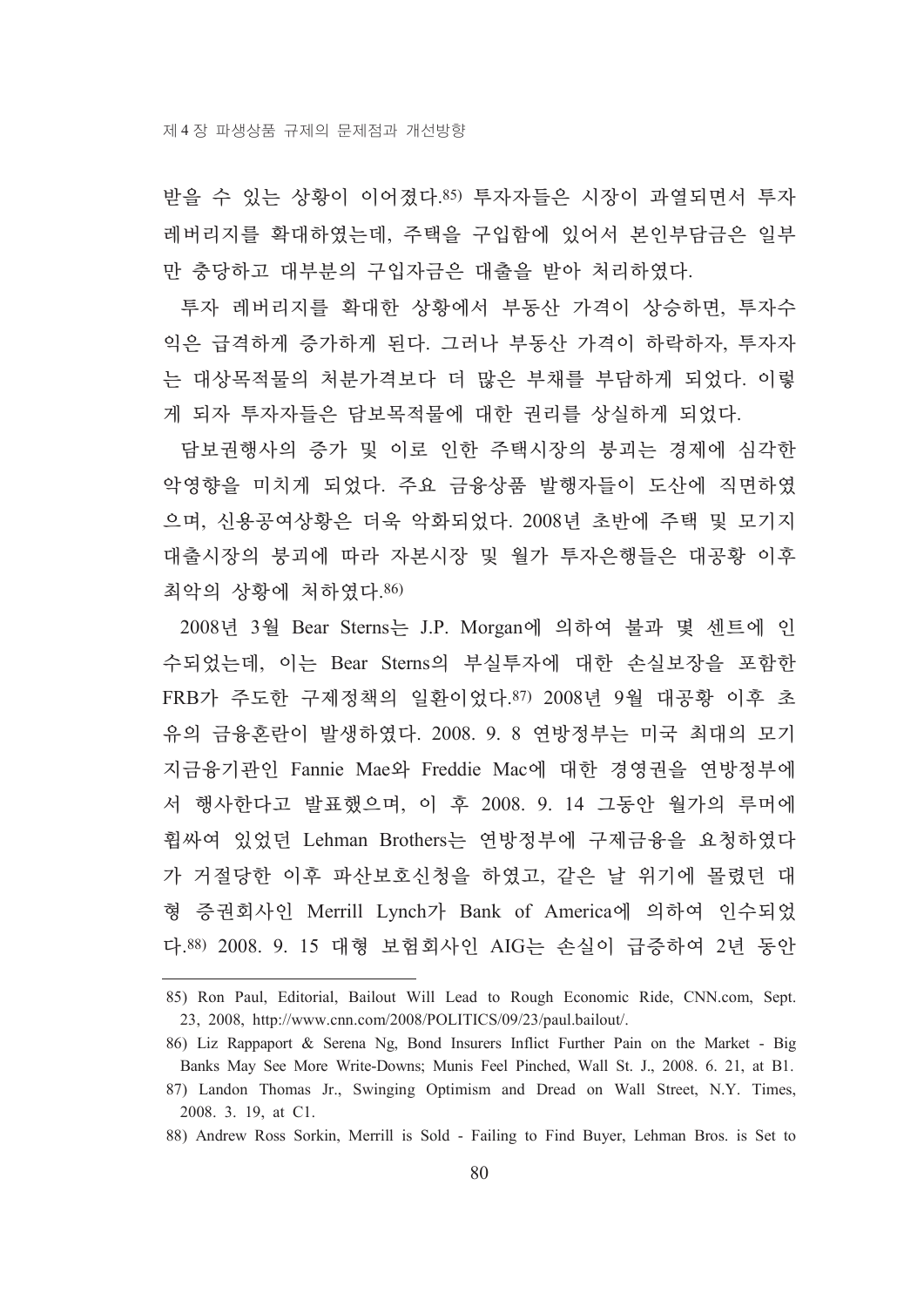대출금에 대한 850억불 상당의 담보보강을 FRB로부터 받아야 회사가 정상화될 수 있다고 발표하였다.89) 이후 전세계 금융계는 대공황 이 후 최악의 상황으로 빠지게 되었다.

이에 대한 대책을 각국 정부에서는 세우게 되었는데, 미국에서는 7,000억불 상당의 구제금융기금을 조성하였고, 2010. 7. 21 단일 금융개 혁법인 「Dodd-Frank Wall Street Reform and Consumer Protection Act」를 제정하여 시행하였다.90) 또한 영국에서는 금융위기의 원인을 분석하고 대책을 수립하는 과정에서 금융감독체계의 대폭적인 개혁을 추진하는 등 금융위기 확산의 방지를 위하여 많은 노력을 기울였는데,91) 이와

- 89) Stephen Labaton, Dow Drops 4.4%, Officials Try to Stem Crisis Concern on Big Insurer, N.Y. Times, 2008. 9. 16, at A1.
- 90) 2008. 9. 19 재무장관 Paulson은 전대미문의 7,000억불 상당의 구제금융기금 조성 계획을 발표하였다. 의회와 정부 간의 협의 과정을 거쳐 구제금융안은 상원에서 일 부 수정된 후 2008. 10. 1 압도적으로 승인되었으며, 2008. 10. 3 하워에서도 승인되 었다. 이와 같은 일련의 정부대책으로 인하여 미국의 금융시장은 최악의 상황에서 벗어나기 시작했으며, 각국 정부의 적극적인 노력으로 전세계 금융시장도 서서히 안정을 찾아갔다. 미국 정부는 금융위기의 원인을 조사하고 문제점을 분석하여 이 에 대한 항구적인 대책을 수립하기 위하여 2009. 6. 17 금융개혁방안인 'Financial Regulatory Reform : A New Foundation-Rebuilding Financial Supervision and Regulation' 을 발표하였고 이의 입법화를 위하여 동 방안을 의회에 제출하였다. 이에 대한 입 법화를 위하여 미국 상ㆍ하워에서는 각각 법안에 대한 심의에 들어갔는데, 미국 하 원은 2009. 12. 11 'The Wall Street Reform and Consumer Protection Act of 2009'를 의결하였다. 이후 2010. 1. 21 Obama 대통령은 대형금융기관의 금융시스템 안정성 에 대한 위협 문제를 해결하기 위하여 이른바 'Volcker Rule'의 입법화를 제안하여 의회에 제출하였다. 미국 상원에서는 금융개혁방안과 Volcker Rule에 대한 심의를 거친 후, 2010. 5. 20 'Restoring American Financial Stability Act of 2010'을 승인하였 다. 이후 미국 상·하워에서는 단일 법안을 제정하기 위한 합동위원회를 구성하여 각각의 법안에 대하여 심의하였는데, 2010. 6. 25 단일 금융개혁법인 'Dodd-Frank Wall Street Reform and Consumer Protection Act'의 제정에 합의하였고, 2010. 7. 15 미국 상원은 Dodd-Frank법에 대하여 최종 승인하였다. 이에 대하여 Obama 대통령은 2010. 7. 21 서명하였고 즉시 시행되었다(이에 대한 자세한 내용은 "원동욱, '2010년 미국 금융개혁법의 주요내용 및 시사점', 「상사법연구」 제29권 제2호, 2010. 8. 참조). 91) House of Lords and House of Commons, Draft Financial Services, 2011. 12. 13 참조. 2010년 6월 보수당 정부는 거시 및 미시 건전성 감독을 영란은행으로 일원화하는 금융감독체제 개편조치의 추진을 공식화하였다. 이 방안에 의하면 FSA가 폐지되고

Wind Down, N.Y. Times, 2008. 9. 15, at A1.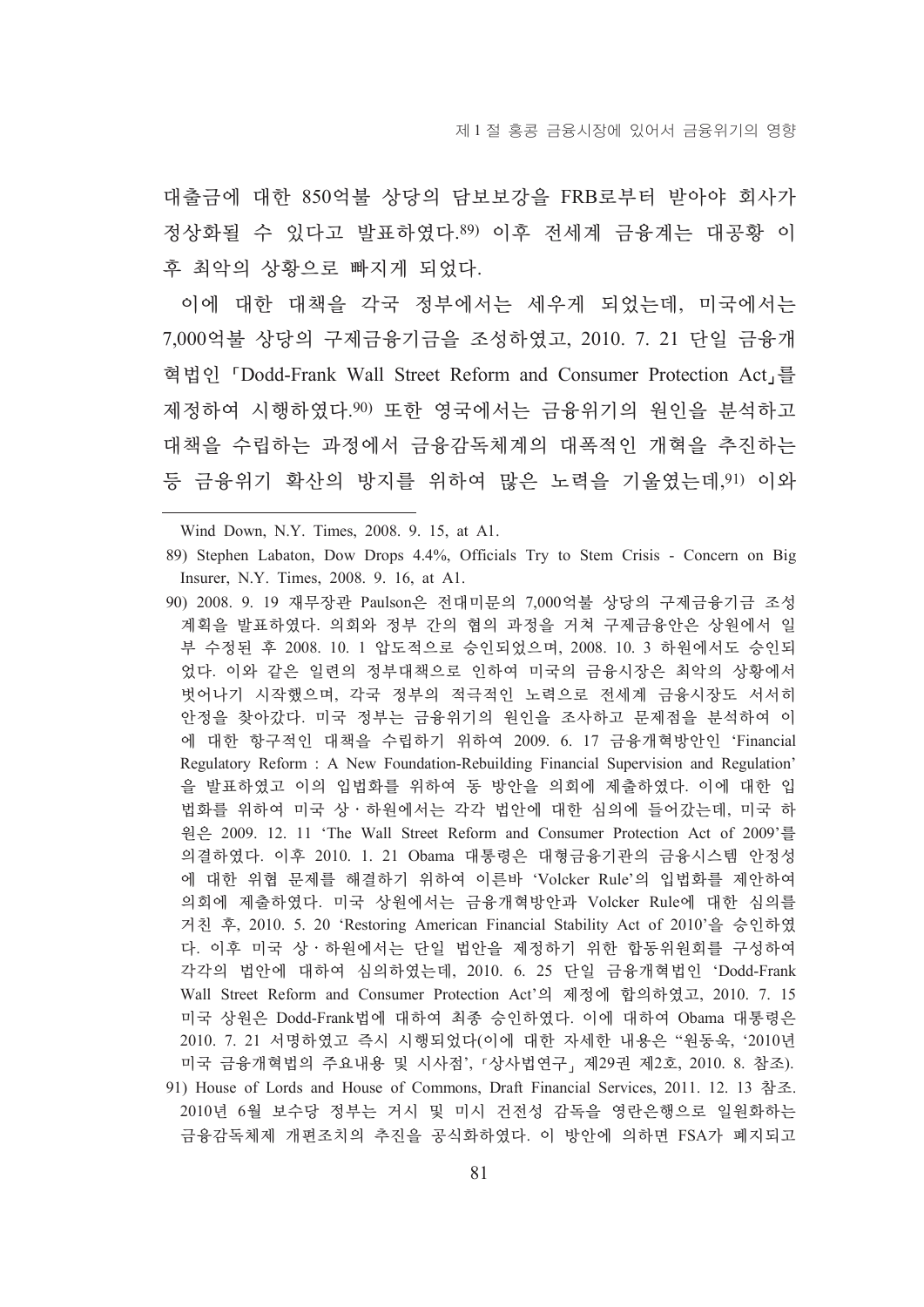같은 각국 정부의 노력에 따라 금융위기에 따른 영향은 많이 진정되 었다.

영란은행이 새로운 금융감독체계의 중심에 놓이게 되는데, 영란은행의 산하에 거시 건전성 규제기구와 미시건전성 규제기구를 둠으로써 건전성규제를 강화하게 된다. 이번 개혁안의 큰 특징은 영업행위규제와 건전성규제를 분리한다는 점이다. 이는 과거 노동당 시절 거부된 바 있는 Twin Peaks와 유사한 것으로, 규제의 틀을 피감 독기관이 아니라 감독목적에 중점을 두게 된다. Twin Peaks 주창자들은 과거부터 지속적으로 이와 같은 주장을 하였고 감독실패에 대한 유일한 대안이라고 주장하였 다. 그 결과 금융기관은 영업행위규제와 건전성규제를 별개의 감독기관으로부터 받 게 되는데, 이는 과거 통합감독기구의 장점으로 주장되던 정책과는 반대의 방향으 로 정책을 추진하게 되는 것이다.

이 방안에 의한 금융감독체제에서는 영란은행을 중심으로 FPC(Financial Policy Committee), PRA(Prudential Regulatory Authority), FCA(Financial Conduct Authority), ECA(Economic Crime Agency) 등이 각각의 감독기능을 담당하게 된다.

우선 영란은행 내에 FPC를 신설하게 되는데, 이 기구는 개별 금융기관을 직접 규제 하지 않고 금융시장 전체의 거시건전성을 감독한다. 위원장은 영란은행의 총재가 맡고 독립적 위원들로 구성된다. 한편 FPC가 공식 출범하기 전까지 임시조직으로 Interim FPC가 영란은행 내에 구성되어 2010년 2월부터 업무를 수행하고 있다. 이러 한 Interim FPC는 법적 효력은 없으나 FPC와 거의 동일한 조직으로 구성되어 업무 를 수행하고 있다.

영란은행의 자회사로 PRA를 신설하는데, 이 기구는 폐지되는 FSA를 대신하여 은 행, 투자은행, 보험회사 등 금융기관에 대한 일상적인 건전성 감독을 하게 된다. 이 기구는 개별 금융기관의 미시건전성에 대한 효과적인 감독을 실시함으로써 금융시 스템의 안정성을 확보하게 되는 것이다. PRA는 금융기관의 영업행위에 대해서 인 가하고 개별 금융기관의 감독에 필요한 법규를 제정할 수 있다.

FCA는 영라은행의 산하기구가 아닌 독립기과의 형태로 설립되고, 이사회는 다수의 비상근임원으로 구성된다. FCA는 모든 금융기관의 영업행위를 규제한다. 금융서비 스 제공의 적법성, 투명성 및 효율성 보장을 위해 모든 금융회사의 업무행위에 대 해서 감독하며 소비자보호를 목적으로 감독권을 행사하는 독립기구이다. 또한 금융 에 관련된 민원 및 분쟁을 처리하는 FOS(Financial Ombudsman Service), 소비자에 대 한 금융교육의 실시 및 예금보험제도 등에 대해서도 감독하게 된다.

ECA는 현재 여러 정부 부처 및 규제기구 등에 분산되어 담당있던 경제범죄 관련 업무를 단일기구가 전담토록 ECA를 신설하고 있다. 여기에서는 내부자거래, 시세조 작, 사기, 뇌물 등에 관련된 위법행위에 대한 감독업무를 수행하게 된다(이에 대한 자세한 내용은 "노철우, '우리나라 중앙은행의 금융감독의 현황과 과제', '금융법연 구, 제8권 제2호, 한국금융법학회, 2011, 131-142면 참조.).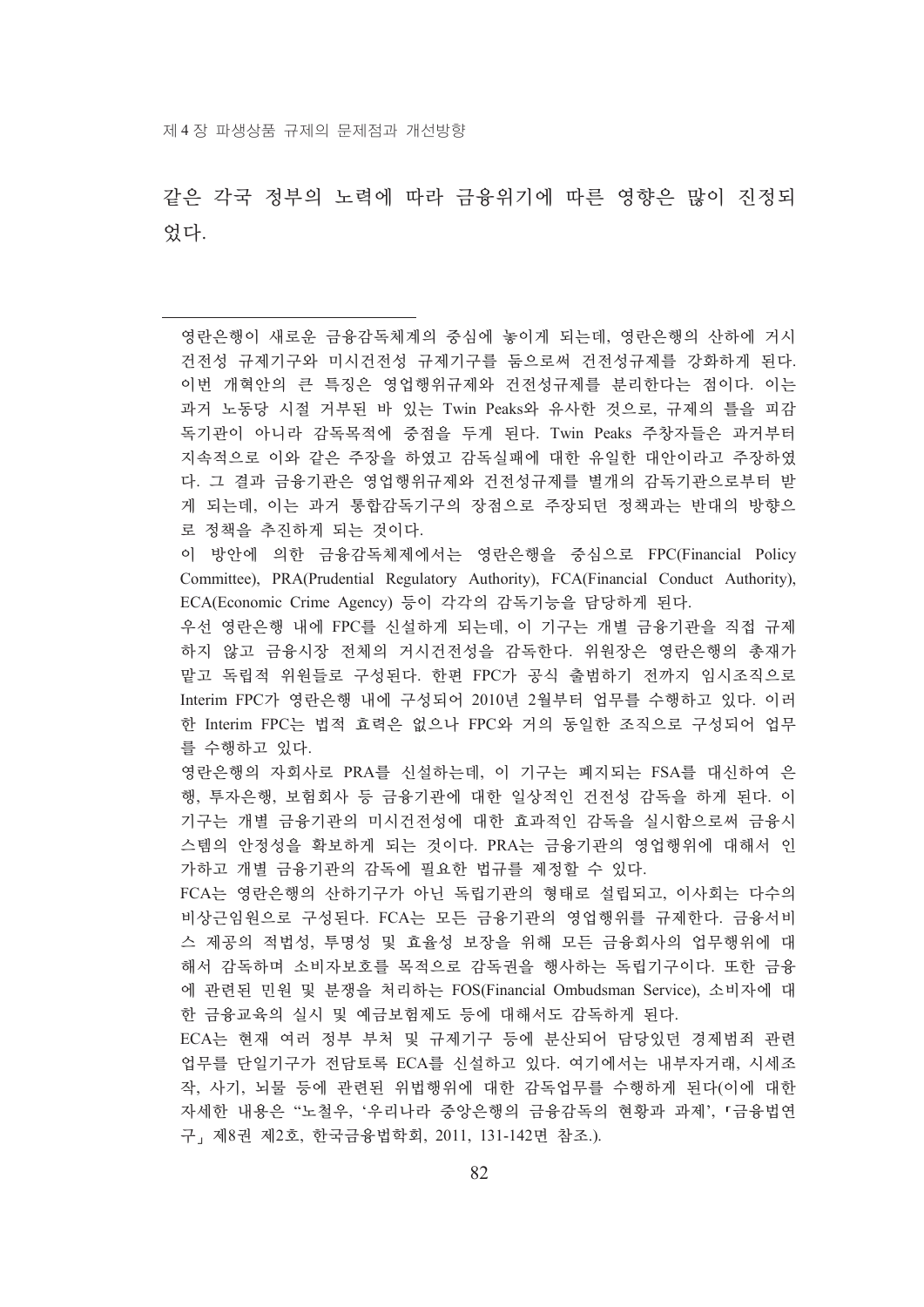### Ⅱ. 홍콩 금융시장에 대한 영향

1. 홍콩 정부의 대책

홍콩 당국에서도 금융위기에 대처하기 위하여 많은 대책을 수립하 였는데, 대책의 중점사항은 유동성확보, 예금자보호, 자본 확충 등이었 다. 그리고 SFC 및 HKMA는 Lehman사태로 인하여 야기된 현안에 대 해서 보고서를 작성하여 재무장관에게 보고하였다.92)

(1) 유동성 확보

HKMA는 두 가지 경로를 통하여 금융기관에 유동성을 제공하였 다.93) 즉 Discount Window<sup>94)</sup>와 Lender of Last Resort협약<sup>95)</sup>이었다. 그 러나 2008년 9월 세계금융위기에서는 금융시스템이 무너지는 상황에 이르면서 홍콩 금융시장에서는 거래상대방의 신용의 안정성에 대한 우 려가 더욱 문제되었다. 따라서 우발적인 상황에 대처할 수 있는 적정 한 유동성 확보가 강조되면서 은행 간 유동성은 부족하게 되었다. 은 행 간에는 1일물 콜거래만이 유지되었다.

이에 HKMA에서는 은행간 유동성을 확보하기 위하여 2009년 3월 31일까지 잠정적으로 5가지의 대책을 시행하였다. 96) 이에 따른 대책

<sup>92)</sup> HKMA, Report of the Hong Kong Monetary Authority on Issues concerning the Distribution of Structured Products connected to Lehman Group Companies, 2008.12.; SFC, Issues Raised by the Lehman Minibonds Crisis; Report to the Financial Secretary, 2008. 12.

<sup>93)</sup> DW Arner · BFC Hsu · AM Da Roza, supra note 22, p. 20.

<sup>94)</sup> 이는 은행들이 HKMA로부터 교화기금증권이나 다른 법적 증권을 담보로 하여 환매계약에 의하여 일시적인 부족자금을 1일간 차입하는 제도이다.

<sup>95)</sup> HKMA가 일정한 담보를 근거로 일시적으로 유동성이 부족한 은행에게 Discount Window를 통하여 대출을 하거나 은행자사을 공개시장에서 매입하는 방식으로 기 금에 대한 수요를 충당할 수 있는 협약을 체결하는 제도이다.

<sup>96)</sup> HKMA, HKMA to provide liquidity assistance to licensed banks in Hong Kong, HKMA Press Rel., 2008. 9. 30.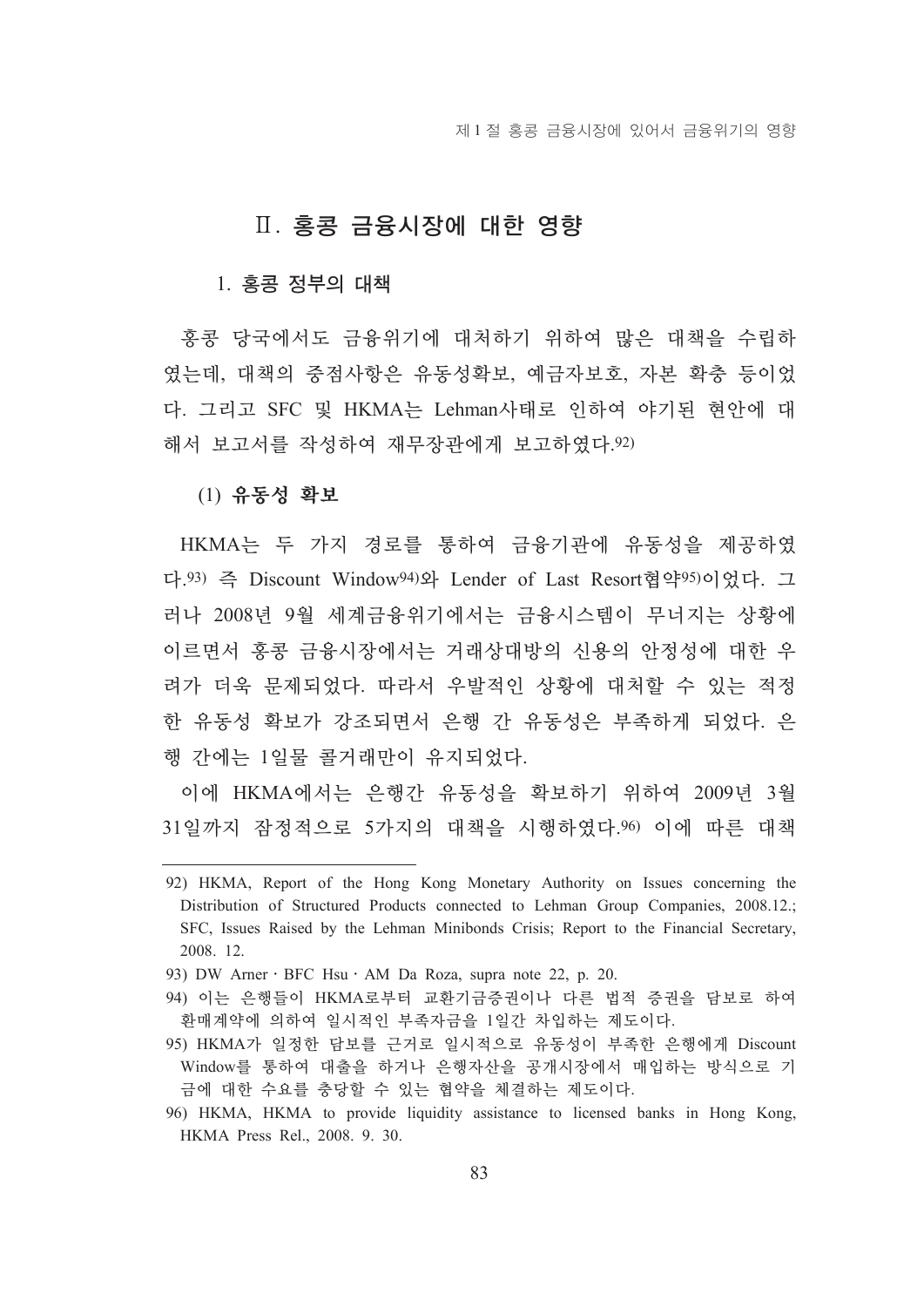으로는 유동성 목적으로 담보로 제공할 수 있는 증권의 범위 확대, 유동성 지원기간을 최대 3개월까지 연장, 유동성을 위한 담보로써 교 환펀드증서 사용에 대한 가산율 적용의 면제, 필요시 개별 금융회사 간의 홍콩S 및 USS의 외환스왑거래의 허용, 담보조건의 유용화 등이 었다.

#### (2) 예금자보호와 자본확충

2008년 10월 14일 재무장관은 금융시장의 안정성을 확보하기 위하 여 예금의 일괄보장 및 자본 확충을 지원하기 위한 기금조성 등의 조 치를 취하였다.97) 예금의 일괄보장을 위하여 교환펀드를 사용하기로 하였고, 자본확충을 위한 펀드를 조성하기 위하여 Contingent Bank Capital Facility를 설립하였다.

#### 2. 금융시스템에 대한 영향

글로벌 금융위기의 여파는 직접적으로 홍콩의 금융시스템에 영향을 주었다. 동아시아은행(Bank of East Asia, 이하 "BEA"라 함)의 대량예 금인출사태, AIG보험계약자의 혼란, Lehman Brothers 파산에 따른 구조 화투자상품과 관련된 금융사태, CITIC Pacific의 대규모 외환손실 등이 대표적인 사례이다. 98) 그 중 가장 커다란 영향을 준 사례는 Lehman Brothers의 Minibonds와 관련된 문제였다.

Lehman Brothers 사태에 이은 AIG그룹의 유동성공급 요청은 홍콩 AIG보험회사의 고객들에 의한 보험해지요청을 촉발하게 되었다. 즉각 적인 미국 정부의 AIG에 대한 공적자금 투입으로 최악의 상황에 이 르지는 않았다.

<sup>97)</sup> HKMA, Financial Secretary announces new measures to support confidence in the Hong Kong banking system, HLMA Press Rel., 2008. 10. 14.

<sup>98)</sup> D.W.Arner · B.F.C. Hsu · A.M. Da Roza · F.A. Da Roza · S. Johnstone · Paul Lejot. supra note 35, pp. 32-33.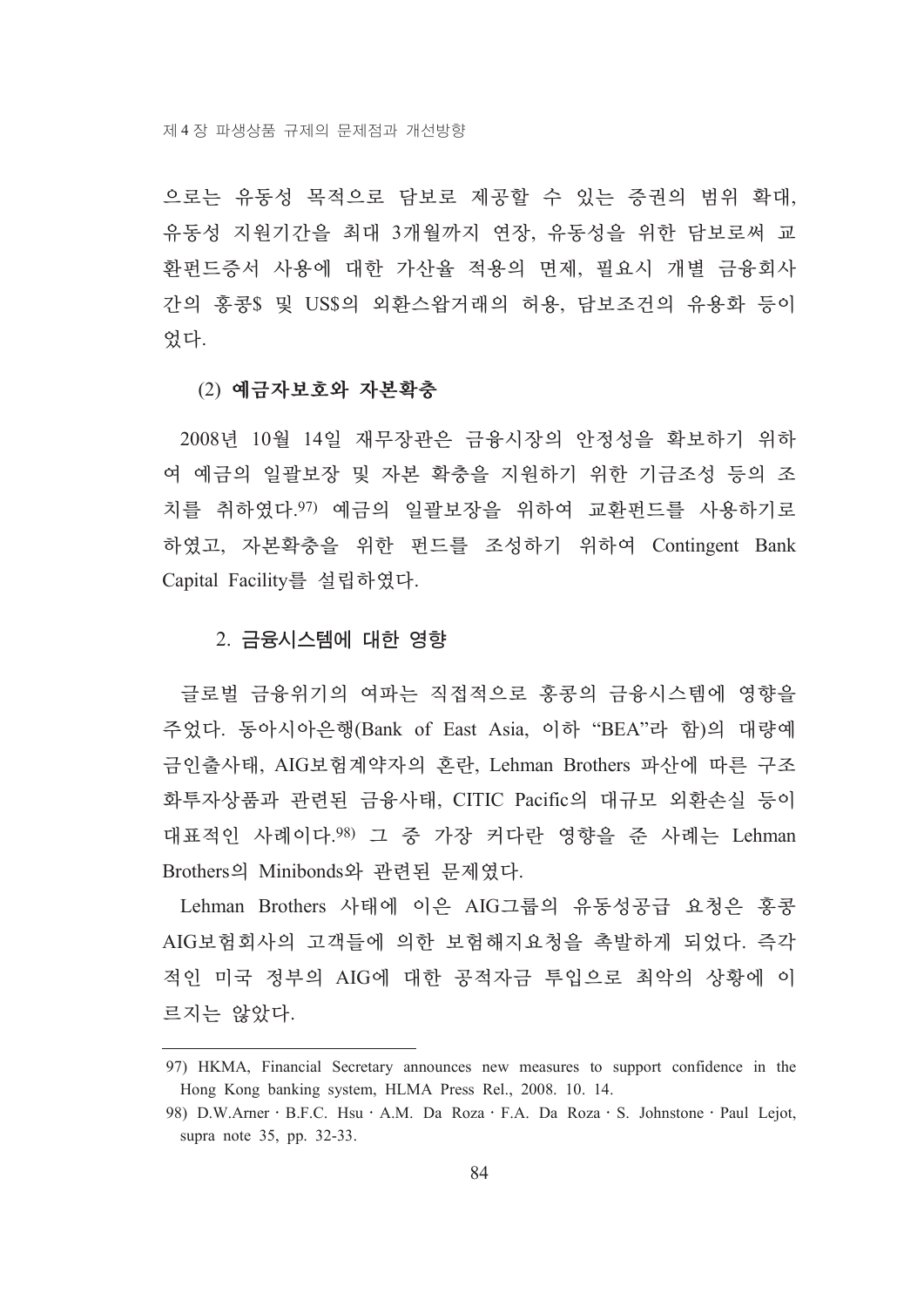아시아 금융위기 이후 최초로 2008년 9월 24일 홍콩에서 대량예금이 출사태가 발생하였다. Lehman Brothers 및 AIG에 대한 자산포지션으로 인하여 BEA의 자산건전성에 문제가 발생하였고, 곧 홍콩특별행정구 정 부에 의하여 국유화가 될 것이라는 유언비어와 함께 수 천명의 고객이 예금인출을 요구하였다. 이후 HKMA의 유동성 공급과 BEA은행장 및 재무장관의 성명서 발표 등에 의하여 예금인출사태는 잠잠해졌다.99)

그리고 2008년 10월 20일 중국 국영기업그룹인 CITIC의 홍콩자회사 이고 홍콩상장회사인 CITIC Pacific은 외국환옵션계약 파생상품에서 약 155억 HK\$(20억 US\$)의 외환 손실을 보았다고 발표하였다. 외환시 장에서 미국 달러 대비 호주 달러가 급락함에 따라 이와 같은 손실이 발생한 것이었다.100)

#### 3. 파생상품시장의 영향

#### (1) 주요 파생상품의 사건 발생

2008년 9월 15일 Lehman Brothers의 파사시청은 파생상품에 투자하 개인 투자자에게 많은 영향을 주었고, 파생상품에 대한효과적인 금융 감독의 필요성에 대한 교훈을 남겼다. 이로 인하여 HKMA와 SFC는 재무장관에 대해서 Lehman Brothers 사태에서 발생한 문제점에 대한 보고서를 작성하여 제출하였다.<sup>101)</sup>

당시 Lehman Brothers는 신용 및 채권금융상품 분야에서의 세계적인 금융회사였다.102) 구조화 상품은 Lehman Brothers 영업의 중요한 부문

<sup>99)</sup> HKMA, HKMA says Hong Kong banking system is sound, HKMA Press Rel., 2008. 9. 24.

<sup>100)</sup> DW Arner · BFC Hsu · AM Da Roza, supra note 22, p. 14.

<sup>101)</sup> HKMA, Report of the Hong Kong Monetary Authority on Issues concerning the Distribution of Structured Products connected to Lehman Group Companies, 2008.12.; SFC, Issues Raised by the Lehman Minibonds Crisis; Report to the Financial Secretary, 2008. 12.

<sup>102)</sup> Lehman Brothers Minibonds의 판매과정에 대한 자세한 설명은 SFC 및 HKMA의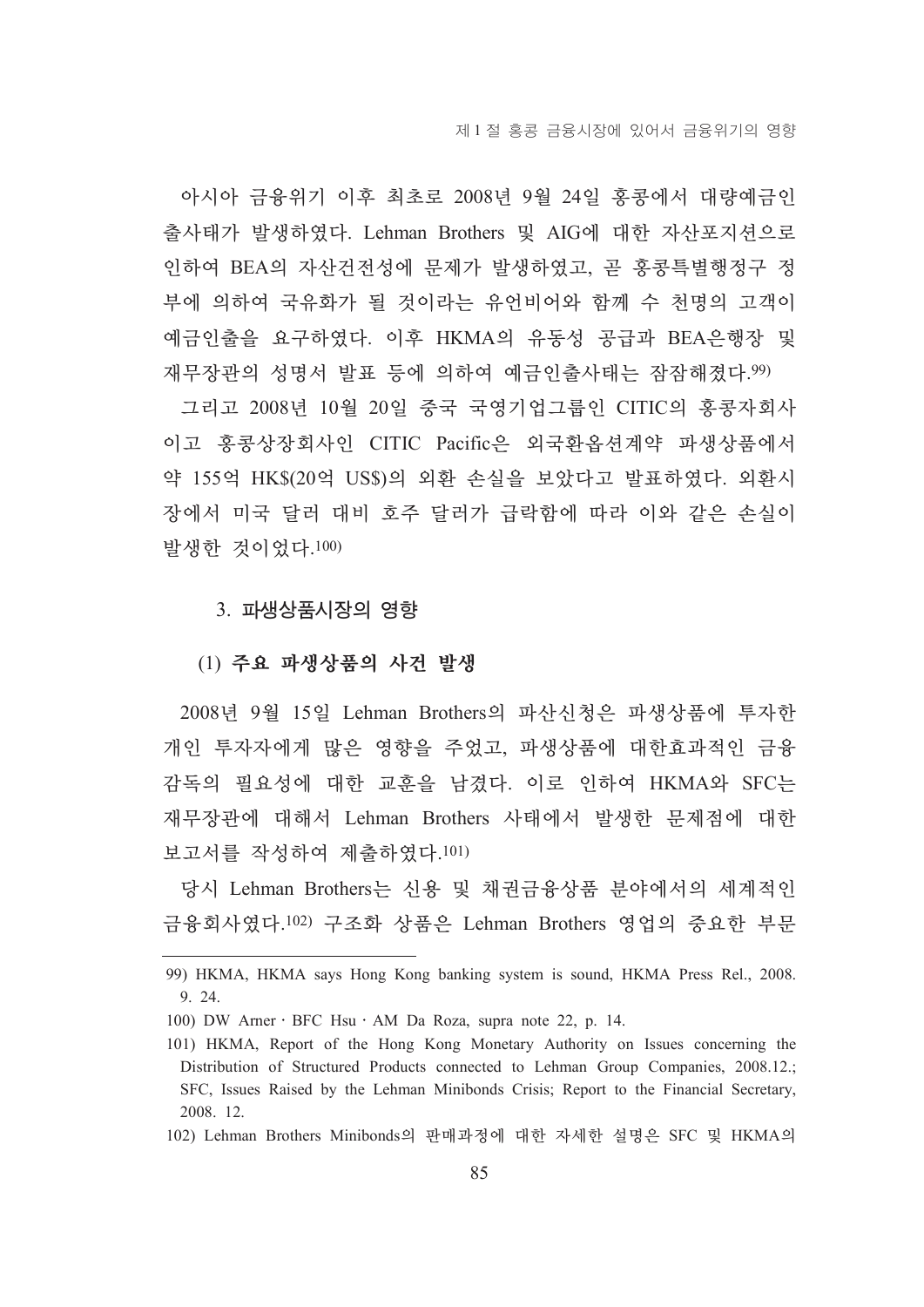으로 아시아 및 홍콩에서 매우 수익성이 높은 부문이었다. Minibonds 는 복합구조화 채권(complex structured notes)으로서 Lehman Brothers에 의하여 중개된 비상장채무증권(unlisted debt securities)이며, 21개 은행 및 증권회사를 통하여 매각되었다. SFC보고서에서 밝혔듯이 Cayman군 도에 설립된 SPV(Special Purpose Vehicle, 특수목적회사)인 Pacific International Finance Limited(이하 "PIFL"이라 함)는 약 140억 HK\$의 구조화 상품(주로 비상장 신용연계채권)을 "Minibonds"라는 상품으로 홍콩 일 반투자자에게 매각하였는데, 인가 은행 및 증권회사가 판매하였고 Lehman Brothers지주사의 홍콩자회사가 중개하였다. Minibonds는 HSBC, Hutchison Whampoa, DBS, Sun Hung Kai Properties, Goldman Sachs 및 Morgan Stanley 등의 회사의 신용등급과 연계되었고, 총 32회차의 Minibonds가 발행되었다. 103)

Lehman Brothers가 파산 신청을 하였을 때, 3회차의 Minibonds는 만기 가 도래하였고, 1회차는 조기 상환의 대상이었다. 이렇게 상환된 총액은 13억 HK\$였으며, 미상환 잔액은 126억 HK\$였고, 투자자는 약 34,000명 이었다.

Lehman Brothers의 파산은 Minibonds의 발행과 관련된 계약상의 사유 에 해당되어 기초금융구조의 청산을 야기하게 되었고, 이로 인하여 Minibonds의 가치는 액면가를 하회하게 되었다.

이로 인하여 복합금융상품의 마케팅과 판매에 대한 규제의 효과성. 개인투자자 또는 고객에게 증권을 판매하는 금융중개회사에 대한 판매 시 감독의 질적 수준, Minibonds 판매자에게 제공되는 판매성과급이 불 완전 판매, 특히 불완전하거나 오도된 정보에 의하여 권유된 판매를 조장하는지 여부, 복합금융상품의 개인 고객에 대한 판매시 계약상

보고서를 참고하여 작성하였다(SFC, supra note 47, s. 13; HKMA, supra note 47, pp.  $10-17$ ).

<sup>103)</sup> DW Arner · BFC Hsu · AM Da Roza, supra note 22, p. 15.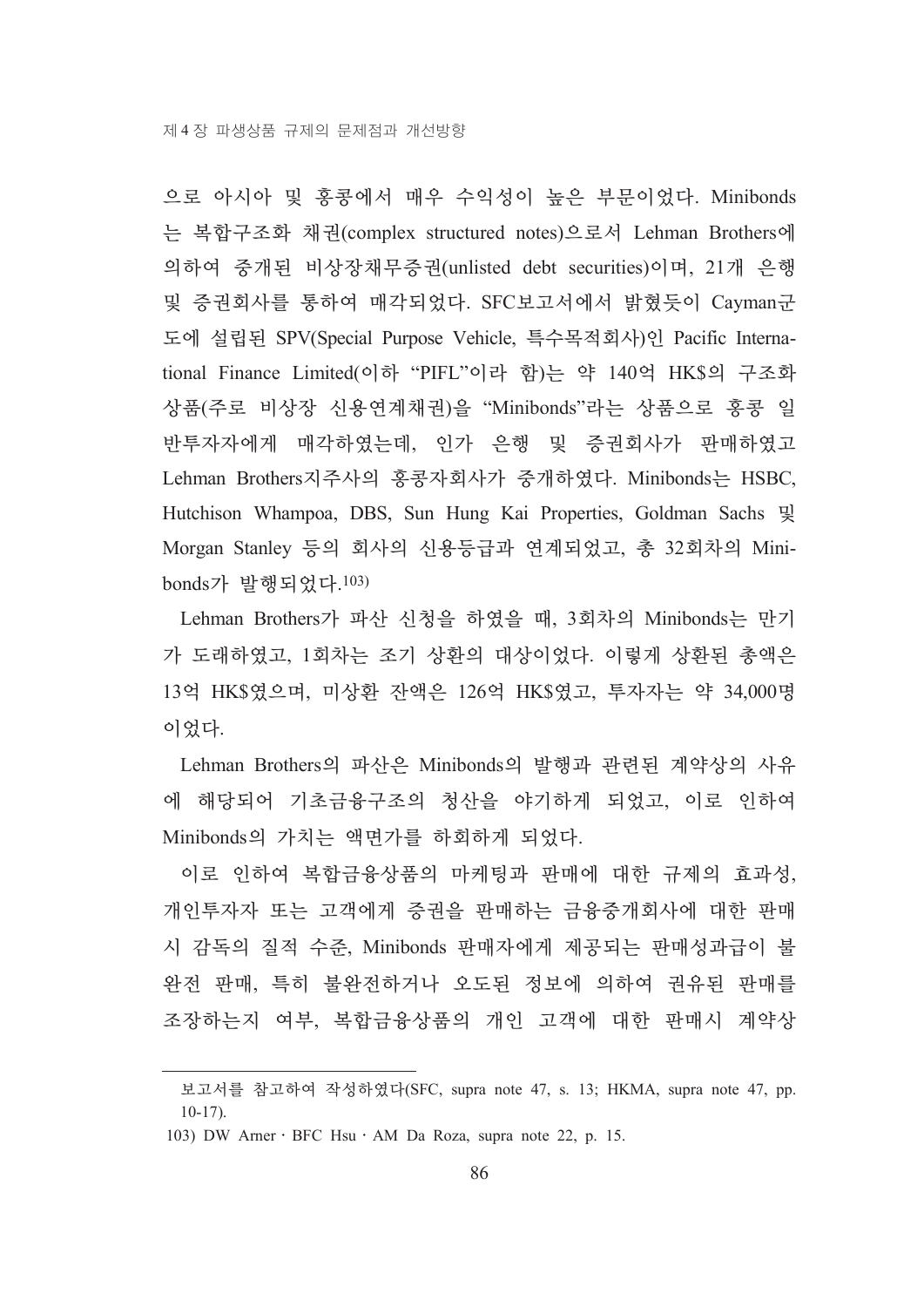공명정대함이 법에 의하여 보장되는지 여부 등에 대한 문제가 제기 되었다. 104)

(2) Minibonds에 대한 대응경과

1) Minibonds의 판매과정

Minibonds는 일반투자자를 대상으로 발행되었는데, 기본 액면판매가 가 5,000 US\$였으며, 비싸지 않은 소비자용품이나 상품권을 사은품으로 제공하였다. 105)

Minibonds가 처음으로 출시된 것은 2002년이었다. 총설정액은 3억 HK \$였고, Lehman Brothers가 관리하는 PIFL을 통하여 발행되었다. 이 상 품은 Hutchison Whampoa의 상장미국중기채권(만기 2007년)을 기초자산 으로 상품구조가 설계되었다. 액면표시금액은 50,000 HK\$였고, 가입시 홍콩\$는 통상적으로 500,000 US\$의 액면금액으로 발행된 Hutchison채 권을 구입하기 위하여 US\$로 스왑되었다. 기초자산인 Hutchison채권의 액면이자율은 6.95%이지만, Minibonds의 연간 이자율은 5.35-5.6%였다.106)

Minibonds의 발행은 일반투자자에게 우량상장회사의 중기채권에 투 자할 수 있는 기회를 제공하였다. 또한 Hutchison 및 중기채권 모두 상 장되었기 때문에 높은 투명성이 있었다.107)

PIFL이 발행한 신용연계채권(credit-linked notes, 이하 "CLN"이라 함) 을 "Minibond"라는 용어를 사용하며 영업을 한 것에 대해서 "bond"라 는 용어를 사용함으로써 Minibond가 복합구조화 신용상품이 아니라 회 사채라고 투자자들이 오인하게 되었다는 비판이 제기되는 등 논란이 많다. 그러나 "Minibond"라는 용어의 사용은 발행 회차와 관련해서만

<sup>104)</sup> Ibid., pp. 15-16.

<sup>105)</sup> DW Arner · BFC Hsu · AM Da Roza, supra note 22, p. 16.

<sup>106)</sup> D.W.Arner · B.F.C. Hsu · A.M. Da Roza · F.A. Da Roza · S. Johnstone · Paul Lejot, supra note  $35$ , p. 37.

<sup>107)</sup> Ibid., pp. 37-38.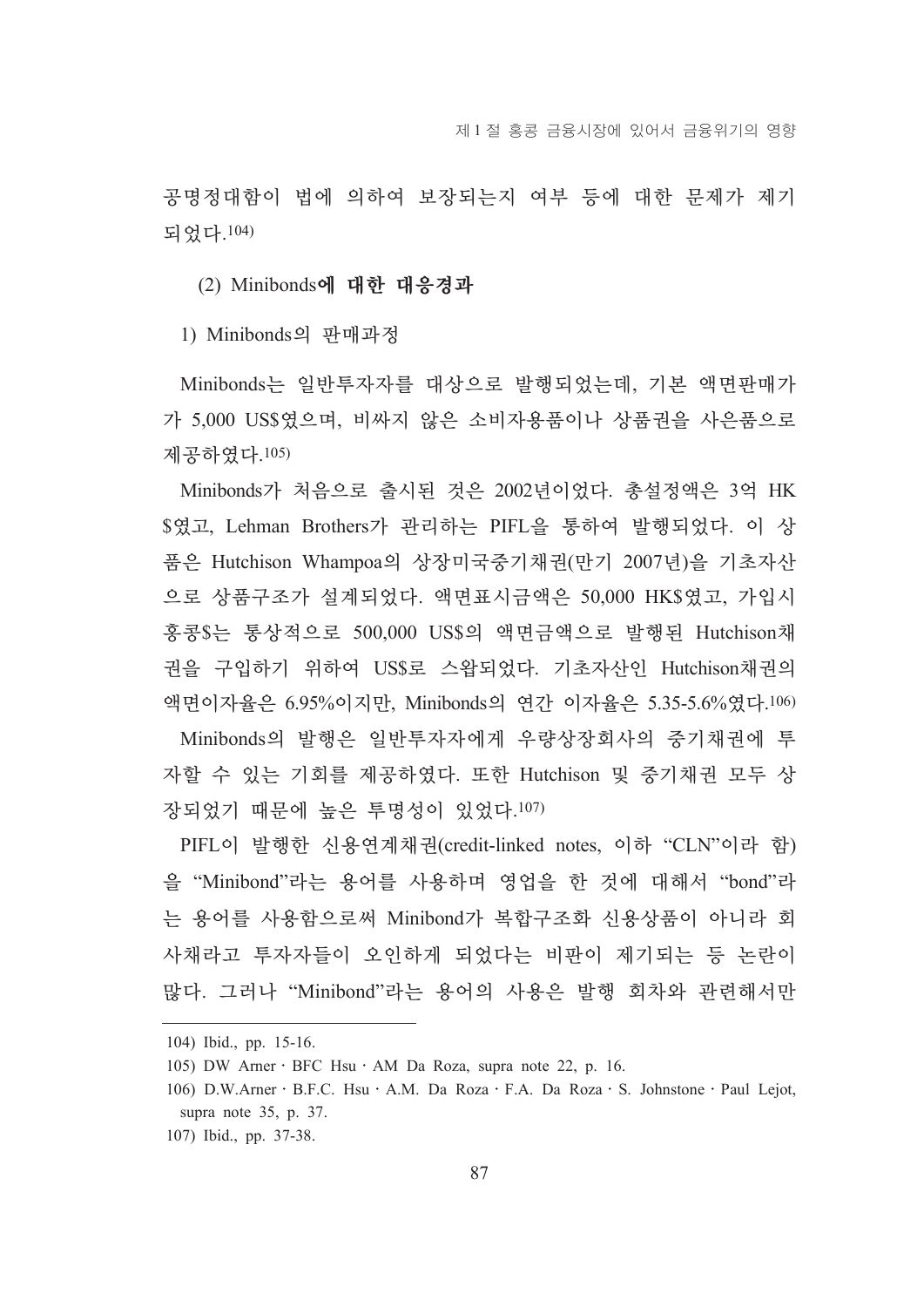사용되었기 때문에 결과적으로 공식적인 서류상 허위기재에 해당한다 고 보지 않았다.108)

2) Minibonds의 설계 및 손익 구조

HKMA 및 SFC 보고서에서 밝혔듯이 Minibonds는 CLN이다. CLN은 통상적으로 은행이 자신의 운영 자금을 확보하기 위해서 중기채권발행 계획에 따라 발행되는 신용채이다.109) 채권의 원금상환은 발행자의 신 용가치 뿐만 아니라 CDS의 판매를 통하여 채무지급의무를 보증하고 있는 제3자와도 연계된다. 신용에 관련된 요건에 해당되면, CLN의 액 면가를 상환 받게 되는 것이 아니라 기초자산을 수령하게 되는데, 기 초자산의 시장가치는 통상적으로 CLN의 시장가치를 하회하게 된다.

Minibonds의 경우에 신용연계법인(reference entities) 및 보증채무에 대 해서 투자설명서에 기재되어 있는데, Minibonds의 상환은 신용연계법 인 및 보증의무 중 어느 하나와 관련된 파산, 지급불능 및 구조조정 등의 신용위험이 발생하면 조기상환하게 된다. 신용위험의 발생으로 인한 조기상환이 발생되면, 보증채무는 경매절차를 통하여 매각되며, 상화금액은 매도금액에서 비용 및 경비를 공제한 자액이 되다.110)

PIFL을 SPV인데, 통상적으로 SPV는 신탁, 회사, LLC 또는 투자조 합의 형태로 존재하며, 자본금이 적고 독립적인 경영진이나 직원이 없 으며, 자금의 수령이나 배분이 미리 정해진 지침에 의하여 수탁자가 수동적으로 역할을 수행하는 것이 일반적이고, SPV는 파산될 수 없는 구조를 가지고 있으며, 일반적으로 조세회피지역에 설립되고 소유권은 자선단체에 기부된다.

<sup>108)</sup> Ibid., pp. 38-39.

<sup>109)</sup> D.W.Arner · B.F.C. Hsu · A.M. Da Roza · F.A. Da Roza · S. Johnstone · Paul Lejot, supra note  $35$ , p. 39.

<sup>110)</sup> Ibid., pp. 39-40.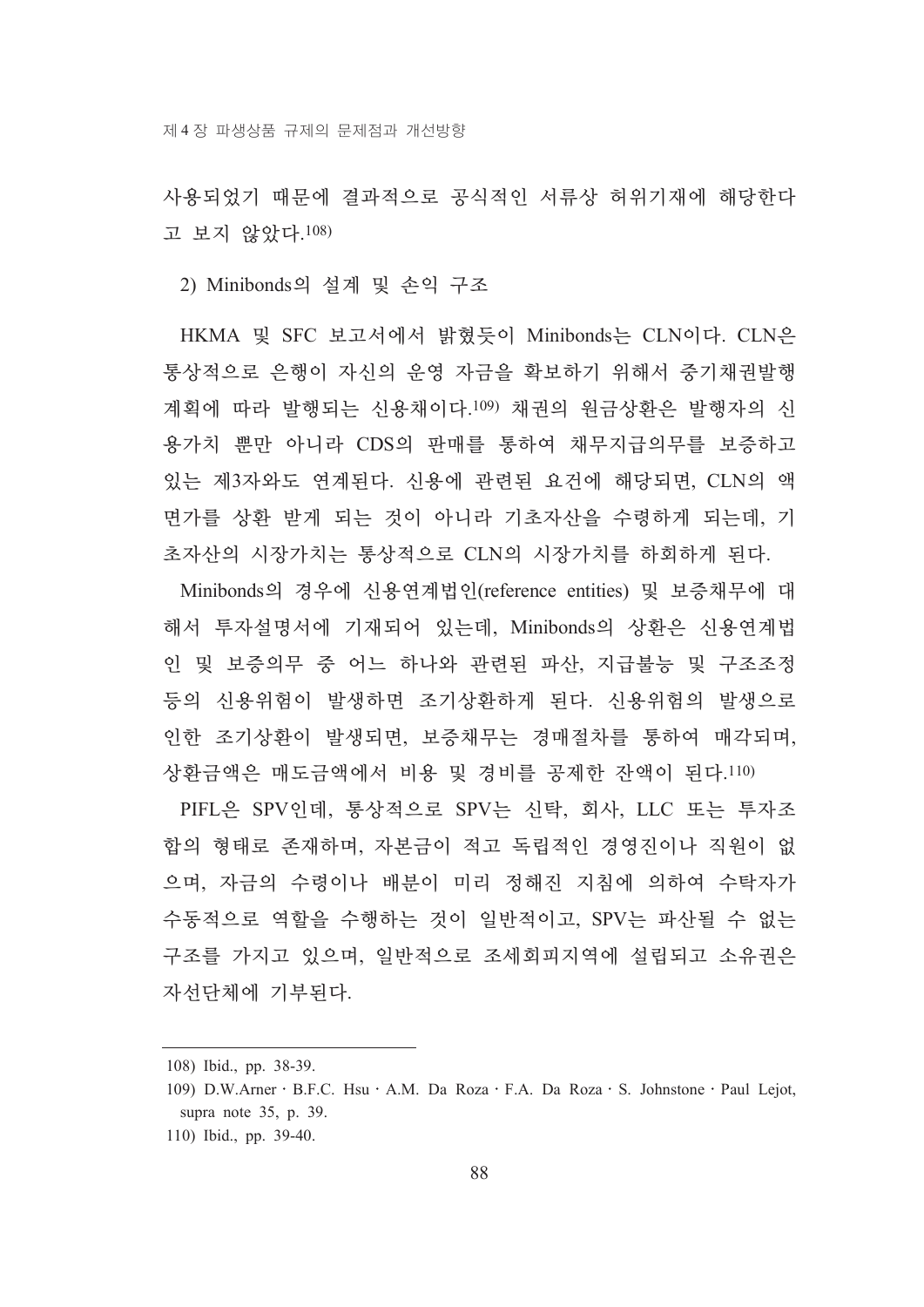그런데 PIFL은 이와 같은 SPV의 특징을 모두 가지고 있는데, PIFL 은 주식회사이고 소유권은 자선단체에 기부되었다. PIFL의 소유구조는 법인격부인의 법리가 적용되기 어렵게 고안되었다. Lehman Brothers는 소유구조를 통하여 PIFL을 이용하여 구조화 상품의 영업을 수행할 수 는 있지만, 이에 따른 책임은 회피할 수 있게 되어 있는 것이다. 또한 PIFL은 파산시키기가 어렵게 되어 있다.111)

PIFL가 매입한 자산은 합성CDO인데, 합성CDO는 Lehman Brothers의 자회사로부터 매입하였고 HSBC가 수탁회사이다. PIFL에 의하여 매각 된 CDS는 위험 및 기간에 비하여 훨씬 낮은 수준의 스프래드를 보였 는데, 따라서 CDS가 정리된다면 손실이 불가피한 것이다. 합성CDO는 PIFL이 매입한 이후 상당히 그 가치가 하락하여 대규모 손실이 예상된 다. CDO 및 홍콩\$와 US\$간의 통화 및 이자율스왑이 정리되면서 발생 하는 손실과 비용은 모두 합성CDO의 매각에서 발생하는 순수익에서 공 제된다. Lehman Brothers의 자회사는 PIFL에 의하여 매각된 CDS의 스왑 거래상대방이다.

Minibonds의 상품구조를 보면, 일반투자자를 일정한 범위에서 보호하 고 있다. PIFL이 파산되기 곤란한 구조로 되어 있고, 합성CDO를 독립 적인 제3자인 HSBC에 의하여 보관하도록 했기 때문이다. 그러나 일반 투자자가 Lehman Brothers의 리스크에는 노출되어 있지만, PIFL이 독립 적인 법인격을 구비함으로써 Lehman Brothers에 대해서 지워을 요청할 수는 없다. Lehman Brothers의 모든 청구권과 비용은 투자자의 그것에 비하여 우선권을 갖도록 상품의 구조가 설계되어 있다. 따라서 CDS와 외환 및 이자율 스왑으로부터 발생하는 Lehman Brothers의 청구권과 모든 비용이 투자자의 권리에 우선하게 된다.112)

<sup>111)</sup> DW Arner · BFC Hsu · AM Da Roza, supra note 22, p. 41.

<sup>112)</sup> Ibid., p. 17.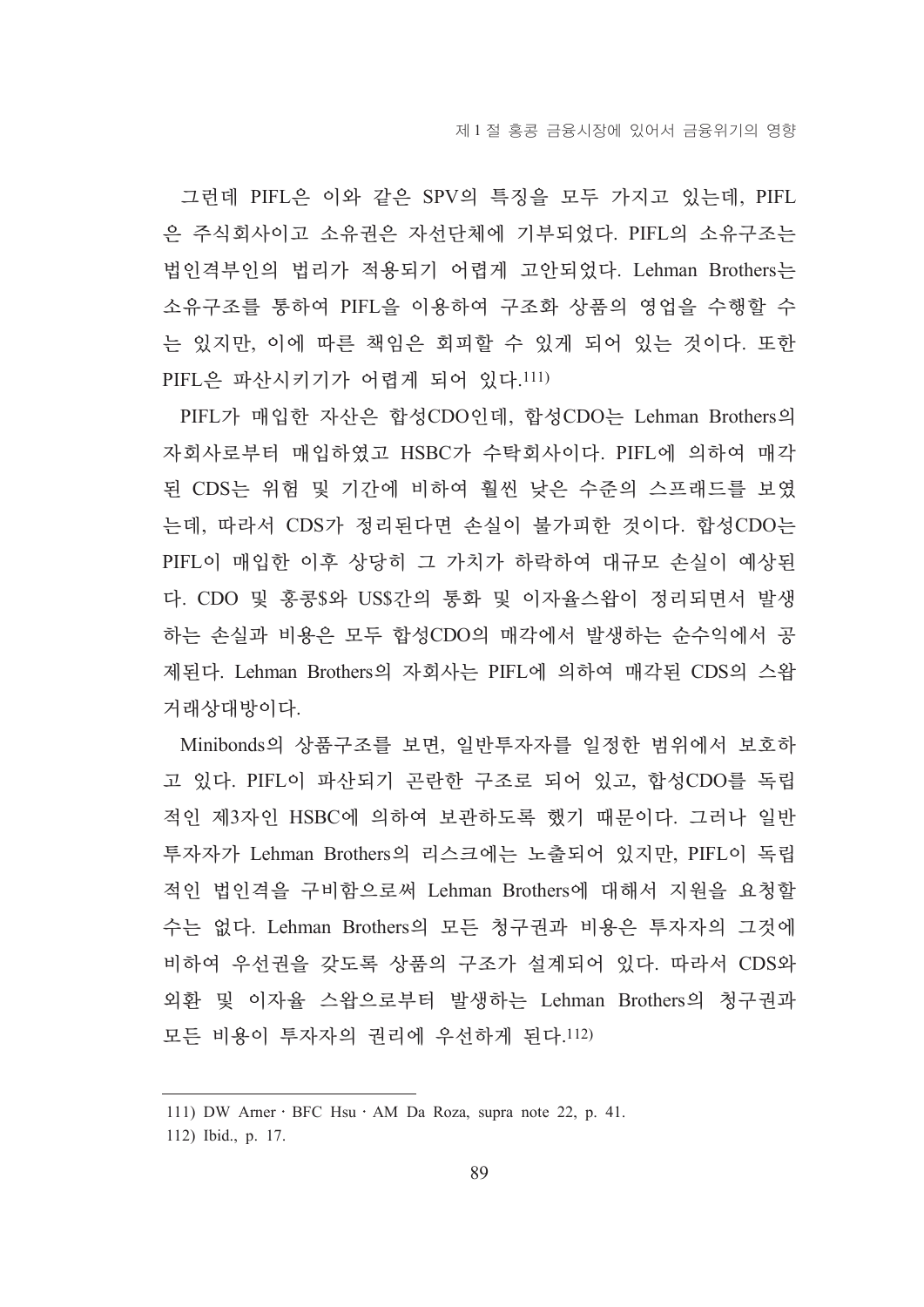이와 같은 상황에서 Lehman Brothers의 파사신청은 계약에 규정되어 있는 부도조건에 해당되었고, Minibonds의 지급불능이 발생하게 되었 으며, 이것은 CDS스왑과 통화 및 이자율스왑의 청산을 강제하게 되었 다. 또한 합성CDO는 청산되었고, 그 수익은 Lehman Brothers의 청구권 및 비용을 지급하는데 사용되었다. 따라서 합성CDO를 청산하고 CDS 를 정리하는 과정에서 손실이 불가피하게 되었고, 투자자들은 거의 투자금의 회수가 불가능하게 된 것이다.113)

3) Minibonds의 분쟁해결과정114)

Minibonds와 같은 복합구조화 금융상품도 홍콩에서는 일반투자자에 게 판매되었다. HKMA보고서에서도 밝혔듯이 해외 많은 국가, 특히 미국 및 영국에서는 이와 같은 상품의 판매절차나 필요요건은 홍콩의 경우보다 훨씬 엄격하다.115) 일부 판매금융회사 및 그 직원들은 문제 가 된 판매절차에 관여한 것으로 나타났는데, 이에 따라 Sun Hung Kai Investment Services는 2009. 1. 22 SFC와 합의하여 Minibonds를 자신으 로부터 매입한 고객에게 액면가로 환매해주기로 하였다. 이는 SFC가 Minibonds의 판매실무와 관련하여 많은 문제를 제기한 결과였다. 이후 KGI Asia도 SFC의 문제 지적 이후 고객에게 환매하였다.

2009. 7. 22 HKMA와 SFC는 Minibonds를 판매했던 16개 은행과 합 의를 하였는데, 이에 따라 16개 은행은 65세 이하의 고객에게는 투자 원금의 60%, 65세 이상의 고객에게는 투자원금의 70%에 상당하는 가 격으로 Minibonds를 환매하겠다는 청약을 하기로 하였다. 판매은행들 이 책임을 인정한 것은 아니며, SFC도 은행의 Minibonds 판매에 대한 조사를 중지하였다. HKMA도 화매의 첫약에 응한 고객과 과려되 어떠

<sup>113)</sup> DW Arner · BFC Hsu · AM Da Roza, supra note 22, p. 17.

<sup>114)</sup> 이하의 내용은 "DW Arner · BFC Hsu · AM Da Roza, supra note 16, pp. 17-18"의 내용을 요약한 것이다.

<sup>115)</sup> HKMA, supra note 24, pp. 47-57; SFC, supra note 24, pp. 16-19, 22-23.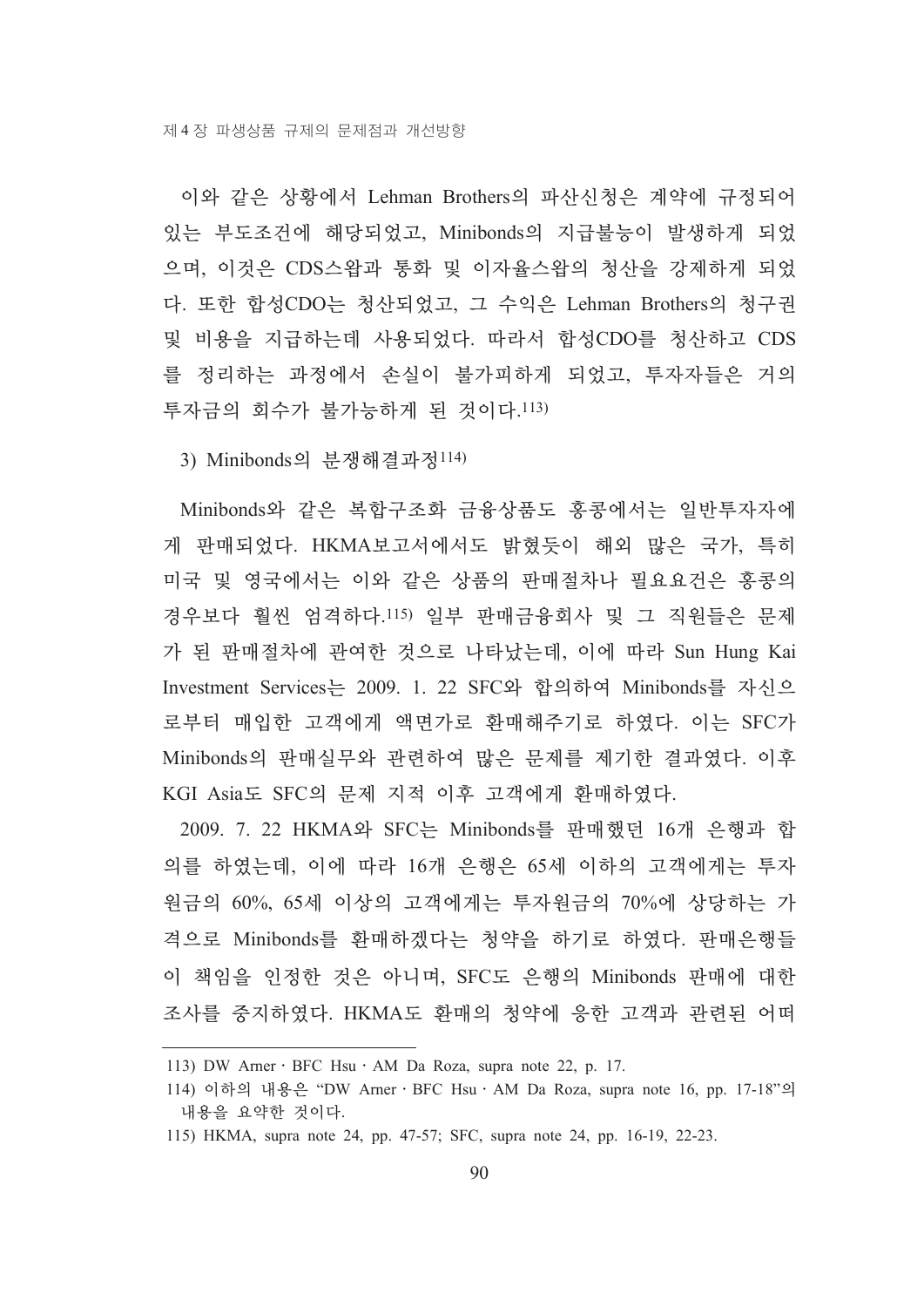한 제재조치도 취하지 않을 것임을 은행에게 통지하였다.

2009. 12. 17 SFC와 Grand Cathay Securities 간에 통일된 보상조건에 대한 합의가 이루어졌고, 이에 따라 19개 Minibonds판매회사에 대한 조 사도 마무리되었다. 2009. 12. 23 SFC와 HKMA는 Lehman Brothers가 발 행한 주가지수연계고정이표채의 판매와 관련하여 Dah Sing Bank 및 Mevas Bank와 합의를 하였는데, 이에 따라 양 은행은 일정한 자격을 갖춘 고객으로부터 원금의 80%에 해당 채권을 환매하기로 하였다. 또 한 SFC는 행위규범에 의한 어떠한 제재조치도 은행에 대해서 하지 않 기로 하였으며, HKMA도 동일하게 합의하였다.

최종적으로 2010. 1. 13 SFC는 Minibonds의 판매사는 아니지만, Minibonds를 매입하여 자신의 고객에게 매각한 Karl Thomson Investment Consultants와 합의하였고, 이에 따라 관련 고객들은 2009. 7. 22 16개 은행이 제공하는 것과 동일한 조건으로 Minibonds를 화매할 수 있게 되었다.

### 제 2 절 파생상품 규제의 문제점

#### Ⅰ. 서 설

Minibonds와 관련된 해결 과정에서 우선 일반투자자 보호를 목적으 로 했을 때, 복합투자상품의 적절하고 공정한 판매에 대한 입법적, 규 제적 및 감독적 측면에서의 대처미흡, 투자상품의 판매와 관련하여 증권회사 및 은행판매사에 대한 SFC와 HKMA에 의한 중첩적 감독시 스템으로 인한 감독의 공백, 분쟁의 효율적이고 신속한 해결시스템의 결여 등이 문제점으로 제기되었다. 116)

<sup>116)</sup> DW Arner · BFC Hsu · AM Da Roza, supra note 22, p. 19.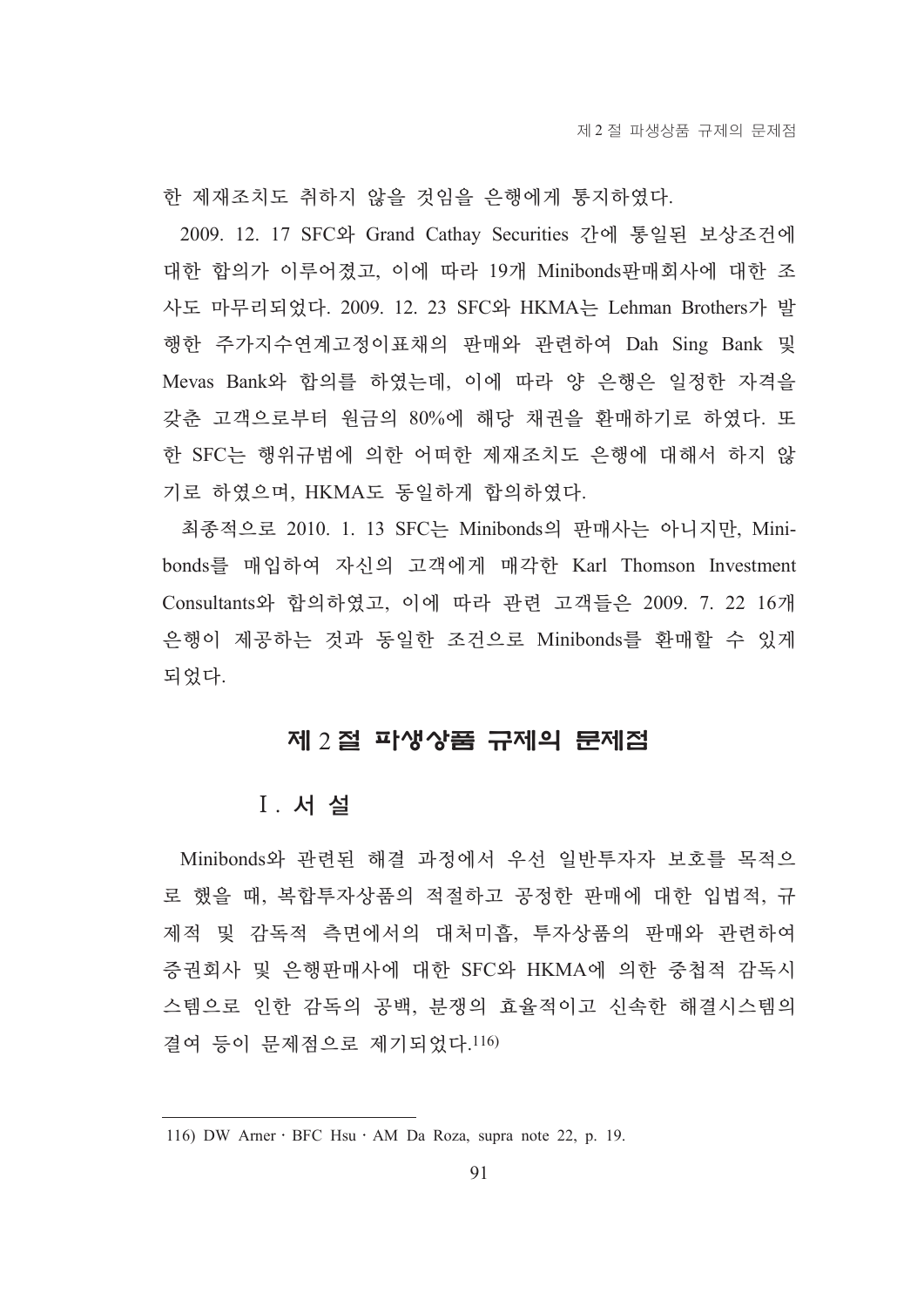SFC는 판매회사와 관련된 4가지의 문제점을 지적하였는데, 117) Minibonds에 대한 주의의무의 적합성, 판매 직원이 해당 상품 및 관련 리 스크를 이해할 수 있도록 제공한 교육의 적합성, 고객과의 상담시 제 공한 투자조언의 녹취여부, Minibonds의 리스크 수준의 평가 등에 대 한 것이었다.

### Ⅱ. 중개회사에 대한 규제

Minibonds가 승인된 이후 일반투자자에게 판매된 방식에 대하여 일 반적으로 많은 비판을 받았는데, 특히 증권영업과 관련하여 고객 및 은행정보를 부적절하게 이용한 행위를 포함하여 상품의 판매자로서 RIs(즉 은행)의 영업활동, 고객에게 판매되는 것이 적절하지 않은 상 품을 고객에게 판매하였다는 측면에서 특정한 고객을 위한 투자상품 으로서의 적합성 등이 문제되었다.<sup>118)</sup> SFC에 의하여 직접 인가를 받 고 감독을 받는 비은행금융회사 뿐만아니라 HKMA에 의하여 수시감 독을 받는 RIs도 SFC가 제정하여 시행하고 있는 규칙, 규범 및 지침을 준수하여야 한다. 영업실무를 규율하는 핵심적인 규범은 "Code of Conduct(이하 "업무규범"이라 함)"119)이며, 이는 인가를 받은 비은행금 융회사나 RIs에 동일하게 적용된다. 업무규범 일반원칙(General Principle) 제4조에 의하면, 중개회사는 영업에 의하여 제공하려고 하는 금융서비 스와 관련된 고객의 재산상태, 투자경험 및 투자목적에 대한 정보를 고객으로부터 확보하여야하며, 업무규범 5.2 문단(paragraph)에서는 인 가된 또는 등록된 자가 주의의무를 다하여 고객의 정보를 확보함에 있 어서, 인가 또는 등록된 자는 상품의 추천이나 권유를 함에 있어서 해

<sup>117)</sup> SFC, Sun Hung Kai Investment Services Ltd. agrees with SFC to repurchase Minibonds from its clients at original value, SFC Enforcement News, 2009. 1. 22.

<sup>118)</sup> DW Arner · BFC Hsu · AM Da Roza, supra note 22, p. 24.

<sup>119)</sup> 공식명칭은 "Code of Conduct for Persons Licensed by or Registered with the Securities and Futures Commission"이다.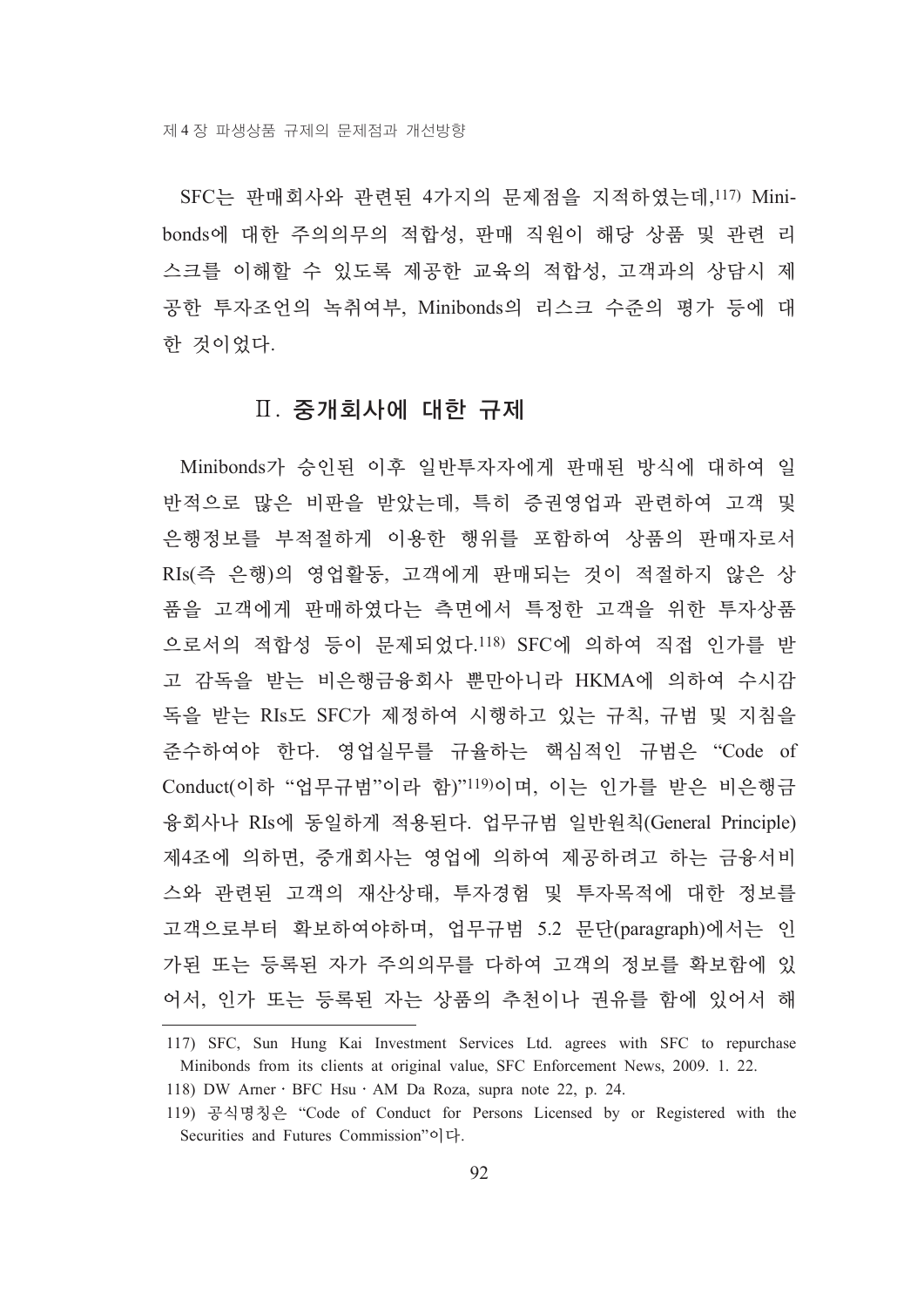당 고객에 대한 추천이나 권유가 모든 상황에서 적합성 원칙에 맞아야 한다고 규정하고 있다. SFC는 2007년 5월 발표했던 FAQ에서 상품의 불완전판매는 있어서는 허용되지 않으며, 적합성 원칙과 관련된 첫째 의무는 고객이 아니라 중개회사에 있으며, 중개회사가 금융설계 및 거액재산관리업무에 대한 인가를 심의할 때에 법규미준수의 여부가 고려대상이 될 것이라고 하였다.

일반투자자에게 판매될 금융상품에 대한 관련 서류를 승인하는 SFC 의 권한은 SFO 및 회사법에 의거하는 것이다. SFC 및 HKMA는 모두 중개회사를 감독하고 제재하는 권한을 행사하고 있으며, 특히 SFC는 SFO 제180조에 의한 조사권을 행사할 수 있다(이 때 RIs에 대한 조사 는 HKMA와의 MoU에 따라 조사권을 행사하기 전에 HKMA와 협의하 여야 한다). 이와 같은 권한을 행사하기 위한 절차에 대해서는 불완전 판매와 관련된 많은 규범집과 회람문서를 제공하였고, 다양한 형태의 감독행위를 하였다.

그러나 Minibonds의 판매과정에서 나타난 상황으로 보았을 때, SFC 나 HKMA에 의하여 올바른 감독이 이루어졌다고 할 수 없는 결과가 되었다.

#### Ⅲ. 영업행위규제

Minibonds 문제로 드러난 현안으로는 우선 복합계약의 규제와 감시 에 대한 것인데, 특히 계약구조, 일반인을 대상으로 한 발행시 승인관 계, 계약공시요건과 관련된 것 등이 있다. 다음으로 일반투자자에 대한 판매시 중개회사의 행위에 대한 규제감독과 관련된 것이다.

Minibonds의 인가과정과 관련하여 미국이나 영국 같은 국가에서는 구 조화금융상품의 일반투자자에 대한 판매는 공시나 책임구조에 대한 규 제강화를 통하여 제한을 가하고 있다. 또 홍콩에서도 일반투자자의 이

93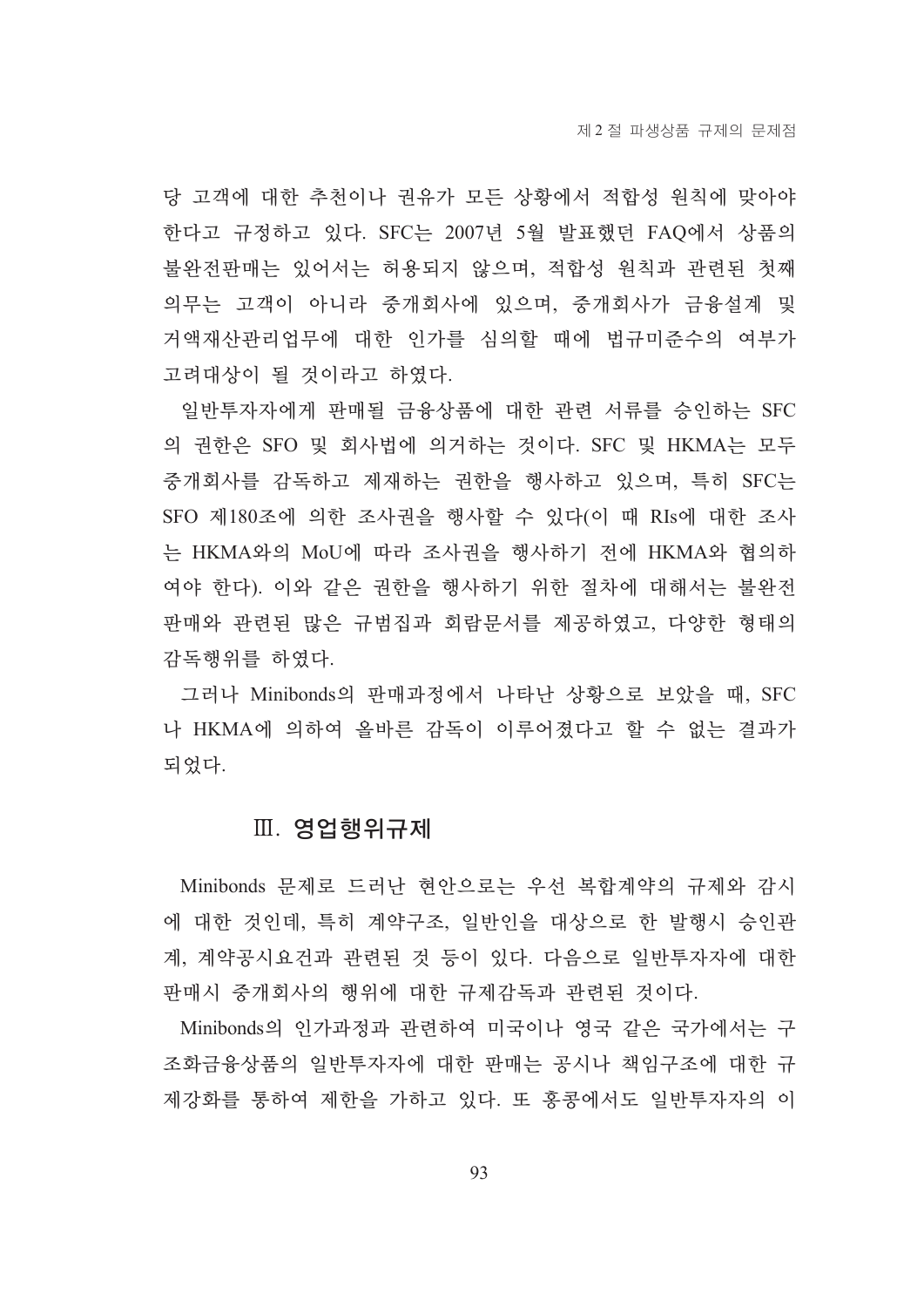익을 보호하기 위해서 보다 엄격한 기준을 적용할 수 있었으며, 상품의 투명성도 정상적으로 적용되는 공시요건의 철저한 준수를 통하여 향상 시킬 수 있었다. Minibonds의 인가과정에서 SFC가 사실상 허용한 정 보제공의 면제는 계약 및 최초 신용위험의 수익자인 Lehman Brothers 에 대한 공시의 질적 수준이 충분하지 않게 되는 배경이 되었다.120)

인가과정에서도 많은 의문이 제기될 수 있는데, 현재로서는 합리적 인 답변이 어려운 상황이다. 대표적으로 제기되고 있는 의문사항은 다 음과 같다.121)

즉, 'Minibonds의 복합성과 관련하여 합리적인 투자자가 그 조건을 이해할 수 있으며, 기대위험 및 수익의 관계에 의하여 다른 대체상품 과 비교할 수 있는가?' '투자자에게 제공되어야 하는 계약과 관련된 정보에 합리적으로 접근하기가 용이한가?'. '감독기관에서는 공정한 정 보의 제공이 가능하다고 판단하고 있지만, 관련법에서는 단순한 마케 팅 자료를 넘어 투자자를 위한 주의의무를 다하여야 한다고 있다고 보 는데, 감독기관이 투자자 등급의 차별화가 필요한 상품판매의 기준을 설정하는 것이 적절한가?' 등이다. SFC에 의하여 제정된 규칙과 더불 어 SFO에서는 특정한 전문투자자(Professional Investors)<sup>122)</sup>를 하나의 그룹으로 보았고, 일반투자자는 기타 그룹으로 보고 있다. 일반투자자 는 1929년 이후 미국 증권법에 의하여 투자자보호윤리에 의하여 보호

<sup>120)</sup> D.W.Arner · B.F.C. Hsu · A.M. Da Roza · F.A. Da Roza · S. Johnstone · Paul Lejot, supra note 35, PP. 58-59.

<sup>121)</sup> D.W.Arner · B.F.C. Hsu · A.M. Da Roza · F.A. Da Roza · S. Johnstone · Paul Lejot. supra note 35, p. 59.

<sup>122)</sup> SFO에서 규정하고 있는 "Professional Investors"에는 두 부류가 있는데, "Market Professional"과 "High Net Worth Investors"를 말한다. "Market Professional"은 SFO Schedule 1 제11편 (a)~(i)에서 규정하고 있는 투자은행, 증권중개회사, 인가된 펀드 의 관리기관을 포함한 특정한 법인(specified entities)을 말한다. 또한 "High Net Worth Investors"는 Securities and Futures Rules에서 "Professional Investors"로 규정하고 있는 법인 또는 개인을 말하는데, 800만 HK\$ 이상의 자산을 보유한 개인을 포함한다. 이 와 같은 "Professional Investors"에게는 SFO 및 업무규범 상의 필요요건(예; 업무규범 제5.2조의 적합성원칙 등)이 면제된다.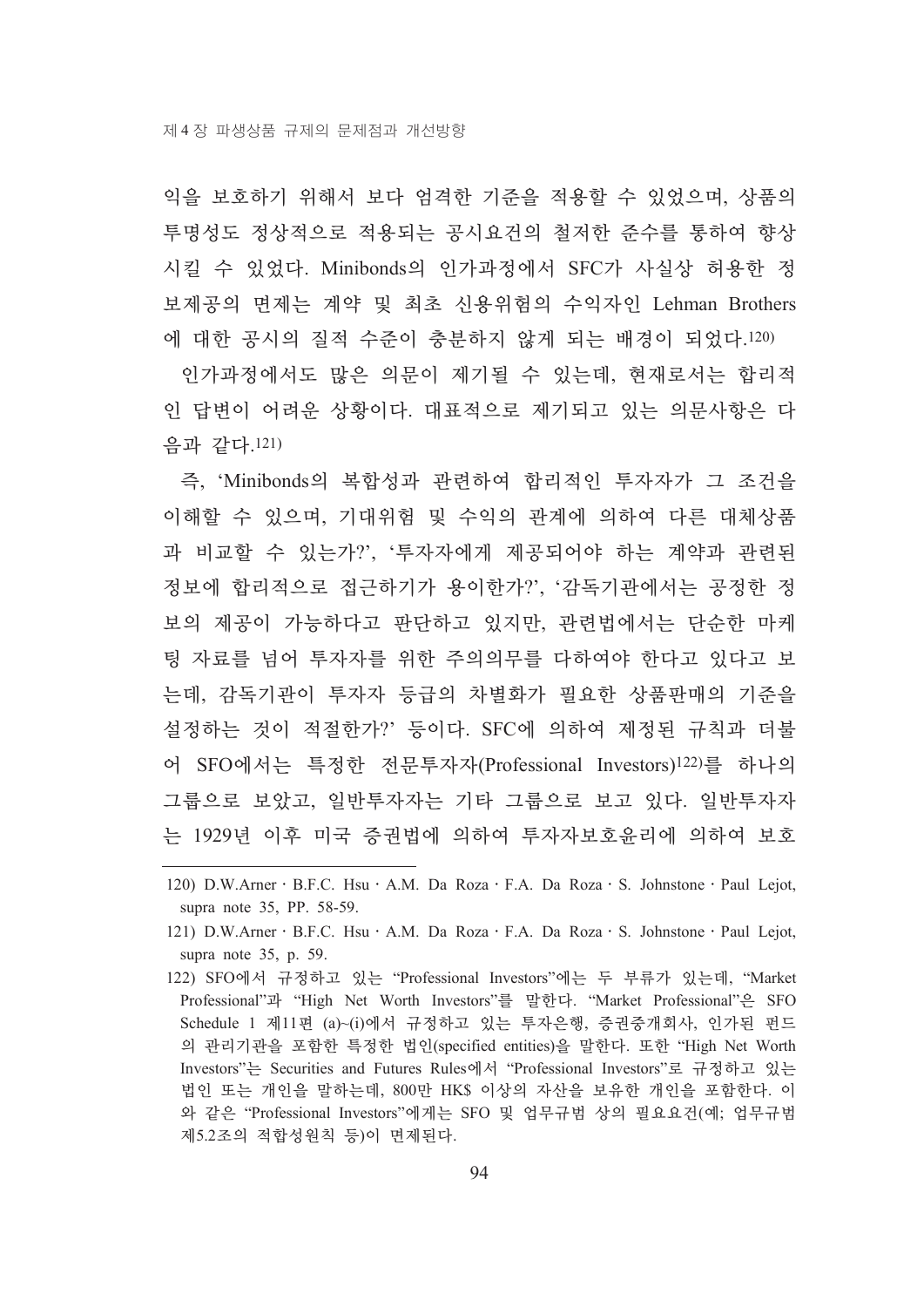되는 경향이 있으며, 엄격한 공시와 관련된 요건으로 인하여 미국의 투자자에게 구조화채권판매는 거의 불가능하게 되었다.123) 미국과 유 럽에서 취하는 접근방법과 관련하여 홍콩에서의 전문투자자는 그들의 성격(은행이나 금융중개회사와 같이)이나 그들의 재산규모나 투자경험 (회사나 개인의 경우)에 의하여 정의된다. 고객을 확인할 의무는 규제 받는 회사에 있지만, Minibonds는 일반투자자에게 판매되도록 인가되 었고, 이로 인하여 전문투자자의 분류는 의미가 없어졌다.124)

SFC의 인가로 인하여 Minibonds의 판매자료나 투자설명서에서 신용 법인보다 Lehman Brothers에 대한 정보는 극히 적은 내용만이 제공되 었고, 계약과 관련된 Lehman Brothers의 핵심적인 목적과 판매자의 보 수에 대한 내용은 투자자에게 저혀 공시되지 않았다. 은행과 일반고 객 간의 구매력의 불규형은 불가피하며, 복합상품에 대하여 합리적인 투자자가 충분히 이해할 수 있도록 하기 위해서는 제도의 개혁이 필 요한데, 이를 위해서는 새롭고 의미있는 규제적인 경고문구, 경쟁금융 상품 간의 비교를 하기 위한 판매 자료의 표준화, 투자자 분류의 재 고, 투자자에게 자신의 투자행위를 재고할 수 있는 시간을 제공하기 위한 냉각기간제의 도입 등이 필요하다.125)

## 제 3 절 파생상품시장 규제체계의 개선방향

#### Ⅰ. 영업행위규제

HKMA는 AIs에 의한 투자상품의 일반투자자에 대한 판매를 포함한 증권업무는 계속해서 허용되어야 하며, 다만, 전통적인 예금취급업무

<sup>123)</sup> D.W.Arner · B.F.C. Hsu · A.M. Da Roza · F.A. Da Roza · S. Johnstone · Paul Lejot, supra note 35, pp. 59-60.

<sup>124)</sup> D.W.Arner · B.F.C. Hsu · A.M. Da Roza · F.A. Da Roza · S. Johnstone · Paul Lejot, supra note  $35$ , p. 60.

<sup>125)</sup> Ibid., pp. 60-61.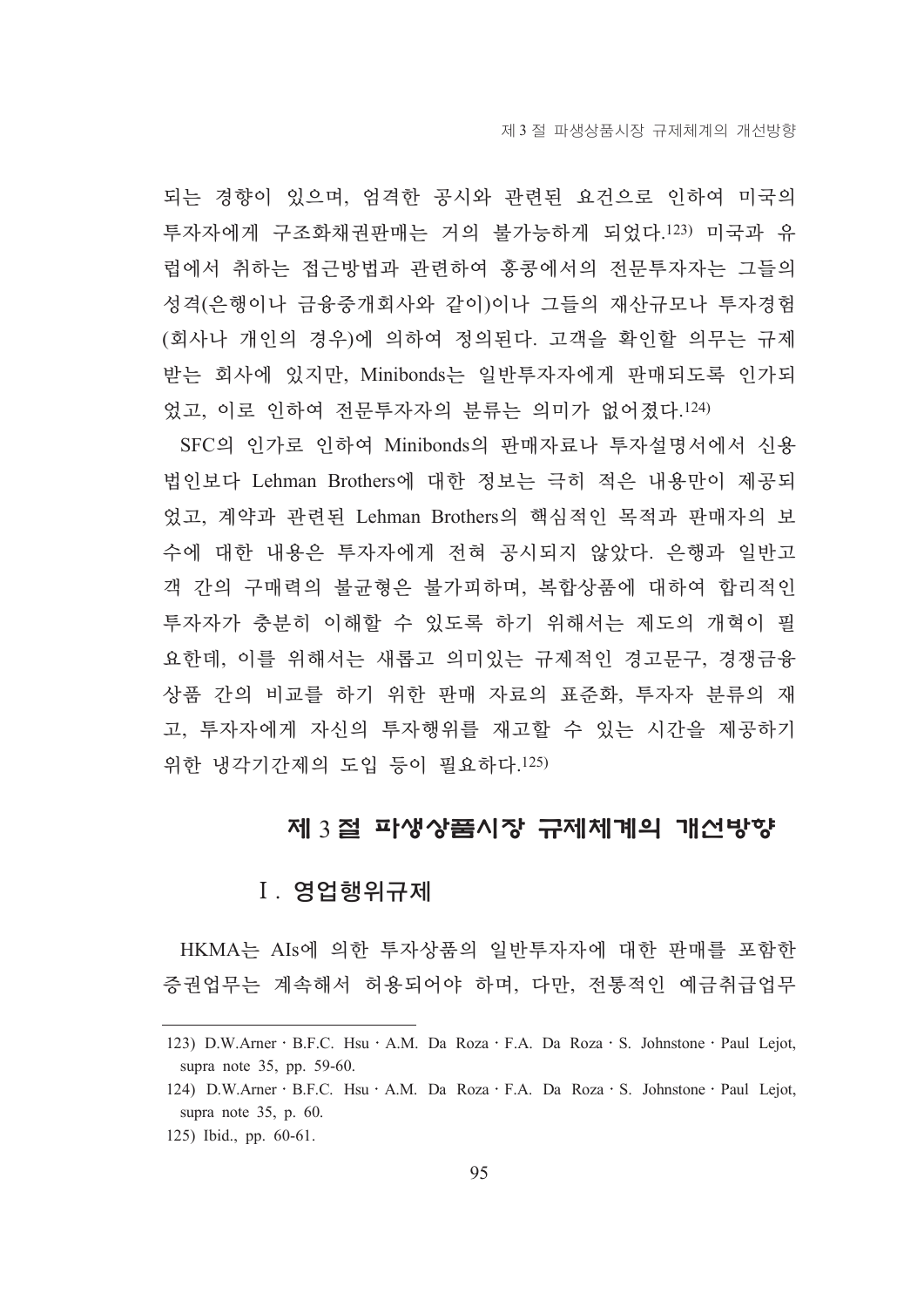와 증권업무의 확실한 차별화를 위한 조치가 취해져야 한다고 주장했 다. 이를 위한 조치로는 AIs의 증권업무부문과 은행업무부문의 공간적 인 분리, 투자상품을 일반투자자에게 판매하는 직원을 은행업무에 관 여하지 못하도록 하는 조치, AIs가 경고문구나 주의광고를 통하여 예금 과 투자상품의 차이, 특히 투자상품의 리스크를 명확히 할 수 있는 조 치, 일반투자자의 은행계좌와 투자상품계좌 정보의 완전한 분리를 위한 조치, AIs가 일반투자자의 예금관련 정보를 이용하여 일반투자자가 투 자상품에 가입하게하려는 것을 금지하는 것 등이 포함되어 있다.126) 또 한 이와 같은 정보 및 업무공간의 분리는 보험과 투자업무에도 적용 되어야 한다고 주장했다.127) 이와 같은 주장은 SFC의 보고서에서도 동일하게 제시되고 있다.128)

HKMA 및 SFC의 보고서에서는 Lehman Brothers Minibonds사태에서 명백히 드러난 근본적인 문제에 대해서 인지하고 있지만, 이를 다루고 있지는 않다. 즉 AIs가 전통적인 은행업무를 통하여 축적한 브랜드와 평판을 그들의 증권업무를 추진함에 있어서 활용하고 있다는 점에 대 한 것이다.129) 즉 은행과 고객 간의 장기적인 거래관계 및 고객이 은 행의 서비스에 대해서 가지고 있는 신뢰관계로 인하여 은행의 증권상품 에 가입하게 되는 투자자는 신뢰성이 낮은 중개회사가 제공하는 은행의 증권상품과 동일한 상품에 대해서 보이게 되는 주의정도에 비하여 훨 씬 낮은 수준의 주의를 하게 된다는 것이다.

따라서 은행 및 증권업무를 효과적으로 분리한다는 것은 가장 기본 적인 것에 불과하다.130) 경험 없는 투자자 및 복합상품의 판매와 관련

<sup>126)</sup> HKMA, supra note 47, p. 72.

<sup>127)</sup> HKMA, supra note 47, p. 73.

<sup>128)</sup> SFC, supra note 47, p. 45.

<sup>129)</sup> DW Arner · BFC Hsu · AM Da Roza, supra note 22, p. 27.

<sup>130)</sup> D.W.Arner · B.F.C. Hsu · A.M. Da Roza · F.A. Da Roza · S. Johnstone · Paul Lejot. supra note  $35$ , p. 66.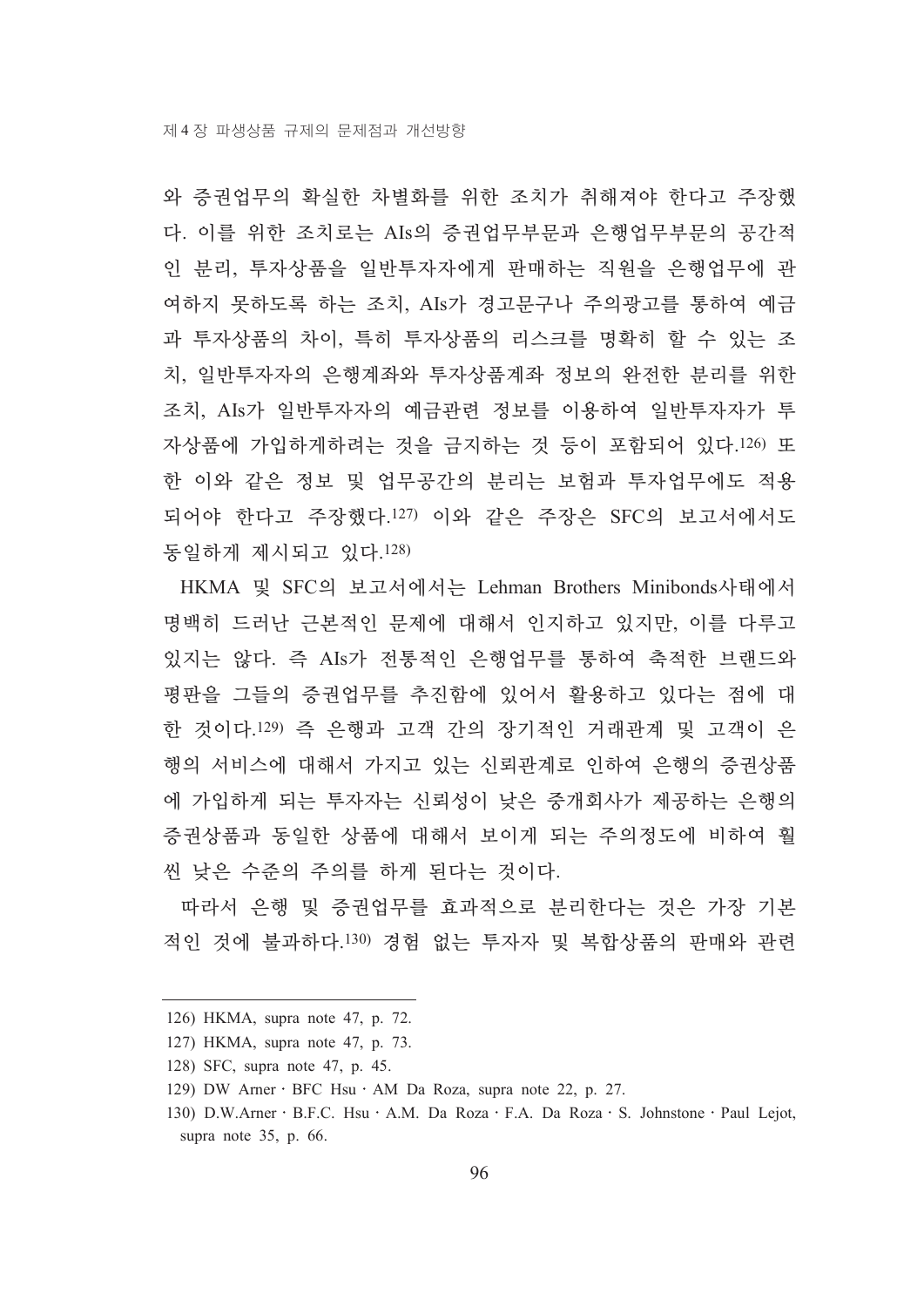하여 은행과 고객 간의 과계에 과도한 의존이나 영향력이 배제될 수 있도록 조치를 하여야 할 것이다. 또한 비은행상품과 서비스를 판매하 는 직원에 대한 교육을 의무화해야하고, 법적 및 규제적 시스템을 통 하여 직원, 경영진 및 금융회사가 법규를 준수하고 고객대우를 적절하 게 하도록 관련 책임을 강화하여야 한다.

이와 유사한 예로는 HKMA는 판매시점에 판매과정과 부수적인 상담 내용에 대한 녹취를 의무요건화하는 등 규제요건을 강화하자는 주장을 하였다.131) SFC는 중개회사가 업무절차 및 관리상태에 대해서 자체검 사를 하게 함으로써 고위경영진이 직원에 대한 교육을 실시하는 등 행 위규범 하의 일반적인 의무를 준수하도록 하여야 하고, 특정한 상품을 충분히 이해한 직원만이 상품을 판매하게 하며, 고객에 대한 추천과 권유의 근거자료를 서류화하고 고객에게 복사하여 제공하고, 상품에 대한 주의의무를 지속적으로 행하도록 하여야 한다고 주장했다.132)

판매과정의 녹취는 해결하여야 할 과제인데, 주된 이슈는 판매에 대 한 규제가 법적인 뒷받침이 있어야 하는지에 대한 것이다. 현재 판매 과정은 다양한 지침 및 계약법상의 원칙을 비롯하여 행위규범에 의하 여 규제되고 있다. 규범과 지침에 의하여 구체화되어 있는 적합성원칙 과 불완전판매구조에 대해서는 법적 근거를 부여할 필요가 있다는 견 해도 있다.

### Ⅱ. 정보공시

정확한 리스크평가를 통한 적절한 시장공시는 일반인에 대한 증권판 매시 가장 핵심적인 고려사항이 될 것이다.

HKMA는 투자자 보호를 위한 공시시스템의 정책 목적은 홍콩에 적 합하여야 하고, 홍콩 정부도 이와 같은 정책목적을 확실히 하여야 한

<sup>131)</sup> HKMA, supra note 47, p. 74.

<sup>132)</sup> SFC, supra note 47, pp. 65-66.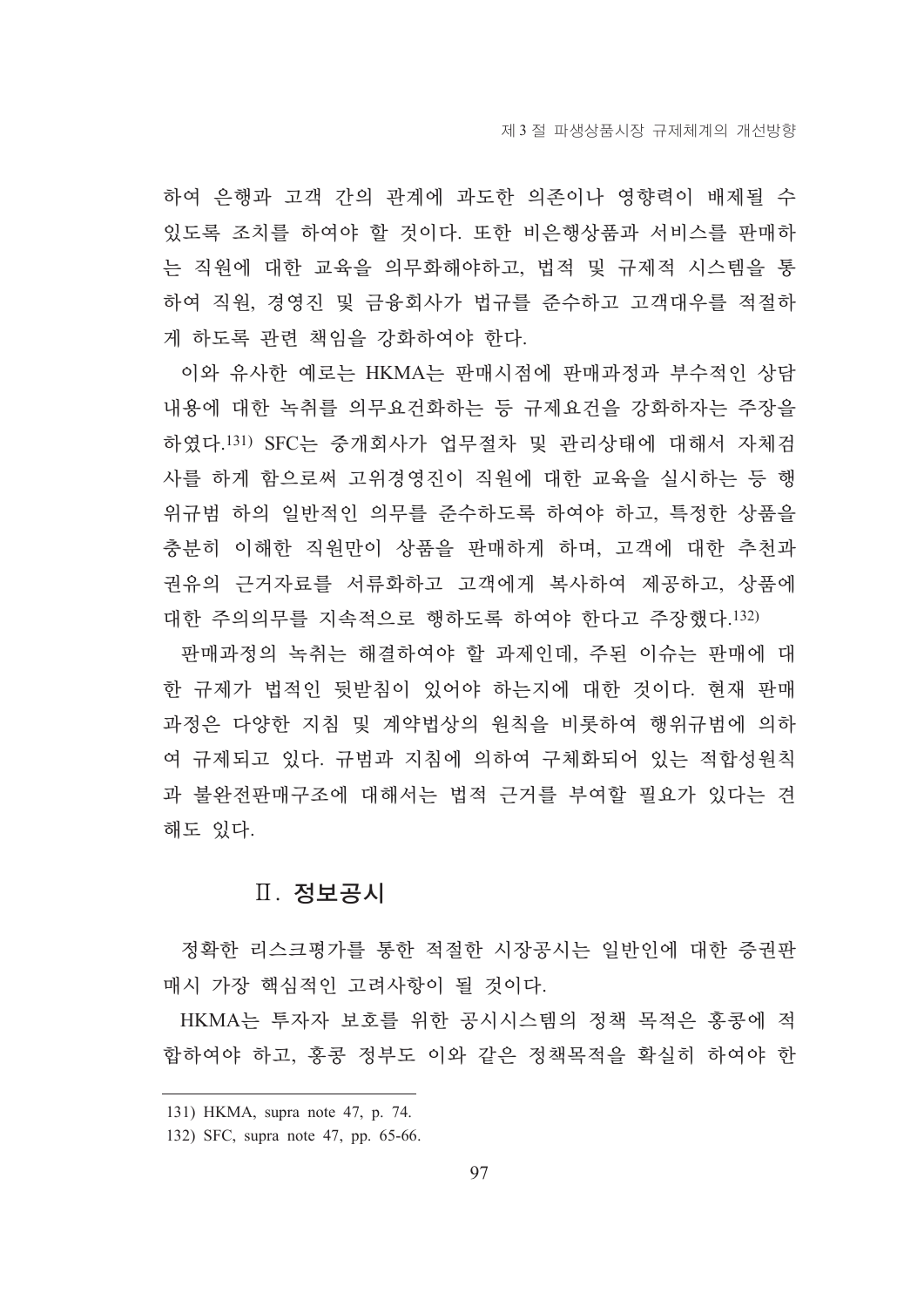다고 주장하였다.133) SFC도 유사하게 중개회사의 행위규제와 함께 공 시에 대한 규제정책을 지속하여야 한다고 주장하였다.134)

공시제도는 투자자 보호를 위한 가장 적절한 정책이지만, 공시체계 의 효과성에 대해서는 의문이 제기되고 있다. 즉, 공시에 의하여 투자 상품 및 투자자에게 제시한 리스크를 정확하게 이해하고 평가할 수 있 다는 확신을 할 수 없다. Lehman Brothers Minibonds의 투자설명서는 잠재적인 투자자가 리스크를 적절하게 평가하게 하기 위하여 공시를 하 였지만, 별 도움이 되지 않았다고 할 수 있다. 은행, 증권, 관련법에 대 한 전문가만이 복잡한 관련 서류를 이해할 수 있었을 것이다. 투자자 들이 관련서류를 이해하였다고 하기는 매우 어려우며, 심지어 판매 직 워이 이해하고 있었다고 말하기도 의심스럽다.135)

HKMA는 파생상품이 부가된 구조화상품이나 파생상품을 일반적으로 판매할 때에는 거전한 경고문구가 부착되어야 한다고 주장하였다.136) "상품주요설명서"나 "판매주요설명서"와 같은 통일된 양식의 공시자료 가 이와 같은 상품을 판매할 때 제공되도록 하여야 한다고 주장하였 다. SFC도 유사한 의견을 제시하였는데, 구조화 상품에 대해서는 명백 하고 자세하며, 이해하기 쉬운 용어와 도표 및 도해를 사용한 4페이지 분량의 요약서의 제공을 의무화하는 것이 필요하다고 주장하였다.137)

Lehman Brothers Minibonds에서는 리스크설명서나 상품투자설명서 및 관련 부록자료에서 CDS나 합성CDO를 언급하거나 직접적으로 설명하 고 있지 않았다. 합성CDO의 매입과 관련해서는 공시조차도 하지 않 았다. 138)

<sup>133)</sup> HKMA, supra note 47, p. 61.

<sup>134)</sup> SFC, supra note 47, p. 50.

<sup>135)</sup> DW Arner · BFC Hsu · AM Da Roza, supra note 22, p. 28.

<sup>136)</sup> HKMA, supra note 47, p. 64.

<sup>137)</sup> SFC, supra note 47, p. 55.

<sup>138)</sup> D.W.Arner · B.F.C. Hsu · A.M. Da Roza · F.A. Da Roza · S. Johnstone · Paul Lejot. supra note  $35$ , p. 69.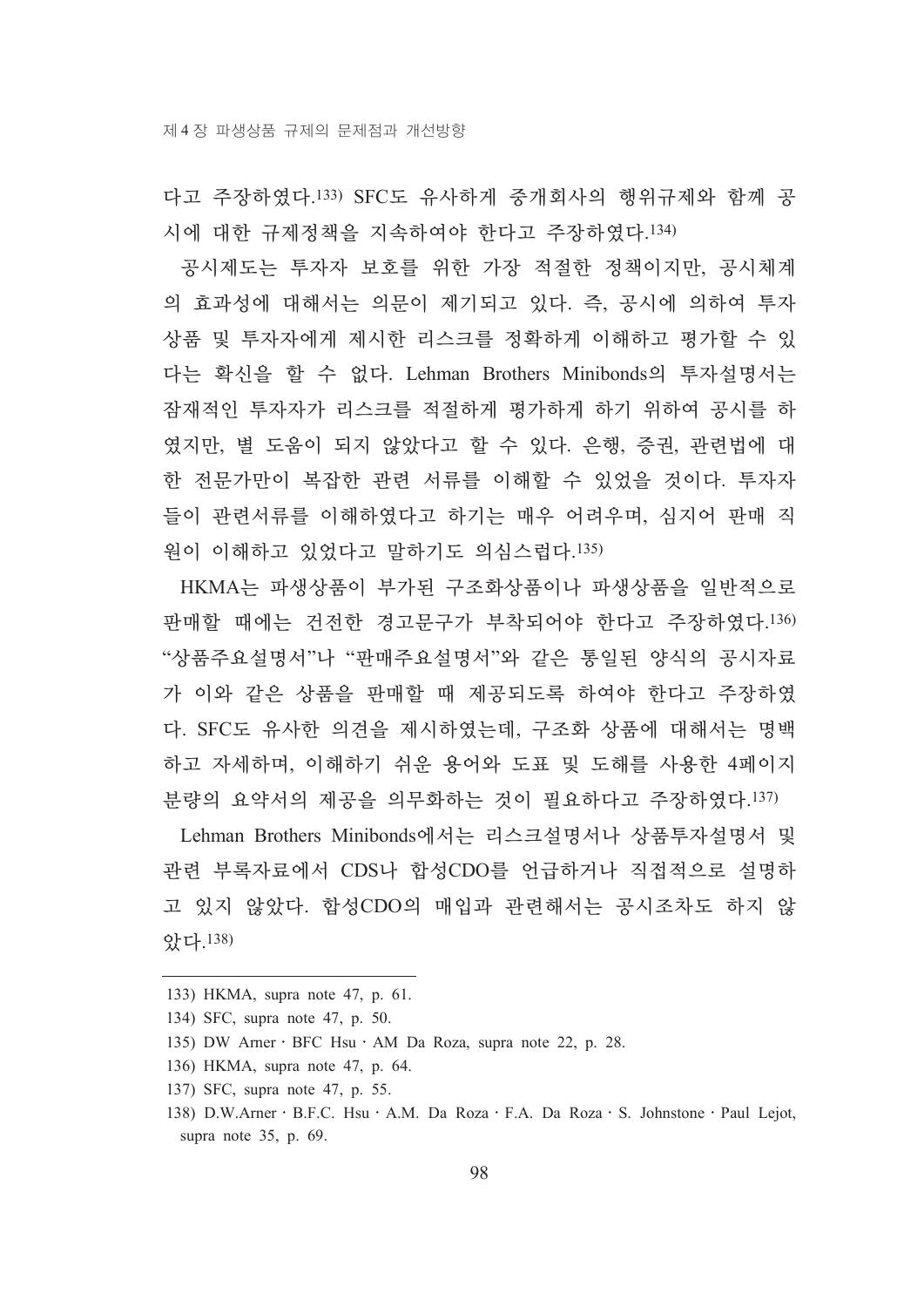SFC의 투자자에 대한 설문조사결과에 의하면, 응답자의 3분의 2는 자신이 투자했던 금융상품에 대해서 최소한 내용도 알지 못하고 있었 으며, 거의 반에 가까운 응답자는 손실이 거의 없는 수익을 기대하고 있었다고 한다.139)

HKMA가 공시와 관련하여 제안한 내용에 의하면 사모(private placement)체계에 대하여 심의하라는 내용을 포함하고 있는데, 여기에서는 제공되는 자료와 관련하여 책임이 있는 자를 제재할 수 있도록 모든 제공 자료에 대한 단일공시기준을 규정하도록 SFO를 개정하여야 하 고, 투자관련 자료에 SFC의 심사면제의 범위가 너무 방대한지에 대한 검토를 재논의 하여야 하고, SFC의 마케팅자료 발간지침에 대해서 관 련 자료가 정확하고 균형을 유지하고 있으며 오도되지 않도록 보장할 수 있는 방향으로 개정하는 것에 대하여 재논의 하여야 한다고 주장하 고 있다.140)

HKMA는 공시체계에 대한 일반교육을 투자자, 중개회사 및 감독기관 의 책임에 중점을 두면서 수행하여야 한다고 주장하고 있는 반면에 141) SFC는 일반인의 금융지식을 향상시키기 위하여 가능한 한 빨리 투자자 교육위원회(Investment Education Council)를 설립하자고 주장하였다.<sup>142)</sup>

SFC는 투자상품의 가치에 중대한 영향을 미칠 수 있는 가격정보 및 투자여건의 변화를 포함한 관련정보를 투자상품의 발행자가 투자자에 게 제공하도록 하기 위한 요건을 SFO에 규정할 것을 주장하였다. 143) 이와 같이 SFO를 개정함으로써 중개회사는 이와 같은 정보들이 투자자 의 관심의 대상이 될 수 있는 적절한 조치를 취하게 하여야 한다고 주

<sup>139)</sup> South China Morning Post, SFC survey reveals unrealistic investors, 2008. 12. 2.

<sup>140)</sup> HKMA, supra note 47, p. 65.

<sup>141)</sup> HKMA, supra note 47, p. 62.

<sup>142)</sup> SFC, supra note 47, p. 72.

<sup>143)</sup> Ibid., p. 56.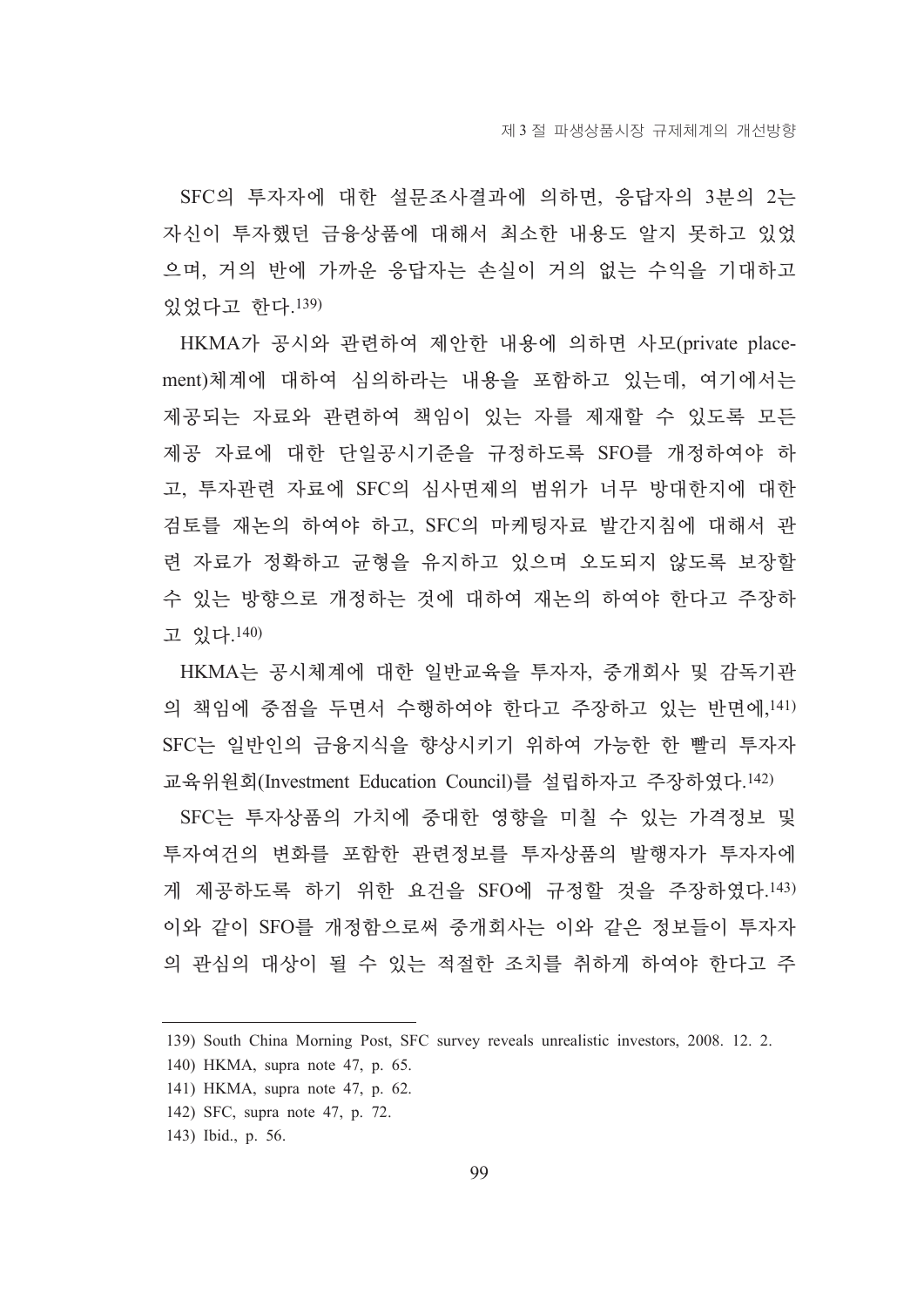장하였다. 또한 SFC는 SFC의 웹사이트에 비상장투자상품에 대한 정 보를 게시하도록 하여야 한다고 주장하였다.144)

#### Ⅲ. 리스크 평가

리스크 평가는 Lehman Brothers Minibonds 사태가 발생하게 된 중요 한 원인 중의 하나였는데, 특히 복합금융상품과 관련된 리스크의 인지, 그리고 투자자가 감내 가능한 범위에 대한 인식 및 허용된 위험의 규 모와 관련된 사항이 핵심적인 내용이었다.

HKMA는 투자상품의 리스크등급에 대한 등록된 평가기관에 의한 심 의결과가 해당 상품에 귀속된 위험등급이 높은 것으로 밝혀지는 경우 에는 당해 금융회사에서 자신이 추천하고 매각한 고객에게 그 결과를 공시하도록 하여야 한다고 주장하였다.145) 신용평가기관에 대한 그 동 아의 비판을 갂안했을 때, HKMA가 이와 같은 신용평가결과를 신뢰한 다는 것은 의아스러운 것이지만, 회사채의 신용등급과 구조화 채권의 신용등급의 차이는 Lehman Brothers Minibonds의 핵심요소였기 때문에 이와 같이 주장한 것이라고 생각된다.146) 즉 Lehman Brothers Minibonds 의 판매시에 고객에게 집중적으로 설명되고 강조되었던 "AAA" 등급 의 자산에 투자된다는 내용은 투자자에 의한 리스크평가나 투자결정시 에 중요한 기준이 되었는데, 결과적으로 이것은 오도된 것이었고 따라 서 공시도 오도되게 된 것이다.

SFC는 "전문투자자"의 정의에 대해서 재검토하여야 하며, 업무규범 상의 최소자산포트폴리오 요건 및 평가기준이 적절한지에 대해서도 고 려하여야 한다고 주장하였다.147) 홍콩에서의 "전문투자자"의 정의는 개

<sup>144)</sup> Ibid., p. 56.

<sup>145)</sup> HKMA, supra note 47, p. 75.

<sup>146)</sup> DW Arner · BFC Hsu · AM Da Roza, supra note 22, p. 30.

<sup>147)</sup> SFC, supra note 47, p. 67.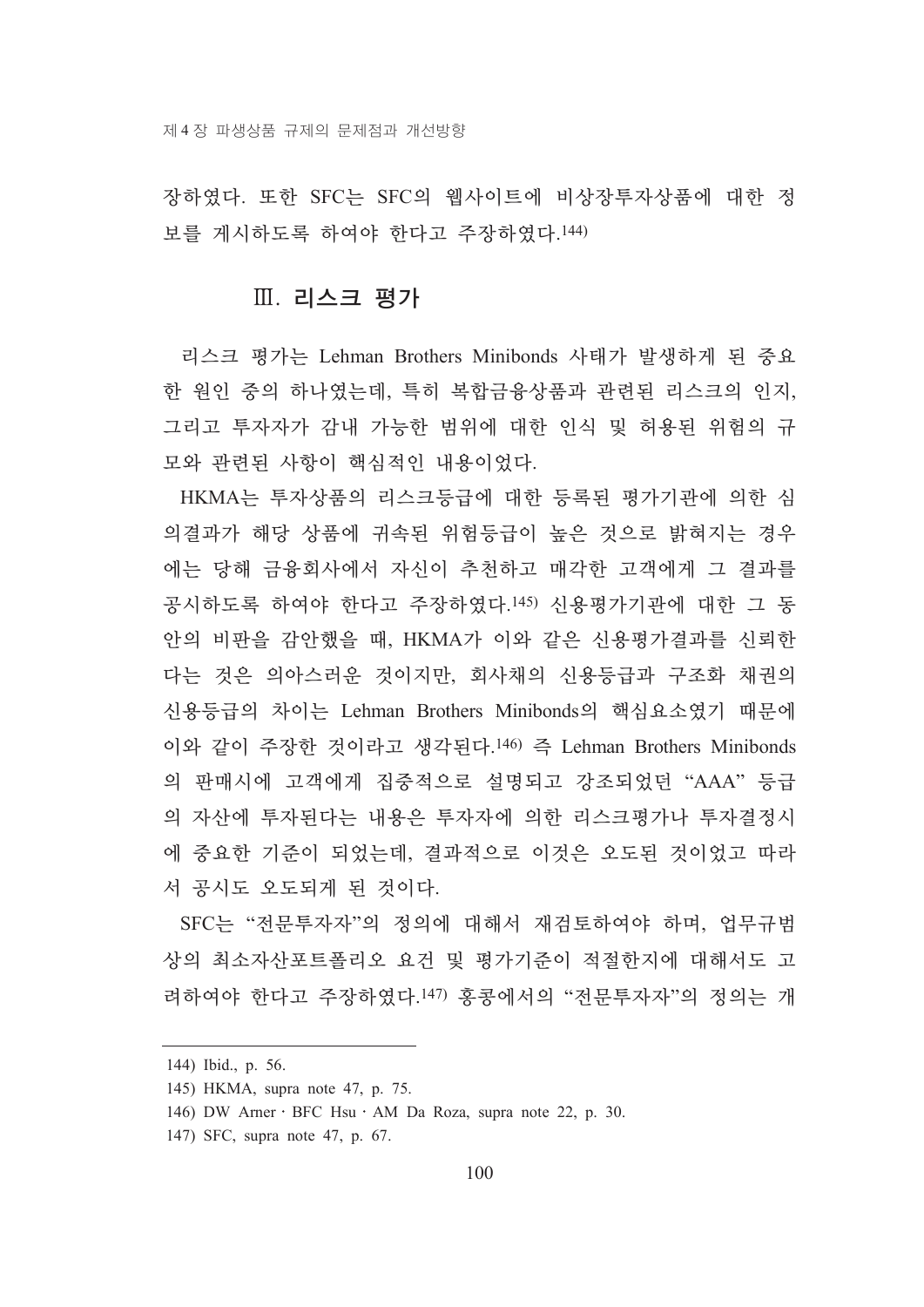정될 필요가 있지만, 이와 같은 개정의 방향이 기존의 기준을 상향하 는데 중점을 두어야 할 것인지, 또는 정의에 대한 새로운 규정이 필 요한지가 문제가 될 것이다. 물론 자산의 규모는 중요한 고려사항이 지만, 그것이 투자상품에 대한 이해와 리스크에 대한 평가의 수준을 충분히 나타내는 지표가 될 수는 없다. 투자자의 분류는 상품이나 시장에 대한 지식 및 경험 등의 사항을 모두 고려하여야 하기 때문 이다.

## IV. 아시아 공동 청산 및 결제소 설치

세계금융위기로 인하여 장외파생상품의 거래상대방 리스크와 관련 된 문제점이 제기된 분야가 주목을 받게 되었다. 특히 미국 및 유럽 에서 추진하는 CDS계약 및 그것과 연관된 담보에 대해서 보고하고 청산을 담당하는 중앙기구에 규제권한을 부여하려는 공적인 또는 민 간 차원의 추진과정에 HKMA와 HKEx가 관여한다는 것은 매우 뜻있는 일인 것이다.<sup>148)</sup> CDS가격평가와 계약현황에 있어서의 투명성은 AIG사 태 이후 폭 넓게 요구되고 있는데, 이는 각국의 금융감독기관들이 은 행 및 다른 금융회사 간에 이루어 진 신용위험의 거래현황을 명확히 파악하기 위한 것이다. 현재는 거의 모든 금융시장에서 이루어진 CDS 거래에 대한 정보는 미국에 설립된 Depositary Trust and Clearing Corporation(이하 "DTCC"라 함)의 Trade Information Warehouse에 의하 여 집계되는데, 주간 단위로 총액으로만 발표되고 있다.149) 아시아지 역 거래상대방에 의하여 판매되는 CDS의 규모는 아직 미미하지만, 향 후 지역시장의 규모가 성장하다면. 아시아 청사 및 결제기과을 설치하

<sup>148)</sup> D.W.Arner · B.F.C. Hsu · A.M. Da Roza · F.A. Da Roza · S. Johnstone · Paul Lejot, supra note  $35$ , p. 90.

<sup>149)</sup> Ibid., p. 90.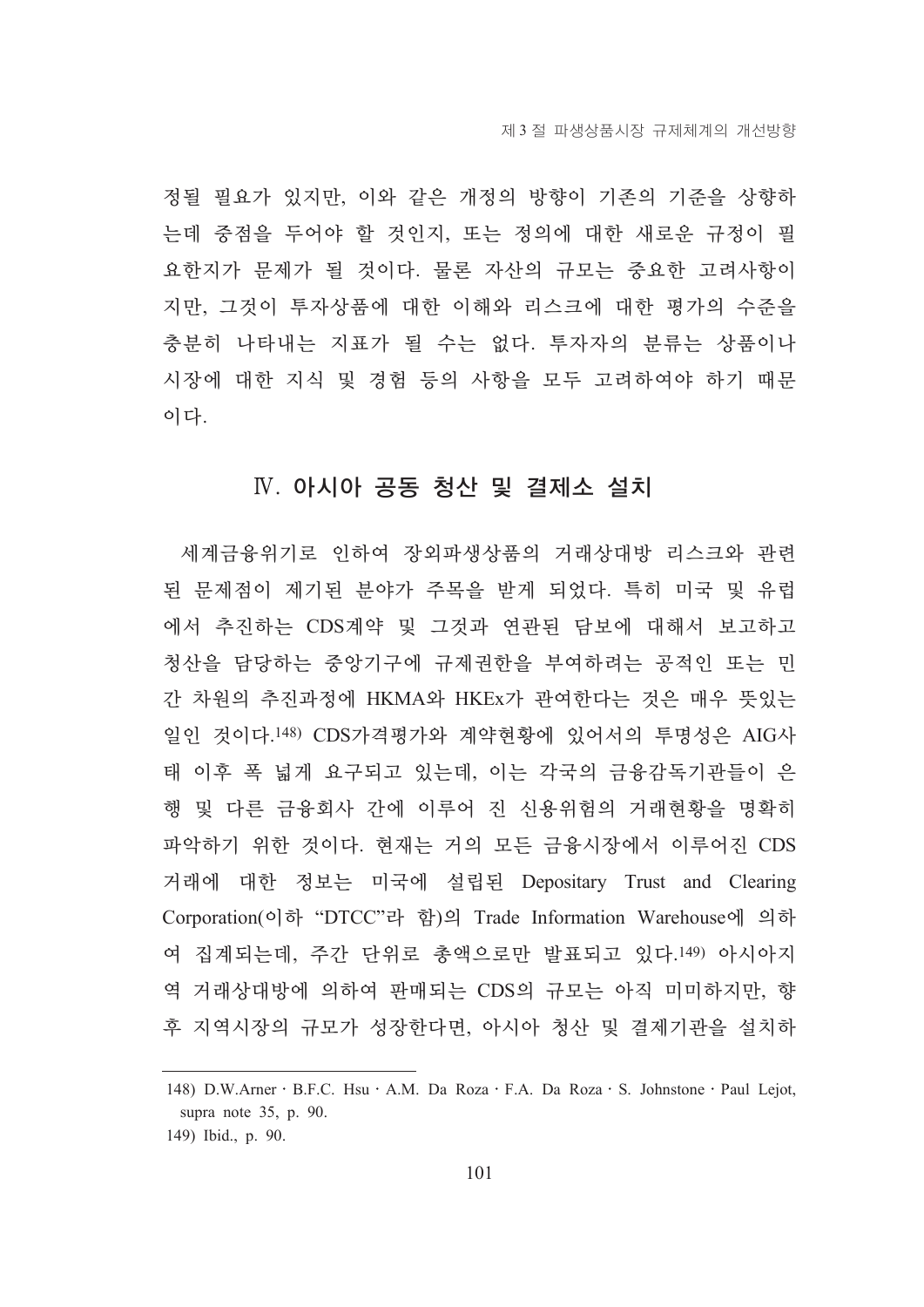는 것은 금융시스템의 안정을 기한다는 측면에서 매우 가치 있는 일 일 것이다.

## 제 4절 우리 파생상품시장 규제체계에 대한 시사점

### I. 홍콩 파생상품시장 규제에 대한 평가

홍콩 파생상품시장의 특징은 미국, 영국 등 다른 나라의 파생상품시 장에 비하여 규제의 강도가 약하다는 것이다. 앞서 설명한 Minibonds 와 같은 복합구조화 금융상품도 홍콩에서는 일반투자자에게 판매될 수 있도록 인가되었고, 이에 따라 전문투자자의 분류는 의미가 없어진 상 황이 된 것이다. 파생상품의 판매절차나 필요요건의 경우에도 홍콩의 기준은 우리의 기준에 비해 판매자의 의무, 예컨대 적합성원칙, 정보제 공의무나 설명의무, 공시의무 등이 일반투자자와 전문투자자로 구분하 여 적용되고 있지 않아 이에 대한 문제가 제기된 바 있다. 이러한 문 제에 대하여 HKMA에서는 전통적인 예금취급업무에 해당하는 은행업 무 및 증권업무를 효과적으로 분리하여야 하며, 경험 없는 투자자의 투 자 및 복합상품의 판매와 관련하여 판매자의 과도한 영향력을 경계하 도록 하고, 판매자(직원)에 대한 교육이나 자격을 강화하도록 하는 등 의 조치를 하도록 하였다. 또한 업무규범에 규정되 바와 같이 적합성 워칙의 적용 및 상품에 대한 주의의무의 지속적인 수행이 필요하다는 것을 강조하였다.

그러나 홍콩은 이러한 파생상품에 대한 약한 규제로 인하여 싱가포 르와 함께 자산운용시장의 허브역할을 해 왔으며, 세계 파생상품시장 의 80%를 차지하는 4개국에 해당하고 있는 것도 부인할 수 없는 사실 이다. HKMA의 입장에서도 볼 수 있듯이, Minibons 사태를 통해 나타 난 문제는 인식하고 있으나, Als에 의한 투자상품의 일반투자자에 대

102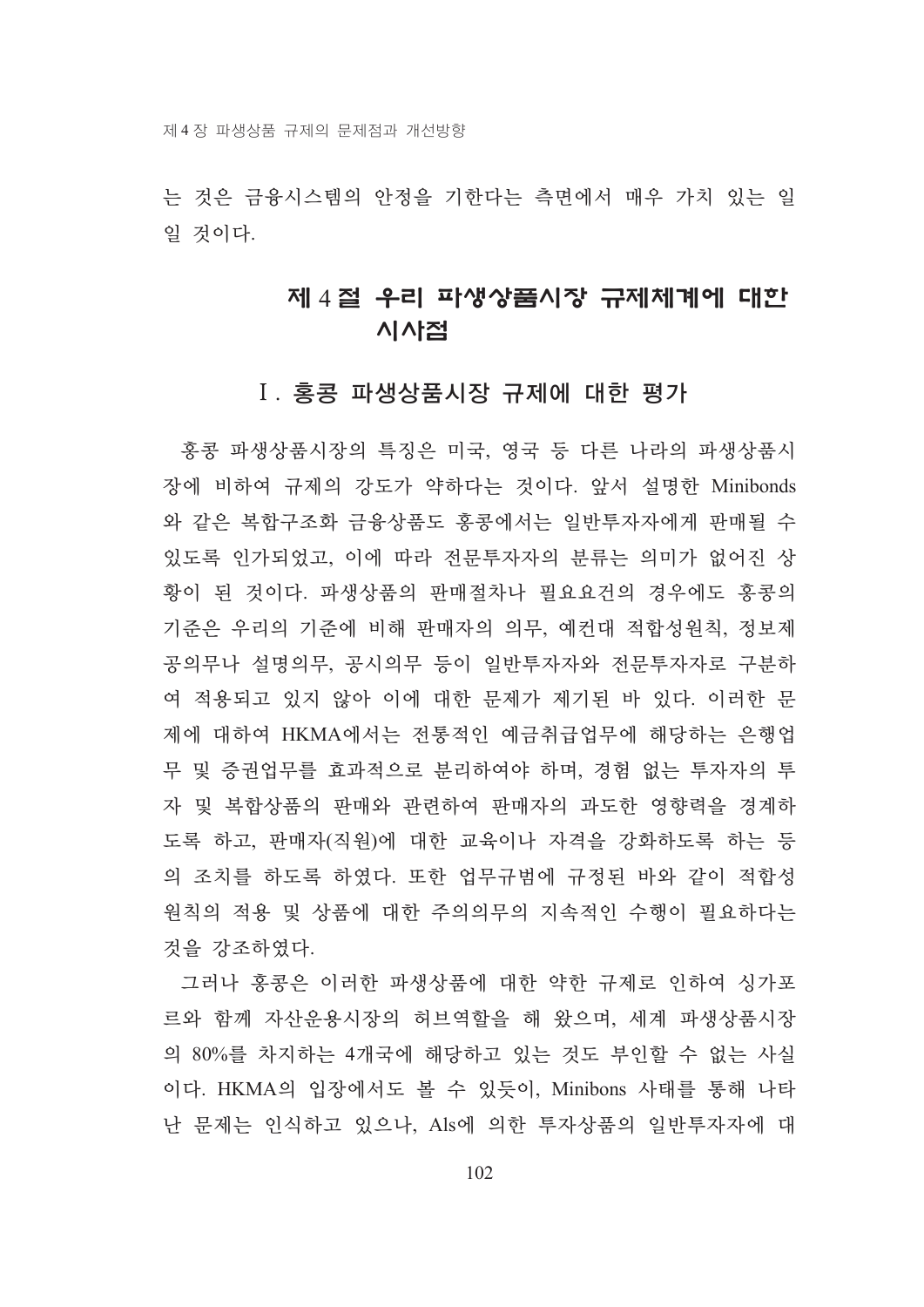한 판매는 계속 허용하여야 한다고 주장하는 등 홍콩 파생상품시장의 규제가 강화되어야 한다는 주장만큼이나 완화된 규제체계를 유지하여 야 한다는 주장도 있는 것으로 보인다.

자본시장이 발달함에 따라 투자자들은 전통적인 투자수단보다 고수 익을 창출하면서 위험을 헤지할 수 있는 기능을 갖춘 새로운 투자상품 을 찾게 된다.<sup>150)</sup> 이러한 투자자들의 수요에 부응하여 채권, 주식, 예 금 등 전통적인 투자상품에 파생상품적 요소들이 결합된 투자상품이 등장한 것이다. 물론 이러한 파생상품을 이용하여 자본시장의 질서를 교란하거나 시세조종행위 등 불공정거래가 발생할 여지가 있는 것은 의심할 바가 없으나, 자본시장이 발달한 국가일수록 파생상품시장의 규 모가 확대되고 151) 해외 자금의 워활한 조달이 가능하도록 하며, 투자 상품의 종류가 다양화되고 있음은 주목할 필요가 있다.

따라서 홍콩의 파생상품시장에 대한 규제체계는 일부 강화되어야 한 다는 움직임이 있으나, 세계적인 규제의 추세가 파생상품시장을 포함 한 자본시장에 대한 규제는 유연화하여 경쟁력을 강화하려는 것이므로 투자자에 대한 신뢰성을 강화하는 측면에서 일부에 대해서만 반영될 것이라 판단된다.

## Ⅱ. 우리나라의 파생상품시장 규제체계

파생상품은 금융투자상품에 해당하므로 이에 대한 규제는 「자본시 장법」에 의해 이루어지고 있으며,152) 2002년부터 증권회사에 통화나

<sup>150)</sup> 임정하, "자본시장법상 파생결합증권에 대한 연구", 한양법학 제22권 제3호, 2011. 8, 105면.

<sup>151)</sup> 세계거래소연맹(World Federation of Exchanges ; WFE)에 따르면, 전 세계 장내파 생상품(ETD)의 거래건수가 2011년 11% 증가한 240억 계약에 달했고, 전 세계 장내 파생상품시장 규모는 2006년 이후 2배로 성장하였다. 한국예탁결제원, 주간 금융시 장 동향, 2012-9, 12면.

<sup>152) 『</sup>자본시장법』제3조 제2항에서 증권과 구분되어 규정되고 있다.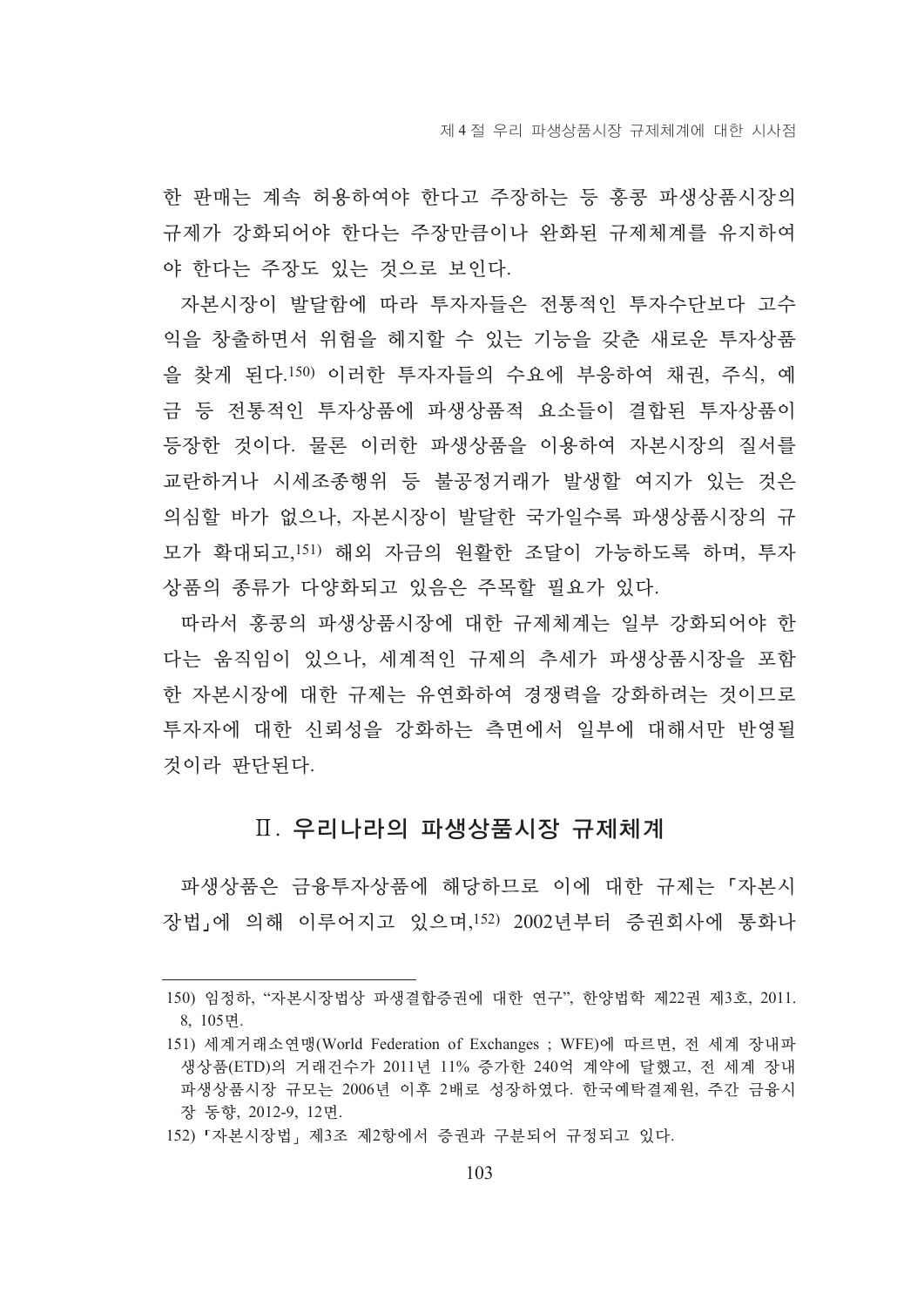유가증권 등을 기초자사으로 하는 OTC 파생상품업무를 영위할 수 있 도록 허용한 이후 지속적으로 거래량이 증가하고 있으나, 우리나라는 장외파생상품시장의 거래규모나 성숙의 정도가 주요 선진국의 수주에 비해 미흡한 것으로 알려져 있다.153)

우리나라에서도 자본시장의 발달에 따라 다양한 파생상품이 등장한 바 있으며, 최근에는 통화옵션거래상품인 이른바 KIKO 거래로 인하여 수많은 중소기업들이 파산하거나 재정위기에 봉착하여 사회적인 문제 로 대두되기도 하였다. 이는 파생상품 거래경험의 미숙과 금융당국의 적절한 정보 수집력 부재 및 상품의 불공정 마케팅 규제의 불충분 등 이 문제의 원인으로 파악되고 있다.

이러한 무제가 발생하였음에도 불구하고, 2011년 「자본시장법」이 개 정되었다. 당시 개정안의 큰 쟁점 중의 하나로 '헤지펀드154) 도입'을 들 수 있다. 헤지펀드는 파생상품의 대표적인 형태에 해당하는데, 우리 나라에서는 기존의 적격투자자(금융회사, 연기금 등)를 대상으로 소극 적으로 운용되어 오던 헤지펀드를 위험감수능력이 있는 개인투자자(5 억원 이상 투자하는 개인 등)의 펀드가입을 허용하고자 한 것이다.<sup>155)</sup> 또한, 헤지펀드의 확대운영을 위해서 헤지펀드에 증권대차ㆍ대출 등의 서비스를 제공하는 '프라임 브로커(Prime Broker)'에 대한 규제도 정비 하여야 할 필요성이 부각되었다. 프라임 브로커의 영업은 프라임 브 로커, 집행 브로커, 그리고 고객으로 이루어진다. 프라임 브로커는 고

<sup>153)</sup> 최광석, "주요국의 장외파생상품시장 인프라 구축 동향과 시사점", 한국은행 금 융결제국, 2011, 45면.

<sup>154)</sup> 헤지펀드는 일반적으로 투자회사법에 규정된 투자회사로 등록되어 있지 않아 투자회사법 및 증권 관련법의 규제를 받지 않으며, 사모형태로 자금을 조달하여 주 식, 채권, 통화 및 선물옵션 등의 파생상품에 대한 투자를 통해 고수익을 얻는 것 을 목표로 하는 투자기구를 말한다. 한정미, 「헤지펀드 도입을 위한 금융투자 관련 법제 정비방안 연구」, 한국법제연구원, 2008. 10. 31, 11면.

<sup>155)</sup> 현재 헤지펀드 운용업 인가 요건을 충족하고 있는 회사는 대우증권 등 증권사 10개사, 삼성자산운용 등 운용사 12개사, 코스모 등 투자자문사 6개사 등이다. 매일 경제, 2011. 7. 27. 참조.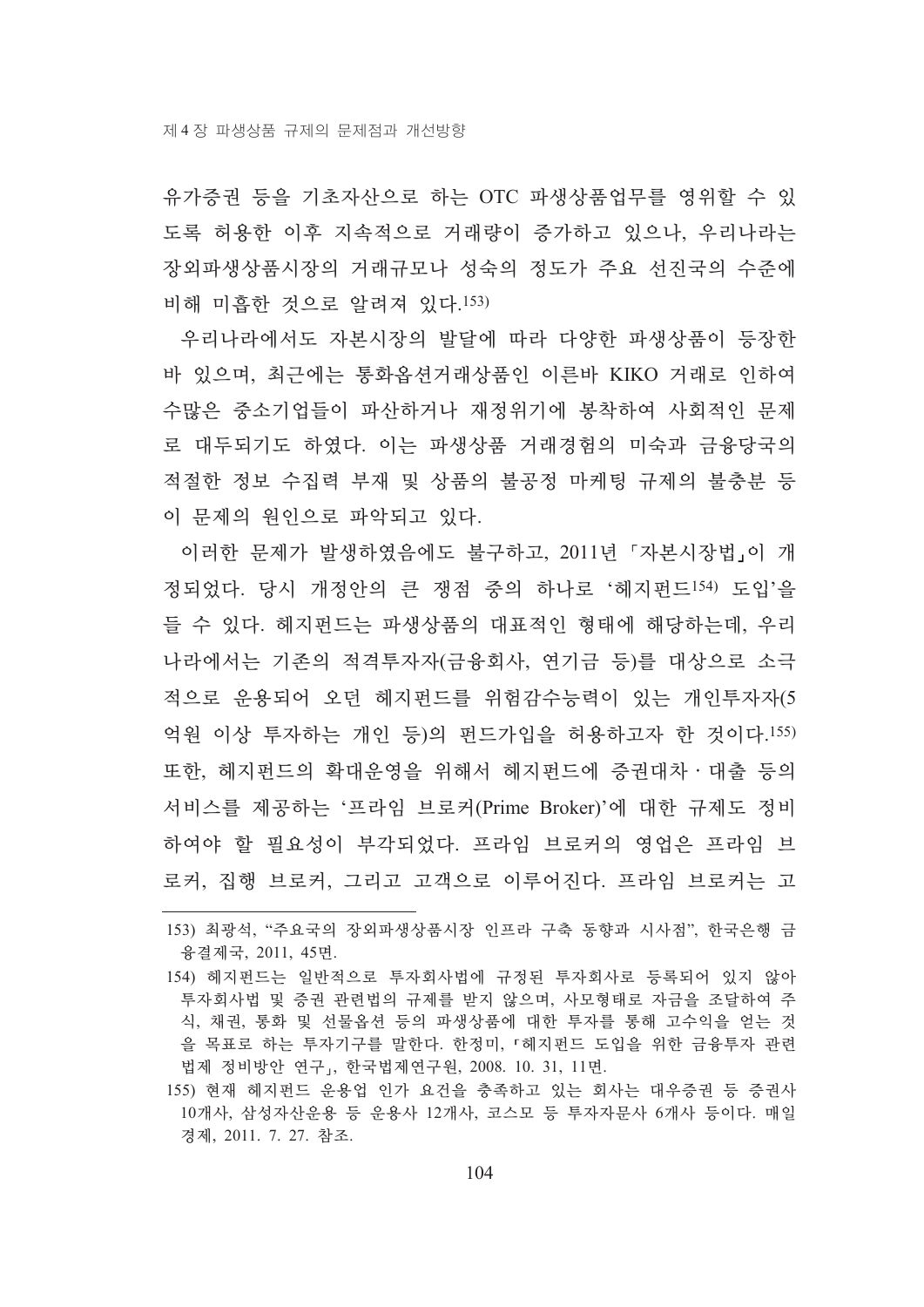객의 요구로 집행브로커가 집행한 고객의 거래를 청사하고 자금을 조 달하는 등록된 브로커 딜러이다. 각각의 집행 브로커들은 고객이 집행 브로커에게 지시한 자금이나 주식의 이전이 프라임 브로커에게 또는 프라임 브로커에 의해 이루어지도록 하여 고객이 집행 브로커와 한 거 래를 청산하고 지원하는데 대한 동의서를 받는다.!56)157) 프라임 브로커 업무규제 정비를 통하여 헤지펀드 운용지원을 통한 투자 효율성 제고 이외에도, 국내 투자은행이 업무의 다양화 · 저무화, 수익다변화, 위험 관리역량을 제고함으로써 프라임 금융서비스를 제공하는 선진화된 투 자은행으로 변화될 수 있는 계기가 될 것이라 하고 있다.158) 또한, 금 융위기 이후에도 계속되 헤지펀드의 성장으로 보아 159) 프라임 브로커 리지 업무를 병행하는 것은 투자은행이 고유업무만을 수행하는 것에 비해 보다 안정적인 운영이 가능하다는 분석에 따라 인해 외국의 투 자은행들은 헤지펀드에 대한 서비스분야를 더욱 강화하고 있는 상황 이다. 160)161)

- 156) 미국의 경우에도 프라임 브로커의 개념에 대해서 증권과려 실정법에서 규정하 고 있지 않고 1994년 SEC가 발표한 Prime Broker No-Action Letter에서 정의하고 있 다. 이상복, "미국 증권법상 프라임 브로커 규제에 관한 연구", 서강법학 제12권 제 1호, 2010. 6, 406면.
- 157) 영국의 경우에는 프라임 브로커에 대한 별도의 개념정의를 하고 있지 않고, 다 만 투자회사와 유사한 형태로 보고 투자회사에 적용되는 규칙(FSA의 Client Assets Sourcebook 등)을 적용하고 있다.
- 158) 김갑래, 자본시장연구원, 앞의 자료, 5면.
- 159) 세계 헤지펀드 현황을 정리하면 아래와 같다.

| 연 도       | 2000 | 2002 | 2004  | 2006   | 2008   | 2010   |
|-----------|------|------|-------|--------|--------|--------|
| 펀드수(개)    | 4800 | 6420 | 8100  | 9500   | 9600   | 9550   |
| 자산규모(억달러) | 4080 | 6000 | 1조500 | 1조7500 | 1조5000 | 1조9200 |

자료 : 더씨티유케이, 한국경제, 2011. 8. 4. 재인용.

161) 한정미. "금융투자회사의 업무확대-투자은행 관련 자본시장법 개정방향을 중심 으로", 상사판례연구 제24집 제3권, 2011. 9, 179면.

<sup>160)</sup> 이승후, "헤지펀드의 국내 허용과 프라임 브로커리지", 월가 하나금융, 2008. 8, 28면.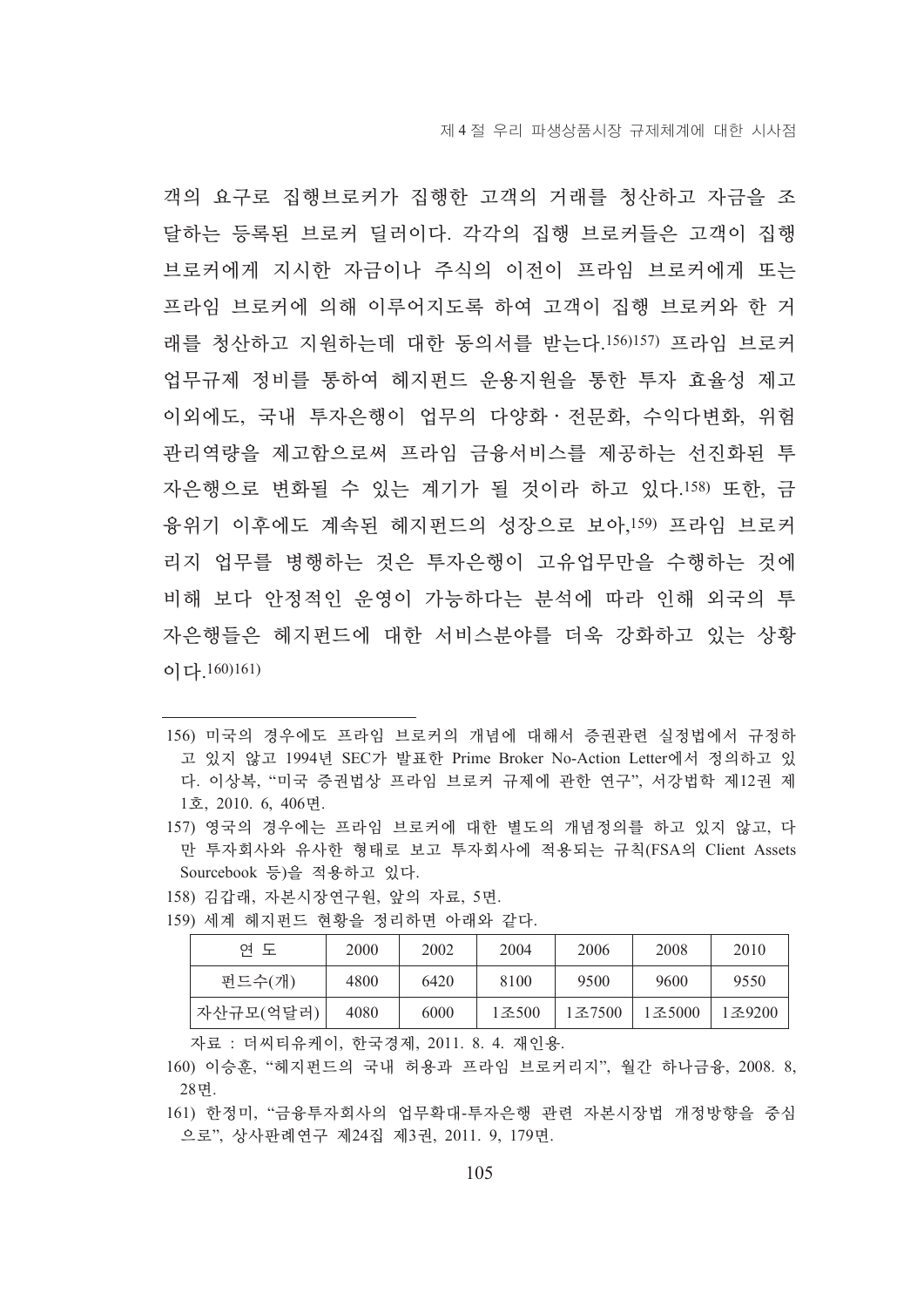파생상품에 대한 최근 규제의 변화로는 헤지펀드에 관한 사항 이외 에 외환마진거래에 관한 규제의 변화를 들 수 있다.162)

외환마진거래(FX마진거래) 역시 과도한 레버리지를 줄이기 위해 증 거금을 인상하였다. 개시증거금은 거래액의 5%(5000달러)에서 10%로, 유지증거금은 3%에서 5%로 높아졌으며, 증권·선물사가 이 상품 투 자자에게 손실계좌비율과 손익구조 등 위험성을 구체적으로 설명하도 록 하는 의무도 부과되었다. 이는 일반인의 투기성 거래에 대한 규제 로 도입된 것이라 할 수 있다.

### Ⅲ. 소 결

국제증권감독기구(International Organization of Securities Commissions : IOSCO)를 중심으로 파생상품에 대한 규제를 강화하여야 한다는 논 의는 계속되고 있다. 파생상품의 특성 상 어느 한 국가의 시장에만 영 향을 미치는 것이 아니기 때문에 사실상 국제적인 규제의 공조 및 보 편적인 규제의 틀 마련이 강조되는 것이다.

특히, 글로벌 금융위기 이후 투기자본에 의한 시장 왜곡에 맞서기 위한 파생상품 규제강화 계획이 여러 국가에서 진행된 바 있고, 이에 따라 장외파생상품에 대한 안정성은 더 높이고, 부실상품 청산이 원활 히 이루어지도록 하며, 건전한 금융감독이 이루어지도록 금융감독체계 를 개편하기도 하였다. OTC 파생상품에 대한 구체적인 규제방법으로 청산시스템에 대한 인프라 확보가 강조되고 있는 것이다.

이이 따라, 영국 등 일부 국가에서는 중앙청산소를 세우는 등 장외 파생상품 규제도 강화되는 추세이며, EU에서도 2012년 2월 9일 EU는 장외거래(OTC)를 포함한 EU 회원국 내의 모든 파생상품 거래 내역의 중앙 청산소 신고를 의무화하는 등 파생상품 거래의 투명성을 높이는

<sup>162)</sup> 금융위원회는 2011년 11월 1일 금융감독원 · 거래소 · 금융투자협회와 공동으로 파생상품시장 건전화 방안을 발표했다. 이하에서는 이에 대한 내용을 정리하였다.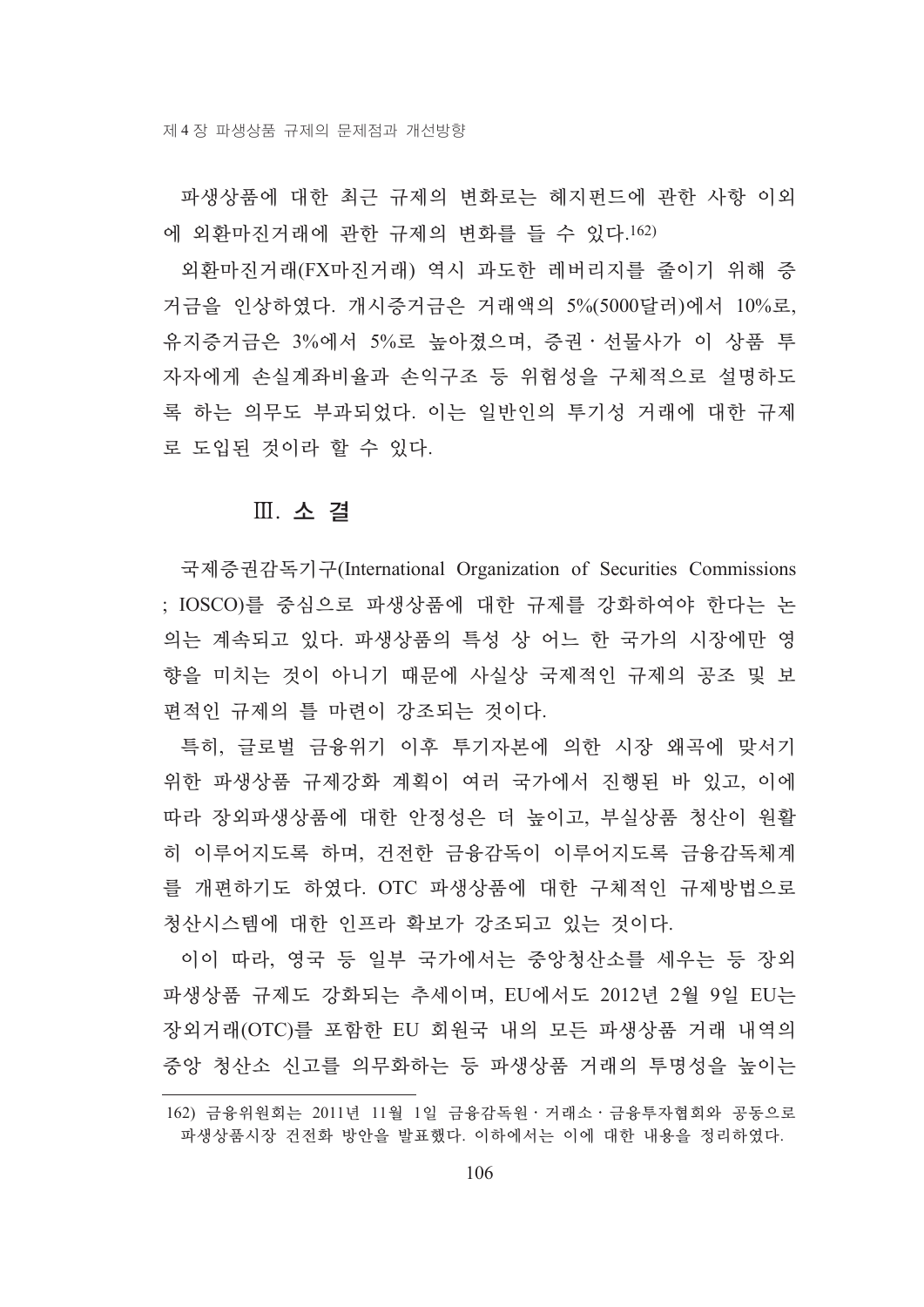내용으로 개정된 규정안에 합의163)하는 등 파생상품에 대한 규제강화 는 자본시장이 발달된 국가에 있어서 일반적인 정책방향이 되고 있다.

이러한 규제강화에 대하여 우리나라에서는 이러한 추세를 반영하여 야 한다는 입장과 국가의 자본시장 수준에 따라 달리 적용할 필요가 있다는 주장이 대립하고 있다.

홍콩의 경우 파생상품시장 운용규모의 선두에 있는 자본시장을 운용 하고 있으나, 뚜렷한 파생상품시장 규제강화 움직임을 보이지는 않고 있다. 특히 영국의 금융제도를 운영하고 있음에도 불구하고 영국 수준 의 개편이나 강화 움직임은 나타나지 않고 있다.

앞서 설명한 바와 같이 파생상품의 규제는 국제적인 공조가 필요한 분야이다. 그러나 각국의 처한 상황과 자본시장의 규모 등을 고려하여 규제수준의 조정이 필요할 것이며, 홍콩의 예도 이를 반영하고 있는 것 이라 할 것이다.

<sup>163)</sup> EU 홈페이지, http://europa.eu/rapid/pressReleasesAction.do?reference=MEMO/12/91& format=HTML&aged=0&language=EN&guiLanguage=en (2012. 6. 17 접속)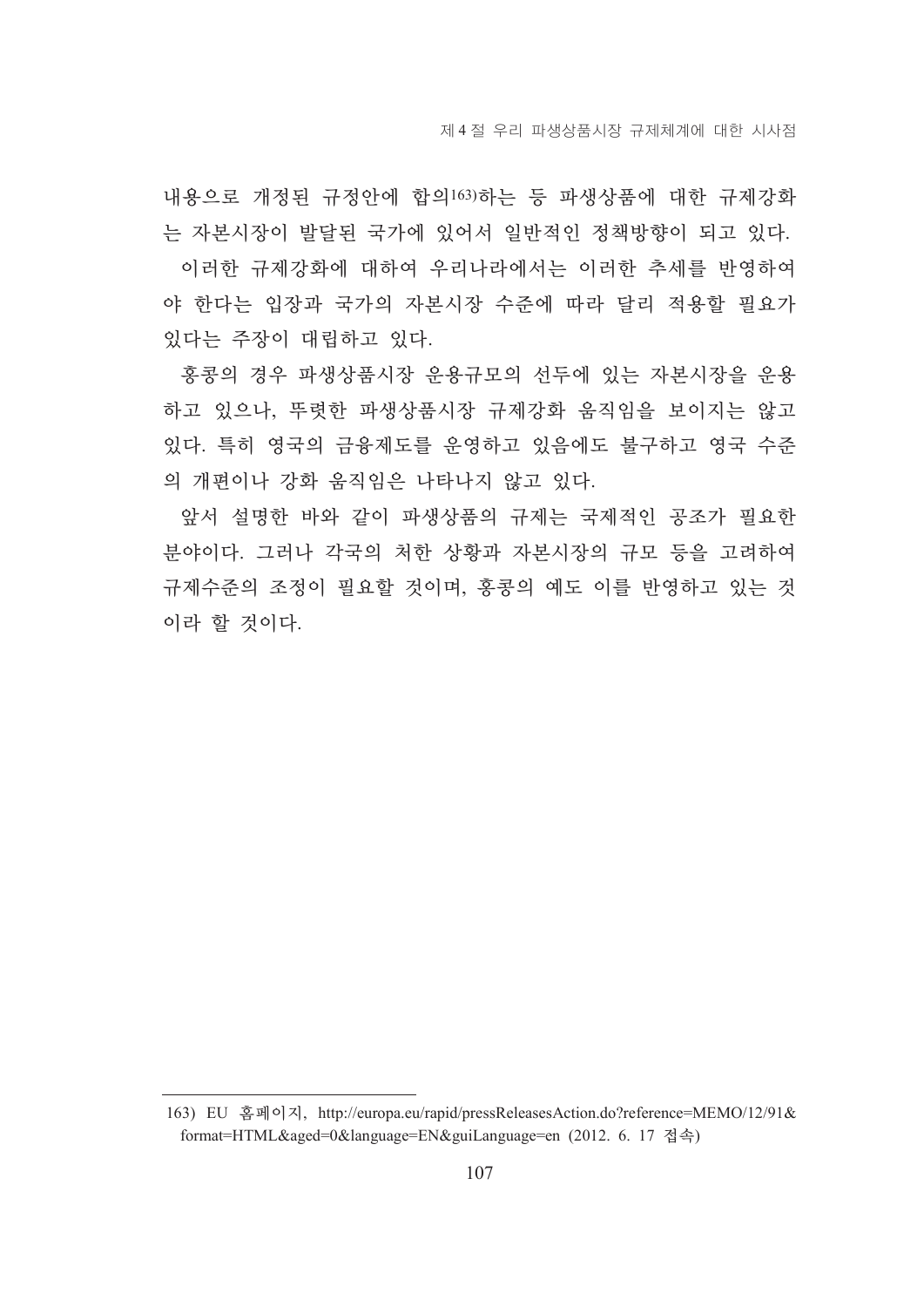## 제 5 장 결 론

이상에서 살펴본 바와 같이 세계금융위기 과정에서 홍콩 금융시장은 상대적으로 안정적인 금융시스템을 유지하고 있는 것으로 나타났으며, 다만 증권업무와 관련된 HKMA와 SFC 간의 감독권행사와 관련된 감 독의 중복 또는 공백의 문제가 드러났고, 이중신고시스템의 비효율성 이 지적되고 있다.

금융시스템 안정성과 관련하여 홍콩은 그 동안 싱가포르와 유사한 금융위기를 경험하였는데, 여기에서는 일반적인 금융시스템의 불안정 은 발생하지 않았고, 다만 금융소비자는 많은 손실을 보았다. Lehman Brothers Minibonds의 소유자들은 AIG, Citigroup, Northern Rock 및 Royal Bank of Scoland의 주주들과 유사한 손실을 보게 되었다. 이런 면에서 홍콩의 경험은 미국이나 영국의 사례와는 다르고, 오히려 호 주, 캐나다, 스페인의 예와 유사하다. 복합상품에 대한 규제가 홍콩에 서는 미흡하였었고, 판매에 대한 감독도 취약하였다. 이로 인하여 계약 의 투명성은 부족하였고, 불완전판매가 증가하였다. 다만, 미국 정부의 구제금융에 의하여 AIG그룹의 부도가 방지되면서 홍콩에서 금융시스 템이 붕괴되는 사태는 발생하지 않았다. 이와 같은 금융시스템상의 문제에 노출된 적이 거의 없었는데, 이는 HKMA가 중요한 "shadow banking system"의 발전을 허용하지 않은데 기인하는 바가 큰 것인데, 이는 호주, 캐나다 및 스페인의 공통된 특질이기도 하다.

금융감독체계와 관련된 문제점을 개선하기 위해서 홍콩에서는 SFC 를 중심으로 "Twin Peaks"의 도입이 필요하다는 의견이 대두되고 있으 며, 또한 파생상품투자와 관련된 투자자보호를 위하여 상장회사의 신 고제도에 대한 개선의 필요성이 제기되고 있다. 우리나라에서도 금융 감독체계의 개선에 대한 논의가 수시로 이루어지고 있고, 파생상품의 다양화를 추진하면서 이와 관련된 투자자보호의 중요성에 대해서 강

109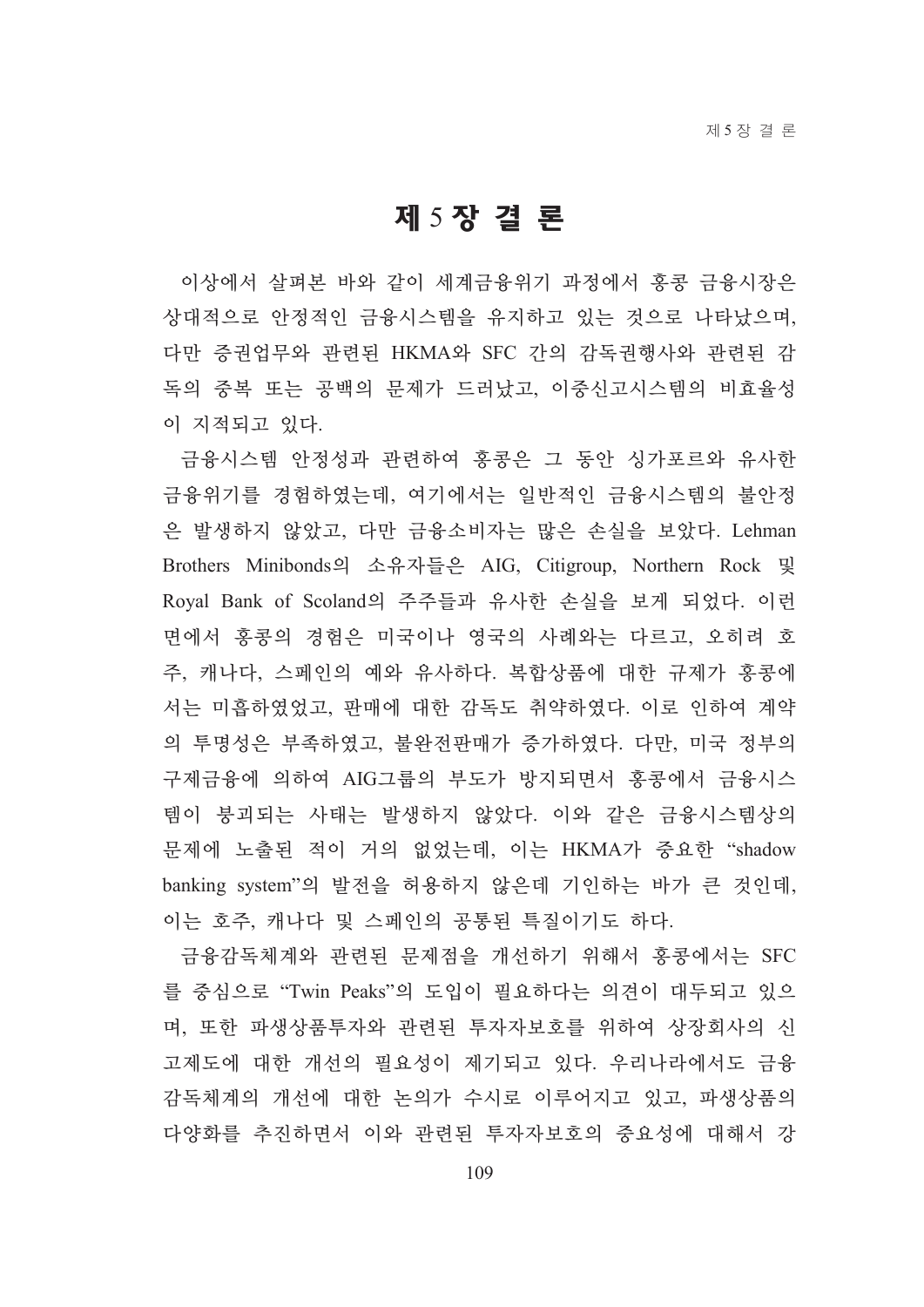조되고 있다. 이와 같은 상황에서 홍콩의 자본시장에 대한 법적과제 에 대해서 관심을 가지는 것도 필요하다고 생각한다.

우리나라의 경우는 선진국의 파생상품시장 규모에 크게 미치지 못하 고 있고, 자칫 일반적인 규제의 강화가 거래비용을 증가시켜 자본시장 의 성장을 장애로 작용하게 될 것을 우려하는 목소리도 적지 않다.

가장 대표적인 파생상품의 규제방법으로 제시된 청산소에 대한 사항 도 우리나라의 경우 청산소에서 청산할 만한 파생상품도 없고 청산소 자체가 손익분기점도 안 나올 수준이라는 것이다.

그러나 OTC 파생상품으로 인한 시스템 위기를 방지하기 위해서는 합리적인 규제가 필요할 것이며, 청산소의 설치 및 청산업의 도입에 대한 사항도 파생상품의 국제적인 성격을 고려하면 긍정적으로 검토되 어야 할 것이다.

이와 관련하여 홍콩의 경우에도 이미 HKMA와 HKEx가 아시아 공동 청산 및 결제소 설치에 관여하기로 하는 등 청산소 설치에 관한 국제 적인 움직임과 같이 하고 있다.

우리나라에서는 2011년 '금융투자상품거래청산업'이라는 명칭으로 「자 본시장법」 개정안에 포함된 바 있었으나164) 현재는 폐기된 상태이다. 이 개정안에서는 금융투자상품거래청산업을 신설하여 대통령령으로 정하 는 금융투자상품에 대한 청산을 금융투자상품거래청산회사가 담당하도 록 규정하고 있었는데, 여기서 "금융투자상품거래청산업이란 금융투자 상품거래청산회사가 금융투자업자, 그 밖에 대통령령으로 정하는 자를 상대방으로 하여, 청산대상업자가 대통령령으로 정하는 금융투자상품의 거래를 함에 따라 발생하는 채무를 채무인수, 경개, 그 밖의 방법으로 부담하는 것을 영업으로 하는 것을 말하다"고 규정하였다.

<sup>164)</sup> 개정안은 2009년 9월 G20 피츠버그 정상회의(Pittsburgh Summit)에서 합의한 사 항 중 모든 표준화된 장외파생상품을 2012년까지 청산기관을 통해 청산이 이루어 지도록 한다는 내용을 이행하기 위하여 금융투자상품거래청산업을 신설할 것으로 발의되었다.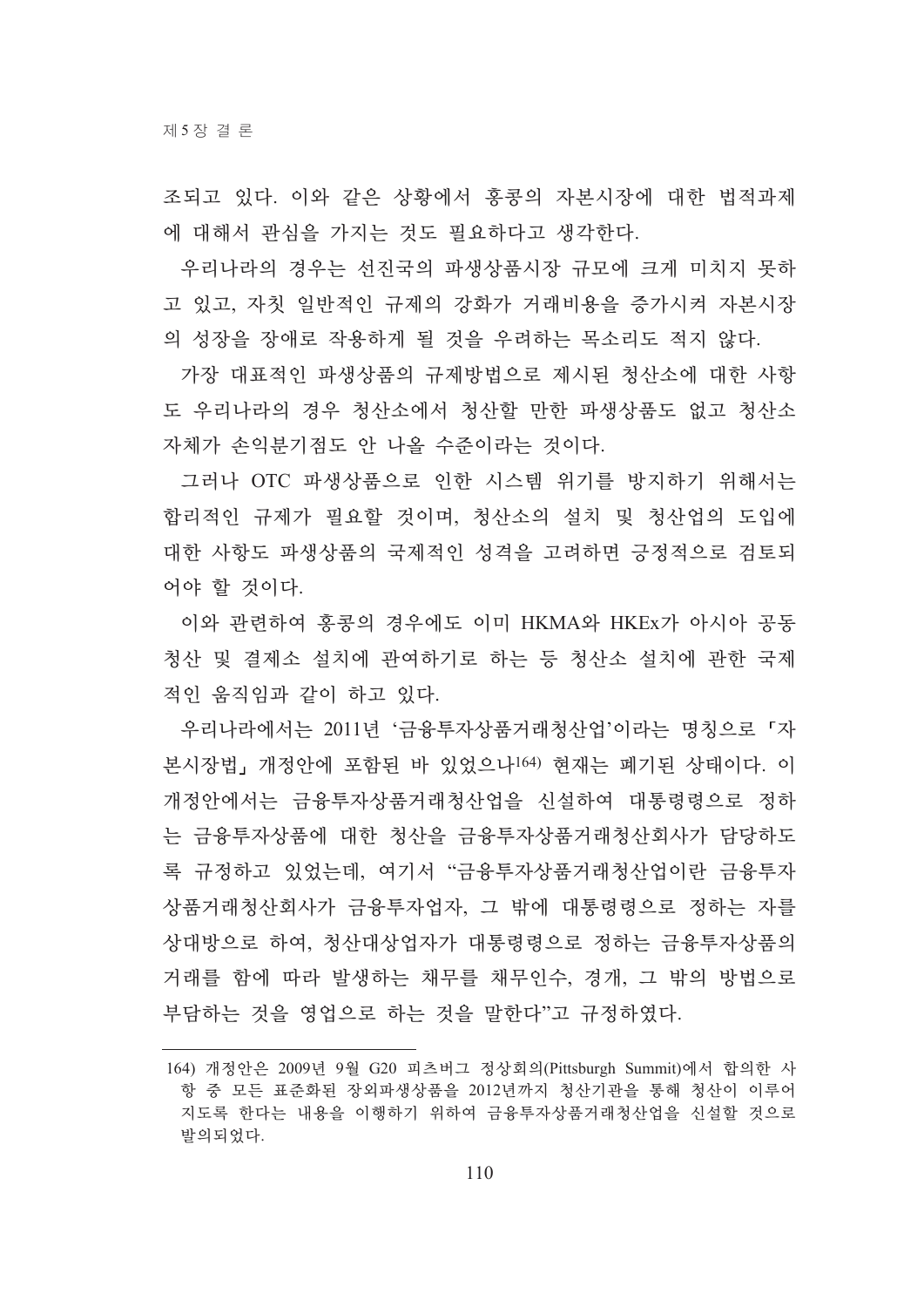글로벌 금융위기의 확대가 장외파생상품의 리스크가 연쇄적으로 전 이되었던 것이며, G20 피츠버그 정상회의에서 청산기관을 통한 청산 이 이루어지도록 하는 것에 합의한 만큼, 청산소의 신설과 합리적인 수준의 규제는 필요할 것이라 판단된다.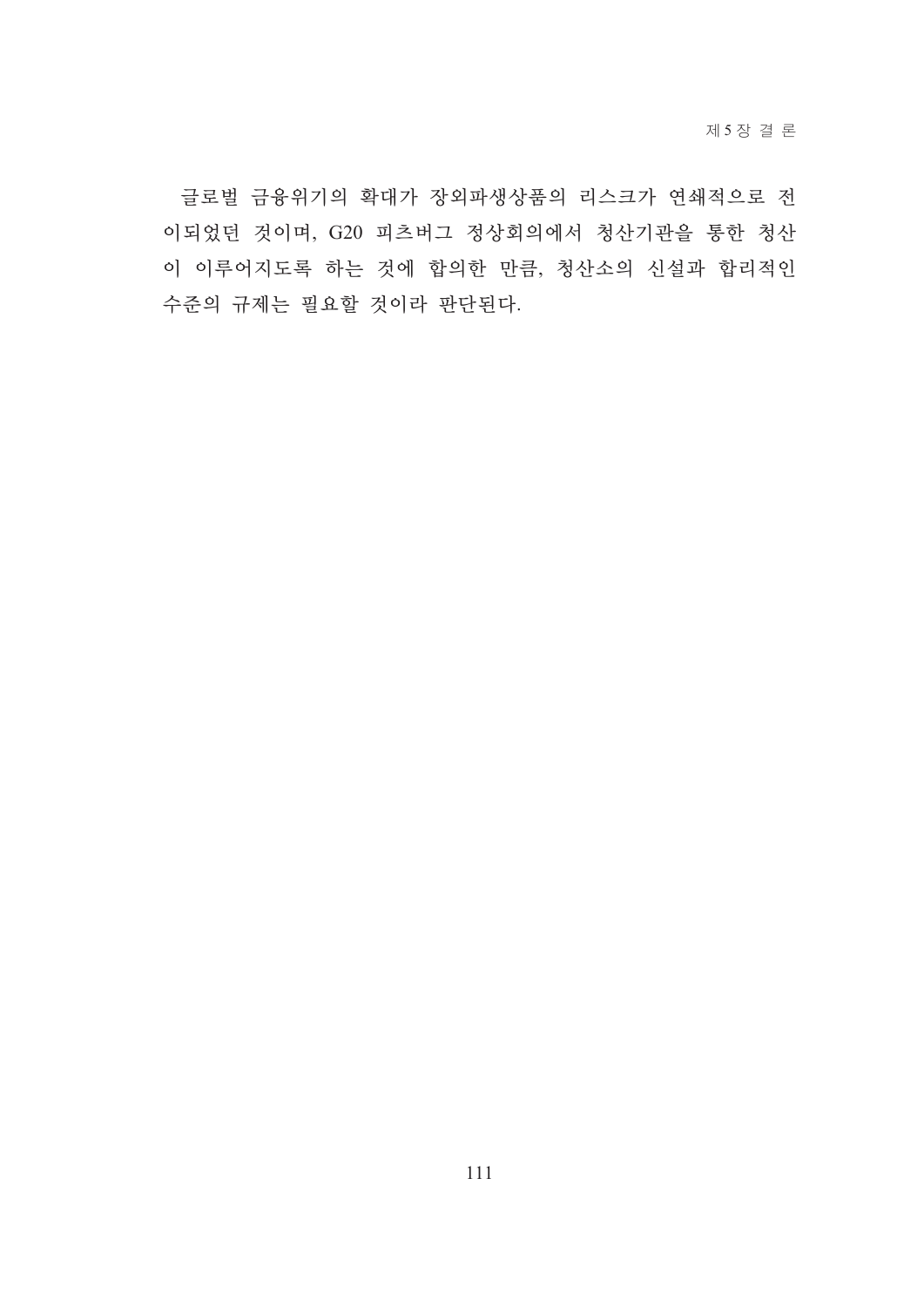# 참고문헌

금융감독원, 「홍콩증권업무편람」, 2010.

\_\_\_\_\_\_\_, 「금융감독개론」, 2009.

- 김홍범, "금융감독체계 개편론 분석", 서울대학교 금융경제연구원 컨퍼런스 자료집, 2009. 11. 23.
- 노태석. "금융규제와 과징금", 은행법연구 제4권 제1호, 2011. 5.
- 노철우, "우리나라 중앙은행의 금융감독의 현황과 과제", 금융법연구 제8권 제2호, 한국금융법학회, 2011.
- 서울대학교 금융법센터, "금융시장환경의 변화에 따른 금융관계법률 의 체계정비에 과하 여구", 2002.
- 원동욱, "2010년 미국 금융개혁법의 주요내용 및 그 시사점", 상사법 연구, 2010.
- 유석헌 외 "금융감독체계 개편, 어떻게 할 것인가?", 2012년 한국금융 학회 정기학술대회 특별 정책심포지엄 자료, 2012, 6, 8,
- 이상복, "미국 증권법상 프라임 브로커 규제에 관한 연구", 서강법학 제12권 제1호, 2010. 6.
- 이승훈, "헤지펀드의 국내 허용과 프라임 브로커리지", 월간 하나금융, 2008. 8.
- 임정하. "자본시장법상 파생결합증권에 대한 연구", 한양법학 제22권 제3호. 2011. 8.
- 장대홍, "금융감독에도 경쟁체제 도입하자", CFE Viewpoint, 자유기 업원, 2011. 5. 23.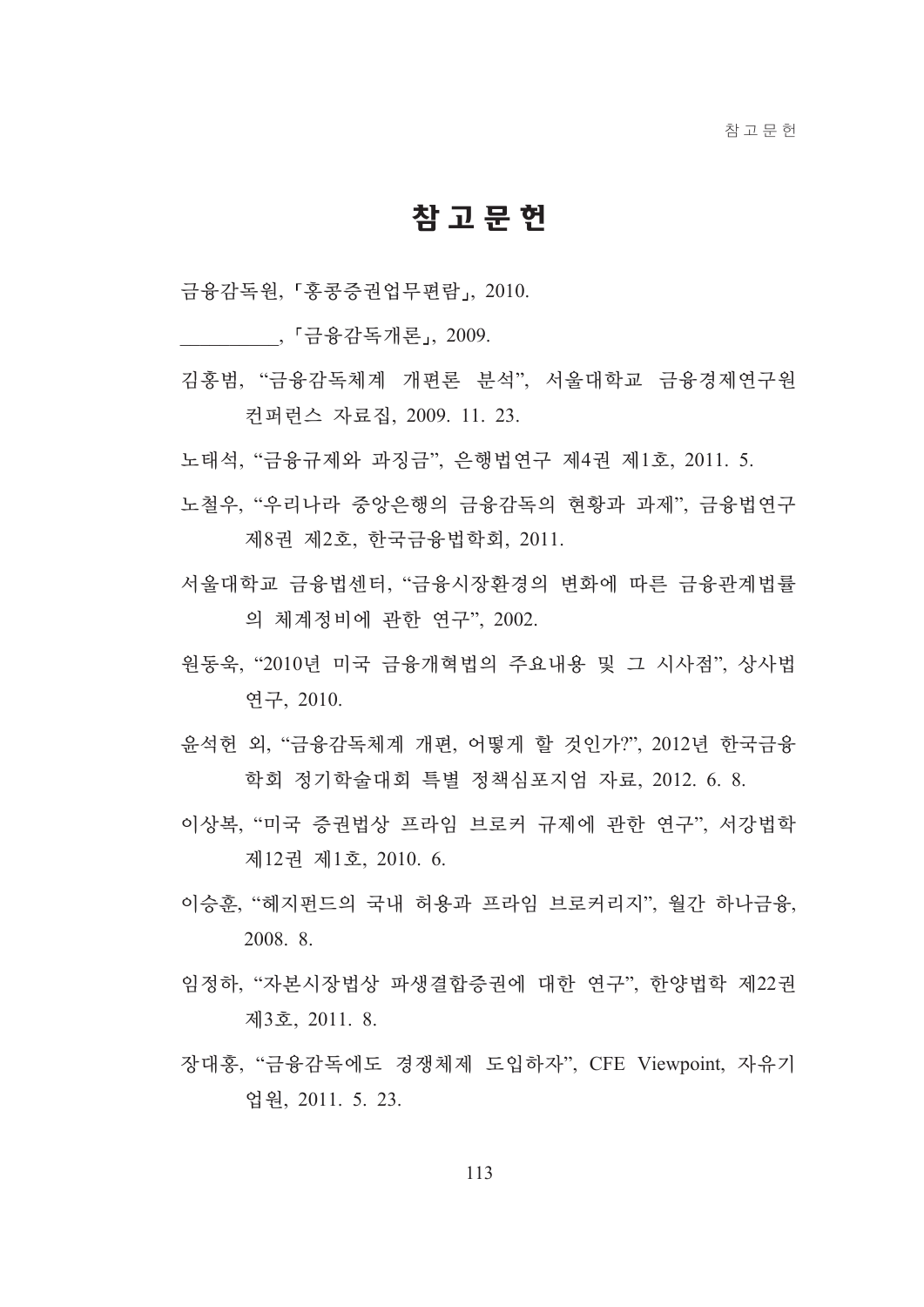- 주규준, "금융소비자보호기구 설립논의와 향후 과제", 이슈와 논점, 국회입법조사처, 2011. 12. 1.
- 최광석, "주요국의 장외파생상품시장 인프라 구축 동향과 시사점", 한국은행 금융결제국, 2011.
- 한정미, 「지급결제산업의 표준화 및 안정성 강화를 위한 법제 개선 방안 연구」, 한국법제연구원, 2011. 11.
- , 「금융산업의 구조개선을 위한 법제연구」, 한국법제연구원, 2010. 11.
- , 「헤지펀드 도입을 위한 금융투자 관련 법제 정비방안 연구」 한국법제연구원, 2008. 10. 31.
- , "금융투자회사의 업무확대-투자은행 관련 자본시장법 개정 방향을 중심으로", 상사판례연구 제24집 제3권, 2011. 9.
- Andrew Ross Sorkin, Merrill is Sold Failing to Find Buyer, Lehman Bros. is Set to Wind Down, N.Y. Times, 2008. 9. 15.
- D.W.Arner · B.F.C. Hsu · A.M. Da Roza · F.A. Da Roza · S. Johnston e Paul Lejot, The Global Financial Crisis and the Future of Financial Regulation in Hong Kong, AIIFL Working Paper No. 4, 2009
- HKMA, Report of the Hong Kong Monetary Authority on Issues concerning the Distribution of Structured Products connected to Lehman Group Companies, 2008.12.
- HKMA to provide liquidity assistance to licensed banks in Hong Kong, HKMA Press Rel., 2008. 9. 30.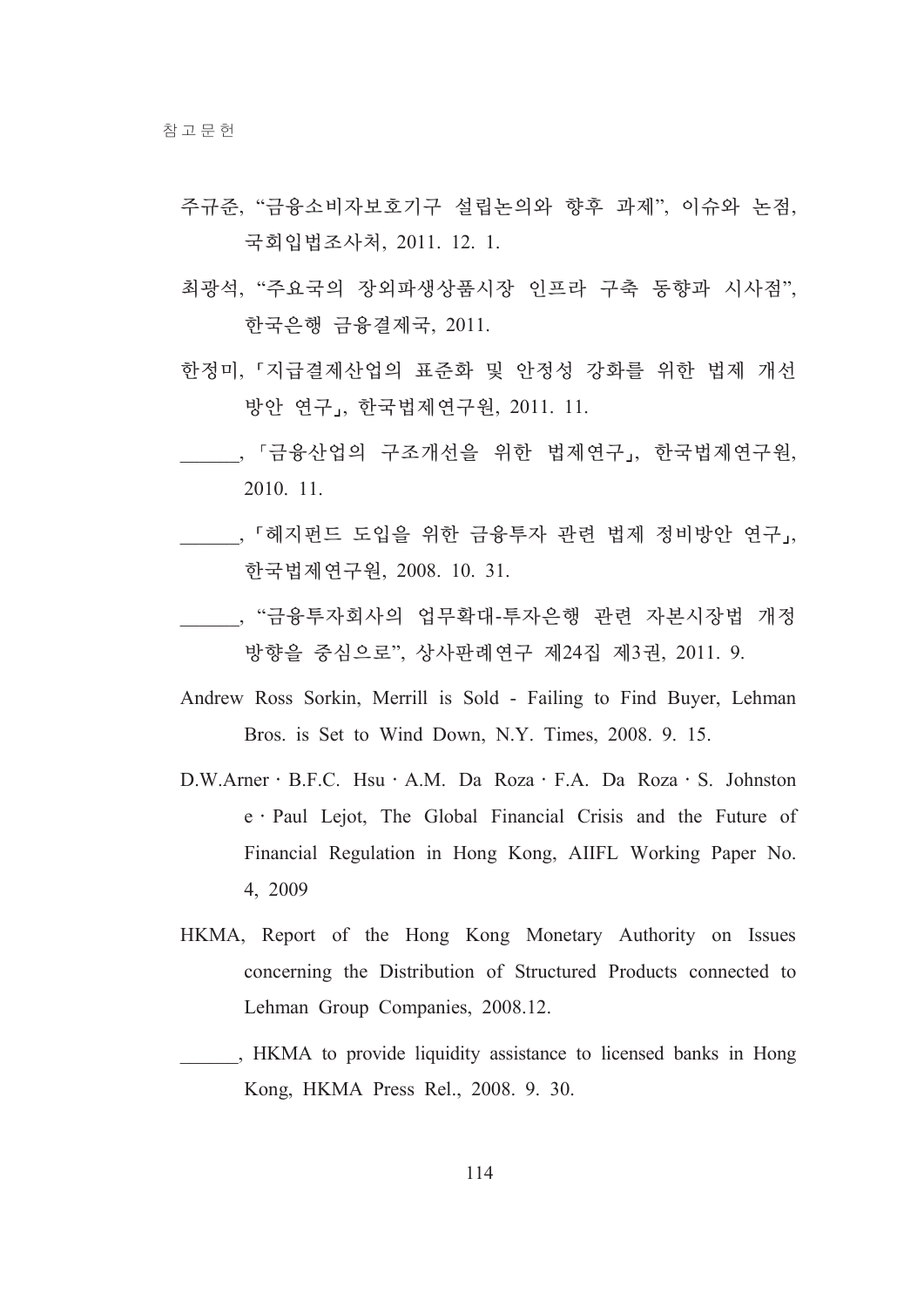- , Financial Secretary announces new measures to support confidence in the Hong Kong banking system, HLMA Press Rel., 2008. 10. 14.
- , HKMA says Hong Kong banking system is sound, HKMA Press Rel., 2008. 9. 24.
- IMF, People's of Republic of China Hong Kong Special Administrative Region: Financial Stability Assessment, 2003.
- Kathleen C. Engel & Patricia A. McCoy, Turning A Blind Eye: Wall Street Finance of Predatory Lending, 75 Fordham L. Rev. 2039, 2007.
- Landon Thomas Jr., Swinging Optimism and Dread on Wall Street, N.Y. Times, 2008. 3. 19.
- Liz Rappaport & Serena Ng, Bond Insurers Inflict Further Pain on the Market - Big Banks May See More Write-Downs; Munis Feel Pinched, Wall St. J., 2008, 6, 21.
- Michael E. Stone, Pernicious Problems of Housing Finance, in A Right to Housing: Foundation for a New Social Agenda 82, 2006.
- Mortgage Bankers Association, Residential Mortgage Origination Channels, 2006.
- Ron Paul, Editorial, Bailout Will Lead to Rough Economic Ride. CNN.com, Sept. 23, 2008.
- SFC, Issues Raised by the Lehman Minibonds Crisis; Report to the Financial Secretary, 2008. 12.
- A consultation paper on proposed amendments to the Securities and Futures (Stock Market Listing) Rules, 2005. 1.